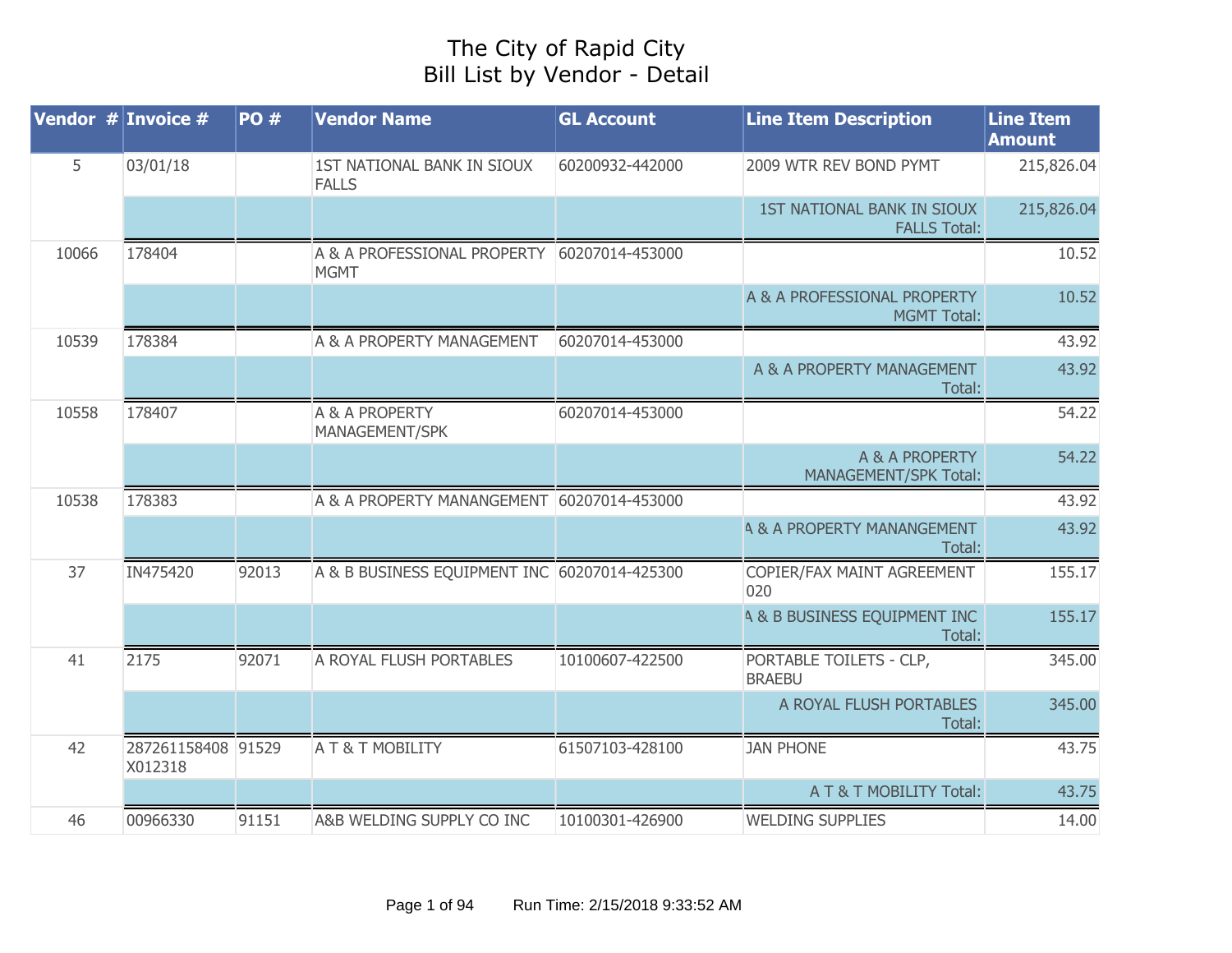| 46    | 00965767 | 90915 | A&B WELDING SUPPLY CO INC | 10100302-426900 | <b>SHOP AND PLOW SHOES</b>               | 585.48   |
|-------|----------|-------|---------------------------|-----------------|------------------------------------------|----------|
|       | 00965822 | 90431 | A&B WELDING SUPPLY CO INC | 10100305-426900 | <b>WELDING SUPPLIES</b>                  | 19.64    |
|       | 00965907 | 90431 | A&B WELDING SUPPLY CO INC | 10100305-426900 | <b>WELDING SUPPLIES</b>                  | 30.32    |
|       | 00965921 | 90431 | A&B WELDING SUPPLY CO INC | 10100305-426900 | <b>WELDING SUPPLIES</b>                  | 272.06   |
|       | 00966187 | 90915 | A&B WELDING SUPPLY CO INC | 10100305-426900 | SHOP AND PLOW SHOES                      | 61.36    |
|       | 00046762 | 92014 | A&B WELDING SUPPLY CO INC | 60207011-424400 | OXY, ACET 012018                         | 11.78    |
|       | 00046764 | 92219 | A&B WELDING SUPPLY CO INC | 60207012-426400 | BULK 02, CCF, OXY, ARG, C25              | 8.83     |
|       | 00966078 | 90973 | A&B WELDING SUPPLY CO INC | 60207012-426900 | <b>SHOP</b>                              | 37.98    |
|       | 00046962 | 92219 | A&B WELDING SUPPLY CO INC | 60407071-426400 | BULK 02, CCF, OXY, ARG, C25              | 309.92   |
|       | 00965715 | 92219 | A&B WELDING SUPPLY CO INC | 60407071-426400 | BULK 02, CCF, OXY, ARG, C25              | 1,647.93 |
|       | 00046815 | 92219 | A&B WELDING SUPPLY CO INC | 60407071-426400 | BULK 02, CCF, OXY, ARG, C25              | 5.89     |
|       | 00046764 | 92219 | A&B WELDING SUPPLY CO INC | 60407071-426400 | BULK 02, CCF, OXY, ARG, C25              | 1.77     |
|       | 00046815 | 92219 | A&B WELDING SUPPLY CO INC | 60907401-426400 | BULK 02, CCF, OXY, ARG, C25              | 5.89     |
|       | 00046764 | 92219 | A&B WELDING SUPPLY CO INC | 60907401-426400 | BULK 02, CCF, OXY, ARG, C25              | 1.18     |
|       |          |       |                           |                 | A&B WELDING SUPPLY CO INC<br>Total:      | 3,014.03 |
|       |          |       |                           |                 |                                          |          |
| 10560 | 178409   |       | AASHEIM, CONNIE           | 60207014-453000 |                                          | 17.07    |
|       |          |       |                           |                 | AASHEIM, CONNIE Total:                   | 17.07    |
| 79    | 1529322  | 91570 | <b>ACE HARDWARE-EAST</b>  | 10100202-426900 | COOKIE SHEET AND GRILL<br><b>BRUSH F</b> | 15.24    |
|       | 158721   | 92250 | <b>ACE HARDWARE-EAST</b>  | 10100205-425200 | Front door swipe                         | 12.47    |
|       | 1553962  | 91377 | <b>ACE HARDWARE-EAST</b>  | 10100205-426900 | <b>Spring Snaps</b>                      | 9.96     |
|       | 1553075  | 91493 | <b>ACE HARDWARE-EAST</b>  | 10100301-426900 | <b>SUPPLIES</b>                          | 11.88    |
|       | 1546041  | 91150 | <b>ACE HARDWARE-EAST</b>  | 10100301-426900 | <b>SUPPLIES</b>                          | 33.99    |
|       | 1545359  | 91150 | <b>ACE HARDWARE-EAST</b>  | 10100302-426900 | <b>SUPPLIES</b>                          | 10.88    |
|       | 1567457  | 92267 | <b>ACE HARDWARE-EAST</b>  | 10100603-425300 | <b>NUTS/SCREWS</b>                       | 38.20    |
|       | 1557973  | 91848 | <b>ACE HARDWARE-EAST</b>  | 10100607-426500 | SAWZALL BLADE                            | 14.39    |
|       | 1587351  | 92357 | <b>ACE HARDWARE-EAST</b>  | 10100612-426900 | <b>SPRAYERS</b>                          | 4.98     |
|       | 1569867  | 92264 | <b>ACE HARDWARE-EAST</b>  | 10100612-426900 | <b>SPRAYER</b>                           | 40.86    |
|       | 1575281  | 91834 | ACE HARDWARE-EAST         | 60407072-425300 | SHUTOFF VALVE, ADAPTER                   | 13.42    |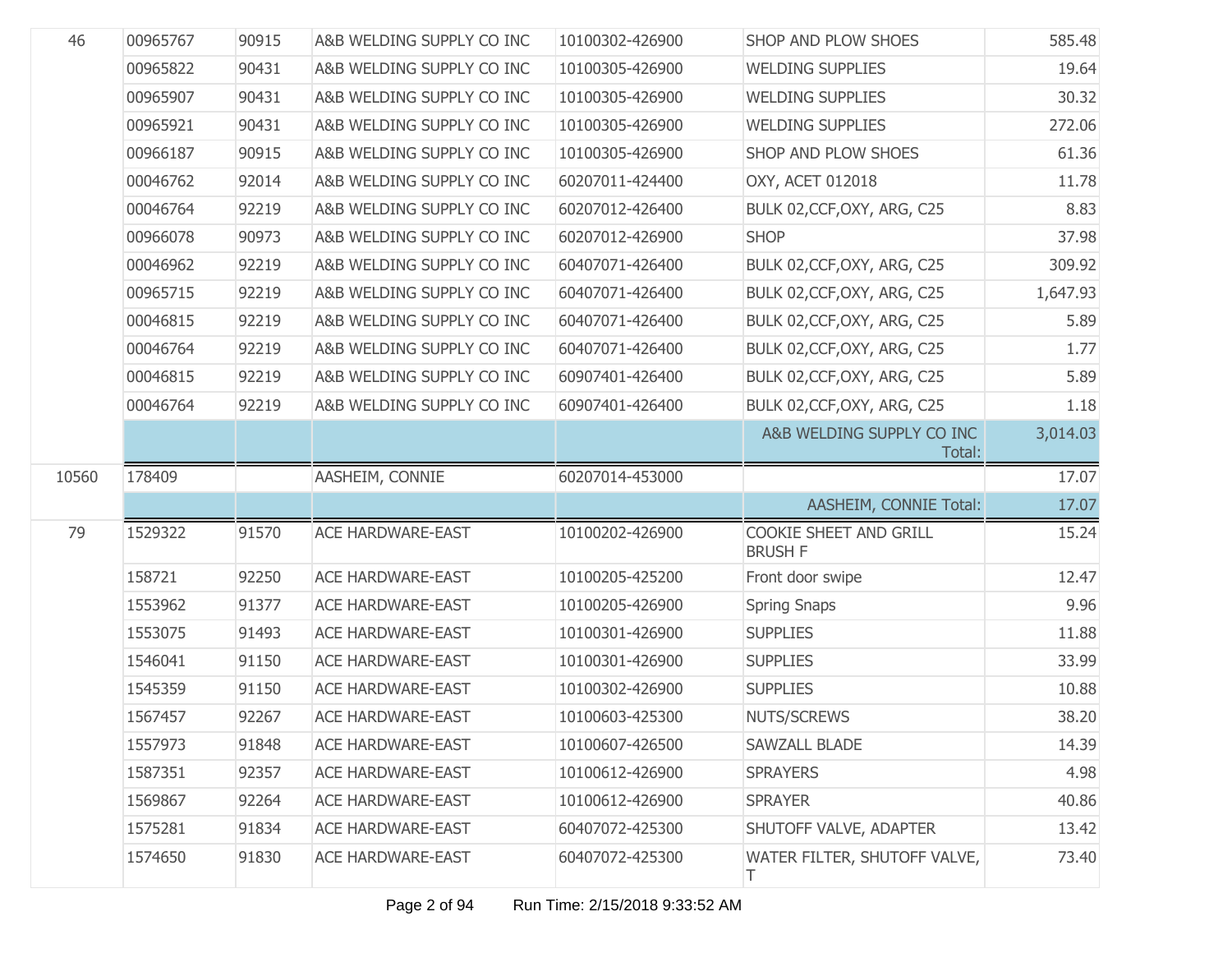| 79 | 1535378 | 91143 | <b>ACE HARDWARE-EAST</b> | 61507102-425300 | SCREWDRIVING SET AND MECH                       | 119.18  |
|----|---------|-------|--------------------------|-----------------|-------------------------------------------------|---------|
|    | 1550203 | 91555 | <b>ACE HARDWARE-EAST</b> | 61507102-425300 | <b>WEATHER STATION SUPPLIES</b>                 | 25.83   |
|    | 115203  |       | <b>ACE HARDWARE-EAST</b> | 61507102-425300 | CREDIT RETURNED ROOF DEICE                      | (71.99) |
|    | 1514389 | 91145 | <b>ACE HARDWARE-EAST</b> | 61507102-426300 | STOCK SAFETY SUPPLIES                           | 35.54   |
|    | 1557739 | 91558 | <b>ACE HARDWARE-EAST</b> | 61507103-426400 | VAC AND LYSOL                                   | 172.64  |
|    | 1550742 | 92137 | <b>ACE HARDWARE-EAST</b> | 10102021-425100 | VALVE BALL, TURNBUCKLE, &<br><b>ELBO</b>        | 24.06   |
|    | 1548999 | 92139 | <b>ACE HARDWARE-EAST</b> | 10102021-425100 | STREET ELBOW AND COM<br>ELBOW - T               | 7.66    |
|    | 1571877 | 92178 | <b>ACE HARDWARE-EAST</b> | 10102021-426900 | NUTS/SCREWS AND BOLTS - ST 1                    | 9.77    |
|    | 1528405 | 91576 | <b>ACE HARDWARE-EAST</b> | 10102021-426900 | HOSE COUPLING, GARMENT<br>HOOK, N               | 20.29   |
|    | 1547318 | 91633 | <b>ACE HARDWARE-EAST</b> | 10102021-426900 | STORAGE BOX, TOOLD BOX &<br><b>HOOK</b>         | 18.70   |
|    | 1549124 | 91632 | <b>ACE HARDWARE-EAST</b> | 10102021-426900 | TARP AND GARMENT HOOK - T1                      | 20.40   |
|    | 1524350 | 91125 | <b>ACE HARDWARE-EAST</b> | 10102024-426500 | <b>GRIP HANDLE FOR ENGINE 4</b>                 | 9.21    |
|    | 1543824 | 91625 | <b>ACE HARDWARE-EAST</b> | 10102024-426900 | 3 WAY NOZZLE FOR STATION 4                      | 25.98   |
|    | 1549369 | 91649 | <b>ACE HARDWARE-EAST</b> | 10102026-425200 | DOOR HOLD KICK DOWN - ST 6                      | 5.78    |
|    | 1529335 | 91124 | <b>ACE HARDWARE-EAST</b> | 10102027-426500 | POLY TARP AND BOLT CUTTERS<br><b>FOR</b>        | 78.77   |
|    | 1571877 | 92178 | <b>ACE HARDWARE-EAST</b> | 61800891-426900 | NUTS/SCREWS AND BOLTS - ST 1                    | 4.19    |
|    | 1528405 | 91576 | <b>ACE HARDWARE-EAST</b> | 61800891-426900 | HOSE COUPLING, GARMENT<br>HOOK, N               | 8.69    |
|    | 1549369 | 91649 | <b>ACE HARDWARE-EAST</b> | 61800896-425200 | DOOR HOLD KICK DOWN - ST 6                      | 2.47    |
|    | 1529322 | 91570 | <b>ACE HARDWARE-EAST</b> | 61800897-426900 | COOKIE SHEET AND GRILL<br><b>BRUSH F</b>        | 6.53    |
|    |         |       |                          |                 | <b>ACE HARDWARE-EAST Total:</b>                 | 803.37  |
| 80 | 1559105 | 92266 | <b>ACE HARDWARE-WEST</b> | 10100603-425500 | 0-RINGS                                         | 1.20    |
|    | 1534573 | 91849 | <b>ACE HARDWARE-WEST</b> | 10100607-425100 | <b>COUPLE INSERT - AIR</b><br><b>COMPRESSOR</b> | 3.35    |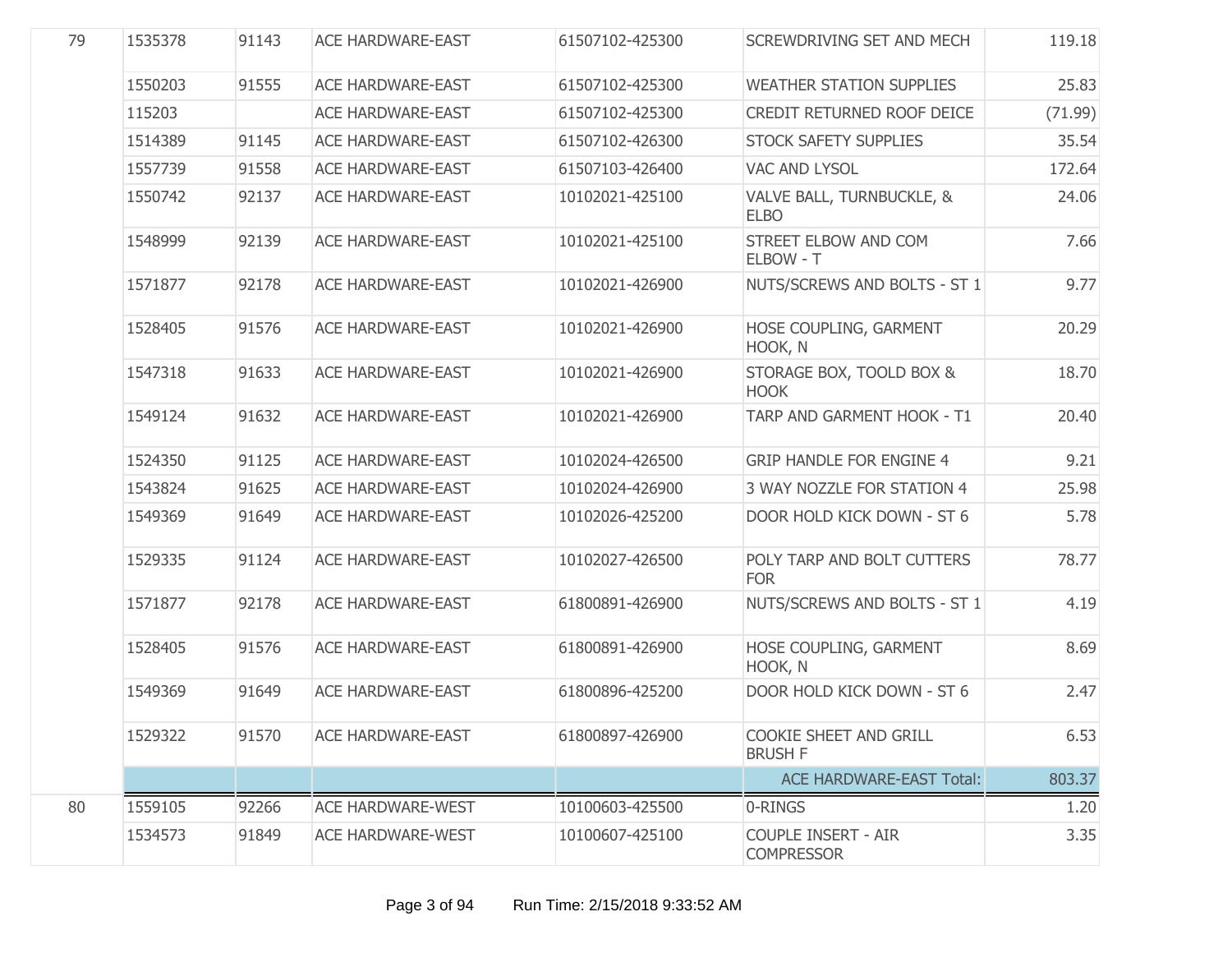| 80 | 1545512 | 91309 | <b>ACE HARDWARE-WEST</b> | 10100607-425500 | ICE SCRAPER, TIE DOWN<br><b>RATCHING</b>        | 4.98   |
|----|---------|-------|--------------------------|-----------------|-------------------------------------------------|--------|
|    | 1571954 | 92067 | <b>ACE HARDWARE-WEST</b> | 10100607-425900 | <b>BRUSH &amp; DISPENSER</b>                    | 7.38   |
|    | 1575453 | 92343 | <b>ACE HARDWARE-WEST</b> | 10100607-426400 | <b>BOLTS, PLIER - CHIPPER TRUCK</b>             | 9.59   |
|    | 1576730 | 92343 | <b>ACE HARDWARE-WEST</b> | 10100607-426500 | BOLTS, PLIER - CHIPPER TRUCK                    | 16.65  |
|    | 1553972 | 91849 | <b>ACE HARDWARE-WEST</b> | 10100607-426500 | <b>COUPLE INSERT - AIR</b><br><b>COMPRESSOR</b> | 18.23  |
|    | 1543276 | 91309 | <b>ACE HARDWARE-WEST</b> | 10100607-426900 | ICE SCRAPER, TIE DOWN<br><b>RATCHING</b>        | 55.98  |
|    | 1553712 | 91849 | <b>ACE HARDWARE-WEST</b> | 10100607-426900 | <b>COUPLE INSERT - AIR</b><br><b>COMPRESSOR</b> | 24.71  |
|    | 1579090 | 92343 | <b>ACE HARDWARE-WEST</b> | 10100607-426900 | BOLTS, PLIER - CHIPPER TRUCK                    | 27.42  |
|    | 1579879 | 92343 | <b>ACE HARDWARE-WEST</b> | 10100607-426900 | BOLTS, PLIER - CHIPPER TRUCK                    | 75.69  |
|    | 1578582 | 92343 | <b>ACE HARDWARE-WEST</b> | 10100607-426900 | BOLTS, PLIER - CHIPPER TRUCK                    | 11.50  |
|    | 1575453 | 92343 | <b>ACE HARDWARE-WEST</b> | 10100607-426900 | BOLTS, PLIER - CHIPPER TRUCK                    | 14.39  |
|    | 1558357 | 91849 | <b>ACE HARDWARE-WEST</b> | 10100607-426900 | <b>COUPLE INSERT - AIR</b><br><b>COMPRESSOR</b> | 0.47   |
|    | 1579879 | 92343 | <b>ACE HARDWARE-WEST</b> | 10100608-426200 | BOLTS, PLIER - CHIPPER TRUCK                    | 107.58 |
|    | 1550210 | 91766 | <b>ACE HARDWARE-WEST</b> | 10100612-426500 | <b>WIRE BRUSH</b>                               | 25.50  |
|    | 1550210 | 91766 | <b>ACE HARDWARE-WEST</b> | 10100612-426900 | <b>WIRE BRUSH</b>                               | 26.86  |
|    | 1573972 | 92265 | <b>ACE HARDWARE-WEST</b> | 10100612-426900 | <b>HOSE</b>                                     | 27.44  |
|    | 1550210 | 91766 | <b>ACE HARDWARE-WEST</b> | 10100616-425300 | <b>WIRE BRUSH</b>                               | 38.32  |
|    | 1571618 | 91932 | <b>ACE HARDWARE-WEST</b> | 10100618-426900 | <b>MISC SUPPLIES</b>                            | 204.97 |
|    | 1577766 | 92240 | <b>ACE HARDWARE-WEST</b> | 60207011-426900 | <b>NUTS/ SCREWS</b>                             | 13.96  |
|    | 1574418 | 92216 | <b>ACE HARDWARE-WEST</b> | 60207012-425200 | <b>SCREEN TO REPAIR WINDOW</b><br><b>SCREEN</b> | 6.61   |
|    | 1574418 | 92216 | <b>ACE HARDWARE-WEST</b> | 60407071-425200 | <b>SCREEN TO REPAIR WINDOW</b><br><b>SCREEN</b> | 3.98   |
|    | 1574418 | 92216 | <b>ACE HARDWARE-WEST</b> | 60907401-425200 | SCREEN TO REPAIR WINDOW<br><b>SCREEN</b>        | 2.65   |
|    | 1555379 | 91955 | <b>ACE HARDWARE-WEST</b> | 61300664-426900 | <b>TAPE/FILTER</b>                              | 10.16  |
|    | 1474808 | 91629 | <b>ACE HARDWARE-WEST</b> | 10500115-426900 | <b>HANDLE MOLDING - HAZ</b><br><b>MITIGATIO</b> | 4.24   |
|    |         |       |                          |                 | <b>ACE HARDWARE-WEST Total:</b>                 | 743.81 |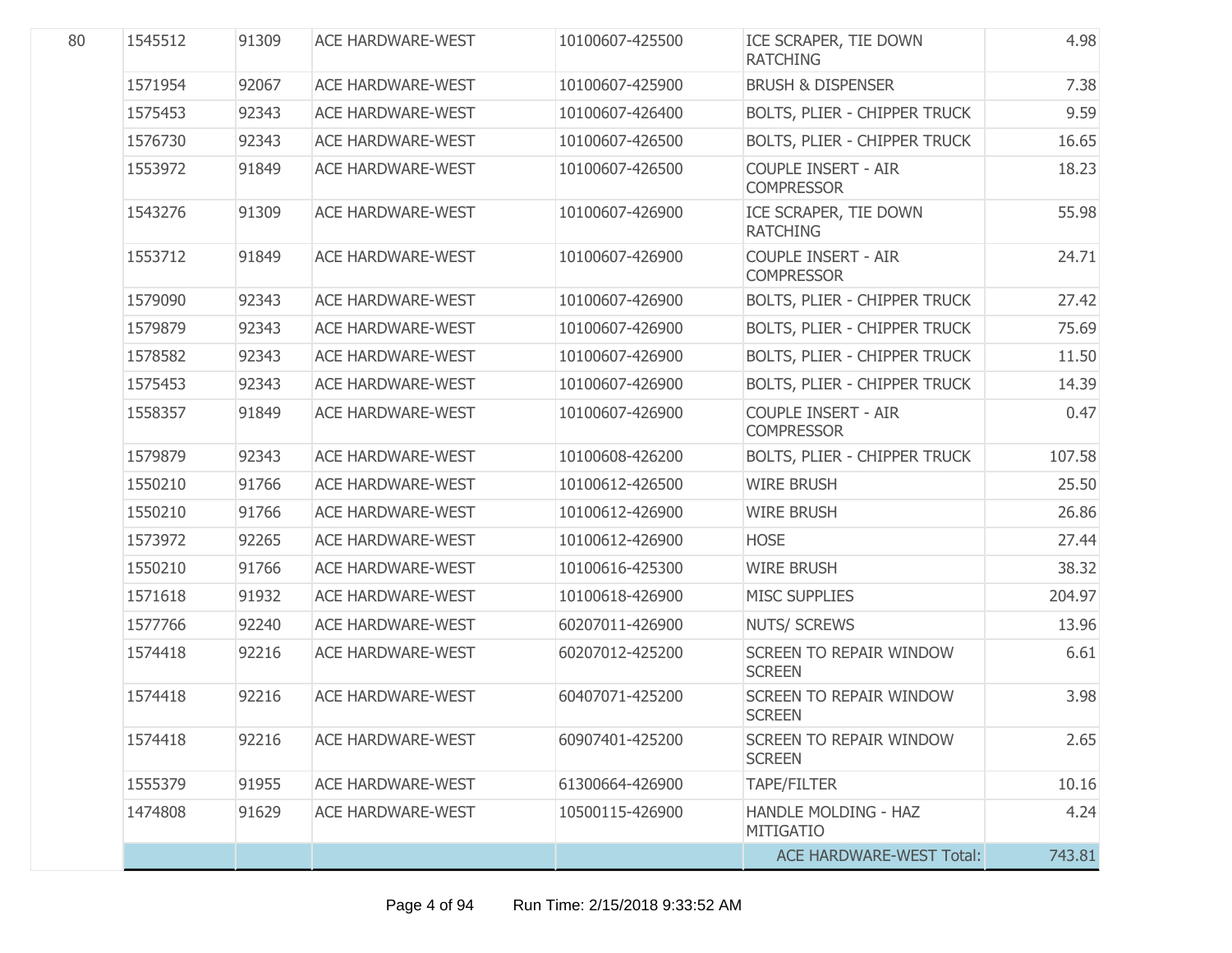| 81   | 372577  | 91833 | <b>ACE STEEL &amp; RECYCLING INC</b> | 60407071-425300 | MATERIAL TO BUILD TOOL BOX<br>ON              | 47.74      |
|------|---------|-------|--------------------------------------|-----------------|-----------------------------------------------|------------|
|      | 373657  | 92218 | <b>ACE STEEL &amp; RECYCLING INC</b> | 60407071-426500 | MATERIAL TO BUILD MANHOLE<br><b>LID</b>       | 9.24       |
|      |         |       |                                      |                 | ACE STEEL & RECYCLING INC<br>Total:           | 56.98      |
| 86   | 8273    | 91307 | <b>ACTION MECHANICAL INC</b>         | 10100607-422500 | SERVICE TO FLAME SENSOR @<br><b>SHOP</b>      | 86.73      |
|      | 21776   | 91825 | <b>ACTION MECHANICAL INC</b>         | 60200933-438100 | 14-2177 RED ROCK BOOSTER<br><b>PUMP</b>       | 51,029.12  |
|      | 21776   | 91825 | <b>ACTION MECHANICAL INC</b>         | 60200934-438100 | 14-2177 RED ROCK BOOSTER<br><b>PUMP</b>       | 51,029.12  |
|      | 8274    | 91676 | <b>ACTION MECHANICAL INC</b>         | 60407072-425300 | REPLACE SCHRADER VALVES,<br>JAN 2             | 217.98     |
|      |         |       |                                      |                 | <b>ACTION MECHANICAL INC Total:</b>           | 102,362.95 |
| 9519 | 1126    | 91824 | <b>ACTION POWER WASHING</b>          | 61207101-425100 | <b>EQUIPMENT WASH</b>                         | 480.00     |
|      |         |       |                                      |                 | <b>ACTION POWER WASHING Total:</b>            | 480.00     |
| 87   | 1-18077 | 91473 | <b>ACTIVE DATA SYSTEMS</b>           | 10100108-422500 | ANNUAL FILE DIRECTOR<br><b>SUPPORT</b>        | 1,019.40   |
|      | 1-18077 | 91473 | <b>ACTIVE DATA SYSTEMS</b>           | 10100111-429500 | <b>ANNUAL FILE DIRECTOR</b><br><b>SUPPORT</b> | 380.74     |
|      | 1-18077 | 91473 | <b>ACTIVE DATA SYSTEMS</b>           | 10100204-422500 | ANNUAL FILE DIRECTOR<br><b>SUPPORT</b>        | 4,605.75   |
|      | 1-18077 | 91473 | <b>ACTIVE DATA SYSTEMS</b>           | 10100305-422500 | ANNUAL FILE DIRECTOR<br><b>SUPPORT</b>        | 1,019.40   |
|      | 1-18077 | 91473 | <b>ACTIVE DATA SYSTEMS</b>           | 10100618-422500 | ANNUAL FILE DIRECTOR<br><b>SUPPORT</b>        | 1,019.41   |
|      | 1-18077 | 91473 | <b>ACTIVE DATA SYSTEMS</b>           | 10100706-422500 | ANNUAL FILE DIRECTOR<br><b>SUPPORT</b>        | 921.15     |
|      | 1-18077 | 91473 | <b>ACTIVE DATA SYSTEMS</b>           | 10100708-422500 | ANNUAL FILE DIRECTOR<br><b>SUPPORT</b>        | 233.36     |
|      | 1-18077 | 91473 | <b>ACTIVE DATA SYSTEMS</b>           | 60207013-429500 | ANNUAL FILE DIRECTOR<br><b>SUPPORT</b>        | 1,019.41   |
|      | 1-18077 | 91473 | <b>ACTIVE DATA SYSTEMS</b>           | 60407071-422500 | <b>ANNUAL FILE DIRECTOR</b><br><b>SUPPORT</b> | 515.84     |
|      | 1-18077 | 91473 | <b>ACTIVE DATA SYSTEMS</b>           | 60407072-422500 | ANNUAL FILE DIRECTOR<br><b>SUPPORT</b>        | 515.84     |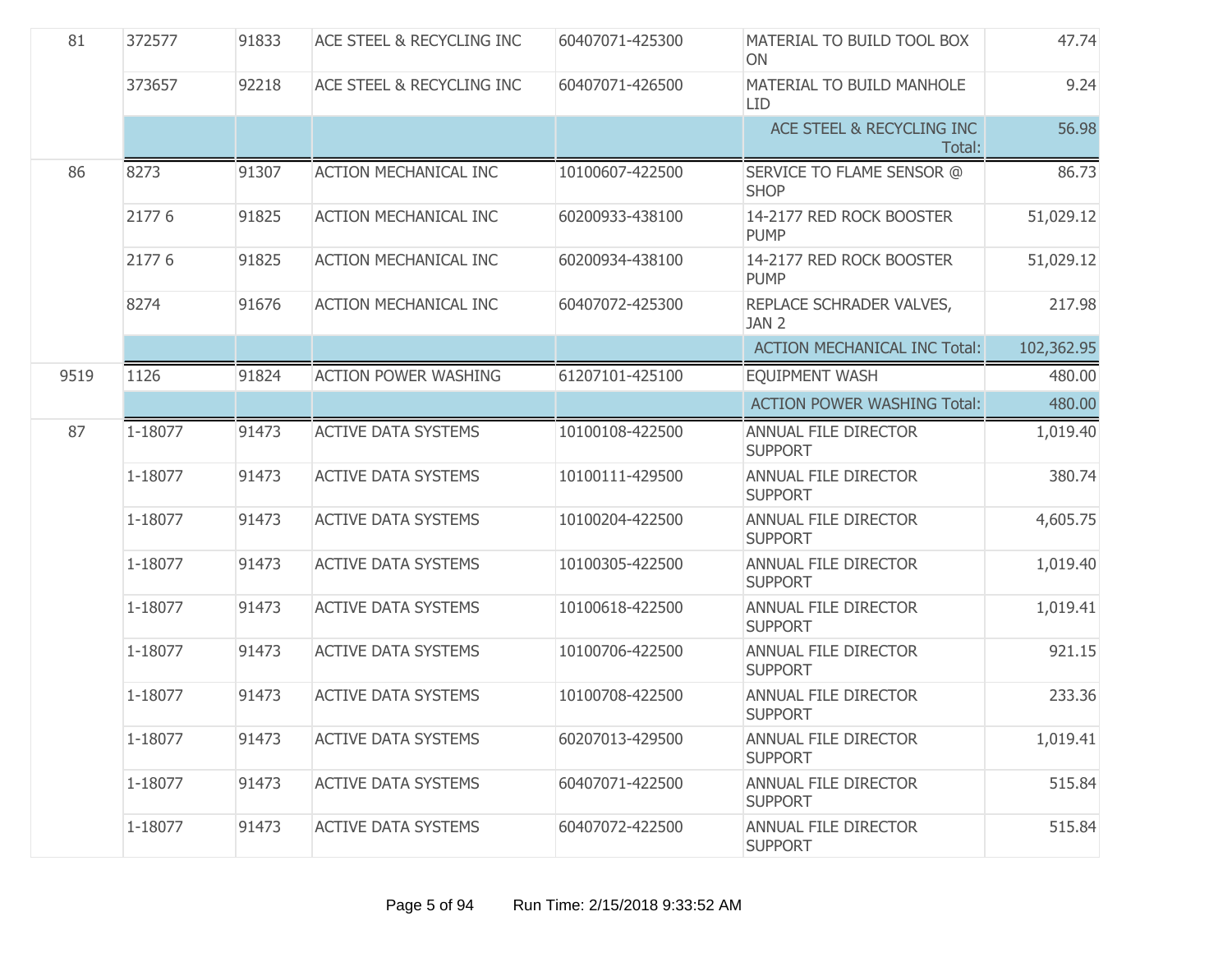| 87    | 1-18077    | 91473 | <b>ACTIVE DATA SYSTEMS</b>                 | 61207101-422500 | ANNUAL FILE DIRECTOR<br><b>SUPPORT</b>        | 343.90    |
|-------|------------|-------|--------------------------------------------|-----------------|-----------------------------------------------|-----------|
|       | 1-18077    | 91473 | <b>ACTIVE DATA SYSTEMS</b>                 | 61507102-422500 | ANNUAL FILE DIRECTOR<br><b>SUPPORT</b>        | 343.90    |
|       | 1-18077    | 91473 | <b>ACTIVE DATA SYSTEMS</b>                 | 61507103-422500 | <b>ANNUAL FILE DIRECTOR</b><br><b>SUPPORT</b> | 343.90    |
|       |            |       |                                            |                 | <b>ACTIVE DATA SYSTEMS Total:</b>             | 12,282.00 |
| 6242  | 905286164  | 92283 | <b>ACUSHNET COMPANY</b>                    | 61400605-452000 | <b>GOLF MERCHANDISE FOR</b><br><b>RESALE</b>  | 206.68    |
|       |            |       |                                            |                 | <b>ACUSHNET COMPANY</b><br>Total:             | 206.68    |
| 90    | 4622619    | 91655 | <b>ADAMS ISC</b>                           | 10102021-426900 | <b>GATE HOSE - ST1</b>                        | 13.49     |
|       | 4622619    | 91655 | <b>ADAMS ISC</b>                           | 61800891-426900 | <b>GATE HOSE - ST1</b>                        | 5.78      |
|       |            |       |                                            |                 | <b>ADAMS ISC Total:</b>                       | 19.27     |
| 10516 | 30/01/2018 | 92171 | ADDICTIVE BUILDERS LLC                     | 61507102-425200 | <b>ELEVATOR SHAFT RPR</b>                     | 2,704.06  |
|       |            |       |                                            |                 | <b>ADDICTIVE BUILDERS LLC Total:</b>          | 2,704.06  |
| 97    | 68895845   | 91444 | ADECCO EMPLOYMENT SERVICES 61207101-422500 |                 | <b>TEMP LABOR</b>                             | 302.51    |
|       | 68905209   | 92169 | ADECCO EMPLOYMENT SERVICES 61207101-422500 |                 | <b>TEMP LABOR</b>                             | 255.97    |
|       | 68895845   | 91444 | ADECCO EMPLOYMENT SERVICES 61507102-422500 |                 | <b>TEMP LABOR</b>                             | 302.51    |
|       | 68905209   | 92169 | ADECCO EMPLOYMENT SERVICES 61507102-422500 |                 | <b>TEMP LABOR</b>                             | 255.97    |
|       | 68895845   | 91444 | ADECCO EMPLOYMENT SERVICES 61507103-422500 |                 | <b>TEMP LABOR</b>                             | 1,233.31  |
|       | 68905209   | 92169 | ADECCO EMPLOYMENT SERVICES 61507103-422500 |                 | <b>TEMP LABOR</b>                             | 1,186.77  |
|       |            |       |                                            |                 | ADECCO EMPLOYMENT SERVICES<br>Total:          | 3,537.04  |
| 102   | RI-735232  | 91794 | ADVANCED PUBLIC SAFETY INC                 | 10120115-429500 | QUICK TICKET SOFTWARE                         | 3,221.32  |
|       |            |       |                                            |                 | ADVANCED PUBLIC SAFETY INC<br>Total:          | 3,221.32  |
| 125   | 27697      | 91447 | AIR WORKS SALES & SERVICE                  | 61207101-425100 | <b>VANE SET</b>                               | 56.06     |
|       |            |       |                                            |                 | AIR WORKS SALES & SERVICE<br>Total:           | 56.06     |
| 9041  | 9071346859 | 91445 | AIRGAS USA, LLC                            | 61207101-425100 | <b>WELDING GAS</b>                            | 32.85     |
|       |            |       |                                            |                 | AIRGAS USA, LLC Total:                        | 32.85     |
| 10555 | 178403     |       | ALL AROUND CONSTRUCTION                    | 60207014-453000 |                                               | 37.00     |
|       |            |       |                                            |                 | ALL AROUND CONSTRUCTION<br>Total:             | 37.00     |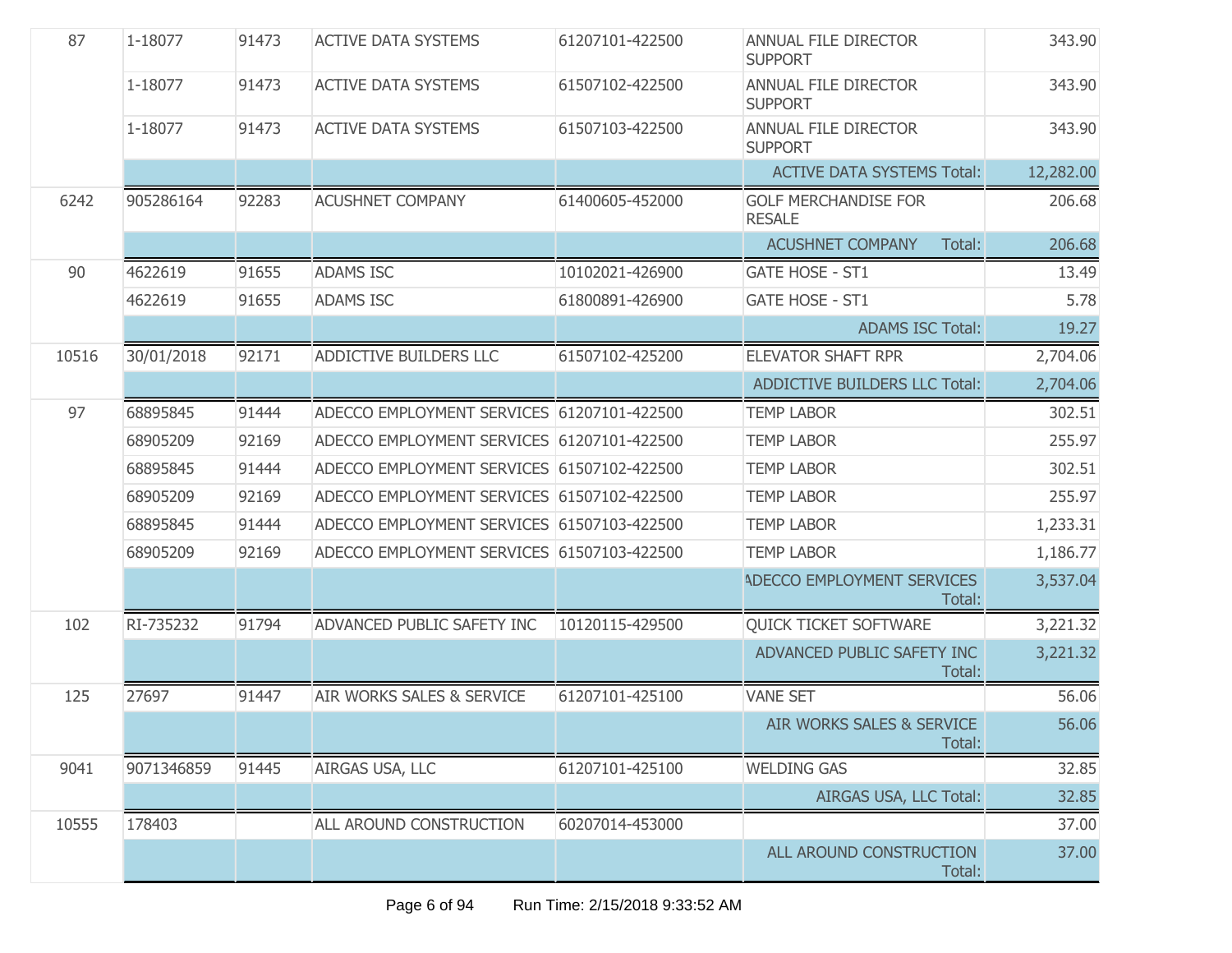| 158 | 103121<br>ALLIED ARTS FUND DRIVE<br>10100621-461900 |       | 1/4 ALLIED ARTS FUND DRIVE               | 25,500.00       |                                      |           |
|-----|-----------------------------------------------------|-------|------------------------------------------|-----------------|--------------------------------------|-----------|
|     |                                                     |       |                                          |                 | <b>ALLIED ARTS FUND DRIVE Total:</b> | 25,500.00 |
| 164 | LCAS1180883                                         | 92269 | <b>ALSCO INC</b>                         | 10100603-426400 | <b>LINEN SUPPLIES</b>                | 74.90     |
|     | LCAS1179498                                         | 92270 | <b>ALSCO INC</b>                         | 10100603-426400 | <b>LINEN SUPPLIES</b>                | 74.90     |
|     | LCAS1180859                                         | 92268 | <b>ALSCO INC</b>                         | 10100612-426400 | <b>LINEN SUPPLIES</b>                | 97.02     |
|     | LCAS1178916                                         | 90951 | <b>ALSCO INC</b>                         | 61507102-426400 | <b>JANITORIAL SUPPLIES</b>           | 21.10     |
|     | LCAS1181722                                         | 92328 | <b>ALSCO INC</b>                         | 61507102-426400 | <b>JANITORIAL SUPPLIES</b>           | 21.10     |
|     | LCAS1178915                                         | 90950 | <b>ALSCO INC</b>                         | 61507103-426400 | <b>FACILITY MATS</b>                 | 29.24     |
|     | LCAS1180285                                         | 91454 | <b>ALSCO INC</b>                         | 61507103-426400 | <b>FACILITY MATS</b>                 | 29.24     |
|     | LCAS1181721                                         | 92327 | ALSCO INC                                | 61507103-426400 | <b>FACILTIY MATS</b>                 | 30.72     |
|     |                                                     |       |                                          |                 | <b>ALSCO INC Total:</b>              | 378.22    |
| 183 | 0119686                                             | 91890 | AMERICAN LEGAL PUBLISHING<br><b>CORP</b> | 10100101-426100 | ORDINANCE SUPPLEMENT PAGES           | 61.91     |
|     | 0119686                                             | 91890 | AMERICAN LEGAL PUBLISHING<br><b>CORP</b> | 10100106-426100 | ORDINANCE SUPPLEMENT PAGES           | 123.81    |
|     | 0119686                                             | 91890 | AMERICAN LEGAL PUBLISHING<br><b>CORP</b> | 10100108-426100 | ORDINANCE SUPPLEMENT PAGES           | 402.37    |
|     | 0119686                                             | 91890 | AMERICAN LEGAL PUBLISHING<br><b>CORP</b> | 10100202-426100 | ORDINANCE SUPPLEMENT PAGES           | 30.95     |
|     | 0119686                                             | 91890 | AMERICAN LEGAL PUBLISHING<br><b>CORP</b> | 10100204-426100 | ORDINANCE SUPPLEMENT PAGES           | 371.42    |
|     | 0119686                                             | 91890 | AMERICAN LEGAL PUBLISHING<br><b>CORP</b> | 10100205-426100 | ORDINANCE SUPPLEMENT PAGES           | 30.95     |
|     | 0119686                                             | 91890 | AMERICAN LEGAL PUBLISHING<br><b>CORP</b> | 10100706-426100 | ORDINANCE SUPPLEMENT PAGES           | 92.85     |
|     | 0119686                                             | 91890 | AMERICAN LEGAL PUBLISHING<br><b>CORP</b> | 10100708-426100 | ORDINANCE SUPPLEMENT PAGES           | 30.95     |
|     | 0119686                                             | 91890 | AMERICAN LEGAL PUBLISHING<br><b>CORP</b> | 10100711-426100 | ORDINANCE SUPPLEMENT PAGES           | 30.95     |
|     | 0120222                                             | 91511 | AMERICAN LEGAL PUBLISHING<br><b>CORP</b> | 10106021-422500 | ORDINANCE INTERNET RENEWAL           | 395.00    |
|     | 0119686                                             | 91890 | AMERICAN LEGAL PUBLISHING<br><b>CORP</b> | 10106021-426100 | ORDINANCE SUPPLEMENT PAGES           | 185.71    |
|     | 0119686                                             | 91890 | AMERICAN LEGAL PUBLISHING<br><b>CORP</b> | 60207013-426100 | ORDINANCE SUPPLEMENT PAGES           | 30.95     |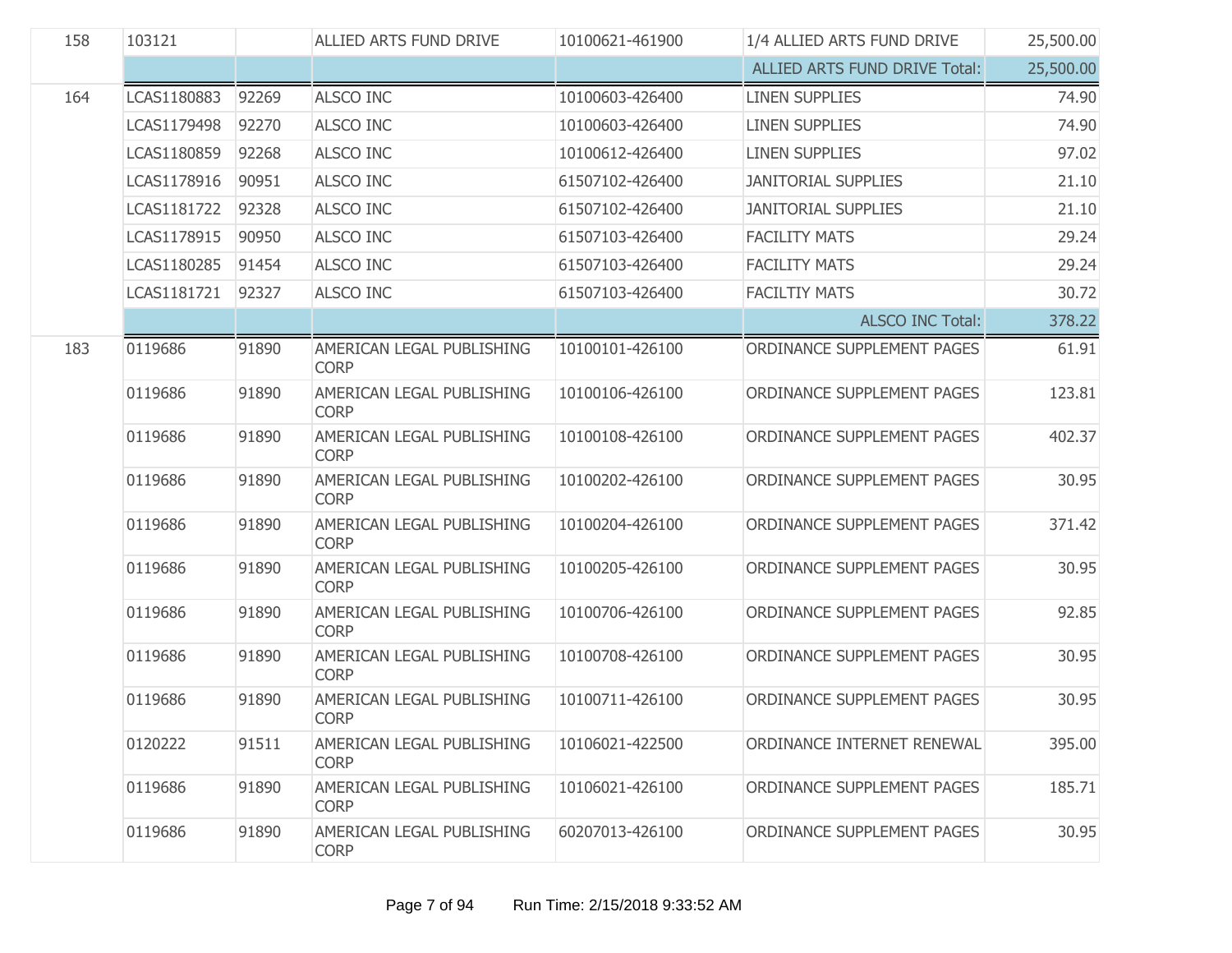| 183   | 0119686           | 91890 | AMERICAN LEGAL PUBLISHING<br><b>CORP</b>   | 60407072-426100 | ORDINANCE SUPPLEMENT PAGES                      | 30.95    |
|-------|-------------------|-------|--------------------------------------------|-----------------|-------------------------------------------------|----------|
|       |                   |       |                                            |                 | AMERICAN LEGAL PUBLISHING<br><b>CORP Total:</b> | 1,818.77 |
| 187   | 102892-1817       | 91900 | AMERICAN PLANNING ASSOC                    | 10100706-429200 | ANNUAL MEMBERSHIP                               | 386.40   |
|       | 338510-1817       | 91899 | AMERICAN PLANNING ASSOC                    | 10100706-429200 | ANNUAL MEMBERSHIP                               | 274.00   |
|       |                   |       |                                            |                 | AMERICAN PLANNING ASSOC<br>Total:               | 660.40   |
| 211   | MR01182018W 91523 |       | ANDELA PRODUCTS LTD                        | 61507103-425300 | <b>GLASS HAMMER MILL</b>                        | 4,923.32 |
|       |                   |       |                                            |                 | <b>ANDELA PRODUCTS LTD Total:</b>               | 4,923.32 |
| 264   | 20171103-02       | 91122 | <b>ARISTA TEK INC</b>                      | 10102026-422500 | <b>TECH SUPPORT FOR PEAC-WMD</b><br><b>SOFT</b> | 495.00   |
|       |                   |       |                                            |                 | <b>ARISTA TEK INC Total:</b>                    | 495.00   |
| 267   | 153025            | 91317 | ARMSTRONG EXTINGUISHER<br>SVC. INC.        | 10100201-425100 | FIRE EXTINGUISHER UNIT 172                      | 27.00    |
|       | 153015            | 91127 | <b>ARMSTRONG EXTINGUISHER</b><br>SVC. INC. | 10102021-422500 | <b>FIRE EXTINGUISHER</b><br><b>MAINTENANCE</b>  | 114.00   |
|       | 152793            | 91126 | <b>ARMSTRONG EXTINGUISHER</b><br>SVC. INC. | 10102027-422500 | FIRE EXTINGUISHER<br><b>MAINTENANCE</b>         | 36.00    |
|       |                   |       |                                            |                 | ARMSTRONG EXTINGUISHER<br>SVC. INC. Total:      | 177.00   |
| 10509 | 01/18/18          | 91786 | <b>ARRON FRANK</b>                         | 10100612-426300 | SAFETY BOOTS FOR ARRON<br><b>FRANK</b>          | 175.00   |
|       |                   |       |                                            |                 | <b>ARRON FRANK Total:</b>                       | 175.00   |
| 7272  | 4374              | 92151 | ARROW MANUFACTURING INC                    | 61800890-426900 | <b>EMS NON-DISPOSABLES</b>                      | 335.81   |
|       |                   |       |                                            |                 | ARROW MANUFACTURING INC<br>Total:               | 335.81   |
| 384   | 10011989          | 91183 | <b>BARGAIN BARN TIRE &amp; REPAIR</b>      | 61507102-425100 | <b>FLAT REPAIR</b>                              | 15.95    |
|       | 10011989          | 91183 | <b>BARGAIN BARN TIRE &amp; REPAIR</b>      | 61507102-426700 | <b>FLAT REPAIR</b>                              | 40.00    |
|       |                   |       |                                            |                 | <b>BARGAIN BARN TIRE &amp; REPAIR</b><br>Total: | 55.95    |
| 10564 | 178413            |       | <b>BARRETT, CHERYL</b>                     | 60207014-453000 |                                                 | 10.18    |
|       |                   |       |                                            |                 | <b>BARRETT, CHERYL Total:</b>                   | 10.18    |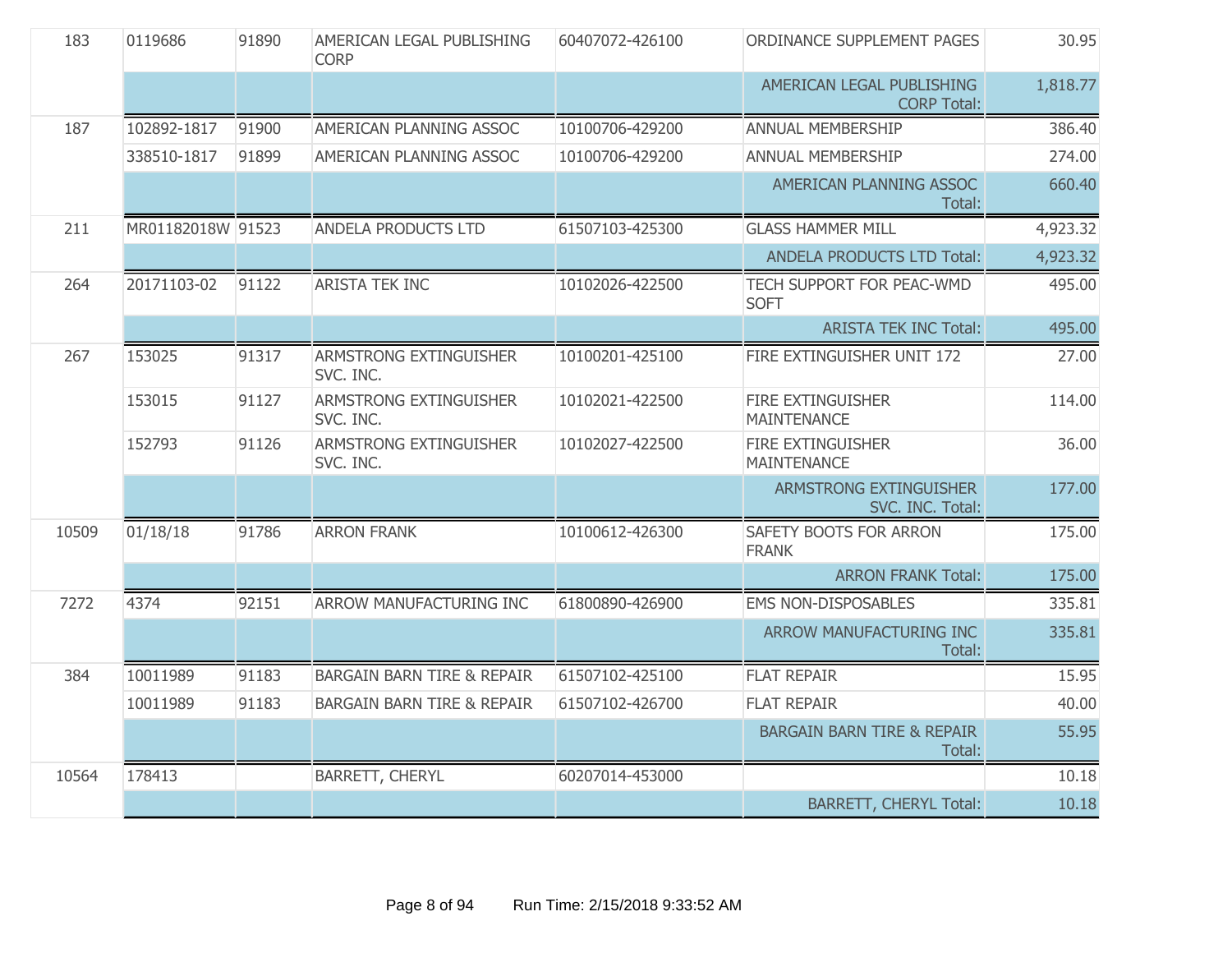| 8768  | 01/07-08/18 | 92149 | <b>BENJAMIN MCKEE</b>                        | 61800890-427000 | PER DIEM - B. MCKEE                           | 48.00     |
|-------|-------------|-------|----------------------------------------------|-----------------|-----------------------------------------------|-----------|
|       |             |       |                                              |                 | <b>BENJAMIN MCKEE Total:</b>                  | 48.00     |
| 497   | 47888720    | 92288 | BENTLEY SYSTEMS INC                          | 10100108-429500 | SOFTWARE LICENSE                              | 172.00    |
|       |             |       |                                              |                 | <b>BENTLEY SYSTEMS INC Total:</b>             | 172.00    |
| 10574 | 178605      |       | BERENDSE & SONS PAINT CO INC 60207014-453000 |                 |                                               | 25.00     |
|       |             |       |                                              |                 | BERENDSE & SONS PAINT CO<br><b>INC Total:</b> | 25.00     |
| 10540 | 178385      |       | BETCHER, KATHI                               | 60207014-453000 |                                               | 42.21     |
|       |             |       |                                              |                 | <b>BETCHER, KATHI Total:</b>                  | 42.21     |
| 10532 | 178376      |       | <b>BIENERT, RACHEL</b>                       | 60207014-453000 |                                               | 33.48     |
|       |             |       |                                              |                 | BIENERT, RACHEL Total:                        | 33.48     |
| 549   | 02 658110   | 92233 | BIERSCHBACH EQUIPMENT INC                    | 10100108-426900 | <b>MISC SUPPLIES</b>                          | 180.38    |
|       | 02 657957   | 91189 | BIERSCHBACH EQUIPMENT INC                    | 61507102-425300 | SOLENOID                                      | 143.05    |
|       |             |       |                                              |                 | BIERSCHBACH EQUIPMENT INC<br>Total:           | 323.43    |
| 551   | NP52387628  | 92334 | <b>BIG D OIL COMPANY</b>                     | 10100618-426200 | <b>FUEL</b>                                   | 19,931.47 |
|       | 02/01/18    | 91928 | <b>BIG D OIL COMPANY</b>                     | 60400834-431000 | 17-2423 OMAHA TRUNK SEWER<br>1ST              | 460.00    |
|       |             |       |                                              |                 | <b>BIG D OIL COMPANY Total:</b>               | 20,391.47 |
| 572   | 1261518     | 91383 | <b>BLACK &amp; VEATCH</b>                    | 60200933-422300 | 13-2141 WATER UTILITY SYSTEM<br>M             | 4,510.63  |
|       | 1261518     | 91383 | <b>BLACK &amp; VEATCH</b>                    | 60200934-422300 | 13-2141 WATER UTILITY SYSTEM<br>M             | 3,702.24  |
|       |             |       |                                              |                 | <b>BLACK &amp; VEATCH Total:</b>              | 8,212.87  |
| 10546 | 178392      |       | <b>BLACK CROW, SAMERIA</b>                   | 60207014-453000 |                                               | 21.07     |
|       |             |       |                                              |                 | <b>BLACK CROW, SAMERIA Total:</b>             | 21.07     |
| 573   | 13132       | 91926 | <b>BLACK HAWK VANS INC</b>                   | 10100618-425100 | <b>BUS REPAIRS</b>                            | 940.00    |
|       |             |       |                                              |                 | <b>BLACK HAWK VANS INC Total:</b>             | 940.00    |
| 584   | 11070       | 91656 | <b>BLACK HILLS BUSINESS SOURCE</b>           | 10100202-426100 | <b>ALPHA GUIDES</b>                           | 14.26     |
|       | 11049       | 91650 | <b>BLACK HILLS BUSINESS SOURCE</b>           | 10100202-426100 | DISPENSER CORE, ALPHA GUIDE,<br>F             | 34.71     |
|       | 11036       | 91600 | <b>BLACK HILLS BUSINESS SOURCE</b>           | 10100202-426100 | <b>GEL PENS FOR STOCK</b>                     | 31.48     |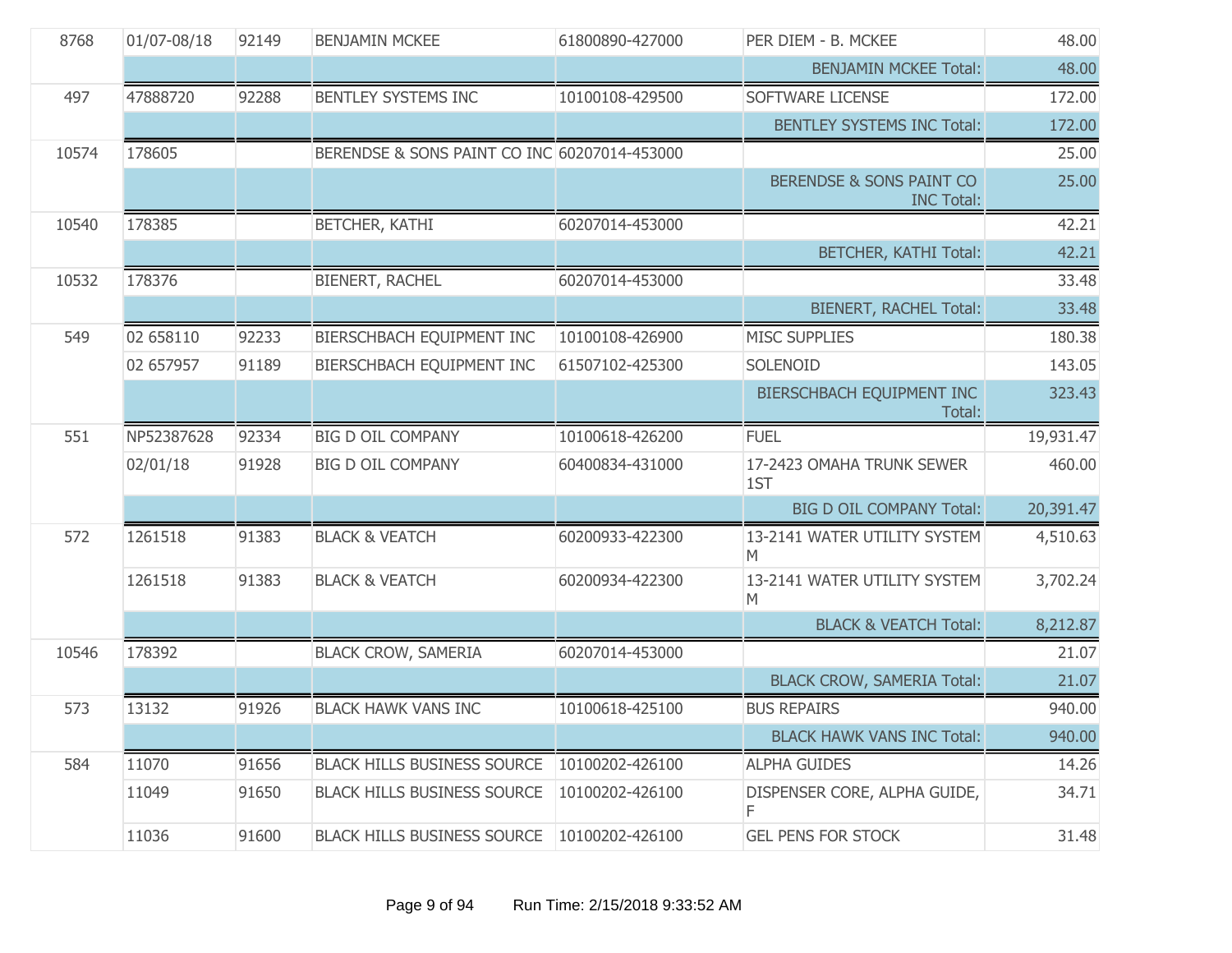| 584 | 11008             | 91587 | BLACK HILLS BUSINESS SOURCE   10100202-426900 |                 | LATERAL FILES FOR FRONT DESK                 | 516.60   |
|-----|-------------------|-------|-----------------------------------------------|-----------------|----------------------------------------------|----------|
|     | 10988             | 91681 | <b>BLACK HILLS BUSINESS SOURCE</b>            | 60407071-426100 | <b>DESK SHELF, CORNER</b>                    | 70.00    |
|     | 11119             | 91933 | <b>BLACK HILLS BUSINESS SOURCE</b>            | 60800840-426100 | <b>OFFICE SUPPLIES</b>                       | 119.00   |
|     | 10633             | 91516 | <b>BLACK HILLS BUSINESS SOURCE</b>            | 61207101-426100 | <b>OFFICE SUPPLIES</b>                       | 26.94    |
|     | 10637             | 91516 | <b>BLACK HILLS BUSINESS SOURCE</b>            | 61207101-426100 | <b>OFFICE SUPPLIES</b>                       | 13.33    |
|     | 10526             | 91516 | <b>BLACK HILLS BUSINESS SOURCE</b>            | 61207101-426100 | <b>OFFICE SUPPLIES</b>                       | 30.94    |
|     | 11112             | 92188 | <b>BLACK HILLS BUSINESS SOURCE</b>            | 61207101-426100 | <b>CHINA MARKER</b>                          | 36.51    |
|     | 11122             | 92175 | <b>BLACK HILLS BUSINESS SOURCE</b>            | 61207101-426100 | <b>OFFICE SUPPLIES</b>                       | 79.98    |
|     | 10637             | 91516 | <b>BLACK HILLS BUSINESS SOURCE</b>            | 61507102-426100 | <b>OFFICE SUPPLIES</b>                       | 13.33    |
|     | 11003             | 90831 | <b>BLACK HILLS BUSINESS SOURCE</b>            | 61507103-426100 | <b>OFFICE SUPPLIES</b>                       | 167.36   |
|     | 11052             | 91137 | <b>BLACK HILLS BUSINESS SOURCE</b>            | 61507103-426100 | <b>OFFICE SUPPLIES</b>                       | 28.54    |
|     | 10633             | 91516 | <b>BLACK HILLS BUSINESS SOURCE</b>            | 61507103-426100 | <b>OFFICE SUPPLIES</b>                       | 26.94    |
|     | 10635             | 91516 | <b>BLACK HILLS BUSINESS SOURCE</b>            | 61507103-426100 | <b>OFFICE SUPPLIES</b>                       | 13.59    |
|     | 10637             | 91516 | <b>BLACK HILLS BUSINESS SOURCE</b>            | 61507103-426100 | <b>OFFICE SUPPLIES</b>                       | 13.33    |
|     | 11070             | 91656 | <b>BLACK HILLS BUSINESS SOURCE</b>            | 61800890-426100 | <b>ALPHA GUIDES</b>                          | 6.11     |
|     | 11049             | 91650 | <b>BLACK HILLS BUSINESS SOURCE</b>            | 61800890-426100 | DISPENSER CORE, ALPHA GUIDE,<br>F            | 14.88    |
|     | 11036             | 91600 | <b>BLACK HILLS BUSINESS SOURCE</b>            | 61800890-426100 | <b>GEL PENS FOR STOCK</b>                    | 13.49    |
|     | 11008             | 91587 | <b>BLACK HILLS BUSINESS SOURCE</b>            | 61800890-426900 | LATERAL FILES FOR FRONT DESK<br>A            | 221.40   |
|     |                   |       |                                               |                 | <b>BLACK HILLS BUSINESS SOURCE</b><br>Total: | 1,492.72 |
| 586 | 129673            | 92272 | BLACK HILLS CHEMICAL CO INC                   | 10100603-426400 | <b>TOILET TISSUE</b>                         | 51.76    |
|     | 129489            | 91767 | BLACK HILLS CHEMICAL CO INC                   | 10100612-426400 | <b>WIPERS</b>                                | 111.84   |
|     | 129800            | 92271 | BLACK HILLS CHEMICAL CO INC                   | 10100612-426400 | DMQ DISINFECTANT                             | 136.38   |
|     | 129106            | 91196 | BLACK HILLS CHEMICAL CO INC                   | 61507103-426400 | <b>JANITORIAL SUPPLIES</b>                   | 221.69   |
|     | 129076            | 91197 | <b>BLACK HILLS CHEMICAL CO INC</b>            | 61507103-426400 | <b>JANITORIAL SUPPLIES</b>                   | 46.87    |
|     | 129613            | 91753 | BLACK HILLS CHEMICAL CO INC                   | 61507103-426400 | <b>JANITORIAL SUPPLIES</b>                   | 254.08   |
|     |                   |       |                                               |                 | BLACK HILLS CHEMICAL CO INC<br>Total:        | 822.62   |
| 622 | 12767924<br>02/07 |       | <b>BLACK HILLS ENERGY</b>                     | 10100108-428300 |                                              | 9.25     |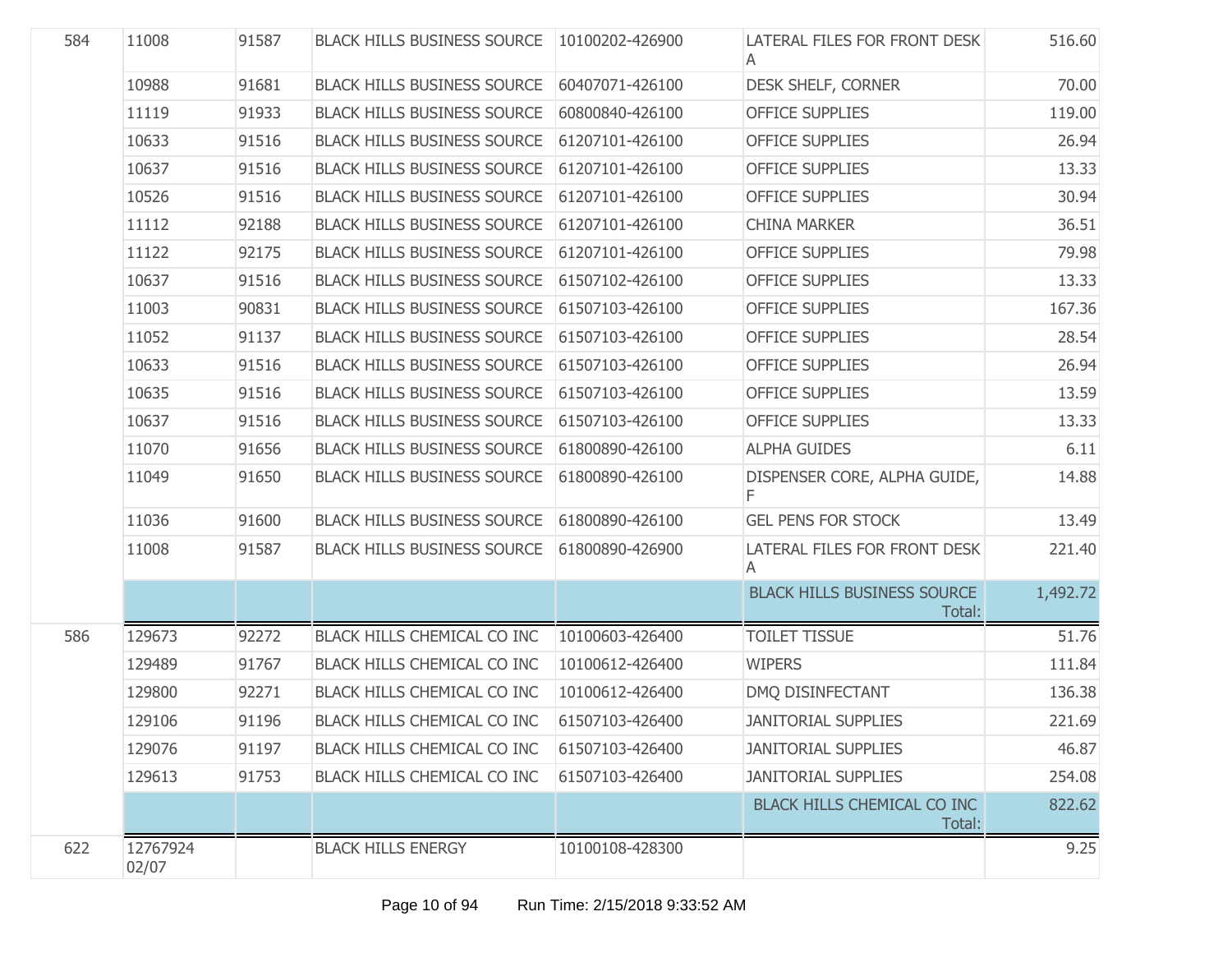| 622 | 12775332<br>02/07 | <b>BLACK HILLS ENERGY</b> | 10100201-428300 | 570.60 |
|-----|-------------------|---------------------------|-----------------|--------|
|     | 12767125<br>01/30 | <b>BLACK HILLS ENERGY</b> | 10100202-428300 | 896.87 |
|     | 16814404<br>02/07 | <b>BLACK HILLS ENERGY</b> | 10100205-428300 | 84.71  |
|     | 12805611<br>02/06 | <b>BLACK HILLS ENERGY</b> | 10100205-428300 | 107.37 |
|     | 20814728<br>02/06 | <b>BLACK HILLS ENERGY</b> | 10100205-428300 | 26.38  |
|     | 12571716<br>02/06 | <b>BLACK HILLS ENERGY</b> | 10100205-428300 | 148.19 |
|     | 12818316<br>02/06 | <b>BLACK HILLS ENERGY</b> | 10100205-428300 | 32.63  |
|     | 12489000<br>02/06 | <b>BLACK HILLS ENERGY</b> | 10100205-428300 | 33.43  |
|     | 12218465<br>02/07 | <b>BLACK HILLS ENERGY</b> | 10100205-428300 | 26.09  |
|     | 12768508<br>02/06 | <b>BLACK HILLS ENERGY</b> | 10100205-428300 | 25.30  |
|     | 12488973<br>02/06 | <b>BLACK HILLS ENERGY</b> | 10100205-428300 | 55.55  |
|     | 12237846<br>02/07 | <b>BLACK HILLS ENERGY</b> | 10100205-428300 | 26.98  |
|     | 12237883<br>02/07 | <b>BLACK HILLS ENERGY</b> | 10100205-428300 | 22.81  |
|     | 12489041<br>02/07 | <b>BLACK HILLS ENERGY</b> | 10100205-428300 | 22.22  |
|     | 12775332<br>02/07 | <b>BLACK HILLS ENERGY</b> | 10100205-428300 | 570.60 |
|     | 12655953<br>02/06 | <b>BLACK HILLS ENERGY</b> | 10100205-428300 | 42.36  |
|     | 12568395<br>02/06 | <b>BLACK HILLS ENERGY</b> | 10100205-428300 | 40.87  |
|     | 13152075<br>02/06 | <b>BLACK HILLS ENERGY</b> | 10100205-428300 | 30.75  |
|     | 21928545<br>02/06 | <b>BLACK HILLS ENERGY</b> | 10100205-428300 | 28.97  |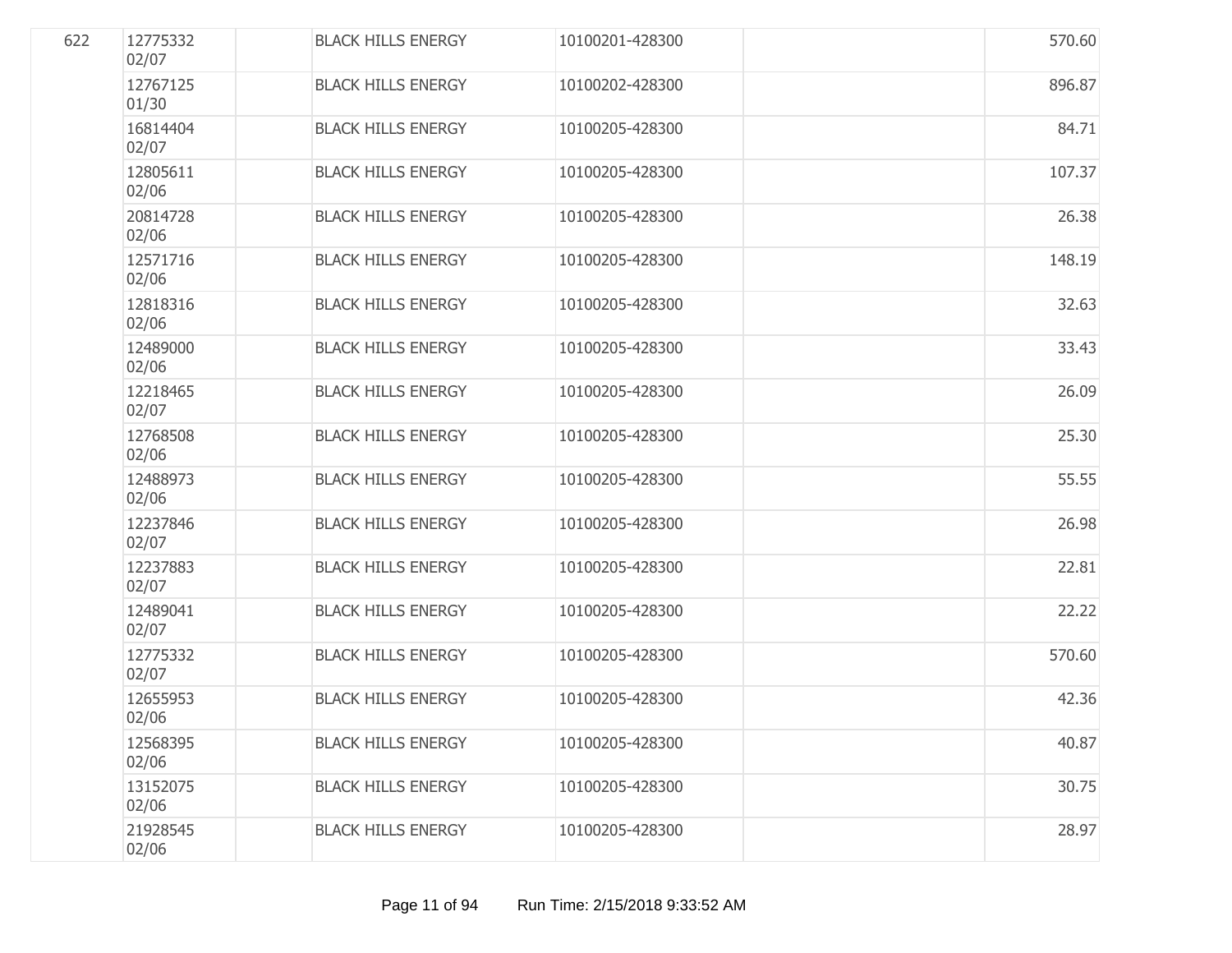| 622 | 12805516<br>02/06 | <b>BLACK HILLS ENERGY</b> | 10100205-428300 | 23.51    |
|-----|-------------------|---------------------------|-----------------|----------|
|     | 12568392<br>02/06 | <b>BLACK HILLS ENERGY</b> | 10100205-428300 | 27.39    |
|     | 12760792<br>02/06 | <b>BLACK HILLS ENERGY</b> | 10100302-428300 | 54.47    |
|     | <b>NONE 02/09</b> | <b>BLACK HILLS ENERGY</b> | 10100304-428300 | 24.75    |
|     | <b>NONE 01/09</b> | <b>BLACK HILLS ENERGY</b> | 10100607-428300 | 291.90   |
|     | <b>NONE 02/07</b> | <b>BLACK HILLS ENERGY</b> | 10100607-428300 | 46.49    |
|     | 12153254<br>02/07 | <b>BLACK HILLS ENERGY</b> | 10100607-428300 | 475.20   |
|     | 12568393<br>02/06 | <b>BLACK HILLS ENERGY</b> | 10100607-428300 | 12.00    |
|     | 18488921<br>02/06 | <b>BLACK HILLS ENERGY</b> | 10100607-428300 | 454.96   |
|     | <b>NONE 02/08</b> | <b>BLACK HILLS ENERGY</b> | 10100607-428300 | 11.03    |
|     | 12432829<br>01/30 | <b>BLACK HILLS ENERGY</b> | 10100607-428300 | 1,160.16 |
|     | 12384870<br>01/30 | <b>BLACK HILLS ENERGY</b> | 10100607-428300 | 12.00    |
|     | 16887039<br>02/06 | <b>BLACK HILLS ENERGY</b> | 10100607-428300 | 371.03   |
|     | 12227510<br>02/07 | <b>BLACK HILLS ENERGY</b> | 10100607-428300 | 145.45   |
|     | 12236601<br>02/07 | <b>BLACK HILLS ENERGY</b> | 10100607-428300 | 12.74    |
|     | 12432784<br>01/30 | <b>BLACK HILLS ENERGY</b> | 10100607-428300 | 2,716.79 |
|     | 20064553<br>02/06 | <b>BLACK HILLS ENERGY</b> | 10100607-428300 | 12.11    |
|     | <b>NONE 02/07</b> | <b>BLACK HILLS ENERGY</b> | 10100607-428300 | 55.02    |
|     | 12227335<br>02/05 | <b>BLACK HILLS ENERGY</b> | 10100615-428300 | 167.66   |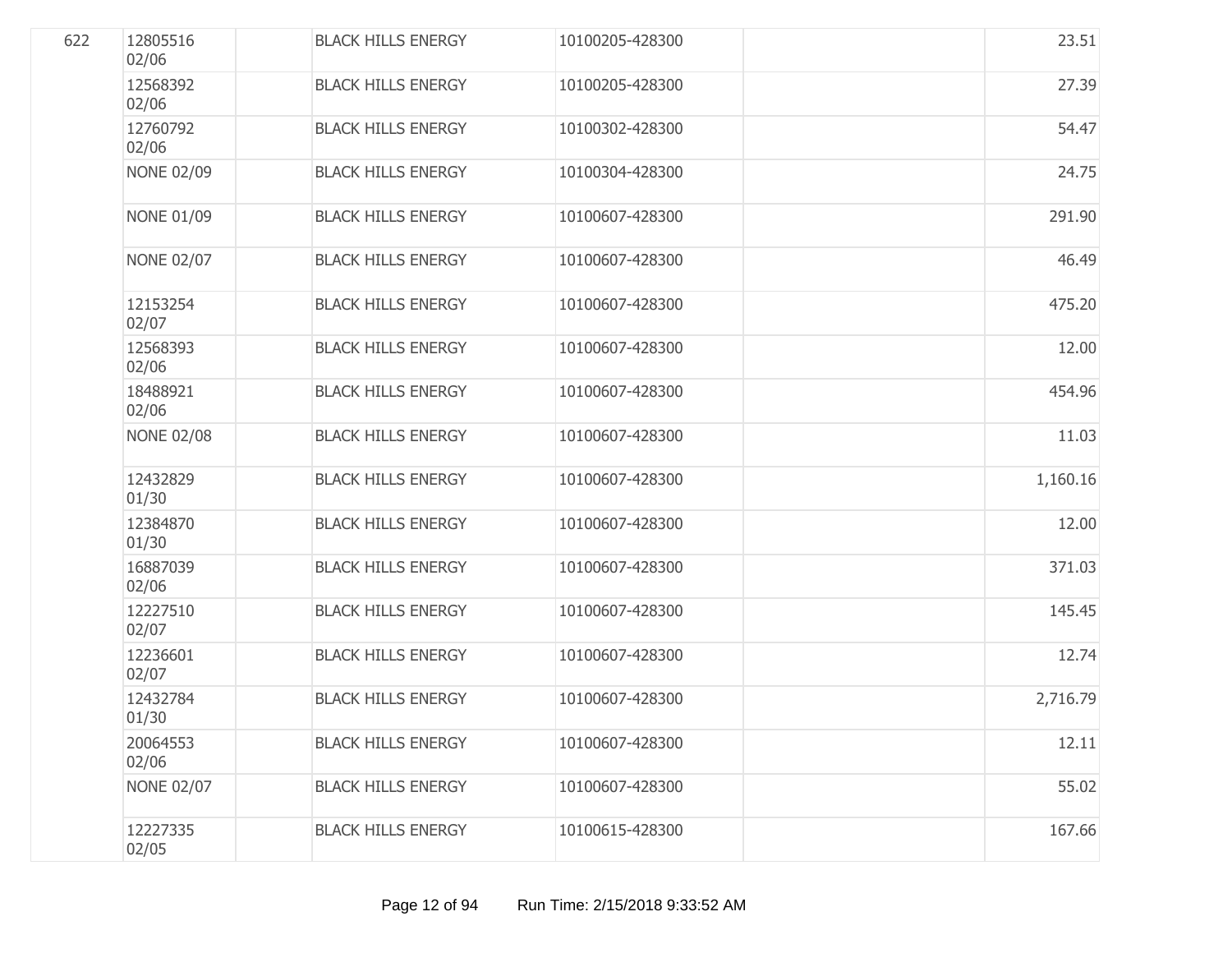| 622 | 12775332<br>02/07 | <b>BLACK HILLS ENERGY</b> | 10100618-428300 | 1,141.19  |
|-----|-------------------|---------------------------|-----------------|-----------|
|     | 12571723<br>02/06 | <b>BLACK HILLS ENERGY</b> | 10106064-428300 | 65.88     |
|     | 12766508<br>02/06 | <b>BLACK HILLS ENERGY</b> | 60407071-428300 | 426.30    |
|     | 12766507<br>02/06 | <b>BLACK HILLS ENERGY</b> | 60407071-428300 | 53.19     |
|     | 12775195<br>02/05 | <b>BLACK HILLS ENERGY</b> | 60407071-428300 | 114.63    |
|     | 12775558<br>02/05 | <b>BLACK HILLS ENERGY</b> | 60407072-428300 | 2,940.36  |
|     | 20375131<br>02/06 | <b>BLACK HILLS ENERGY</b> | 60407072-428300 | 294.15    |
|     | 12227262<br>02/06 | <b>BLACK HILLS ENERGY</b> | 60407072-428300 | 12,155.47 |
|     | 12775379<br>02/06 | <b>BLACK HILLS ENERGY</b> | 60407072-428300 | 6,807.31  |
|     | 12775556<br>02/06 | <b>BLACK HILLS ENERGY</b> | 60407072-428300 | 5,214.45  |
|     | 12775557<br>02/06 | <b>BLACK HILLS ENERGY</b> | 60407072-428300 | 12,479.01 |
|     | 12767233<br>02/06 | <b>BLACK HILLS ENERGY</b> | 61507102-428300 | 128.64    |
|     | <b>NONE 02/08</b> | <b>BLACK HILLS ENERGY</b> | 61507102-428300 | 11.47     |
|     | <b>NONE 02/08</b> | <b>BLACK HILLS ENERGY</b> | 61507102-428300 | 25.89     |
|     | <b>NONE 02/08</b> | <b>BLACK HILLS ENERGY</b> | 61507102-428300 | 20.73     |
|     | 12306655<br>02/06 | <b>BLACK HILLS ENERGY</b> | 61507102-428300 | 46.53     |
|     | 12775762<br>02/06 | <b>BLACK HILLS ENERGY</b> | 77504134-428300 | 12.00     |
|     | 12225919<br>02/06 | <b>BLACK HILLS ENERGY</b> | 77504134-428300 | 2,062.50  |
|     | 13146259<br>02/06 | <b>BLACK HILLS ENERGY</b> | 77504134-428300 | 12.00     |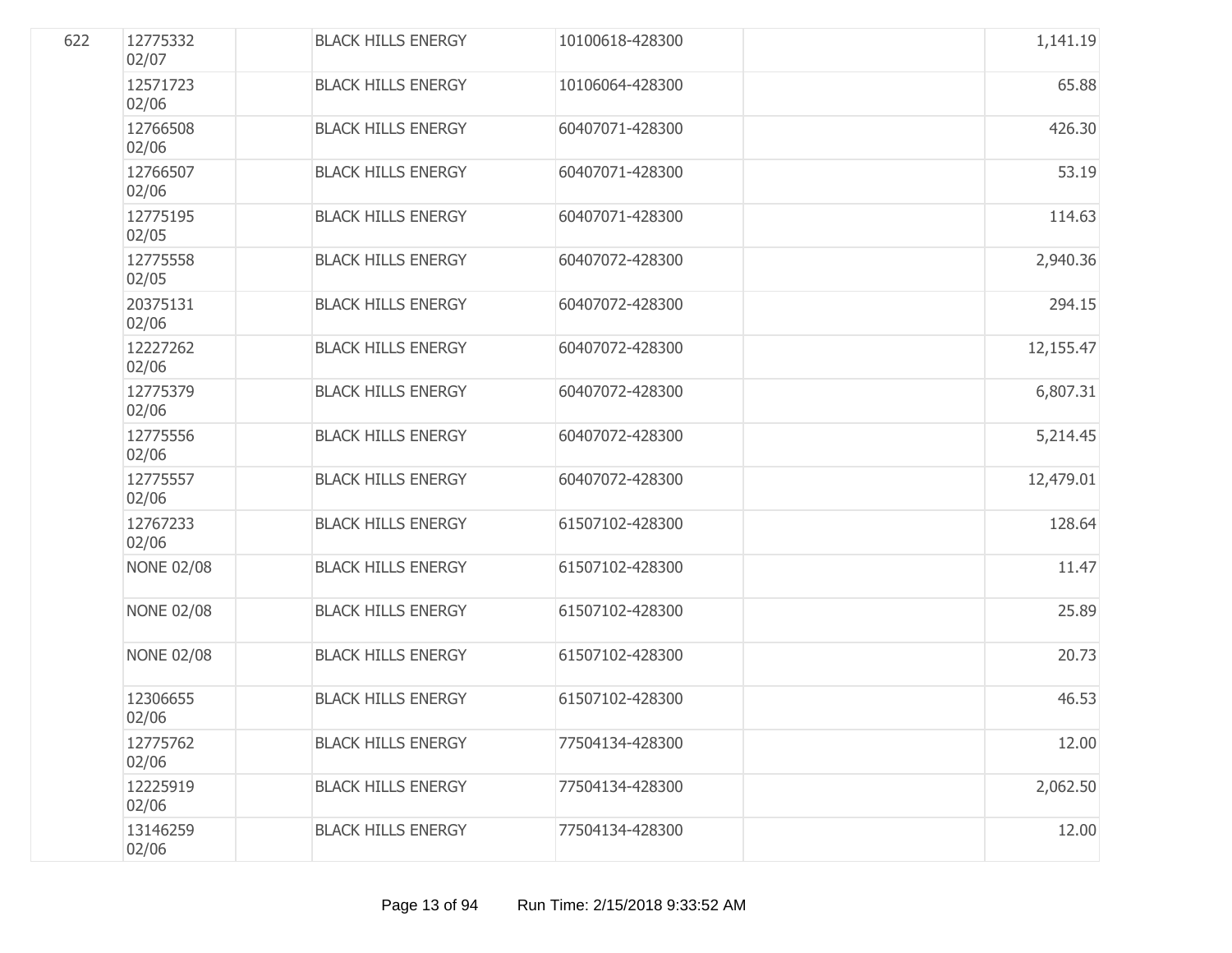| 622  | 12776809<br>02/06 |       | <b>BLACK HILLS ENERGY</b>            | 77504134-428300 |                                                | 12.00     |
|------|-------------------|-------|--------------------------------------|-----------------|------------------------------------------------|-----------|
|      | 12775761<br>02/06 |       | <b>BLACK HILLS ENERGY</b>            | 77504134-428300 |                                                | 166.11    |
|      | 12571628<br>02/06 |       | <b>BLACK HILLS ENERGY</b>            | 77504134-428300 |                                                | 363.64    |
|      |                   |       |                                      |                 | <b>BLACK HILLS ENERGY Total:</b>               | 53,430.04 |
| 621  | 11865             | 91682 | <b>BLACK HILLS POWDER COATING</b>    | 60407071-425300 | PAINT & SANDBLAST TOOL RACK<br><b>FO</b>       | 250.00    |
|      |                   |       |                                      |                 | <b>BLACK HILLS POWDER COATING</b><br>Total:    | 250.00    |
| 8896 | 1051              | 90940 | <b>BLACK HILLS TENT &amp; AWNING</b> | 61507103-425300 | <b>TARP</b>                                    | 555.81    |
|      |                   |       |                                      |                 | <b>BLACK HILLS TENT &amp; AWNING</b><br>Total: | 555.81    |
| 652  | 00000819-0        | 91349 | <b>BLACKSTRAP INC</b>                | 10100302-426400 | <b>ROAD SALT</b>                               | 1,973.13  |
|      | 00001229-0        | 91349 | <b>BLACKSTRAP INC</b>                | 10100302-426400 | <b>ROAD SALT</b>                               | 1,908.84  |
|      | 00001120-0        | 91349 | <b>BLACKSTRAP INC</b>                | 10100302-426400 | <b>ROAD SALT</b>                               | 1,904.78  |
|      | 00000794-0        | 91384 | <b>BLACKSTRAP INC</b>                | 10100302-426400 | <b>ROAD SALT</b>                               | 1,890.00  |
|      | 00000765-0        | 91152 | <b>BLACKSTRAP INC</b>                | 10100302-426400 | <b>ROAD SALT</b>                               | 2,189.66  |
|      | 00001499-0        | 92231 | <b>BLACKSTRAP INC</b>                | 10100302-426400 | <b>ROAD SALT</b>                               | 1,939.88  |
|      | 00001462-0        | 91936 | <b>BLACKSTRAP INC</b>                | 10100302-426400 | <b>ROAD SALT</b>                               | 2,050.73  |
|      | 00001521-0        | 91936 | <b>BLACKSTRAP INC</b>                | 10100302-426400 | <b>ROAD SALT</b>                               | 2,069.20  |
|      | 00001797-0        | 91936 | <b>BLACKSTRAP INC</b>                | 10100302-426400 | <b>ROAD SALT</b>                               | 1,922.14  |
|      | 00001143-0        | 91936 | <b>BLACKSTRAP INC</b>                | 10100302-426400 | <b>ROAD SALT</b>                               | 2,069.20  |
|      | 00001387-0        | 91946 | <b>BLACKSTRAP INC</b>                | 10100302-426400 | <b>ROAD SALT</b>                               | 1,915.85  |
|      | 00001658-0        | 91946 | <b>BLACKSTRAP INC</b>                | 10100302-426400 | <b>ROAD SALT</b>                               | 2,395.84  |
|      | 00001866-0        | 92362 | <b>BLACKSTRAP INC</b>                | 10100302-426400 | <b>ROAD SALT</b>                               | 1,962.78  |
|      | 00001475-0        | 91946 | <b>BLACKSTRAP INC</b>                | 10100302-426400 | ROAD SALT                                      | 2,010.08  |
|      | 00001100-0        | 91923 | <b>BLACKSTRAP INC</b>                | 10100302-426400 | <b>ROAD SALT</b>                               | 1,925.10  |
|      | 00001101-0        | 91923 | <b>BLACKSTRAP INC</b>                | 10100302-426400 | <b>ROAD SALT</b>                               | 1,943.57  |
|      | 00001472-0        | 91923 | <b>BLACKSTRAP INC</b>                | 10100302-426400 | <b>ROAD SALT</b>                               | 1,887.41  |
|      | 00001152-0        | 91923 | <b>BLACKSTRAP INC</b>                | 10100302-426400 | <b>ROAD SALT</b>                               | 1,854.89  |
|      |                   |       |                                      |                 | <b>BLACKSTRAP INC Total:</b>                   | 35,813.08 |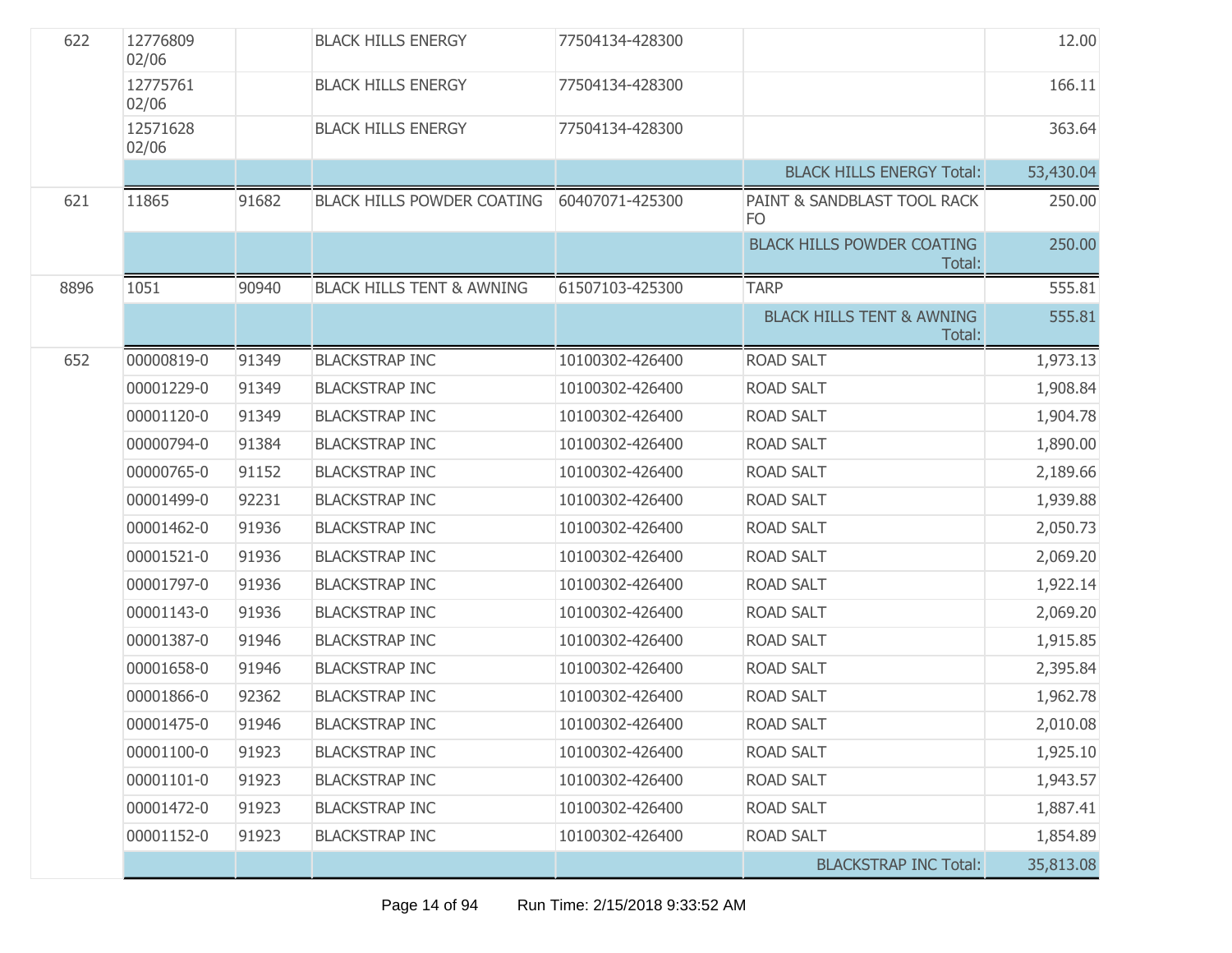| 10575 | 178606     |       | <b>BOOM CONSTRUCTION</b>                       | 60207014-453000 |                                                       | 156.35 |
|-------|------------|-------|------------------------------------------------|-----------------|-------------------------------------------------------|--------|
|       |            |       |                                                |                 | <b>BOOM CONSTRUCTION Total:</b>                       | 156.35 |
| 691   | IVC0125752 | 90532 | <b>BOOT BARN INC</b>                           | 61207101-426300 | <b>GANNON SAFETY BOOTS</b>                            | 149.99 |
|       | IVC0125755 | 90942 | <b>BOOT BARN INC</b>                           | 61507103-426300 | <b>KURSAVE JACKET</b>                                 | 48.75  |
|       | IVC0125756 | 91138 | <b>BOOT BARN INC</b>                           | 61507103-426300 | <b>TURNER SAFETY BOOT</b>                             | 151.99 |
|       |            |       |                                                |                 | <b>BOOT BARN INC Total:</b>                           | 350.73 |
| 692   | 914571902  | 91378 | <b>BORDER STATES ELECTRIC</b><br><b>SUPPLY</b> | 10100205-426900 | Heatshrink Tubing                                     | 69.34  |
|       | 914613712  | 91840 | <b>BORDER STATES ELECTRIC</b><br><b>SUPPLY</b> | 10100304-426900 | Junction boxes                                        | 301.86 |
|       | 914530432  | 91850 | <b>BORDER STATES ELECTRIC</b><br><b>SUPPLY</b> | 10100607-425700 | MISC. ELECTRICAL SUPPLIES                             | 156.32 |
|       | 914624036  | 92242 | <b>BORDER STATES ELECTRIC</b><br><b>SUPPLY</b> | 60207011-425700 | PHOTO EYES 2) JS OUTSIDE<br><b>LIGHT</b>              | 33.34  |
|       | 914592435  | 91731 | <b>BORDER STATES ELECTRIC</b><br><b>SUPPLY</b> | 60207014-426900 | WIRE 1,000 FT)                                        | 128,49 |
|       | 914605992  | 91828 | <b>BORDER STATES ELECTRIC</b><br><b>SUPPLY</b> | 60407072-425100 | VEHICLE 827: CABLE, CORD<br><b>CONNE</b>              | 40.93  |
|       |            |       |                                                |                 | <b>BORDER STATES ELECTRIC</b><br><b>SUPPLY Total:</b> | 730.28 |
| 699   | 82750745   | 91645 | BOUND TREE MEDICAL INC                         | 61800890-426900 | EMS DISPOSABLES AND NON-<br><b>DISPOS</b>             | 126.33 |
|       | 82747582   | 91602 | BOUND TREE MEDICAL INC                         | 61800890-426900 | DISPOSABLE AND NON-<br><b>DISPOSABLE</b>              | 6.36   |
|       | 82749189   | 91593 | BOUND TREE MEDICAL INC                         | 61800890-426900 | NON DISPOSABLE EMS SUPPLIES                           | 463.99 |
|       | 82749190   | 91595 | BOUND TREE MEDICAL INC                         | 61800890-426900 | NON-DISPOSABLE AND<br><b>DISPOSABLE</b>               | 85.60  |
|       | 82755811   | 92150 | BOUND TREE MEDICAL INC                         | 61800890-426900 | <b>EMS NON-DISPOSABLES</b>                            | 61.16  |
|       | 82755812   | 92154 | BOUND TREE MEDICAL INC                         | 61800890-426900 | EMS DISPOSABLES & NON-<br><b>DISPOSAB</b>             | 129.45 |
|       | 82739116   | 90636 | BOUND TREE MEDICAL INC                         | 61800890-429700 | <b>EMS DISPOSABLES</b>                                | 540.77 |
|       | 82750745   | 91645 | BOUND TREE MEDICAL INC                         | 61800890-429700 | EMS DISPOSABLES AND NON-<br><b>DISPOS</b>             | 826.48 |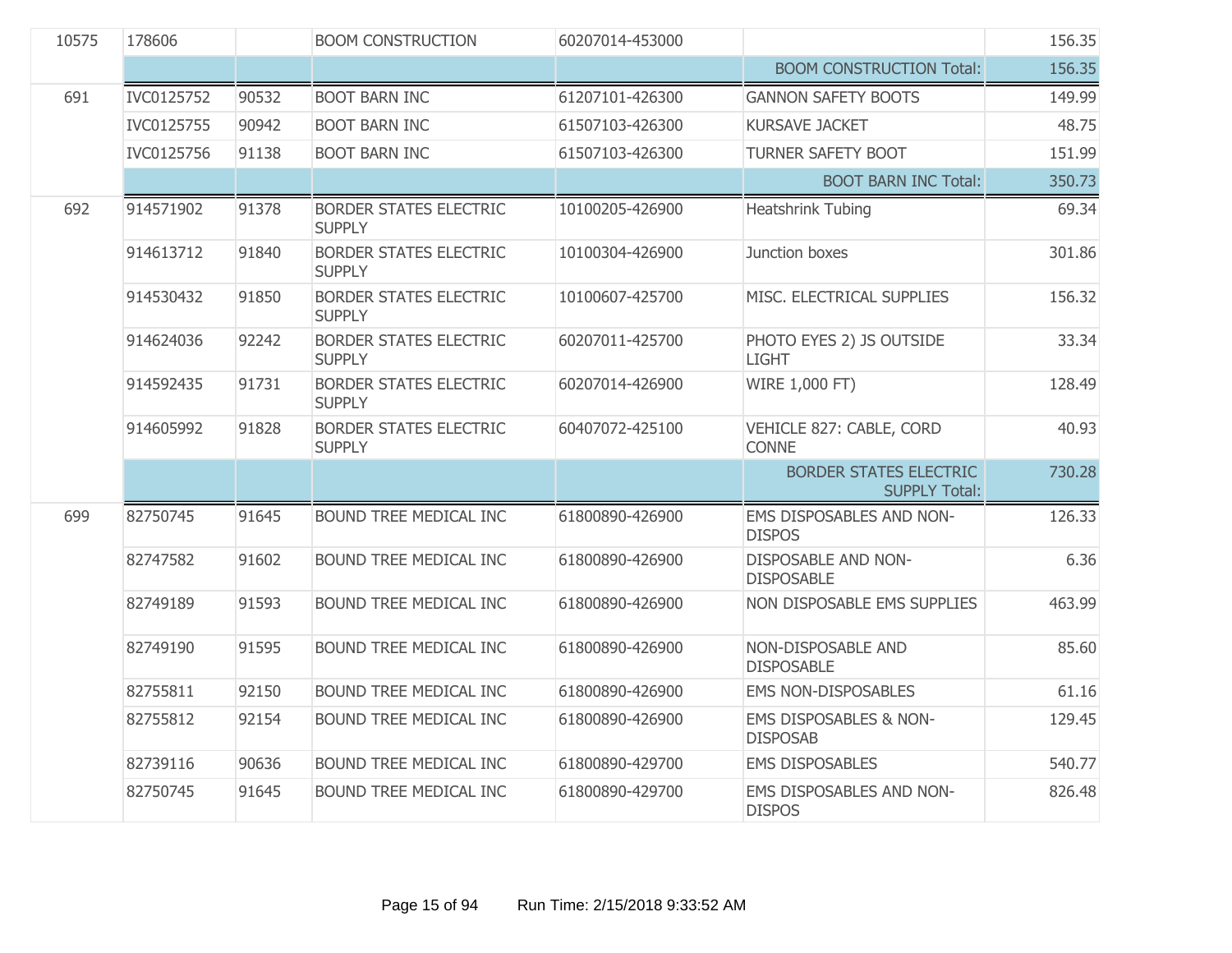| 699   | 82747582    | 91602 | BOUND TREE MEDICAL INC     | 61800890-429700 | <b>DISPOSABLE AND NON-</b><br><b>DISPOSABLE</b> | 986.98   |
|-------|-------------|-------|----------------------------|-----------------|-------------------------------------------------|----------|
|       | 82749190    | 91595 | BOUND TREE MEDICAL INC     | 61800890-429700 | NON-DISPOSABLE AND<br><b>DISPOSABLE</b>         | 265.40   |
|       | 82755813    | 92152 | BOUND TREE MEDICAL INC     | 61800890-429700 | <b>EMS DISPOSABLES</b>                          | 459.01   |
|       | 82755812    | 92154 | BOUND TREE MEDICAL INC     | 61800890-429700 | EMS DISPOSABLES & NON-<br><b>DISPOSAB</b>       | 166.70   |
|       |             |       |                            |                 | <b>BOUND TREE MEDICAL INC Total:</b>            | 4,118.23 |
| 10573 | 178604      |       | <b>BOY'S CLUB</b>          | 60207014-453000 |                                                 | 79.70    |
|       |             |       |                            |                 | <b>BOY'S CLUB Total:</b>                        | 79.70    |
| 3348  | 01/30-31/18 | 92184 | <b>BRETT MORTON</b>        | 61800890-427000 | PER DIEM - MORTON, B                            | 44.00    |
|       |             |       |                            |                 | <b>BRETT MORTON Total:</b>                      | 44.00    |
| 743   | 504         | 91180 | <b>BREWER CONSTRUCTION</b> | 60207012-425400 | <b>CONCRETE REPAIRS</b>                         | 4,884.00 |
|       |             |       |                            |                 | <b>BREWER CONSTRUCTION Total:</b>               | 4,884.00 |
| 758   | 31072448    | 91768 | <b>BROADCAST MUSIC INC</b> | 10100603-422500 | MUSIC INCENSE - 1/1/18 - 12/31                  | 312.30   |
|       | 31072448    | 91768 | <b>BROADCAST MUSIC INC</b> | 10100612-422500 | MUSIC INCENSE - 1/1/18 - 12/31                  | 312.30   |
|       |             |       |                            |                 | <b>BROADCAST MUSIC INC Total:</b>               | 624.60   |
| 10534 | 178378      |       | <b>BROWN, CHRISTOPHER</b>  | 60207014-453000 |                                                 | 43.23    |
|       |             |       |                            |                 | <b>BROWN, CHRISTOPHER Total:</b>                | 43.23    |
| 842   | 06PS0523427 | 91494 | BUTLER MACHINERY CO.       | 10100401-425300 | <b>UNIT S075</b>                                | 15.90    |
|       |             |       |                            |                 | <b>BUTLER MACHINERY CO. Total:</b>              | 15.90    |
| 884   | 02/28/18    |       | CANYON LAKE SENIOR CENTER  | 10100621-456800 | 1/4 CANYON LK SENIOR CENTER                     | 4,437.50 |
|       |             |       |                            |                 | <b>CANYON LAKE SENIOR CENTER</b><br>Total:      | 4,437.50 |
| 905   | 2590-494869 | 91324 | <b>CARQUEST AUTO PARTS</b> | 10100201-425100 | <b>BATTERY UNIT 120</b>                         | 151.97   |
|       | 2590-495739 | 91883 | <b>CARQUEST AUTO PARTS</b> | 10100201-425100 | <b>BULB UNIT 148</b>                            | 12.76    |
|       | 2590-494801 | 91575 | CARQUEST AUTO PARTS        | 10100202-426500 | <b>SHOP TOOL</b>                                | 19.52    |
|       | 2590-495226 | 90993 | <b>CARQUEST AUTO PARTS</b> | 10100205-425100 | T705 Headlights                                 | 16.78    |
|       | 2590-495664 | 92253 | <b>CARQUEST AUTO PARTS</b> | 10100205-426900 | T704 clamps                                     | 17.49    |
|       | 2590-495314 | 91385 | <b>CAROUEST AUTO PARTS</b> | 10100302-425300 | <b>UNIT S051</b>                                | 16.54    |
|       | 2590-494969 | 91198 | <b>CARQUEST AUTO PARTS</b> | 60407073-425100 | OIL, OIL FILTER                                 | 27.49    |
|       | 2590-495544 | 92307 | <b>CARQUEST AUTO PARTS</b> | 61207101-425100 | <b>LETTERS</b>                                  | 12.30    |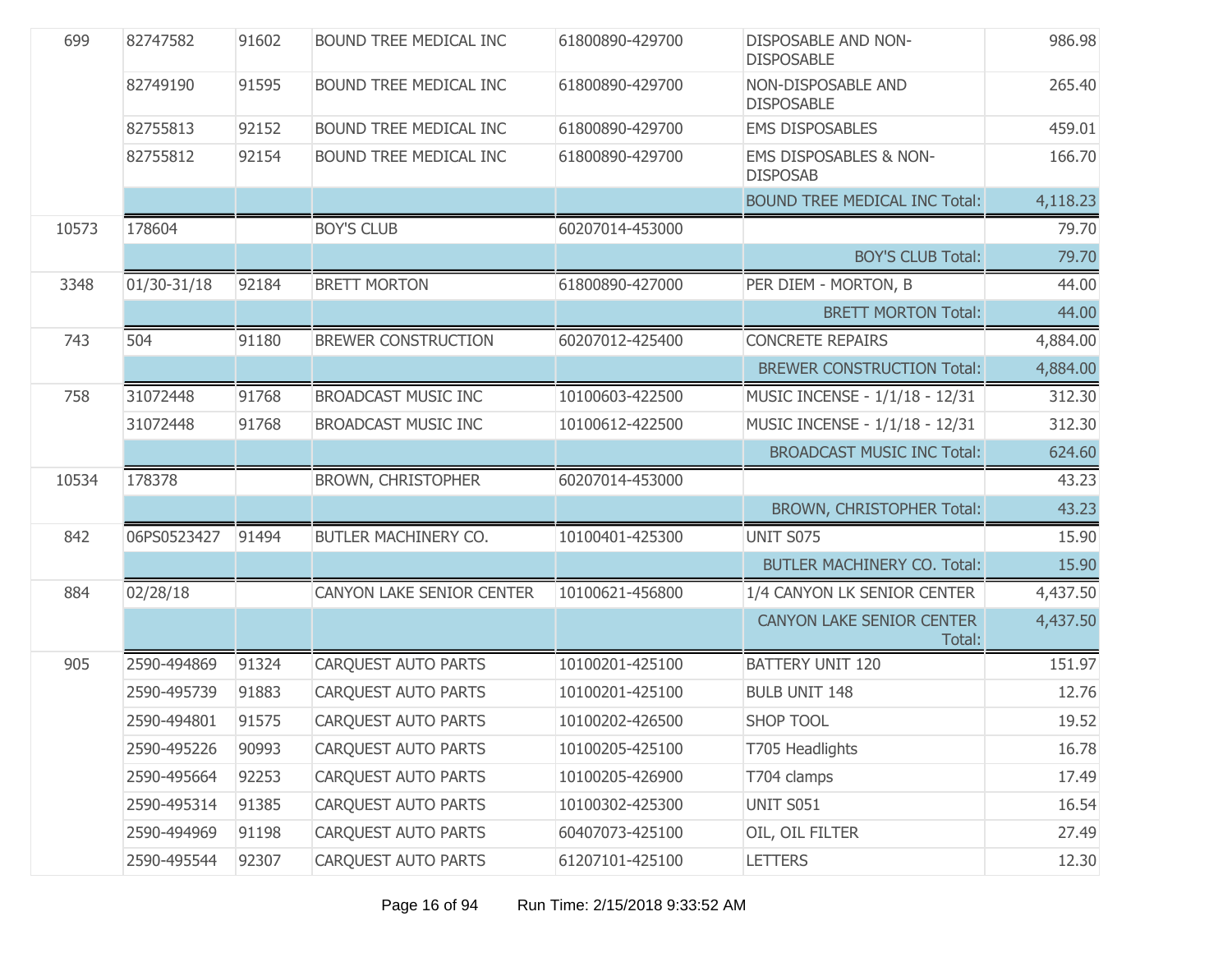| 905 | 2590-495848 | 92315 | <b>CARQUEST AUTO PARTS</b> | 61207101-425100 | <b>GROMMET</b>                    | 7.62   |
|-----|-------------|-------|----------------------------|-----------------|-----------------------------------|--------|
|     | 2590-495836 | 92314 | <b>CARQUEST AUTO PARTS</b> | 61207101-425100 | <b>ABSORBENT</b>                  | 71.89  |
|     | 2590-495828 | 92313 | <b>CARQUEST AUTO PARTS</b> | 61207101-425100 | <b>HOSE</b>                       | 58.64  |
|     | 2590-495782 | 92312 | <b>CAROUEST AUTO PARTS</b> | 61207101-425100 | <b>FILTERS</b>                    | 81.90  |
|     | 2590-495266 | 91546 | <b>CARQUEST AUTO PARTS</b> | 61207101-425100 | COUPLER AND PENETRATING<br>CAT    | 47.36  |
|     | 2590-494554 | 91442 | <b>CAROUEST AUTO PARTS</b> | 61207101-425100 | <b>FUSE AND LAMP</b>              | 38.41  |
|     | 2590-495026 | 91441 | <b>CARQUEST AUTO PARTS</b> | 61207101-425100 | HEAT SHRINK TERMINAL              | 23.75  |
|     | 2590-494777 | 91440 | <b>CARQUEST AUTO PARTS</b> | 61207101-425100 | V-BELT                            | 93.30  |
|     | 2590-495906 | 92309 | <b>CARQUEST AUTO PARTS</b> | 61207101-425100 | MARVEL MYSTERY OIL                | 11.94  |
|     | 2590-495530 | 92316 | <b>CARQUEST AUTO PARTS</b> | 61207101-425100 | <b>HOSE</b>                       | 27.84  |
|     | 2590-494426 | 91729 | <b>CARQUEST AUTO PARTS</b> | 61207101-425100 | <b>BREAKER</b>                    | 13.95  |
|     | 2590-494926 | 91439 | <b>CAROUEST AUTO PARTS</b> | 61207101-425100 | WINDSHIELD SEALANT                | 74.62  |
|     | 2590-494622 | 91438 | <b>CARQUEST AUTO PARTS</b> | 61207101-425100 | <b>ELECTRIC GRS</b>               | 26.92  |
|     | 2590-495364 | 91545 | <b>CARQUEST AUTO PARTS</b> | 61207101-425100 | <b>CIRCUIT BREAKER</b>            | 35.40  |
|     | 2590-495500 | 92310 | <b>CARQUEST AUTO PARTS</b> | 61207101-426100 | <b>LUBRICANT</b>                  | 109.77 |
|     | 2590-494160 | 90963 | CARQUEST AUTO PARTS        | 61300664-425300 | WOODRUFFKEY/GLOVES/CABLES         | 7.04   |
|     | 2590-494981 | 90963 | <b>CARQUEST AUTO PARTS</b> | 61300664-425300 | WOODRUFFKEY/GLOVES/CABLES         | 67.11  |
|     | 2590-495745 | 91956 | <b>CARQUEST AUTO PARTS</b> | 61300664-425300 | BRK PAD/FILTERS/TRANS<br>SPIN/PLU | 32.49  |
|     | 2590-495742 | 91956 | <b>CARQUEST AUTO PARTS</b> | 61300664-425300 | BRK PAD/FILTERS/TRANS<br>SPIN/PLU | 53.36  |
|     | 2590-495246 |       | CARQUEST AUTO PARTS        | 61507102-425300 | <b>CREDIT RETURNED CLAMPS</b>     | (7.39) |
|     | 2590-494744 | 91135 | <b>CARQUEST AUTO PARTS</b> | 61507102-425300 | <b>FILTER</b>                     | 7.26   |
|     | 2590-494728 | 91134 | <b>CARQUEST AUTO PARTS</b> | 61507102-425300 | <b>FILTER</b>                     | 15.31  |
|     | 2590-494797 | 91133 | <b>CARQUEST AUTO PARTS</b> | 61507102-425300 | STEERING WHEEL TOOL               | 65.07  |
|     | 2590-494862 | 91132 | <b>CAROUEST AUTO PARTS</b> | 61507102-425300 | <b>FILTER</b>                     | 82.60  |
|     | 2590-494766 | 91130 | <b>CARQUEST AUTO PARTS</b> | 61507102-425300 | <b>FILTER</b>                     | 2.38   |
|     | 2590-494924 | 90954 | <b>CARQUEST AUTO PARTS</b> | 61507102-425300 | FILTERS, PLUG AND CHOKE           | 26.71  |
|     | 2590-494733 | 90953 | <b>CARQUEST AUTO PARTS</b> | 61507102-425300 | <b>FILTER</b>                     | 82.60  |
|     | 2590-494717 | 90952 | <b>CARQUEST AUTO PARTS</b> | 61507102-425300 | SOLENOID                          | 28.15  |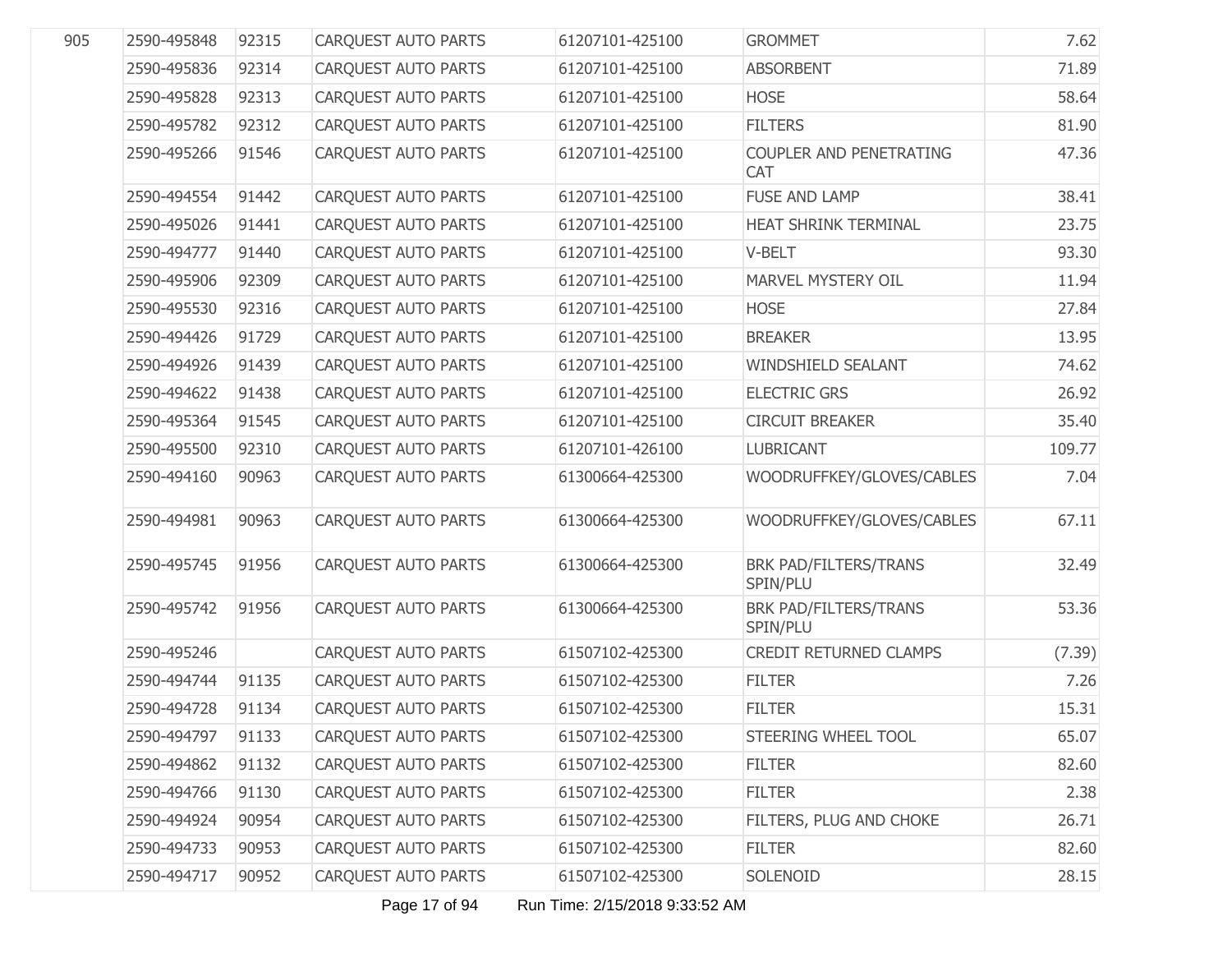| 905 | 2590-495789 | 92317 | <b>CARQUEST AUTO PARTS</b> | 61507102-425300 | <b>HOSE</b>                       | 86.70    |
|-----|-------------|-------|----------------------------|-----------------|-----------------------------------|----------|
|     | 2590-495220 | 91519 | CARQUEST AUTO PARTS        | 61507102-425300 | <b>FILTERS</b>                    | 92.05    |
|     | 2590-495177 | 91518 | CARQUEST AUTO PARTS        | 61507102-425300 | <b>AIR FILTER</b>                 | 82.60    |
|     | 2590-495321 | 91517 | CARQUEST AUTO PARTS        | 61507102-425300 | <b>LUBE</b>                       | 18.90    |
|     | 2590-495235 | 91520 | CARQUEST AUTO PARTS        | 61507102-425300 | HOSE AND CLAMP                    | 98.53    |
|     | 2590-494745 |       | CARQUEST AUTO PARTS        | 61507102-425300 | CREDIT RETURNED OIL FILTER        | (15.31)  |
|     | 2590-495661 | 92326 | CARQUEST AUTO PARTS        | 61507102-425300 | <b>FILTER</b>                     | 82.60    |
|     | 2590-495248 | 92324 | CARQUEST AUTO PARTS        | 61507102-425300 | <b>CLAMP AND HOSE</b>             | 7.39     |
|     | 2590-495477 | 92323 | CARQUEST AUTO PARTS        | 61507102-425300 | <b>TOWEL AND CLEANER</b>          | 156.54   |
|     | 2590-495755 | 92322 | CARQUEST AUTO PARTS        | 61507102-425300 | <b>FITTINGS</b>                   | 279.76   |
|     | 2590-495756 | 92321 | CARQUEST AUTO PARTS        | 61507102-425300 | <b>FILTERS</b>                    | 215.25   |
|     | 2590-495831 | 92320 | CARQUEST AUTO PARTS        | 61507102-425300 | <b>BREATHER</b>                   | 15.33    |
|     | 2590-495256 | 91453 | CARQUEST AUTO PARTS        | 61507103-425100 | <b>HUB CAP</b>                    | 26.76    |
|     | 2590-494746 | 90912 | CARQUEST AUTO PARTS        | 61507103-425100 | RUBBER HOOD HOLDOWN               | 19.12    |
|     | 2590-494361 | 90518 | CARQUEST AUTO PARTS        | 61507103-425300 | <b>LOCTITE</b>                    | 72.95    |
|     | 2590-494623 |       | CARQUEST AUTO PARTS        | 61507103-425300 | CREDIT RETURNED LOCTITE           | (72.95)  |
|     | 2590-495969 | 92305 | CARQUEST AUTO PARTS        | 61507103-425300 | <b>FILTERS</b>                    | 15.98    |
|     | 2590-495550 | 92325 | CARQUEST AUTO PARTS        | 61507103-425300 | <b>LETTERS</b>                    | 2.72     |
|     | 2590-494863 | 91131 | CARQUEST AUTO PARTS        | 61507103-425300 | <b>GROMMET</b>                    | 4.32     |
|     | 2590-494801 | 91575 | CARQUEST AUTO PARTS        | 61800890-426500 | <b>SHOP TOOL</b>                  | 8.37     |
|     |             |       |                            |                 | <b>CARQUEST AUTO PARTS Total:</b> | 2,658.46 |
| 931 | 0005586     | 92278 | <b>CBH COOPERATIVE</b>     | 10100603-428500 | 128@ pROPANE                      | 101.60   |
|     | 0005575     | 91772 | <b>CBH COOPERATIVE</b>     | 10100603-428500 | 96# PROPANE                       | 76.20    |
|     | 011849      | 92168 | <b>CBH COOPERATIVE</b>     | 61207101-426200 | OIL                               | 950.52   |
|     | 89205       | 91191 | <b>CBH COOPERATIVE</b>     | 61207101-426200 | <b>DIESEL</b>                     | 1,055.26 |
|     | 86390       | 90947 | <b>CBH COOPERATIVE</b>     | 61507102-426200 | <b>DIESEL</b>                     | 1,290.60 |
|     | 86376       | 90946 | CBH COOPERATIVE            | 61507102-426200 | <b>DIESEL</b>                     | 763.68   |
|     | 89239       | 91737 | <b>CBH COOPERATIVE</b>     | 61507102-426200 | <b>DIESEL</b>                     | 1,033.40 |
|     | 011819      | 91531 | <b>CBH COOPERATIVE</b>     | 61507102-426200 | <b>DEF BULK</b>                   | 416.25   |
|     | 011712      | 91434 | <b>CBH COOPERATIVE</b>     | 61507102-426200 | OIL                               | 599.94   |
|     |             |       |                            |                 |                                   |          |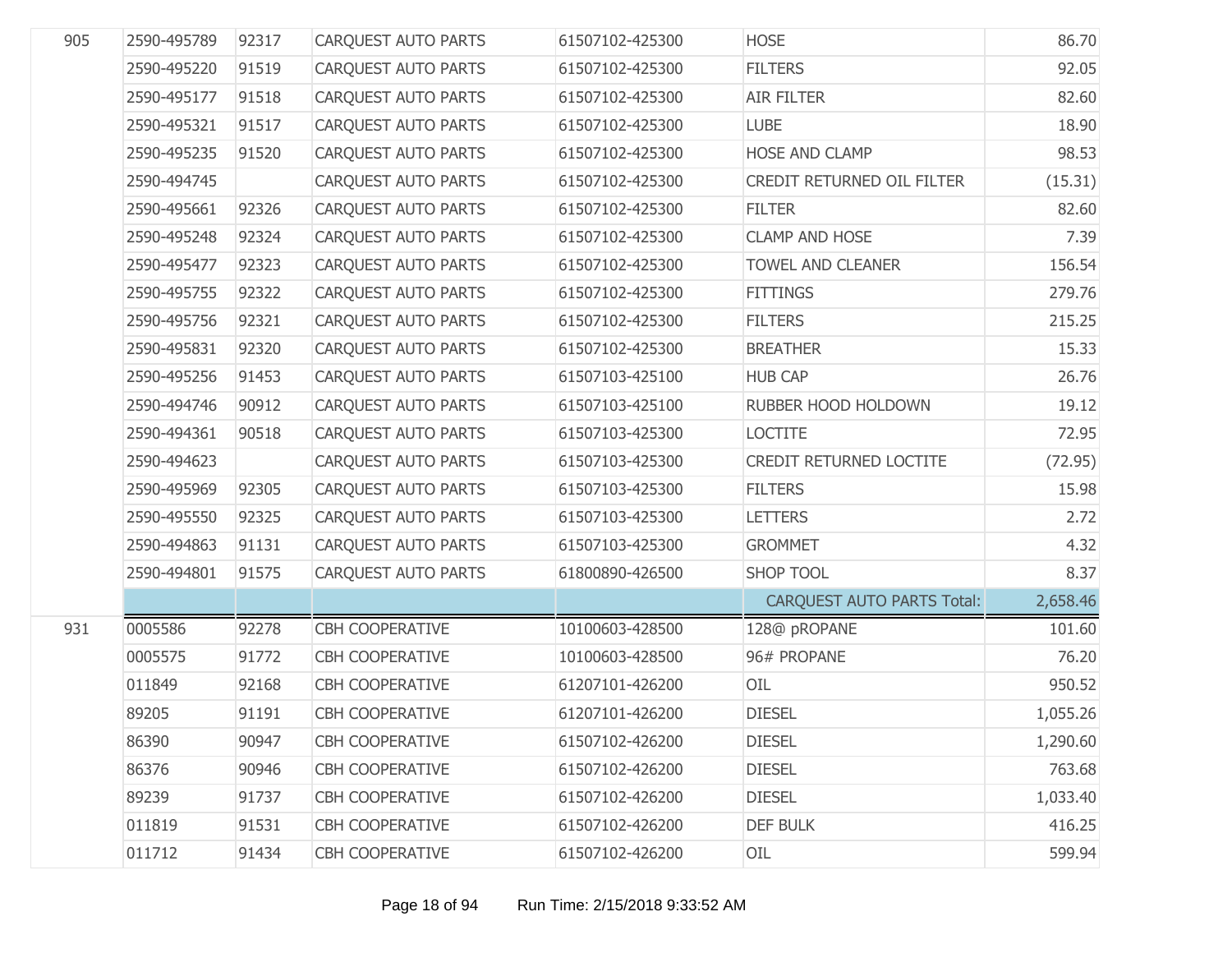| 931 | 011843                  | 91188 | <b>CBH COOPERATIVE</b>                         | 61507102-426200 | OIL                                                   | 82.40     |
|-----|-------------------------|-------|------------------------------------------------|-----------------|-------------------------------------------------------|-----------|
|     | 86360                   | 90698 | CBH COOPERATIVE                                | 61507102-426200 | <b>DIESEL</b>                                         | 1,120.24  |
|     | 0005577                 | 91194 | <b>CBH COOPERATIVE</b>                         | 61507103-426200 | <b>PROPANE</b>                                        | 152.40    |
|     | 86391                   | 90949 | <b>CBH COOPERATIVE</b>                         | 61507103-426200 | <b>DIESEL</b>                                         | 669.00    |
|     | 86389                   | 90948 | <b>CBH COOPERATIVE</b>                         | 61507103-426200 | <b>DIESEL</b>                                         | 320.26    |
|     | 86377                   | 90945 | <b>CBH COOPERATIVE</b>                         | 61507103-426200 | <b>DIESEL</b>                                         | 329.80    |
|     | 89263                   | 92167 | <b>CBH COOPERATIVE</b>                         | 61507103-426200 | <b>DIESEL</b>                                         | 406.91    |
|     | 89264                   | 92166 | <b>CBH COOPERATIVE</b>                         | 61507103-426200 | <b>DIESEL</b>                                         | 383.47    |
|     | 89238                   | 91739 | <b>CBH COOPERATIVE</b>                         | 61507103-426200 | <b>DIESEL</b>                                         | 310.02    |
|     | 86359                   | 91129 | <b>CBH COOPERATIVE</b>                         | 61507103-426200 | <b>DIESEL</b>                                         | 362.08    |
|     | 89203                   | 91193 | <b>CBH COOPERATIVE</b>                         | 61507103-426200 | <b>DIESEL</b>                                         | 580.70    |
|     | 89206                   | 91190 | <b>CBH COOPERATIVE</b>                         | 61507103-426200 | <b>DIESEL</b>                                         | 531.50    |
|     | 86361                   | 90697 | <b>CBH COOPERATIVE</b>                         | 61507103-426200 | <b>DIESEL</b>                                         | 467.54    |
|     | 89240                   | 91738 | <b>CBH COOPERATIVE</b>                         | 61507103-426200 | <b>DIESEL</b>                                         | 532.62    |
|     | 89228                   | 91534 | <b>CBH COOPERATIVE</b>                         | 61507103-426200 | <b>DIESEL</b>                                         | 681.64    |
|     | 89229                   | 91535 | <b>CBH COOPERATIVE</b>                         | 61507103-426200 | <b>DIESEL</b>                                         | 268.56    |
|     | 0005587                 | 91544 | <b>CBH COOPERATIVE</b>                         | 61507103-426200 | <b>PROPANE</b>                                        | 101.60    |
|     | 86375                   | 90944 | <b>CBH COOPERATIVE</b>                         | 61507103-426200 | <b>DIESEL</b>                                         | 266.63    |
|     | 98204                   | 91192 | <b>CBH COOPERATIVE</b>                         | 61507103-426200 | <b>DIESEL</b>                                         | 315.00    |
|     |                         |       |                                                |                 | <b>CBH COOPERATIVE Total:</b>                         | 14,169.82 |
| 932 | <b>LNQ5163</b>          | 91148 | <b>CDW GOVERNMENT INC</b>                      | 10100305-429600 | <b>SHOP PRINTER</b>                                   | 256.90    |
|     | <b>LKN5669</b>          | 90159 | CDW GOVERNMENT INC                             | 60407072-429600 | HP COLOR LASERJET PRO<br><b>M452NW</b>                | 256.90    |
|     |                         |       |                                                |                 | <b>CDW GOVERNMENT INC Total:</b>                      | 513.80    |
| 945 | 407349                  | 91475 | <b>CENTURY BUSINESS PRODUCTS</b><br><b>INC</b> | 10100111-425300 | Copier contract/maintenance                           | 356.60    |
|     | 409815                  | 92072 | <b>CENTURY BUSINESS PRODUCTS</b><br><b>INC</b> | 10100607-425300 | COPY MACHINE MAINTENANCE -<br><b>PAR</b>              | 114.21    |
|     |                         |       |                                                |                 | <b>CENTURY BUSINESS PRODUCTS</b><br><b>INC Total:</b> | 470.81    |
| 948 | 6053949300<br>590 01/18 | 91476 | <b>CENTURYLINK</b>                             | 10100111-428100 | 01/13 SVC CHARGES                                     | 81.37     |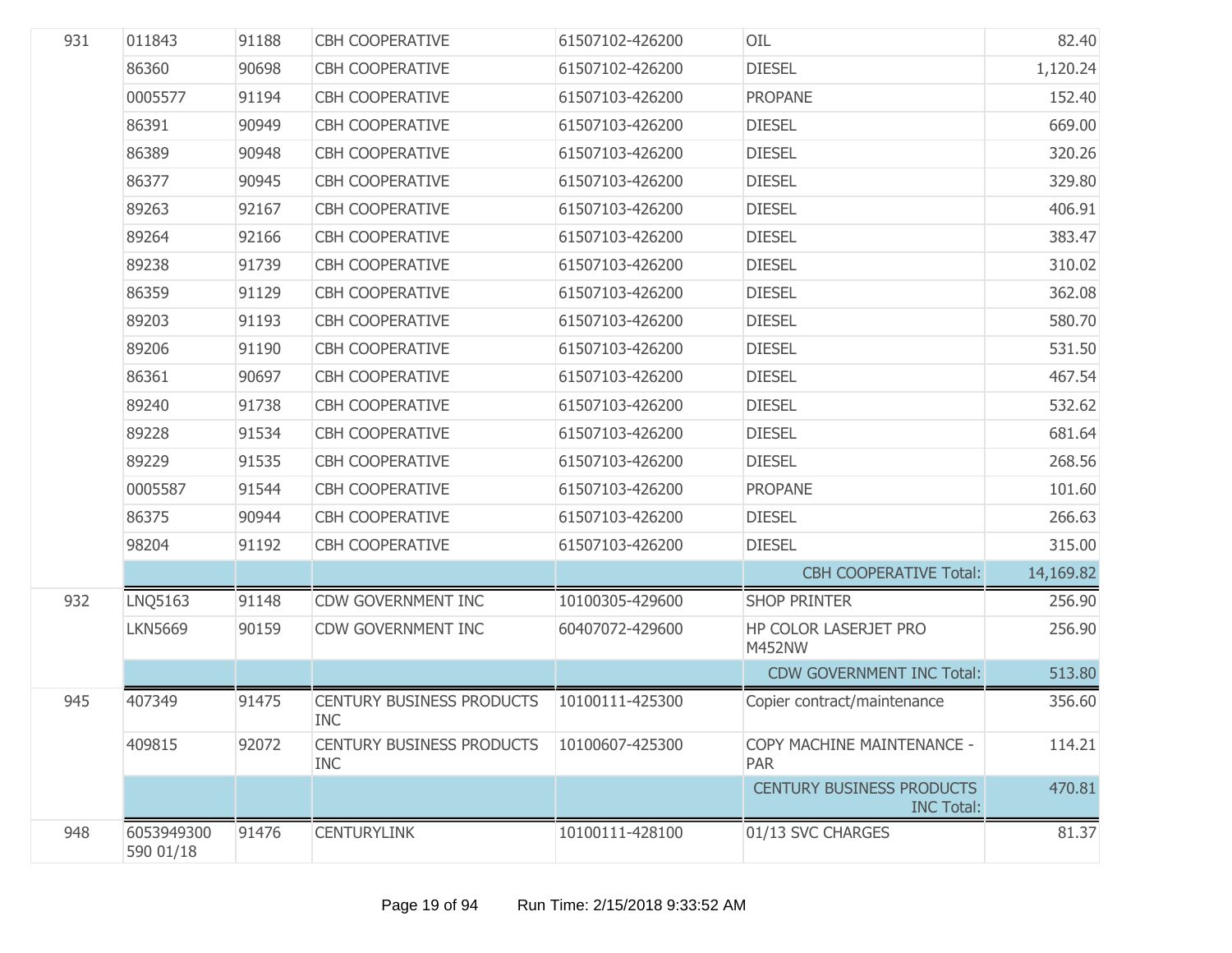| 948 | 605Z220064<br>990 01/22 |       | <b>CENTURYLINK</b> | 10100201-428100 | PHONE DATA SVC CHG | 165.36 |
|-----|-------------------------|-------|--------------------|-----------------|--------------------|--------|
|     | 605Z220064<br>990 01/22 |       | <b>CENTURYLINK</b> | 10100201-428100 | PHONE DATA SVC CHG | 187.20 |
|     | 605Z220064<br>990 01/22 |       | <b>CENTURYLINK</b> | 10100201-428100 | PHONE DATA SVC CHG | 85.28  |
|     | 605Z220064<br>990 01/22 |       | <b>CENTURYLINK</b> | 10100201-428100 | PHONE DATA SVC CHG | 85.28  |
|     | 605Z220064<br>990 01/22 |       | <b>CENTURYLINK</b> | 10100201-428100 | PHONE DATA SVC CHG | 85.28  |
|     | 605Z220064<br>990 01/22 |       | <b>CENTURYLINK</b> | 10100201-428100 | PHONE DATA SVC CHG | 159.12 |
|     | 605Z220064<br>990 01/22 |       | <b>CENTURYLINK</b> | 10100202-428100 | PHONE DATA SVC CHG | 165.36 |
|     | 605Z220064<br>990 01/22 |       | <b>CENTURYLINK</b> | 10100603-428100 | PHONE DATA SVC CHG | 34.17  |
|     | 605Z220064<br>990 01/22 |       | <b>CENTURYLINK</b> | 10100610-428100 | PHONE DATA SVC CHG | 165.36 |
|     | 6055744533<br>389 01/18 | 91341 | <b>CENTURYLINK</b> | 60207011-428100 | 01/13 SVC CHARGES  | 51.73  |
|     | 605Z220064<br>990 01/22 |       | <b>CENTURYLINK</b> | 60407071-428100 | PHONE DATA SVC CHG | 165.36 |
|     | 605Z220064<br>990 01/22 |       | <b>CENTURYLINK</b> | 60407071-428100 | PHONE DATA SVC CHG | 198.43 |
|     | 605Z220064<br>990 01/22 |       | <b>CENTURYLINK</b> | 60407071-428100 | PHONE DATA SVC CHG | 165.36 |
|     | 605Z220064<br>990 01/22 |       | <b>CENTURYLINK</b> | 60407071-428100 | PHONE DATA SVC CHG | 118.35 |
|     | 605Z220064<br>990 01/22 |       | <b>CENTURYLINK</b> | 60407071-428100 | PHONE DATA SVC CHG | 53.67  |
|     | 605Z220064<br>990 01/22 |       | <b>CENTURYLINK</b> | 60602073-428100 | PHONE DATA SVC CHG | 3.96   |
|     | 605Z220064<br>990 01/22 |       | <b>CENTURYLINK</b> | 60602073-428100 | PHONE DATA SVC CHG | 1.98   |
|     | 605Z220064<br>990 01/22 |       | <b>CENTURYLINK</b> | 60602073-428100 | PHONE DATA SVC CHG | 119.39 |
|     | 605Z220064<br>990 01/22 |       | <b>CENTURYLINK</b> | 60602073-428100 | PHONE DATA SVC CHG | 119.39 |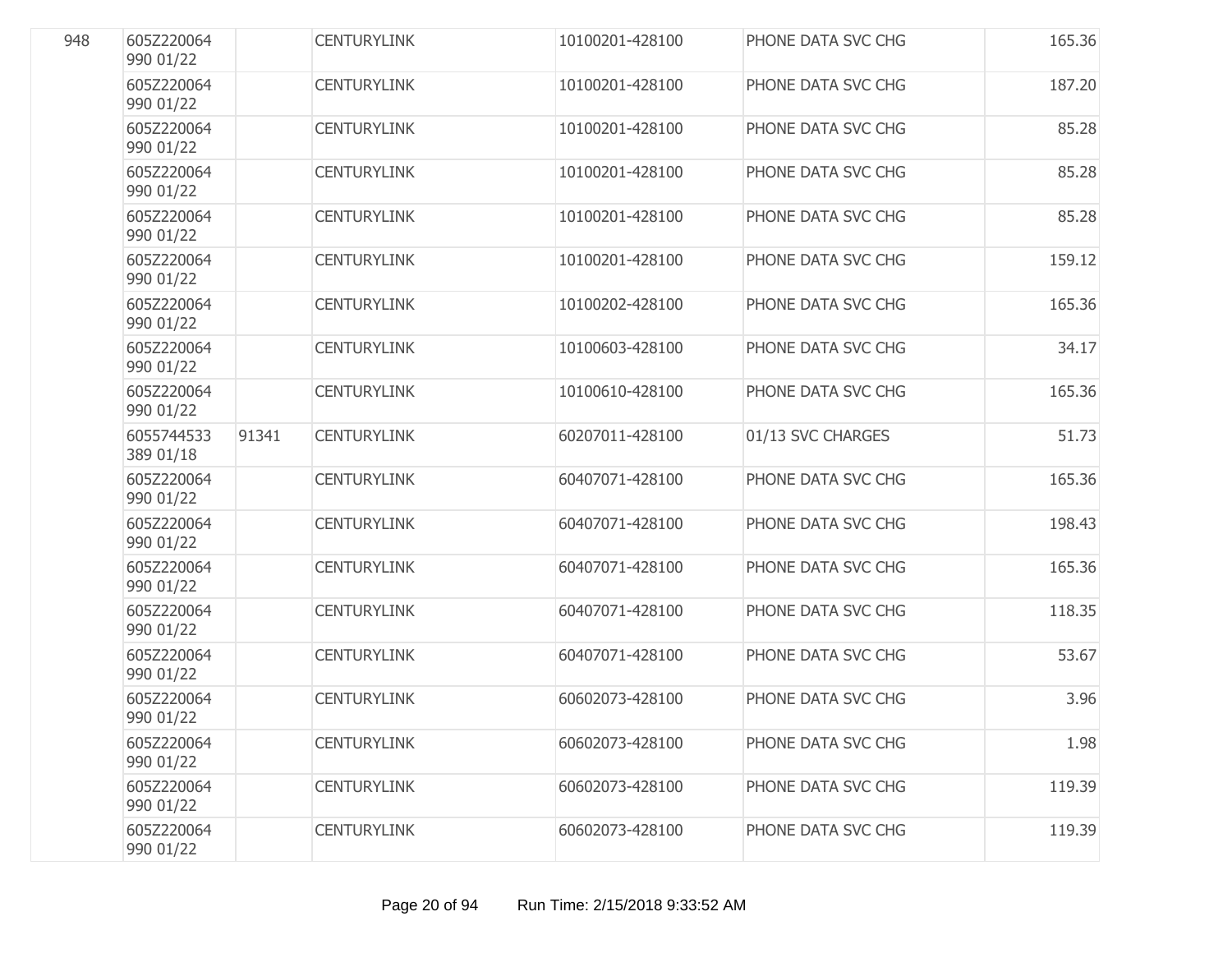| 948  | 605Z220064<br>990 01/22 |       | <b>CENTURYLINK</b>                         | 60602073-428100 | PHONE DATA SVC CHG                   | 86.32    |
|------|-------------------------|-------|--------------------------------------------|-----------------|--------------------------------------|----------|
|      | 605Z220064<br>990 01/22 |       | <b>CENTURYLINK</b>                         | 60602073-428100 | PHONE DATA SVC CHG                   | 3.96     |
|      | 605Z220064<br>990 01/22 |       | <b>CENTURYLINK</b>                         | 60602076-428100 | PHONE DATA SVC CHG                   | 3.96     |
|      | 605Z220064<br>990 01/22 |       | <b>CENTURYLINK</b>                         | 60602079-428100 | PHONE DATA SVC CHG                   | 85.28    |
|      | 605Z220064<br>990 01/22 |       | <b>CENTURYLINK</b>                         | 60602079-428100 | PHONE DATA SVC CHG                   | 3.96     |
|      |                         |       |                                            |                 | <b>CENTURYLINK Total:</b>            | 2,394.88 |
| 951  | 2998390                 | 91306 | <b>CERTIFIED LABORATORIES INC</b>          | 10100860-426200 | DIESEL PRODUCT                       | 326.87   |
|      |                         |       |                                            |                 | CERTIFIED LABORATORIES INC<br>Total: | 326.87   |
| 959  | 3044                    | 91483 | CHAMPION WATER SYSTEMS INC 60207011-426400 |                 | <b>SALT 50) WELL 12</b>              | 373.50   |
|      |                         |       |                                            |                 | CHAMPION WATER SYSTEMS INC<br>Total: | 373.50   |
| 9191 | 01/26/18 SC             | 92275 | <b>CHERRY BERRY</b>                        | 10100612-452000 | PREFILLED YOGURT CUPS                | 314.00   |
|      |                         |       |                                            |                 | <b>CHERRY BERRY Total:</b>           | 314.00   |
| 788  | 01/17/18                | 91640 | <b>CHRIS BRUBAKER</b>                      | 61800890-427000 | PER DIEM - BRUBAKER                  | 41.00    |
|      | 01/18/18                | 91641 | <b>CHRIS BRUBAKER</b>                      | 61800890-427000 | PER DIEM - BRUBAKER                  | 12.00    |
|      | 01/30-31/18             | 92183 | <b>CHRIS BRUBAKER</b>                      | 61800890-427000 | PER DIEM - BRUBAKER                  | 44.00    |
|      |                         |       |                                            |                 | <b>CHRIS BRUBAKER Total:</b>         | 97.00    |
| 988  | 861494                  | 91949 | CHRIS SUPPLY COMPANY INC                   | 60207012-426500 | W349                                 | 25.96    |
|      | 861022                  | 91755 | CHRIS SUPPLY COMPANY INC                   | 61507103-425300 | <b>CAPS</b>                          | 60.49    |
|      | 860285                  | 91614 | CHRIS SUPPLY COMPANY INC                   | 10102023-425100 | POWER VERTER FOR FR3                 | 41.97    |
|      |                         |       |                                            |                 | CHRIS SUPPLY COMPANY INC<br>Total:   | 128.42   |
| 1011 | 8024-852021 91869       |       | <b>CITIZENOBSERVER</b>                     | 10120104-429500 | TIP 411 BUNDLE                       | 3,900.00 |
|      |                         |       |                                            |                 | <b>CITIZENOBSERVER Total:</b>        | 3,900.00 |
| 1013 | 02/05-09/18             |       | CITY OF RAPID CITY                         | 10100101-426100 | POSTAGE 02/05-09/18                  | 0.46     |
|      | $01/26 -$<br>02/02/18   |       | CITY OF RAPID CITY                         | 10100101-426100 | POSTAGE 01/26-02/02/18               | 9.42     |
|      | 12/26/2017              |       | CITY OF RAPID CITY                         | 10100106-415000 | CITY PAID RETIREES INS               | 424.00   |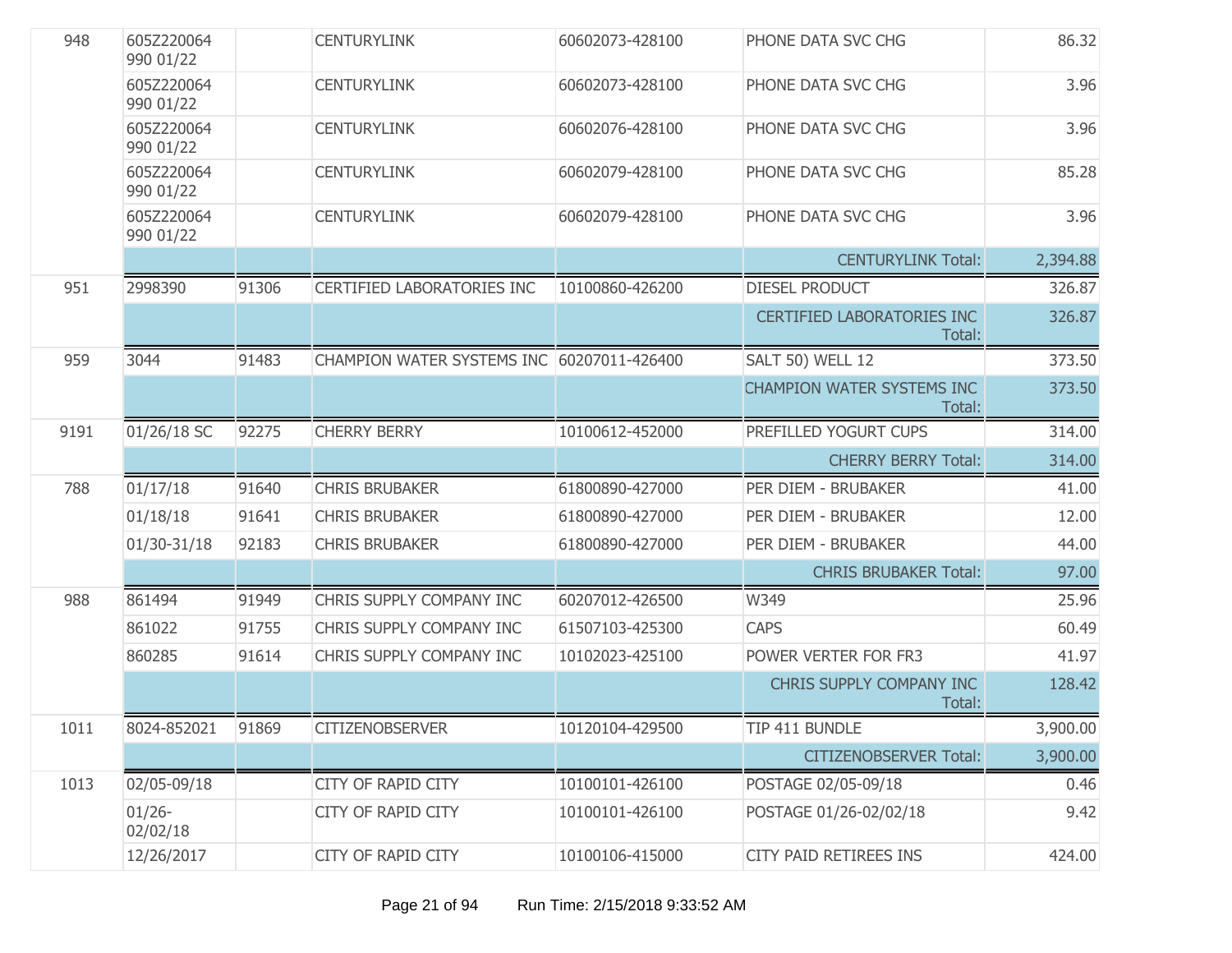| 1013 | 02/05-09/18           |       | <b>CITY OF RAPID CITY</b> | 10100106-426100 | POSTAGE 02/05-09/18                                       | 6.15      |
|------|-----------------------|-------|---------------------------|-----------------|-----------------------------------------------------------|-----------|
|      | $01/26 -$<br>02/02/18 |       | <b>CITY OF RAPID CITY</b> | 10100106-426100 | POSTAGE 01/26-02/02/18                                    | 4.47      |
|      | 12/26/2017            |       | <b>CITY OF RAPID CITY</b> | 10100108-415000 | <b>CITY PAID RETIREES INS</b>                             | 424.00    |
|      | 02/05-09/18           |       | <b>CITY OF RAPID CITY</b> | 10100108-426100 | POSTAGE 02/05-09/18                                       | 37.51     |
|      | $01/26 -$<br>02/02/18 |       | <b>CITY OF RAPID CITY</b> | 10100108-426100 | POSTAGE 01/26-02/02/18                                    | 20.04     |
|      | 12/26/2017            |       | <b>CITY OF RAPID CITY</b> | 10100111-415000 | <b>CITY PAID RETIREES INS</b>                             | 424.00    |
|      | 02/05-09/18           |       | CITY OF RAPID CITY        | 10100111-426100 | POSTAGE 02/05-09/18                                       | 119.70    |
|      | $01/26 -$<br>02/02/18 |       | <b>CITY OF RAPID CITY</b> | 10100111-426100 | POSTAGE 01/26-02/02/18                                    | 30.17     |
|      | 12/26/2017            |       | <b>CITY OF RAPID CITY</b> | 10100201-415000 | CITY PAID RETIREES INS                                    | 14,416.00 |
|      | 02/05-09/18           |       | <b>CITY OF RAPID CITY</b> | 10100201-426100 | POSTAGE 02/05-09/18                                       | 60.14     |
|      | $01/26 -$<br>02/02/18 |       | <b>CITY OF RAPID CITY</b> | 10100201-426100 | POSTAGE 01/26-02/02/18                                    | 46.40     |
|      | 12/26/2017            |       | <b>CITY OF RAPID CITY</b> | 10100202-415000 | CITY PAID RETIREES INS                                    | 12,720.00 |
|      | 02/05-09/18           |       | <b>CITY OF RAPID CITY</b> | 10100202-426100 | POSTAGE 02/05-09/18                                       | 2.69      |
|      | 02/05-09/18           |       | <b>CITY OF RAPID CITY</b> | 10100204-426100 | POSTAGE 02/05-09/18                                       | 77.86     |
|      | $01/26 -$<br>02/02/18 |       | <b>CITY OF RAPID CITY</b> | 10100204-426100 | POSTAGE 01/26-02/02/18                                    | 21.38     |
|      | 12/26/2017            |       | <b>CITY OF RAPID CITY</b> | 10100301-415000 | <b>CITY PAID RETIREES INS</b>                             | 848.00    |
|      | 02/05-09/18           |       | <b>CITY OF RAPID CITY</b> | 10100601-426100 | POSTAGE 02/05-09/18                                       | 1.88      |
|      | $01/26 -$<br>02/02/18 |       | <b>CITY OF RAPID CITY</b> | 10100601-426100 | POSTAGE 01/26-02/02/18                                    | 0.92      |
|      | 12/26/2017            |       | <b>CITY OF RAPID CITY</b> | 10100607-415000 | CITY PAID RETIREES INS                                    | 2,968.00  |
|      | 02/14/18              |       | <b>CITY OF RAPID CITY</b> | 10100607-422500 | <b>CORRECT BLEACHER FUNDS-</b><br>PROCESSED TOO MUCH BACK | 90.00     |
|      | 70200001<br>02/01/18  | 92073 | <b>CITY OF RAPID CITY</b> | 10100607-422500 | <b>LANDFILL DISPOSAL</b>                                  | 49.55     |
|      | 12/26/2017            |       | <b>CITY OF RAPID CITY</b> | 10100609-415000 | <b>CITY PAID RETIREES INS</b>                             | 848.00    |
|      | $01/26 -$<br>02/02/18 |       | <b>CITY OF RAPID CITY</b> | 10100612-426100 | POSTAGE 01/26-02/02/18                                    | 1.63      |
|      | 12/26/2017            |       | <b>CITY OF RAPID CITY</b> | 10100618-415000 | <b>CITY PAID RETIREES INS</b>                             | 848.00    |
|      | 02/05-09/18           |       | <b>CITY OF RAPID CITY</b> | 10100618-426100 | POSTAGE 02/05-09/18                                       | 1.84      |
|      |                       |       |                           |                 |                                                           |           |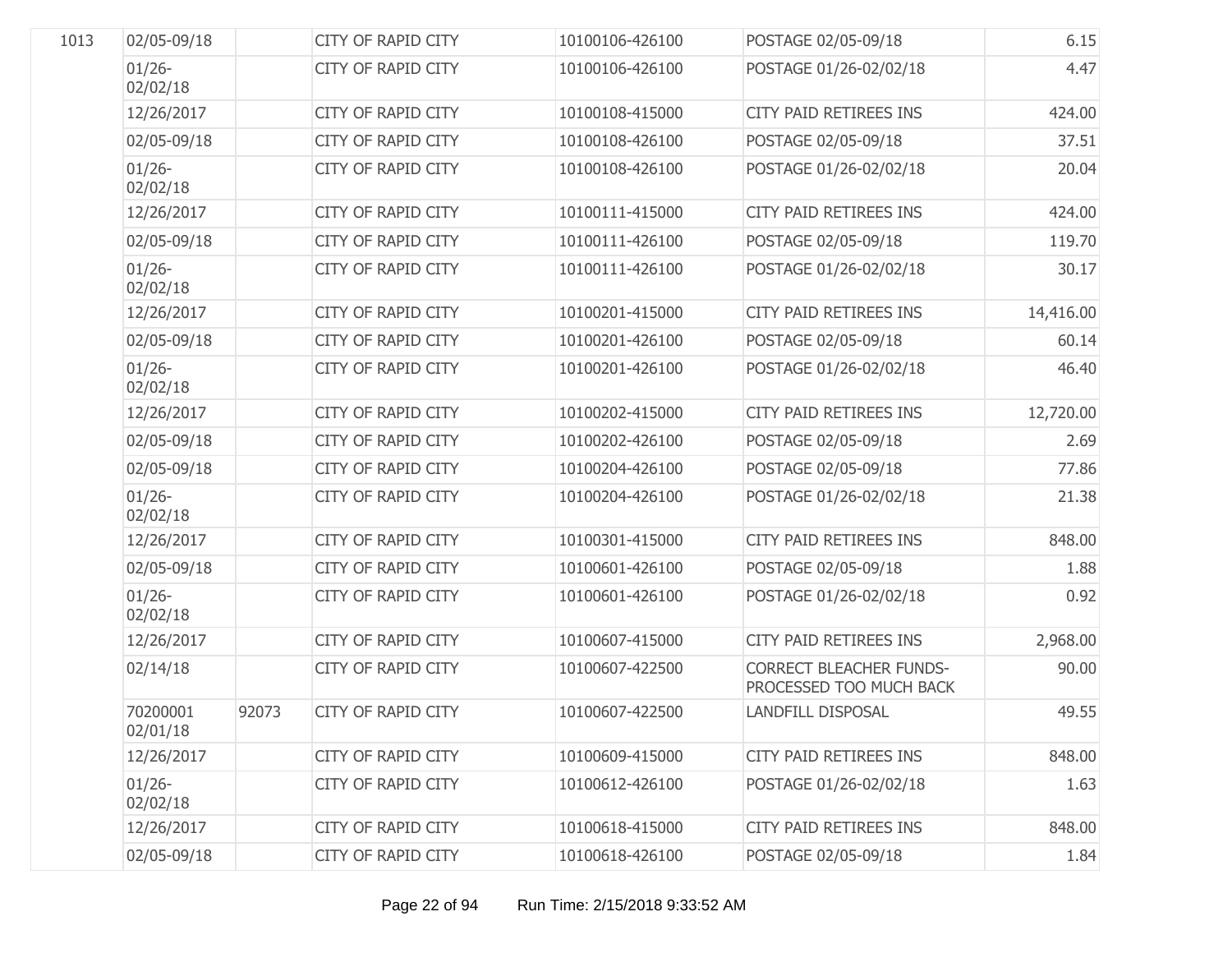| 1013 | $01/26 -$<br>02/02/18 |       | <b>CITY OF RAPID CITY</b> | 10100618-426100 | POSTAGE 01/26-02/02/18                   | 3.67   |
|------|-----------------------|-------|---------------------------|-----------------|------------------------------------------|--------|
|      | $01/26 -$<br>02/02/18 |       | <b>CITY OF RAPID CITY</b> | 10100620-426100 | POSTAGE 01/26-02/02/18                   | 1.42   |
|      | 02/05-09/18           |       | <b>CITY OF RAPID CITY</b> | 10100706-426100 | POSTAGE 02/05-09/18                      | 144.39 |
|      | 02/05-09/18           |       | <b>CITY OF RAPID CITY</b> | 10100711-426100 | POSTAGE 02/05-09/18                      | 1.84   |
|      | $01/26 -$<br>02/02/18 |       | <b>CITY OF RAPID CITY</b> | 10100711-426100 | POSTAGE 01/26-02/02/18                   | 1.84   |
|      | 12/26/2017            |       | <b>CITY OF RAPID CITY</b> | 10106021-415000 | <b>CITY PAID RETIREES INS</b>            | 424.00 |
|      | 02/05-09/18           |       | <b>CITY OF RAPID CITY</b> | 10106021-426100 | POSTAGE 02/05-09/18                      | 1.37   |
|      | $01/26 -$<br>02/02/18 |       | <b>CITY OF RAPID CITY</b> | 10106021-426100 | POSTAGE 01/26-02/02/18                   | 2.29   |
|      | 02/05-09/18           |       | <b>CITY OF RAPID CITY</b> | 10106022-426100 | POSTAGE 02/05-09/18                      | 234.48 |
|      | $01/26 -$<br>02/02/18 |       | <b>CITY OF RAPID CITY</b> | 10106022-426100 | POSTAGE 01/26-02/02/18                   | 58.21  |
|      | CIBP18-0187           | 92019 | <b>CITY OF RAPID CITY</b> | 50508910-422500 | 15-2232 38TH STREET<br><b>RECONSTRUC</b> | 125.00 |
|      | CIBP18-0155           | 92018 | <b>CITY OF RAPID CITY</b> | 50508910-422500 | 15-2232 38TH STREET<br><b>RECONSTRUC</b> | 37.50  |
|      | CIBP18-0187           | 92019 | <b>CITY OF RAPID CITY</b> | 50508911-422500 | 15-2232 38TH STREET<br><b>RECONSTRUC</b> | 125.00 |
|      | CIBP18-0155           | 92018 | <b>CITY OF RAPID CITY</b> | 50508911-422500 | 15-2232 38TH STREET<br><b>RECONSTRUC</b> | 37.50  |
|      | CIBP18-0187           | 92019 | CITY OF RAPID CITY        | 60200933-422500 | 15-2232 38TH STREET<br><b>RECONSTRUC</b> | 125.00 |
|      | CIBP18-0155           | 92018 | <b>CITY OF RAPID CITY</b> | 60200933-422500 | 15-2232 38TH STREET<br><b>RECONSTRUC</b> | 37.50  |
|      | 12/26/2017            |       | <b>CITY OF RAPID CITY</b> | 60207011-415000 | CITY PAID RETIREES INS                   | 424.00 |
|      | 05997320<br>01/19     |       | <b>CITY OF RAPID CITY</b> | 60207011-428400 | 05997320 0                               | 57.96  |
|      | 12/26/2017            |       | <b>CITY OF RAPID CITY</b> | 60207012-415000 | <b>CITY PAID RETIREES INS</b>            | 848.00 |
|      | 12/26/2017            |       | <b>CITY OF RAPID CITY</b> | 60207014-415000 | CITY PAID RETIREES INS                   | 424.00 |
|      | 02/05-09/18           |       | <b>CITY OF RAPID CITY</b> | 60207014-426100 | POSTAGE 02/05-09/18                      | 53.84  |
|      | $01/26 -$<br>02/02/18 |       | <b>CITY OF RAPID CITY</b> | 60207014-426100 | POSTAGE 01/26-02/02/18                   | 228.32 |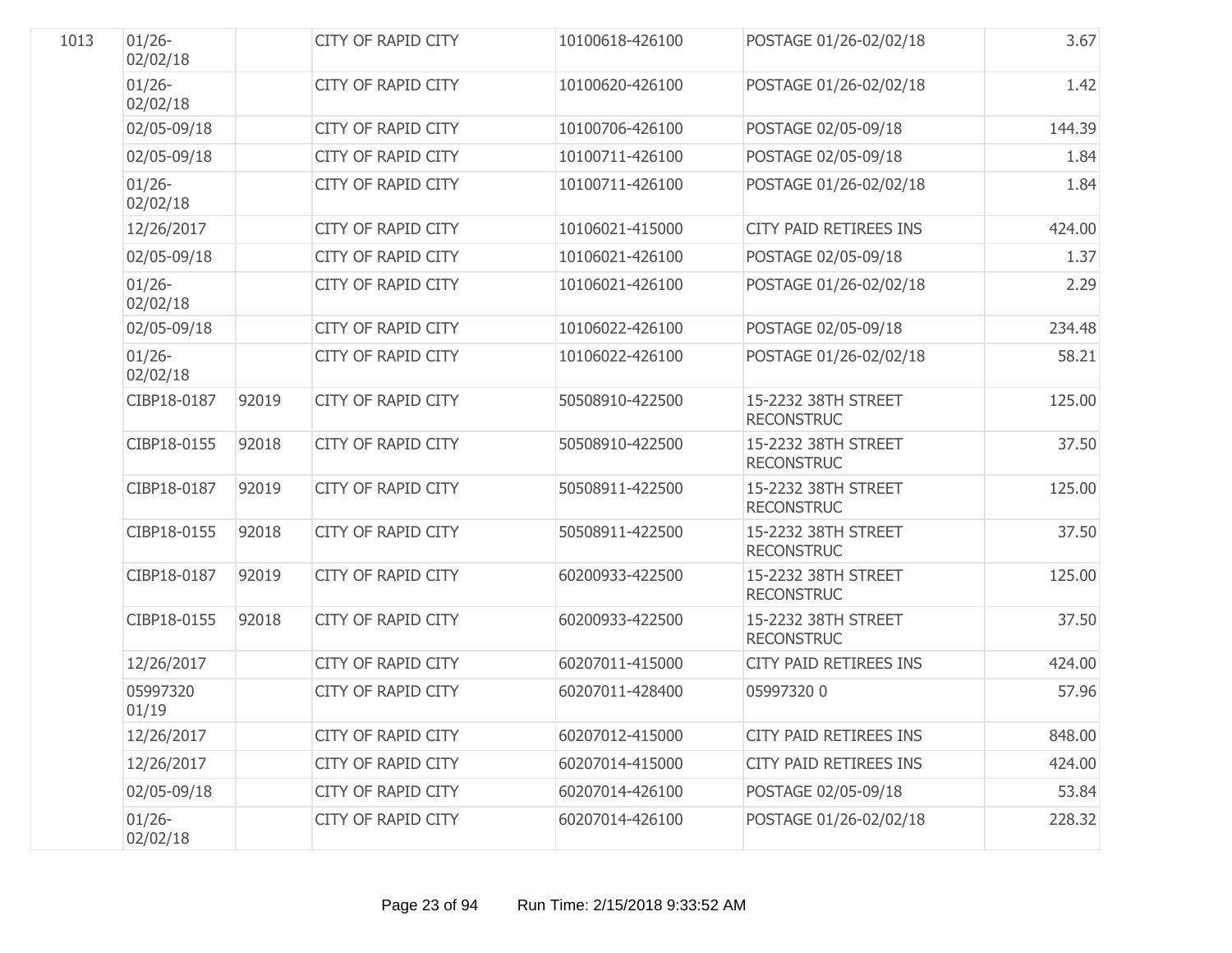| 1013 | CIBP18-0187           | 92019 | <b>CITY OF RAPID CITY</b> | 60400833-422500 | 15-2232 38TH STREET<br><b>RECONSTRUC</b>                  | 125.00   |
|------|-----------------------|-------|---------------------------|-----------------|-----------------------------------------------------------|----------|
|      | CIBP18-0155           | 92018 | <b>CITY OF RAPID CITY</b> | 60400833-422500 | 15-2232 38TH STREET<br><b>RECONSTRUC</b>                  | 37.50    |
|      | 12/26/2017            |       | <b>CITY OF RAPID CITY</b> | 60407071-415000 | CITY PAID RETIREES INS                                    | 848.00   |
|      | 12/26/2017            |       | <b>CITY OF RAPID CITY</b> | 60407072-415000 | CITY PAID RETIREES INS                                    | 424.00   |
|      | 12/26/2017            |       | <b>CITY OF RAPID CITY</b> | 60407073-415000 | <b>CITY PAID RETIREES INS</b>                             | 424.00   |
|      | 02/05-09/18           |       | <b>CITY OF RAPID CITY</b> | 60407074-426100 | POSTAGE 02/05-09/18                                       | 10.08    |
|      | $01/26 -$<br>02/02/18 |       | <b>CITY OF RAPID CITY</b> | 60407074-426100 | POSTAGE 01/26-02/02/18                                    | 4.13     |
|      | 12/26/2017            |       | <b>CITY OF RAPID CITY</b> | 60602074-415000 | CITY PAID RETIREES INS                                    | 1,272.00 |
|      | 02/05-09/18           |       | <b>CITY OF RAPID CITY</b> | 60602074-426100 | POSTAGE 02/05-09/18                                       | 15.59    |
|      | $01/26 -$<br>02/02/18 |       | <b>CITY OF RAPID CITY</b> | 60602074-426100 | POSTAGE 01/26-02/02/18                                    | 18.58    |
|      | 12/26/2017            |       | <b>CITY OF RAPID CITY</b> | 61207101-415000 | <b>CITY PAID RETIREES INS</b>                             | 848.00   |
|      | 02/05-09/18           |       | <b>CITY OF RAPID CITY</b> | 61207101-426100 | POSTAGE 02/05-09/18                                       | 21.18    |
|      | $01/26 -$<br>02/02/18 |       | <b>CITY OF RAPID CITY</b> | 61300604-426100 | POSTAGE 01/26-02/02/18                                    | 1.84     |
|      | 00822100<br>01/11     |       | <b>CITY OF RAPID CITY</b> | 61300664-428400 | 00822100 13                                               | 193.16   |
|      | 05990001<br>01/19     |       | <b>CITY OF RAPID CITY</b> | 61300664-428400 | 05990001 0                                                | 348.14   |
|      | 09010370<br>01/11     |       | <b>CITY OF RAPID CITY</b> | 61300664-428400 | 09010370 5                                                | 72.22    |
|      | 46350<br>06/16/17     | 91308 | <b>CITY OF RAPID CITY</b> | 61400605-422500 | 2017 INDUSTRIAL WASTE<br><b>PERMIT</b>                    | 169.20   |
|      | 02/05-09/18           |       | <b>CITY OF RAPID CITY</b> | 61507102-426100 | POSTAGE 02/05-09/18                                       | 0.46     |
|      | 12/26/2017            |       | <b>CITY OF RAPID CITY</b> | 61507103-415000 | <b>CITY PAID RETIREES INS</b>                             | 424.00   |
|      | 12/26/2017            |       | <b>CITY OF RAPID CITY</b> | 61800890-415000 | <b>CITY PAID RETIREES INS</b>                             | 1,696.00 |
|      | 02/05-09/18           |       | <b>CITY OF RAPID CITY</b> | 61800890-426100 | POSTAGE 02/05-09/18                                       | 333.37   |
|      | $01/26 -$<br>02/02/18 |       | <b>CITY OF RAPID CITY</b> | 61800890-426100 | POSTAGE 01/26-02/02/18                                    | 307.60   |
|      | 12/26/2017            |       | <b>CITY OF RAPID CITY</b> | 77504132-415000 | CITY PAID RETIREES INS                                    | 848.00   |
|      | 02/14/18              |       | <b>CITY OF RAPID CITY</b> | 77504132-422500 | <b>CORRECT BLEACHER FUNDS-</b><br>PROCESSED TOO MUCH BACK | 60.00    |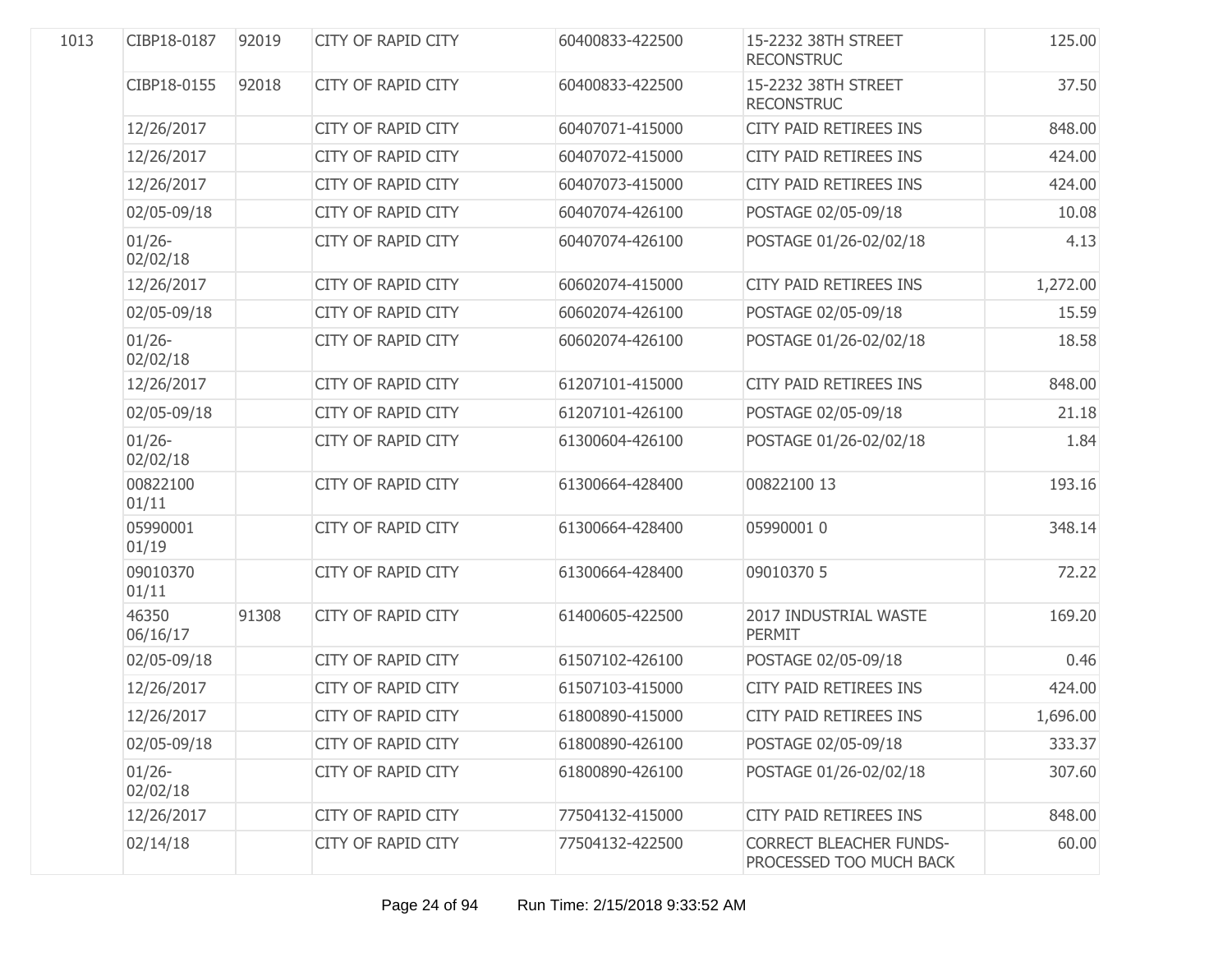| 1013  | 12/26/2017        |       | <b>CITY OF RAPID CITY</b>                              | 77504134-415000 | <b>CITY PAID RETIREES INS</b>                                 | 848.00    |
|-------|-------------------|-------|--------------------------------------------------------|-----------------|---------------------------------------------------------------|-----------|
|       | 12/26/2017        |       | <b>CITY OF RAPID CITY</b>                              | 77700914-415000 | CITY PAID RETIREES INS                                        | 848.00    |
|       | 02/14/2018        |       | <b>CITY OF RAPID CITY</b>                              | 78900963-453000 | <b>HEALTH INSURANCE</b><br><b>CORRECTION-DENHOLM N</b>        | 326.00    |
|       | 01/24/18          | 91333 | <b>CITY OF RAPID CITY</b>                              | 10120111-426100 | <b>DRY ERASE MARKERS</b>                                      | 8.52      |
|       | 01/29/18          | 91805 | <b>CITY OF RAPID CITY</b>                              | 10120111-426100 | MIC FOAM                                                      | 4.25      |
|       | 12/26/2017        |       | <b>CITY OF RAPID CITY</b>                              | 10102028-415000 | CITY PAID RETIREES INS                                        | 2,544.00  |
|       | 02/05-09/18       |       | <b>CITY OF RAPID CITY</b>                              | 10100860-426100 | POSTAGE 02/05-09/18                                           | 0.46      |
|       | 09001000<br>01/22 |       | <b>CITY OF RAPID CITY</b>                              | 10100860-428400 | 09001000 0                                                    | 401.99    |
|       |                   |       |                                                        |                 | <b>CITY OF RAPID CITY Total:</b>                              | 51,382.61 |
| 10460 | 178390            |       | CLARK, THOMAS L                                        | 60207014-453000 |                                                               | 28.56     |
|       |                   |       |                                                        |                 | <b>CLARK, THOMAS L Total:</b>                                 | 28.56     |
| 10548 | 178396            |       | CLARKE, PATRICIA                                       | 60207014-453000 |                                                               | 63.28     |
|       |                   |       |                                                        |                 | <b>CLARKE, PATRICIA Total:</b>                                | 63.28     |
| 1044  | 13474             | 91776 | <b>CLIMATE CONTROL SYSTEMS &amp;</b><br><b>SERVICE</b> | 10100612-425300 | <b>CONSUMABLES</b>                                            | 766.54    |
|       | 13405             | 91764 | <b>CLIMATE CONTROL SYSTEMS &amp;</b><br><b>SERVICE</b> | 10106062-425300 | TROUBLESHOOT NEGATIVE BLDG<br><b>PRE</b>                      | 228.60    |
|       | 13692             | 91142 | <b>CLIMATE CONTROL SYSTEMS &amp;</b><br><b>SERVICE</b> | 61507103-425300 | <b>ROOFTOP UNIT RPR</b>                                       | 388.02    |
|       |                   |       |                                                        |                 | <b>CLIMATE CONTROL SYSTEMS &amp;</b><br><b>SERVICE Total:</b> | 1,383.16  |
| 1053  | 2440076           | 91770 | COCA-COLA OF THE BLACK HILLS 10100603-452000           |                 | <b>COFFEE</b>                                                 | 268.00    |
|       | 2440077           | 91769 | COCA-COLA OF THE BLACK HILLS 10100612-452000           |                 | <b>COFFEE</b>                                                 | 184.00    |
|       | 2440159           | 92276 | COCA-COLA OF THE BLACK HILLS 10100612-452000           |                 | <b>COFFEE</b>                                                 | 331.00    |
|       |                   |       |                                                        |                 | COCA-COLA OF THE BLACK HILLS<br>Total:                        | 783.00    |
| 6624  | 18895             | 91877 | <b>COLLISION CENTER</b>                                | 10100201-425100 | REPAIR UNIT 189                                               | 2,717.80  |
|       | 18883             | 91334 | <b>COLLISION CENTER</b>                                | 10100201-425100 | REPAIR UNIT 117                                               | 1,167.40  |
|       | 18894             | 91877 | <b>COLLISION CENTER</b>                                | 10100201-425100 | REPAIR UNIT 189                                               | 810.60    |
|       |                   |       |                                                        |                 | <b>COLLISION CENTER Total:</b>                                | 4,695.80  |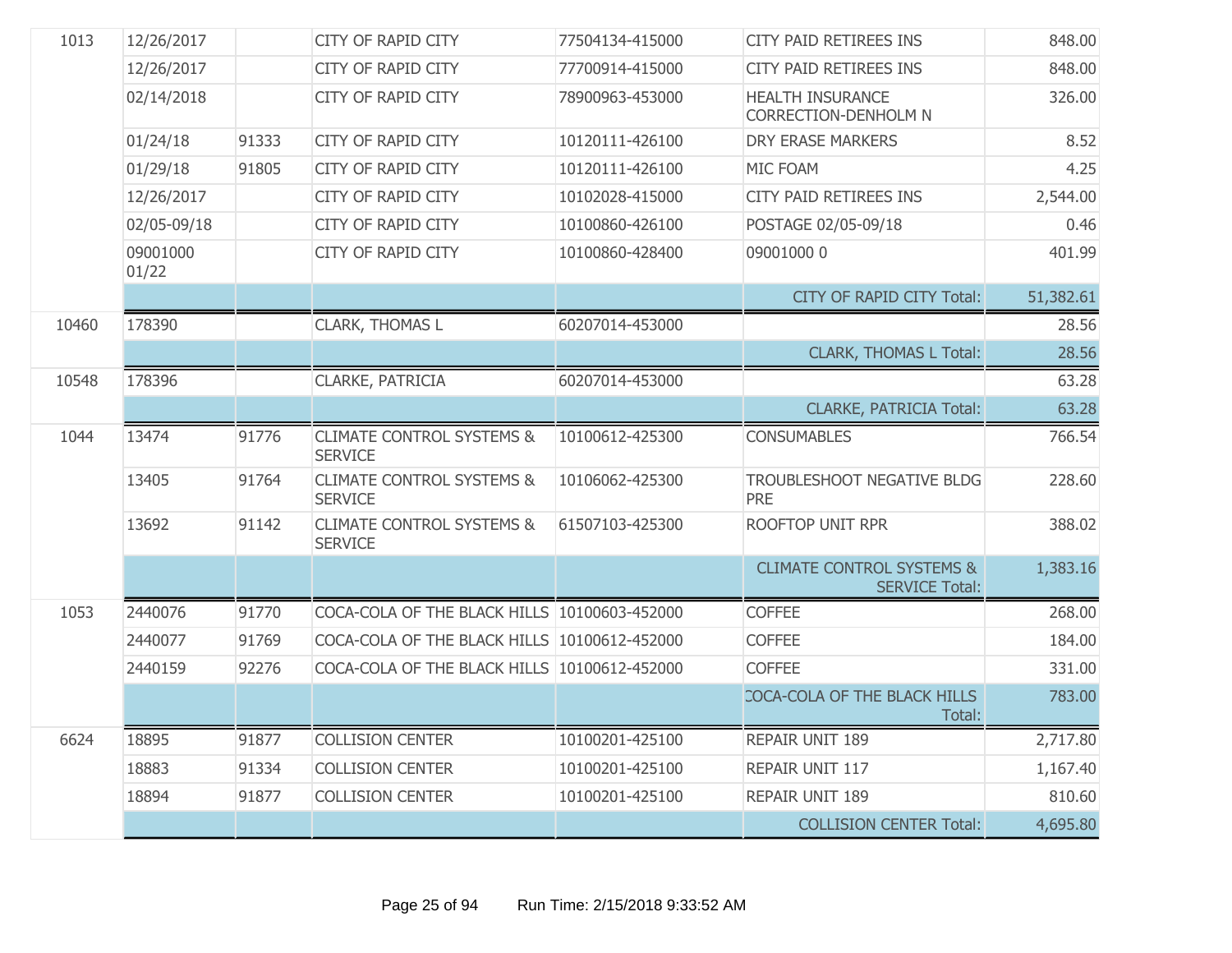| 1103 | 01/31/18 |       | <b>CONNECTIONS INC</b>         | 10100111-422500 | JAN18 EAP                                       | 1,349.36 |
|------|----------|-------|--------------------------------|-----------------|-------------------------------------------------|----------|
|      |          |       |                                |                 | <b>CONNECTIONS INC Total:</b>                   | 1,349.36 |
| 1113 | 223928   | 92237 | CONTRACTOR'S SUPPLY INC        | 10100108-426300 | <b>SAFETY VEST</b>                              | 17.00    |
|      | 223922   | 92238 | CONTRACTOR'S SUPPLY INC        | 10100108-426900 | <b>MISC SUPPLIES</b>                            | 36.00    |
|      | 223980   | 91892 | CONTRACTOR'S SUPPLY INC        | 10100204-426500 | <b>HARD HATS</b>                                | 45.00    |
|      | 223973   | 91892 | <b>CONTRACTOR'S SUPPLY INC</b> | 10100204-426500 | <b>HARD HATS</b>                                | 30.00    |
|      | 224008   | 91748 | CONTRACTOR'S SUPPLY INC        | 60407072-426500 | HAND TOOL: CROSBY SHACKLES,<br>1"               | 212.00   |
|      | 223844   | 90669 | CONTRACTOR'S SUPPLY INC        | 60907401-426310 | SAFETY VESTS FOR SHOP STOCK                     | 34.00    |
|      |          |       |                                |                 | CONTRACTOR'S SUPPLY INC<br>Total:               | 374.00   |
| 1123 | 361524   | 91683 | COPY COUNTRY INC.              | 10100101-426100 | <b>COLOR FLYERS</b>                             | 28.35    |
|      | 361188   | 90718 | COPY COUNTRY INC.              | 10100108-422500 | <b>COPIES</b>                                   | 92.00    |
|      | 361500   | 91312 | COPY COUNTRY INC.              | 10100301-422500 | 17-2405 CANYON LAKE DR PANEL<br>R.              | 6.90     |
|      | 361227   | 90987 | COPY COUNTRY INC.              | 10100612-426900 | SIGN HORACEMAN POOL                             | 1.80     |
|      | 361264   | 91067 | COPY COUNTRY INC.              | 10100618-422500 | PROF SERVICES                                   | 94.50    |
|      | 361499   | 91315 | COPY COUNTRY INC.              | 50508910-422500 | 17-2398 RAPID RIDE BENCH<br><b>PADS</b>         | 15.14    |
|      | 361501   | 91313 | COPY COUNTRY INC.              | 60200933-422500 | 17-2421 WELL NO 8 PUMP<br><b>REPLACE</b>        | 15.08    |
|      | 361504   | 91314 | COPY COUNTRY INC.              | 60400834-422500 | 15-2315 RESERVIOR ROAD<br><b>TRUNK S</b>        | 26.95    |
|      |          |       |                                |                 | <b>COPY COUNTRY INC. Total:</b>                 | 280.72   |
| 9890 | I421329  | 91951 | <b>CORE &amp; MAIN LP</b>      | 60207012-425500 | MIDWAY & ANAMOSA                                | 64.38    |
|      | H903991  | 92015 | <b>CORE &amp; MAIN LP</b>      | 60207014-426900 | ECR/WP REGISTER FOR 10"<br><b>PROP</b>          | 198.36   |
|      | i420353  |       | <b>CORE &amp; MAIN LP</b>      | 60207014-426900 | <b>CREDIT RETURNED METER</b><br><b>REGISTER</b> | (198.36) |
|      | I394321  | 91680 | <b>CORE &amp; MAIN LP</b>      | 60407071-426500 | LOCATOR FOR STOCK IN W890.                      | 725.00   |
|      |          |       |                                |                 | <b>CORE &amp; MAIN LP Total:</b>                | 789.38   |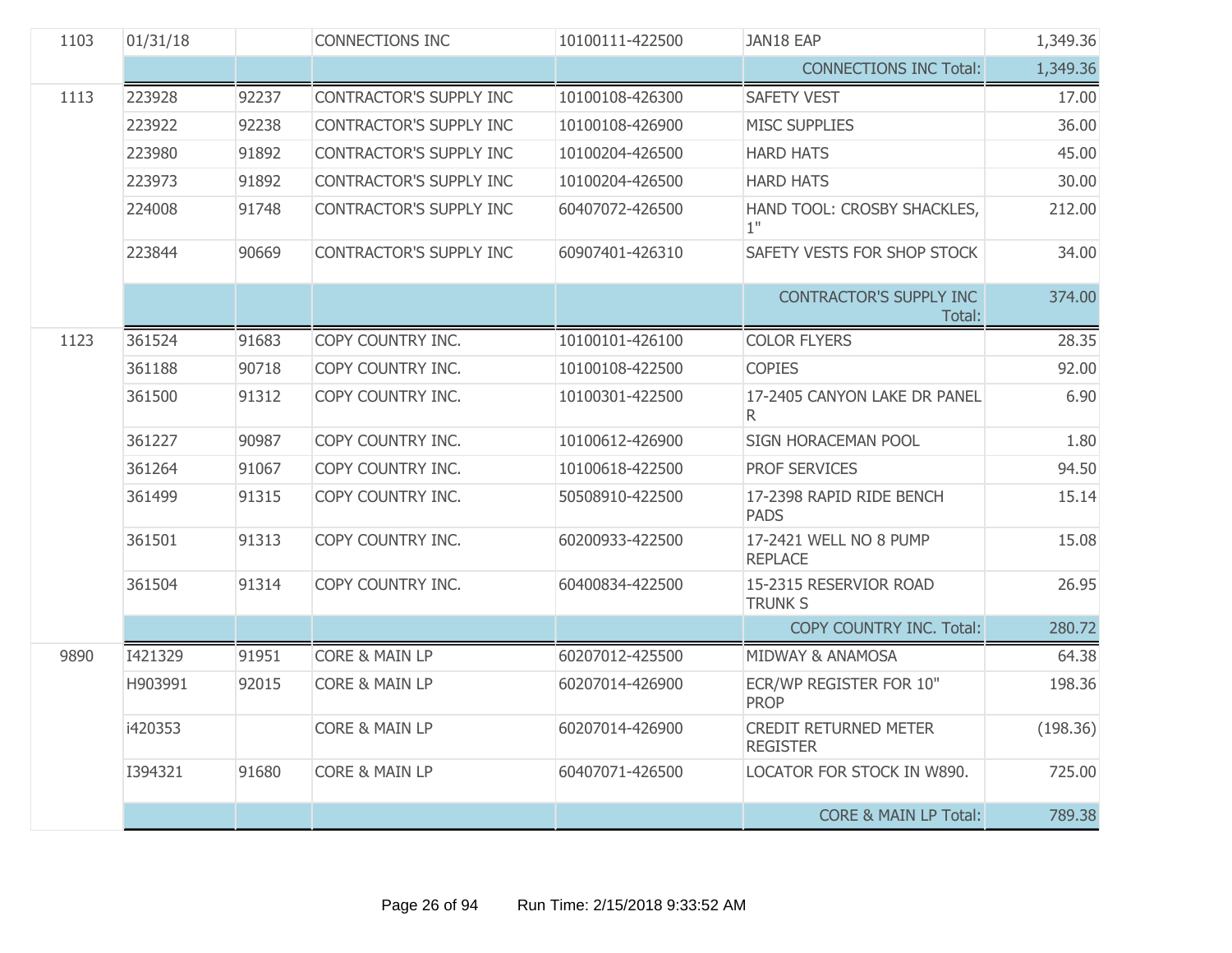| 1132  | 02/28/18                 |       | CORNERSTONE RESCUE MISSION 10100621-459500   |                 | FEB18 CORNERSTONE RESCUE<br><b>MISSION</b>                 | 14,583.33 |
|-------|--------------------------|-------|----------------------------------------------|-----------------|------------------------------------------------------------|-----------|
|       |                          |       |                                              |                 | CORNERSTONE RESCUE MISSION<br>Total:                       | 14,583.33 |
| 1148  | 02/01/18                 |       | COURT APPOINTED SPECIAL<br>ADVOCATES PROGRAM | 10100621-459400 | 1/4 CASA                                                   | 1,800.00  |
|       |                          |       |                                              |                 | COURT APPOINTED SPECIAL<br><b>ADVOCATES PROGRAM Total:</b> | 1,800.00  |
| 1164  | S504611746.0<br>01       | 91379 | CRESCENT ELECTRIC SUPPLY CO                  | 10100304-426900 | Lamps & Photocontrol                                       | 70.98     |
|       | S504613240.0 91851<br>01 |       | <b>CRESCENT ELECTRIC SUPPLY CO</b>           | 10100607-425700 | <b>GE LAMPS - ROOSEVELT PARK</b>                           | 63.08     |
|       | S504625420.0<br>01       | 91851 | <b>CRESCENT ELECTRIC SUPPLY CO</b>           | 10100607-425700 | <b>GE LAMPS - ROOSEVELT PARK</b>                           | 59.58     |
|       | S504617079.0 91773<br>01 |       | CRESCENT ELECTRIC SUPPLY CO                  | 10100612-425700 | <b>MTG STRAP</b>                                           | 48.61     |
|       | S504614230.0<br>01       | 91743 | CRESCENT ELECTRIC SUPPLY CO                  | 61507103-425300 | <b>LIGHT BULBS</b>                                         | 113.93    |
|       | S504574555.0 91579<br>01 |       | CRESCENT ELECTRIC SUPPLY CO                  | 10102021-425200 | FLUORESCENT LIGHTING FOR<br><b>STATI</b>                   | 23.53     |
|       | S504619957.0<br>01       | 91654 | <b>CRESCENT ELECTRIC SUPPLY CO</b>           | 10102021-426400 | REPLACE BAY LIGHTS - ST 1                                  | 719.95    |
|       | S504652220.0<br>01       | 92179 | <b>CRESCENT ELECTRIC SUPPLY CO</b>           | 10102021-426400 | LIGHT BALLASTS HOSE TOWER -<br><b>ST</b>                   | 23.53     |
|       | S504574555.0<br>01       | 91579 | CRESCENT ELECTRIC SUPPLY CO                  | 61800891-425200 | FLUORESCENT LIGHTING FOR<br><b>STATI</b>                   | 10.08     |
|       | S504619957.0<br>01       | 91654 | CRESCENT ELECTRIC SUPPLY CO                  | 61800891-426400 | REPLACE BAY LIGHTS - ST 1                                  | 308.55    |
|       | S504652220.0 92179<br>01 |       | <b>CRESCENT ELECTRIC SUPPLY CO</b>           | 61800891-426400 | LIGHT BALLASTS HOSE TOWER -<br><b>ST</b>                   | 10.08     |
|       |                          |       |                                              |                 | <b>CRESCENT ELECTRIC SUPPLY CO</b><br>Total:               | 1,451.90  |
| 10507 | 007-25442                | 91741 | <b>CUMMINS ROCKY MOUNTAIN</b>                | 61207101-425100 | <b>SERVICE</b>                                             | 625.00    |
|       |                          |       |                                              |                 | <b>CUMMINS ROCKY MOUNTAIN</b><br>Total:                    | 625.00    |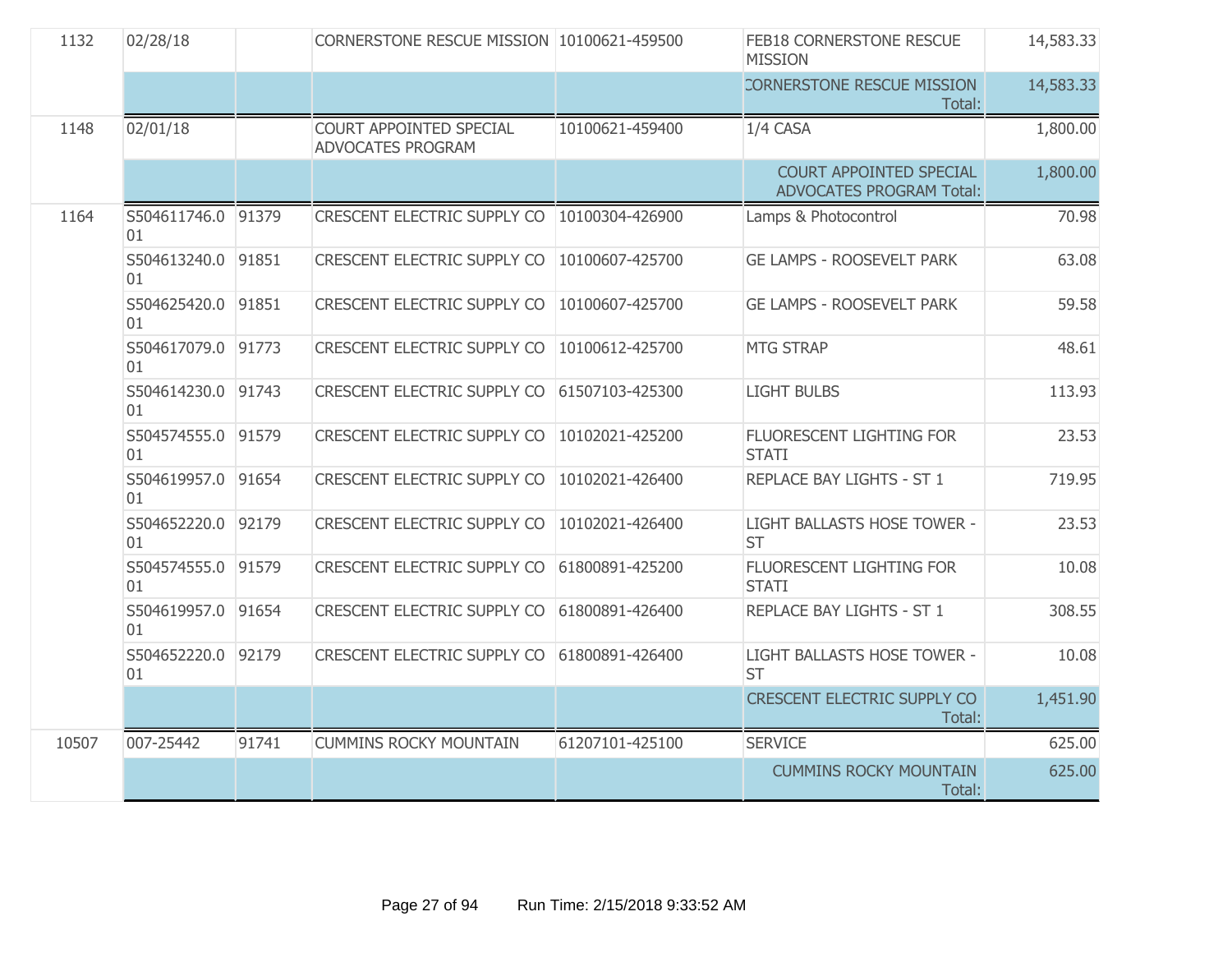| 1190 | 5404490    | 91329 | <b>CUMMINS-ALLISON CORP</b>                           | 10120102-425300 | <b>REPAIR MONEY SCANNER</b>                                  | 244.34   |
|------|------------|-------|-------------------------------------------------------|-----------------|--------------------------------------------------------------|----------|
|      |            |       |                                                       |                 | <b>CUMMINS-ALLISON CORP Total:</b>                           | 244.34   |
| 1209 | 85153      | 91872 | <b>D&amp;M AG SUPPLY INC</b>                          | 10100607-462100 | HAY/CORN - BAIT FOR DEER<br><b>MGMT</b>                      | 23.00    |
|      | 85087      | 91852 | D&M AG SUPPLY INC                                     | 10100607-462100 | FEED - DEER MGMT PROGRAM                                     | 36.50    |
|      | 85203      | 92248 | D&M AG SUPPLY INC                                     | 10100612-426400 | <b>BICARB</b>                                                | 270.00   |
|      |            |       |                                                       |                 | D&M AG SUPPLY INC Total:                                     | 329.50   |
| 1218 | 02/28/18   |       | DAHL FINE ARTS CENTER                                 | 10106062-456000 | FEB18 DAHL                                                   | 8,041.67 |
|      |            |       |                                                       |                 | DAHL FINE ARTS CENTER Total:                                 | 8,041.67 |
| 1231 | 49230      | 91957 | DAKOTA BATTERY/ELECTRIC                               | 61300664-425300 | <b>CCW</b><br>DRIVE/SOLENOID/BUSHINGS                        | 104.96   |
|      |            |       |                                                       |                 | DAKOTA BATTERY/ELECTRIC<br>Total:                            | 104.96   |
| 1239 | 6579306    | 91937 | <b>DAKOTA FLUID POWER</b>                             | 10100302-425300 | <b>UNIT S063</b>                                             | 64.84    |
|      | 6580851    | 92363 | DAKOTA FLUID POWER                                    | 10100302-425300 | <b>UNITS</b>                                                 | 65.33    |
|      | 6580792    | 92363 | DAKOTA FLUID POWER                                    | 10100302-425300 | <b>UNITS</b>                                                 | 205.77   |
|      | 6578645    | 91495 | DAKOTA FLUID POWER                                    | 10100401-425300 | UNIT S075                                                    | 152.68   |
|      | 6576584    | 91139 | DAKOTA FLUID POWER                                    | 61507103-425300 | <b>GATE HOSE ASSY</b>                                        | 84.19    |
|      |            |       |                                                       |                 | <b>DAKOTA FLUID POWER Total:</b>                             | 572.81   |
| 5570 | 3170       | 91436 | DAKOTA HILLS PEST SERVICE                             | 61507102-422500 | PEST CONTROL                                                 | 50.00    |
|      | 3169       | 91564 | DAKOTA HILLS PEST SERVICE                             | 61507102-422500 | PEST CONTROL                                                 | 75.00    |
|      | 3171       | 91435 | DAKOTA HILLS PEST SERVICE                             | 61507103-422500 | PEST CONTROL                                                 | 100.00   |
|      |            |       |                                                       |                 | DAKOTA HILLS PEST SERVICE<br>Total:                          | 225.00   |
| 8514 | 0456024-IN | 91169 | <b>DAKOTA RIGGERS &amp; TOOL</b><br><b>SUPPLY INC</b> | 60407071-425300 | LEADER LINE FOR CRANE TRUCK<br>W <sub>8</sub>                | 7.95     |
|      | 0456024-IN | 91169 | DAKOTA RIGGERS & TOOL<br><b>SUPPLY INC</b>            | 60407071-426500 | LEADER LINE FOR CRANE TRUCK<br>W <sub>8</sub>                | 122.51   |
|      |            |       |                                                       |                 | <b>DAKOTA RIGGERS &amp; TOOL</b><br><b>SUPPLY INC Total:</b> | 130.46   |
| 8100 | C21584     | 92181 | <b>DAKOTA RV</b>                                      | 10102023-425300 | HANDLE FOR HYDRO JACK - ST3                                  | 16.80    |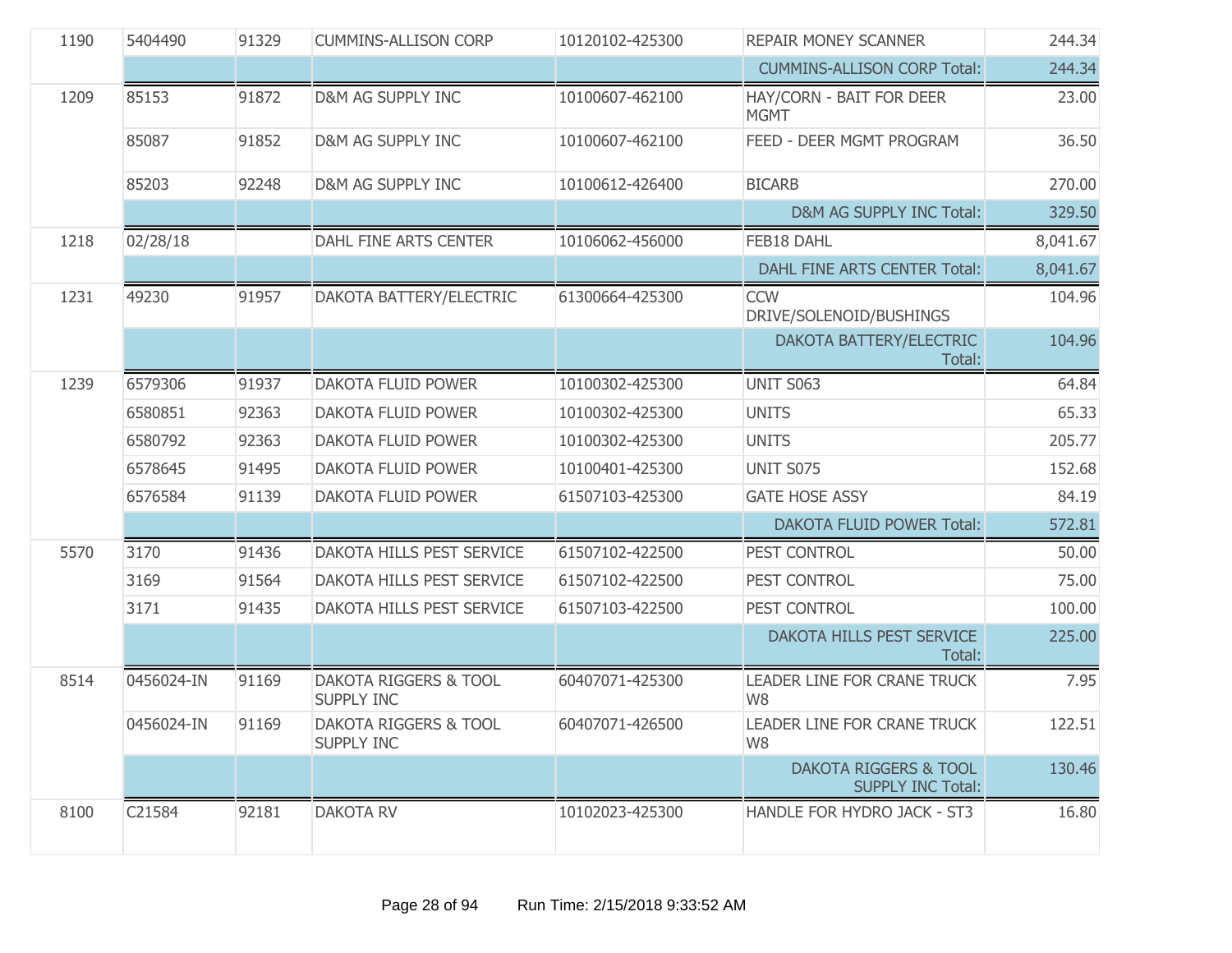| 8100  |             |       |                                    |                 | <b>DAKOTA RV</b><br>Total:             | 16.80     |
|-------|-------------|-------|------------------------------------|-----------------|----------------------------------------|-----------|
| 1260  | D633079     | 91778 | <b>DAKOTA SUPPLY GROUP</b>         | 10100603-425500 | <b>HEX DRIVER</b>                      | 230.91    |
|       | D623367     | 91001 | DAKOTA SUPPLY GROUP                | 10100607-425700 | HTR UNITS - SKYLINE RR                 | 666.30    |
|       | D579981     | 91140 | <b>DAKOTA SUPPLY GROUP</b>         | 61507103-425300 | <b>SRA HTR</b>                         | 33.98     |
|       | D628913     | 91596 | DAKOTA SUPPLY GROUP                | 10102030-425200 | FLUSH VALVE FOR TOILET                 | 14.00     |
|       |             |       |                                    |                 | <b>DAKOTA SUPPLY GROUP Total:</b>      | 945.19    |
| 6888  | 1805        | 91935 | <b>DAKOTA TRUCK &amp; AUTO LLC</b> | 10100618-425100 | <b>BUS REPAIRS</b>                     | 1,648.12  |
|       | 1709        | 91935 | <b>DAKOTA TRUCK &amp; AUTO LLC</b> | 10100618-425100 | <b>BUS REPAIRS</b>                     | 25.86     |
|       | 1823        | 92330 | DAKOTA TRUCK & AUTO LLC            | 10100618-425100 | <b>BUS REPAIRS</b>                     | 913.51    |
|       | 1814        | 91935 | <b>DAKOTA TRUCK &amp; AUTO LLC</b> | 10100618-425100 | <b>BUS REPAIRS</b>                     | 628.42    |
|       | 1822        | 92330 | DAKOTA TRUCK & AUTO LLC            | 10100618-425100 | <b>BUS REPAIRS</b>                     | 212.27    |
|       | 1827        | 92330 | DAKOTA TRUCK & AUTO LLC            | 10100618-425100 | <b>BUS REPAIRS</b>                     | 68.88     |
|       | 1819        | 91935 | DAKOTA TRUCK & AUTO LLC            | 10100618-425100 | <b>BUS REPAIRS</b>                     | 605.84    |
|       | 1813        | 91935 | <b>DAKOTA TRUCK &amp; AUTO LLC</b> | 10100618-425100 | <b>BUS REPAIRS</b>                     | 923.56    |
|       |             |       |                                    |                 | DAKOTA TRUCK & AUTO LLC<br>Total:      | 5,026.46  |
| 1267  | 6-11978     | 91429 | DALE'S TIRE & RETREADING INC       | 10100201-425100 | <b>TIRES</b>                           | 487.16    |
|       | 6-11851     | 91322 | DALE'S TIRE & RETREADING INC       | 10100201-426700 | <b>TIRES UNIT 151</b>                  | 578.12    |
|       | 6-12010     | 91429 | DALE'S TIRE & RETREADING INC       | 10100201-426700 | <b>TIRES</b>                           | 487.16    |
|       | 2-32638     | 88960 | DALE'S TIRE & RETREADING INC       | 10100202-426700 | TIRES - OFF OF STATE BID - STO         | 2,983.04  |
|       | 2-32633     | 88961 | DALE'S TIRE & RETREADING INC       | 10100202-426700 | TIRES - OFF OF STATE BID - STO         | 4,086.00  |
|       | 2-32636     | 88943 | DALE'S TIRE & RETREADING INC       | 10100202-426700 | TIRES - OFF OF STATE BID - STO         | 5,776.00  |
|       | 2-33947     | 92135 | DALE'S TIRE & RETREADING INC       | 10102021-426700 | FLAT REPAIR - CAR 11                   | 16.00     |
|       |             |       |                                    |                 | DALE'S TIRE & RETREADING INC<br>Total: | 14,413.48 |
| 10043 | 01/07-08/18 | 92148 | <b>DANE CARLSON</b>                | 61800890-427000 | PER DIEM - D. CARLSON                  | 48.00     |
|       |             |       |                                    |                 | <b>DANE CARLSON Total:</b>             | 48.00     |
| 10549 | 178397      |       | DEJONG, ZACH                       | 60207014-453000 |                                        | 17.64     |
|       |             |       |                                    |                 | DEJONG, ZACH Total:                    | 17.64     |
| 9513  | 01/23/18    | 91642 | <b>DIRK GUSTIN</b>                 | 61800890-427000 | PER DIEM - GUSTIN                      | 41.00     |
|       |             |       |                                    |                 | <b>DIRK GUSTIN Total:</b>              | 41.00     |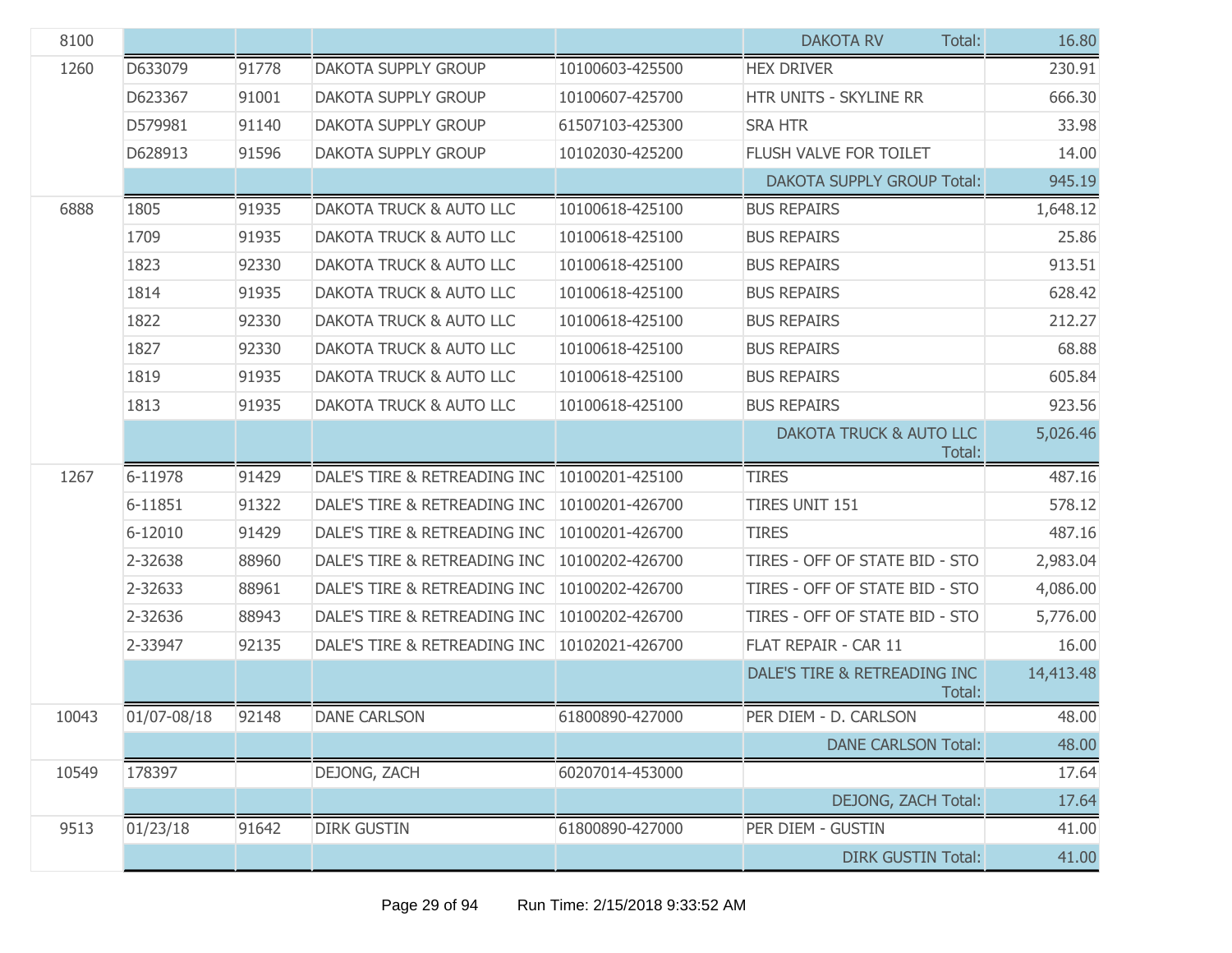| 1380  | 175701                  | 91128 | DIVE RESCUE INTERNATIONAL<br><b>INC</b>      | 10100202-459700 | TUITION FOR PUBLIC SAFETY<br><b>DIVE</b>            | 730.00   |
|-------|-------------------------|-------|----------------------------------------------|-----------------|-----------------------------------------------------|----------|
|       |                         |       |                                              |                 | DIVE RESCUE INTERNATIONAL<br><b>INC Total:</b>      | 730.00   |
| 9574  | 1386                    | 91418 | DMC WEAR PARTS LLC                           | 10100301-426900 | <b>SUPPLIES</b>                                     | 560.00   |
|       |                         |       |                                              |                 | DMC WEAR PARTS LLC Total:                           | 560.00   |
| 10514 | 01/30/18                | 91758 | DPM HOLDINGS LLC                             | 60400834-431000 | 17-2423 OMAHA TRUNK SEWER<br>1ST                    | 100.00   |
|       |                         |       |                                              |                 | DPM HOLDINGS LLC Total:                             | 100.00   |
| 2983  | 02/28/18                |       | DR. NATHAN LONG                              | 61800890-422500 | FEB18 CONTRACTED SVCS                               | 1,800.00 |
|       |                         |       |                                              |                 | DR. NATHAN LONG Total:                              | 1,800.00 |
| 10559 | 178408                  |       | DRYDEN, JUDY                                 | 60207014-453000 |                                                     | 48.28    |
|       |                         |       |                                              |                 | DRYDEN, JUDY Total:                                 | 48.28    |
| 1454  | 5754-00006-<br>0003     | 92163 | DUHAMEL BROADCASTING ENT                     | 61207101-422900 | DECEMBER ADVERTISING                                | 705.00   |
|       | 5754-00011-<br>0000     | 92172 | DUHAMEL BROADCASTING ENT                     | 61207101-422900 | <b>JANUARY ADVERTISING</b>                          | 180.00   |
|       | 5754-00010-<br>0000     | 92172 | DUHAMEL BROADCASTING ENT                     | 61207101-422900 | <b>JANUARY ADVERTISING</b>                          | 180.00   |
|       |                         |       |                                              |                 | DUHAMEL BROADCASTING ENT<br>Total:                  | 1,065.00 |
| 7959  | P69911600101 91582<br>0 |       | <b>DULUTH TRADING CO</b>                     | 10100202-426300 | <b>DUTY T-SHIRTS FOR STOCK</b>                      | 1,370.88 |
|       | P69911600101 91582<br>0 |       | <b>DULUTH TRADING CO</b>                     | 61800890-426300 | <b>DUTY T-SHIRTS FOR STOCK</b>                      | 587.52   |
|       |                         |       |                                              |                 | <b>DULUTH TRADING CO</b><br>Total:                  | 1,958.40 |
| 10524 | 178368                  |       | DYE, RACHAEL                                 | 60207014-453000 |                                                     | 48.19    |
|       |                         |       |                                              |                 | DYE, RACHAEL Total:                                 | 48.19    |
| 1471  | 871695                  | 91481 | E & J SPECIALTIES INC                        | 10100111-426100 | name badges and desk plates                         | 67.00    |
|       |                         |       |                                              |                 | E & J SPECIALTIES INC Total:                        | 67.00    |
| 1475  | 02/28/18                |       | <b>EARLY CHILDHOOD</b><br><b>CONNECTIONS</b> | 10100621-621200 | FEB18 EARLY CHILDHOOD<br><b>CONNECTIONS</b>         | 4,166.67 |
|       |                         |       |                                              |                 | <b>EARLY CHILDHOOD</b><br><b>CONNECTIONS Total:</b> | 4,166.67 |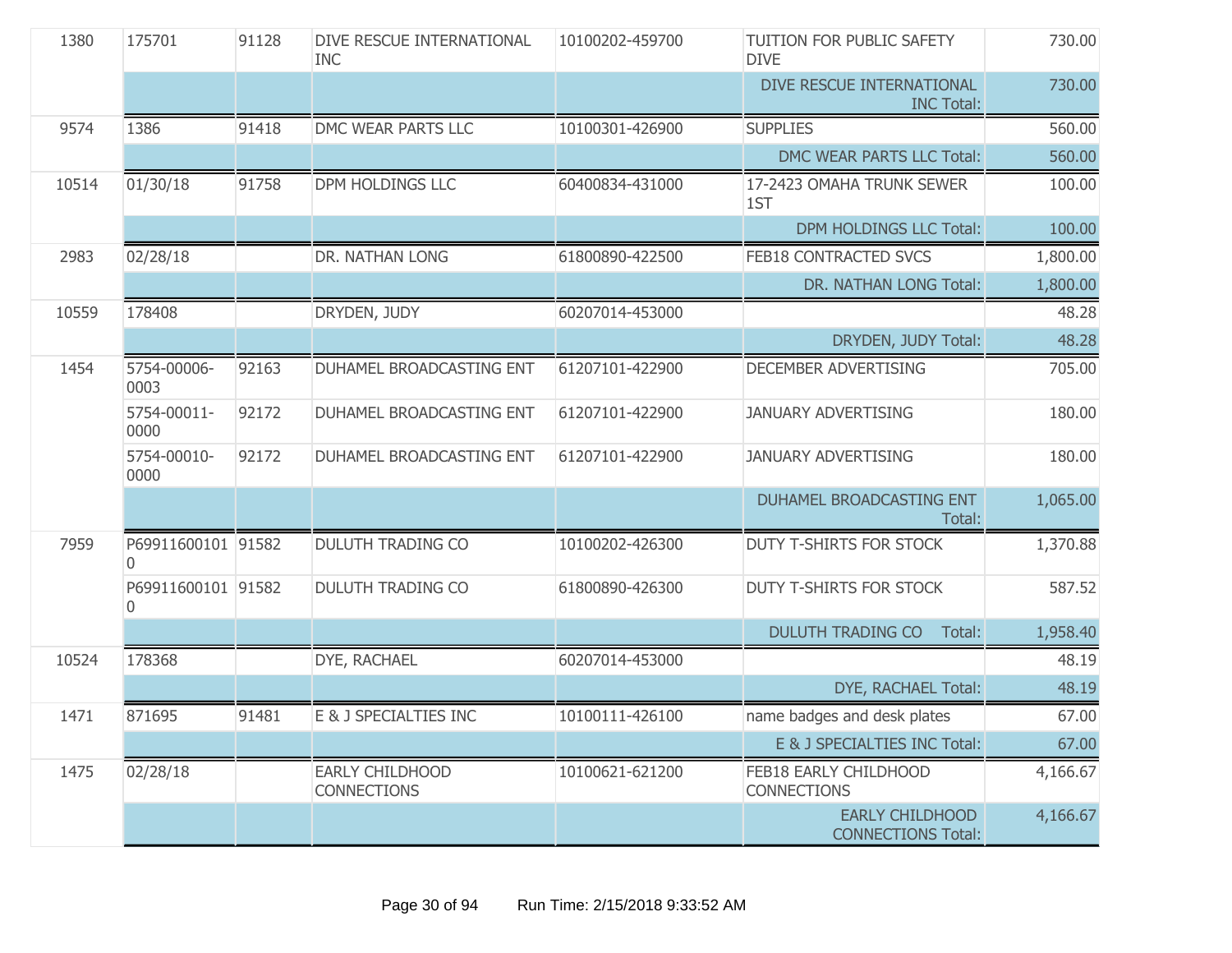| 10519 | 178363                   | EDDIE'S TRUCK CENTER/SPK                     | 60207014-453000 |                                           | 406.08 |
|-------|--------------------------|----------------------------------------------|-----------------|-------------------------------------------|--------|
|       |                          |                                              |                 | <b>EDDIE'S TRUCK CENTER/SPK</b><br>Total: | 406.08 |
| 1491  | X201043573:0 91496       | EDDIES TRUCK SALES & SERVICE 10100301-425300 |                 | <b>UNITS</b>                              | 39.35  |
|       | X201043557:0 91496       | EDDIES TRUCK SALES & SERVICE 10100301-425300 |                 | <b>UNITS</b>                              | 48.48  |
|       | X201043542:0 91496<br>1. | EDDIES TRUCK SALES & SERVICE 10100301-425300 |                 | <b>UNITS</b>                              | 84.57  |
|       | X201043012:0 91496       | EDDIES TRUCK SALES & SERVICE 10100301-425300 |                 | <b>UNITS</b>                              | 90.26  |
|       | X201043574:0 91419       | EDDIES TRUCK SALES & SERVICE 10100302-425300 |                 | <b>UNITS</b>                              | 159.49 |
|       | X201041345:0 92364<br>2. | EDDIES TRUCK SALES & SERVICE 10100302-425300 |                 | <b>UNITS</b>                              | 2.10   |
|       | X201044007:0 92364       | EDDIES TRUCK SALES & SERVICE 10100302-425300 |                 | <b>UNITS</b>                              | 15.64  |
|       | X201043734:0 92364       | EDDIES TRUCK SALES & SERVICE 10100302-425300 |                 | <b>UNITS</b>                              | 23.22  |
|       | X201043432:0 92364<br>1. | EDDIES TRUCK SALES & SERVICE 10100302-425300 |                 | <b>UNITS</b>                              | 428.28 |
|       | X201043847:0             | EDDIES TRUCK SALES & SERVICE 10100302-425300 |                 | CR RTN GASKET, CONNECTION                 | (9.22) |
|       | X201043206:0 91496       | EDDIES TRUCK SALES & SERVICE 10100302-425300 |                 | <b>UNITS</b>                              | 6.88   |
|       | X201043590:0 91938       | EDDIES TRUCK SALES & SERVICE 10100401-425100 |                 | <b>UNITS</b>                              | 138.65 |
|       | X201043610:0 91419       | EDDIES TRUCK SALES & SERVICE 10100401-425300 |                 | <b>UNITS</b>                              | 60.39  |
|       | X201043592:0 91419       | EDDIES TRUCK SALES & SERVICE 10100401-425300 |                 | <b>UNITS</b>                              | 84.30  |
|       | X201043679:0 92364       | EDDIES TRUCK SALES & SERVICE 10100401-425300 |                 | <b>UNITS</b>                              | 263.75 |
|       | X201043679:0 92364<br>2. | EDDIES TRUCK SALES & SERVICE 10100401-425300 |                 | <b>UNITS</b>                              | 138.52 |
|       | X201043785:0 91938<br>1. | EDDIES TRUCK SALES & SERVICE 10100401-425300 |                 | <b>UNITS</b>                              | 79.46  |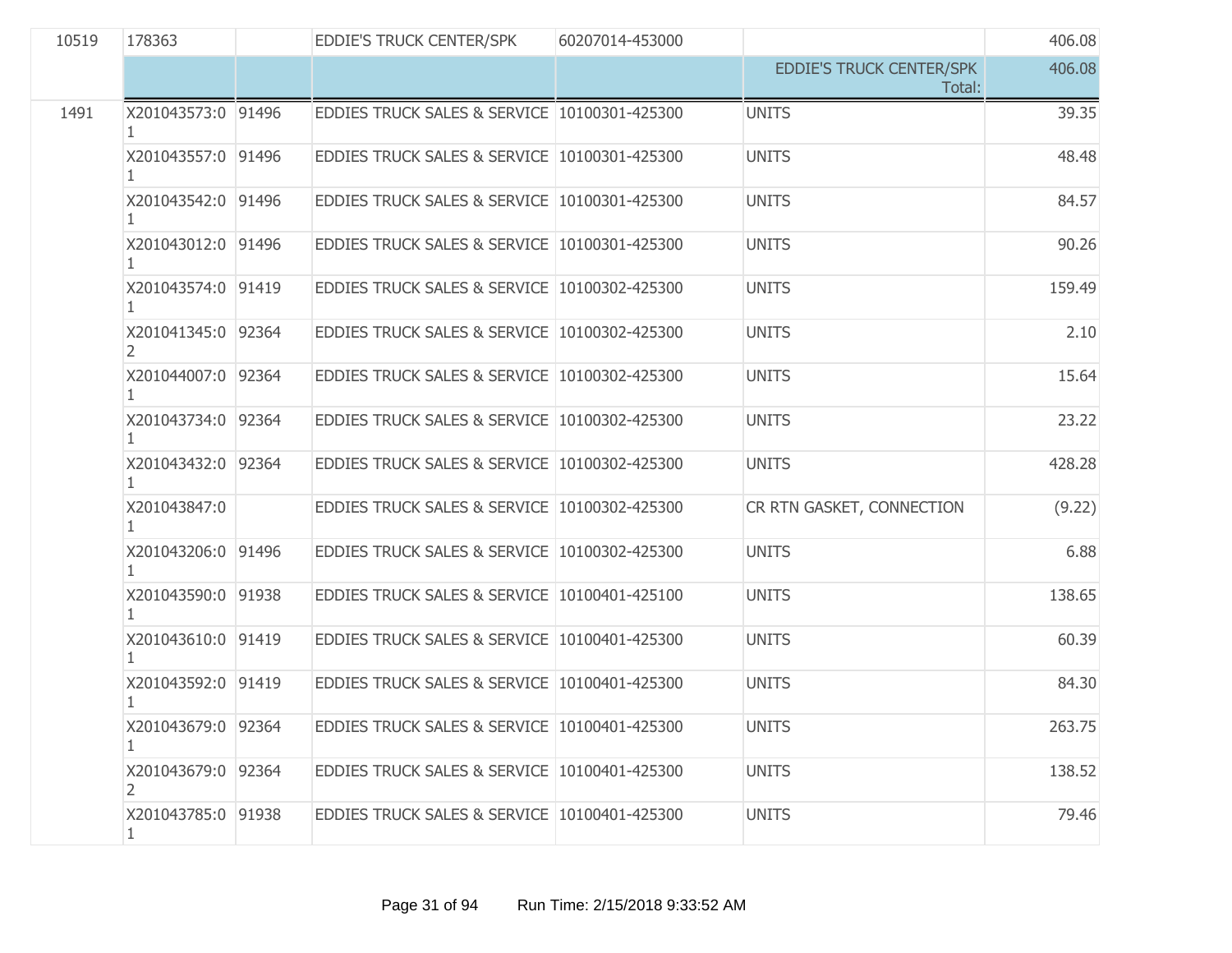| 1491  | X201043709:0 91938       |       | EDDIES TRUCK SALES & SERVICE 10100401-425300             |                 | <b>UNITS</b>                                      | 129.35   |
|-------|--------------------------|-------|----------------------------------------------------------|-----------------|---------------------------------------------------|----------|
|       | X201043575:0 91177       |       | EDDIES TRUCK SALES & SERVICE 60207012-425300             |                 | W309                                              | 135.99   |
|       | X201043529:0 91542       |       | EDDIES TRUCK SALES & SERVICE 60407072-425100             |                 | VEHICLE 826: FUEL FILTERS                         | 40.74    |
|       | X201043159:0 91446       |       | EDDIES TRUCK SALES & SERVICE 61207101-425100             |                 | <b>CONNECTOR</b>                                  | 6.56     |
|       | X201043404:0 91449<br>1  |       | EDDIES TRUCK SALES & SERVICE 61207101-425100             |                 | <b>NOZZLE</b>                                     | 4.26     |
|       | X201043745:0 92299       |       | EDDIES TRUCK SALES & SERVICE 61207101-425100             |                 | <b>FILTER KIT</b>                                 | 57.54    |
|       | X201043740:0 92293       |       | EDDIES TRUCK SALES & SERVICE 61207101-425100             |                 | <b>FILTERS</b>                                    | 192.90   |
|       | X201043157:0 91562<br>1. |       | EDDIES TRUCK SALES & SERVICE 61507103-425100             |                 | <b>FILTERS AND COVER</b>                          | 99.22    |
|       | X201043619:0 92131       |       | EDDIES TRUCK SALES & SERVICE 10102021-425100             |                 | COUPLING, SOLDERED JOINTS, &                      | 6.81     |
|       | X201043458:0 91585<br>1  |       | EDDIES TRUCK SALES & SERVICE 10102021-425100             |                 | COOLANT SENSOR FOR ENGINE<br>11                   | 16.54    |
|       | X201043470:0 91609<br>1. |       | EDDIES TRUCK SALES & SERVICE 10102021-425100             |                 | LOW WATER PROBE FOR ENGINE<br>11                  | 16.61    |
|       | X201043664:0 92132       |       | EDDIES TRUCK SALES & SERVICE 10102023-427000             |                 | FILTER - T3                                       | 103.26   |
|       | X201043562:0 92133       |       | EDDIES TRUCK SALES & SERVICE 10102026-425100             |                 | AIR GOVERNOR & ELBOW - E6                         | 22.17    |
|       |                          |       |                                                          |                 | <b>EDDIES TRUCK SALES &amp; SERVICE</b><br>Total: | 2,486.07 |
| 10542 | 178387                   |       | EICHLER, REBECCA                                         | 60207014-453000 |                                                   | 56.80    |
|       |                          |       |                                                          |                 | EICHLER, REBECCA Total:                           | 56.80    |
| 10567 | 02/01/18                 | 92028 | <b>ELAINE LELAND</b>                                     | 10100111-427000 | Mileage - Elaine Leland                           | 18.06    |
|       |                          |       |                                                          |                 | <b>ELAINE LELAND Total:</b>                       | 18.06    |
| 1525  | 144153                   | 91836 | ELLIOTT EQUIPMENT CO                                     | 60907401-425300 | SWIVELS FOR HOSE ON W889,<br><b>VACT</b>          | 606.48   |
|       |                          |       |                                                          |                 | ELLIOTT EQUIPMENT CO Total:                       | 606.48   |
| 1536  | 1960081                  | 91591 | EMERGENCY MEDICAL PRODUCTS 61800890-426900<br><b>INC</b> |                 | <b>DISPOSABLE AND NON-</b><br><b>DISPOSABLE</b>   | 142.50   |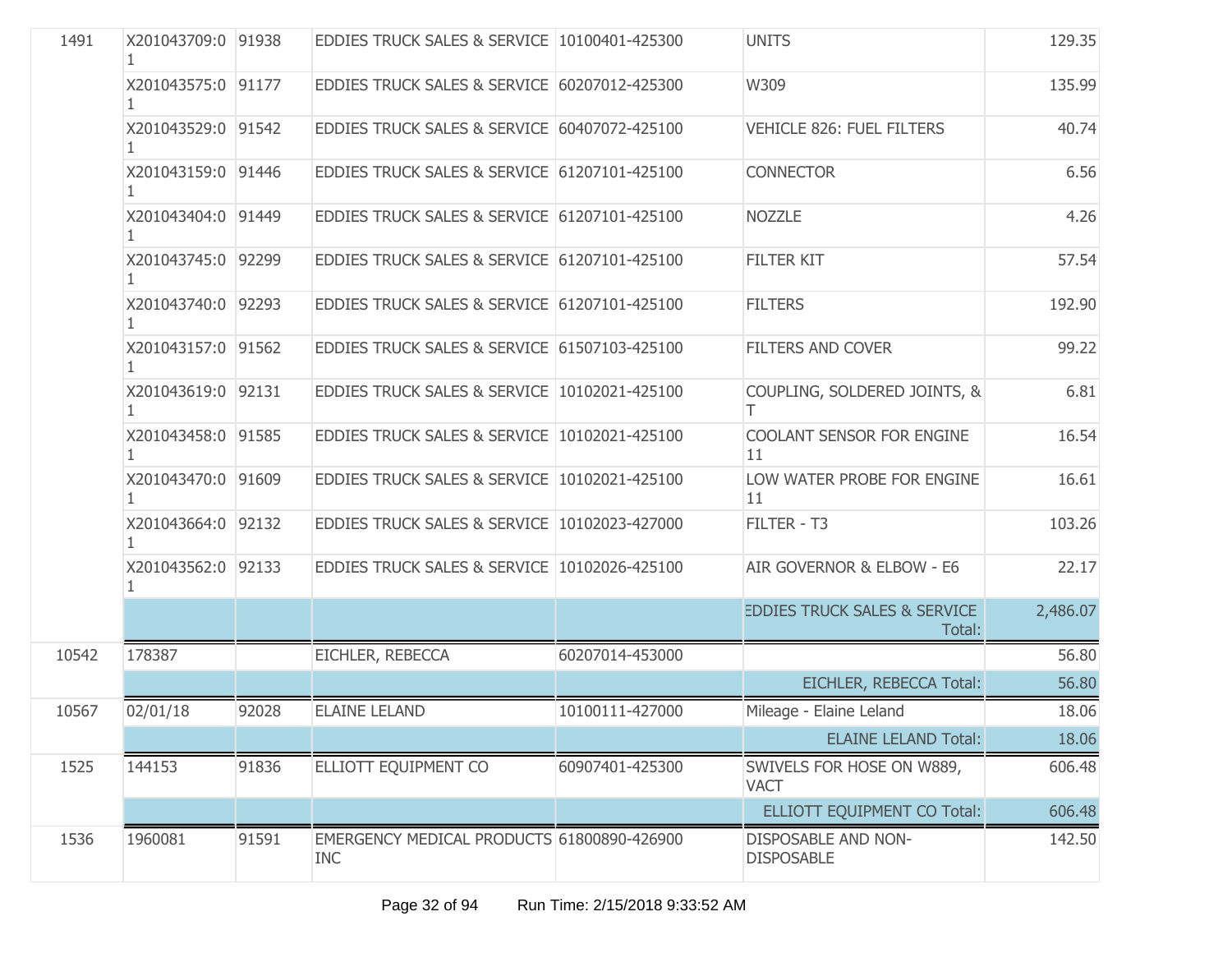| 1536 | 1960081     | 91591 | EMERGENCY MEDICAL PRODUCTS 61800890-429700<br><b>INC</b> |                 | <b>DISPOSABLE AND NON-</b><br><b>DISPOSABLE</b> | 44.45    |
|------|-------------|-------|----------------------------------------------------------|-----------------|-------------------------------------------------|----------|
|      |             |       |                                                          |                 | <b>EMERGENCY MEDICAL</b><br>PRODUCTS INC Total: | 186.95   |
| 1554 | 0132881-IN  | 88275 | ENTENMANN-ROVIN CO                                       | 10120113-426300 | POLICE OFFICER BADGES STOCK                     | 2,267.50 |
|      |             |       |                                                          |                 | <b>ENTENMANN-ROVIN CO Total:</b>                | 2,267.50 |
| 1559 | CD201807072 | 91756 | <b>ENVIROTECH SERVICES INC</b>                           | 10100302-426400 | MELTDOWN APEX                                   | 5,038.88 |
|      | CD201807317 | 89388 | <b>ENVIROTECH SERVICES INC</b>                           | 10100302-426400 | <b>APEX MELT DOWN</b>                           | 4,828.32 |
|      |             |       |                                                          |                 | <b>ENVIROTECH SERVICES INC</b><br>Total:        | 9,867.20 |
| 1592 | 045971-00   | 91479 | <b>EVERGREEN OFFICE PRODUCTS</b><br><b>INC</b>           | 10100111-426100 | <b>Office Supplies</b>                          | 134.36   |
|      | 045971-01   | 91479 | <b>EVERGREEN OFFICE PRODUCTS</b><br><b>INC</b>           | 10100111-426100 | <b>Office Supplies</b>                          | 8.05     |
|      | 045971-02   | 91479 | <b>EVERGREEN OFFICE PRODUCTS</b><br><b>INC</b>           | 10100111-426100 | <b>Office Supplies</b>                          | 42.18    |
|      | 045963-00   | 90667 | EVERGREEN OFFICE PRODUCTS<br><b>INC</b>                  | 10100111-426100 | <b>Office Supplies</b>                          | 11.24    |
|      | 045963-01   | 90667 | EVERGREEN OFFICE PRODUCTS<br><b>INC</b>                  | 10100111-426100 | <b>Office Supplies</b>                          | 18.62    |
|      | 045961-00   | 90667 | EVERGREEN OFFICE PRODUCTS<br><b>INC</b>                  | 10100111-426100 | <b>Office Supplies</b>                          | 46.41    |
|      | 045961-01   | 90667 | EVERGREEN OFFICE PRODUCTS<br><b>INC</b>                  | 10100111-426100 | <b>Office Supplies</b>                          | 36.50    |
|      | 045971-03   | 91479 | EVERGREEN OFFICE PRODUCTS<br><b>INC</b>                  | 10100111-426100 | <b>Office Supplies</b>                          | 26.99    |
|      | 045972-00   | 91480 | EVERGREEN OFFICE PRODUCTS<br><b>INC</b>                  | 10100111-426100 | <b>Office Supplies</b>                          | 55.49    |
|      | 045961-02   | 90667 | EVERGREEN OFFICE PRODUCTS<br><b>INC</b>                  | 10100111-426100 | <b>Office Supplies</b>                          | 9.08     |
|      | 15005-00    | 92025 | EVERGREEN OFFICE PRODUCTS<br><b>INC</b>                  | 10100111-426100 | <b>Office Supplies</b>                          | 30.67    |
|      | 045972-01   | 91480 | EVERGREEN OFFICE PRODUCTS<br><b>INC</b>                  | 10100111-426100 | <b>Office Supplies</b>                          | 22.29    |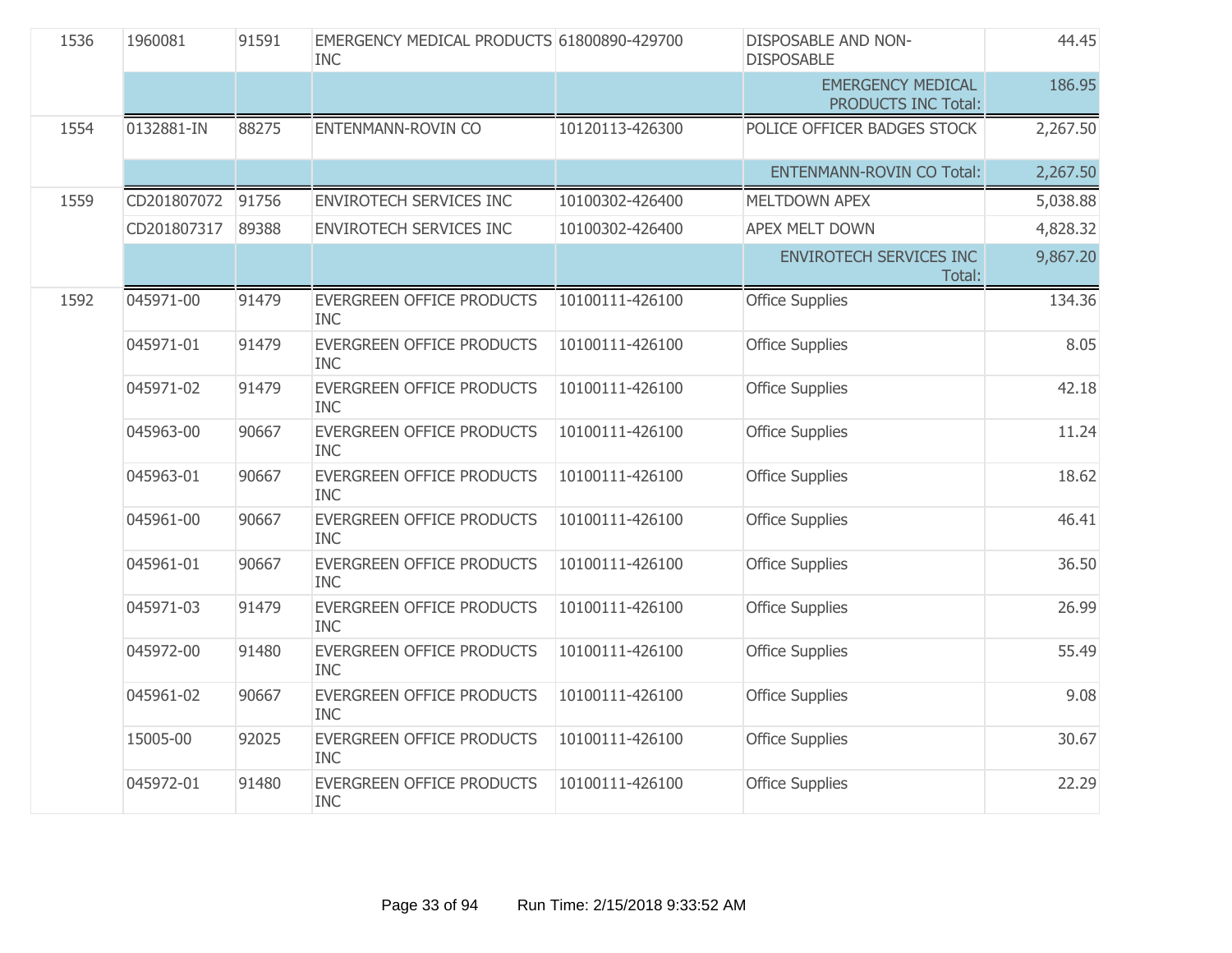| 1592  | 045972-02           | 91480 | <b>EVERGREEN OFFICE PRODUCTS</b><br><b>INC</b> | 10100111-426100 | <b>Office Supplies</b>                                | 5.69    |
|-------|---------------------|-------|------------------------------------------------|-----------------|-------------------------------------------------------|---------|
|       | 045709-00           | 91964 | <b>EVERGREEN OFFICE PRODUCTS</b><br><b>INC</b> | 10100620-426100 | index dividers                                        | 4.77    |
|       | 045058-00           | 90714 | <b>EVERGREEN OFFICE PRODUCTS</b><br><b>INC</b> | 10106021-426100 | <b>OFFICE SUPPLIES</b>                                | 17.58   |
|       | 044429-00 CR        |       | <b>EVERGREEN OFFICE PRODUCTS</b><br><b>INC</b> | 10120113-426100 | CR RTN FOLDER HANG                                    | (19.98) |
|       |                     |       |                                                |                 | <b>EVERGREEN OFFICE PRODUCTS</b><br><b>INC Total:</b> | 449.94  |
| 10577 | 178608              |       | <b>EXCAVATING SPECIALISTS</b>                  | 60207014-453000 |                                                       | 18.51   |
|       |                     |       |                                                |                 | <b>EXCAVATING SPECIALISTS Total:</b>                  | 18.51   |
| 1600  | 12/01/17 6324 92140 |       | <b>EXPRESS COLLECTIONS INC</b>                 | 61808900-422500 | <b>COLLECTION FEES</b>                                | 7.50    |
|       | 10/01/17 6324 92141 |       | <b>EXPRESS COLLECTIONS INC</b>                 | 61808900-422500 | <b>COLLECTION FEES</b>                                | 256.71  |
|       |                     |       |                                                |                 | <b>EXPRESS COLLECTIONS INC</b><br>Total:              | 264.21  |
| 1627  | SDRA171782          | 91376 | <b>FASTENAL COMPANY</b>                        | 10100205-426500 | Drill bit & washers                                   | 4.65    |
|       | SDRA171782          | 91376 | <b>FASTENAL COMPANY</b>                        | 10100205-426900 | Drill bit & washers                                   | 2.30    |
|       | SDRA172089          | 92249 | <b>FASTENAL COMPANY</b>                        | 10100205-426900 | Fender washers                                        | 10.11   |
|       | SDRA171984          | 91839 | <b>FASTENAL COMPANY</b>                        | 10100205-426900 | Sign fastenings                                       | 167.05  |
|       | SDRA171719          | 91497 | <b>FASTENAL COMPANY</b>                        | 10100302-425300 | <b>UNIT S029</b>                                      | 13.03   |
|       | SDRA171959          | 91939 | <b>FASTENAL COMPANY</b>                        | 10100302-425300 | <b>STOCK SUPPLY</b>                                   | 33.81   |
|       | SDRA171685          | 91350 | <b>FASTENAL COMPANY</b>                        | 10100401-426900 | <b>SUPPLIES</b>                                       | 11.86   |
|       | SDRAP254949         | 91779 | <b>FASTENAL COMPANY</b>                        | 10100612-425200 | <b>SS BHSCS</b>                                       | 11.45   |
|       | SDRA171855          | 91813 | <b>FASTENAL COMPANY</b>                        | 60407071-426100 | <b>SUPPLIES FOR VENDING</b><br>MACHINES-              | 16.47   |
|       | SDRAP255047         | 91811 | <b>FASTENAL COMPANY</b>                        | 60407071-426200 | <b>GREASE FOR TELEVISING</b><br><b>EQUIPMEN</b>       | 312.76  |
|       | SDRA171855          | 91813 | <b>FASTENAL COMPANY</b>                        | 60407071-426200 | SUPPLIES FOR VENDING<br>MACHINES-                     | 99.84   |
|       | SDRA171855          | 91813 | <b>FASTENAL COMPANY</b>                        | 60407071-426400 | <b>SUPPLIES FOR VENDING</b><br><b>MACHINES-</b>       | 5.38    |
|       | SDRA171855          | 91813 | <b>FASTENAL COMPANY</b>                        | 60407071-426500 | <b>SUPPLIES FOR VENDING</b><br><b>MACHINES-</b>       | 147.31  |
|       | SDRA171858          | 91831 | <b>FASTENAL COMPANY</b>                        | 60407071-426900 | <b>BOLTS &amp; NUTS FOR REPAIRS ON</b><br>89          | 9.23    |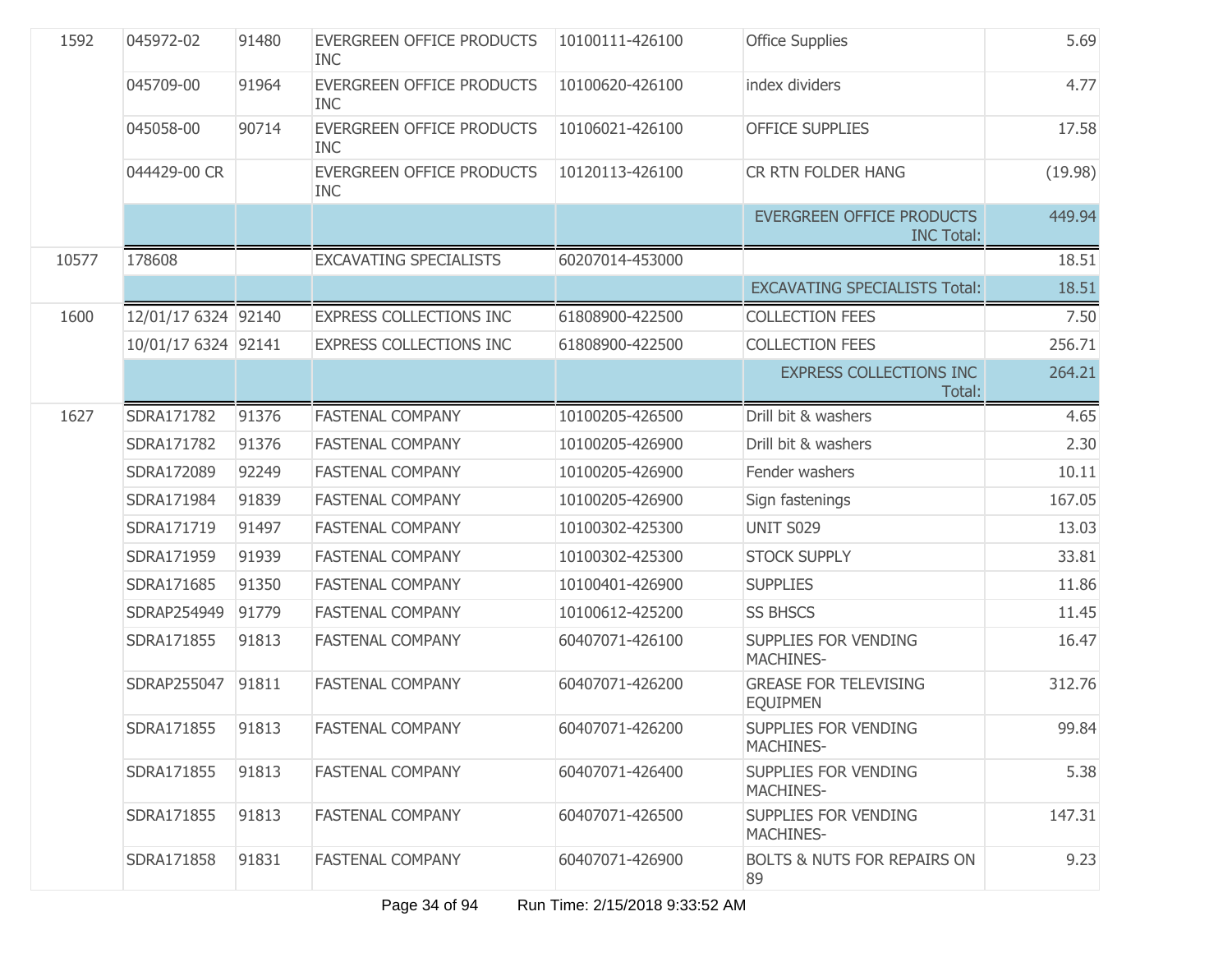| 1627 | SDRA171855 | 91813 | <b>FASTENAL COMPANY</b>                                             | 60407071-426900 | SUPPLIES FOR VENDING<br><b>MACHINES-</b>        | 228.04   |
|------|------------|-------|---------------------------------------------------------------------|-----------------|-------------------------------------------------|----------|
|      | SDRA171855 | 91813 | <b>FASTENAL COMPANY</b>                                             | 60407071-426310 | SUPPLIES FOR VENDING<br><b>MACHINES-</b>        | 250.71   |
|      | SDRA171731 | 91628 | <b>FASTENAL COMPANY</b>                                             | 60407072-425300 | AIR FILTERS: 20x20x2, 16x25x2                   | 142.80   |
|      | SDRA171656 | 91678 | <b>FASTENAL COMPANY</b>                                             | 60407072-426400 | SPRAY LUBRICANT, BRAKE<br><b>CLEANER</b>        | 32.44    |
|      | SDRA171855 | 91813 | <b>FASTENAL COMPANY</b>                                             | 60907401-426100 | SUPPLIES FOR VENDING<br><b>MACHINES-</b>        | 16.47    |
|      | SDRA171855 | 91813 | <b>FASTENAL COMPANY</b>                                             | 60907401-426200 | <b>SUPPLIES FOR VENDING</b><br><b>MACHINES-</b> | 99.83    |
|      | SDRA171855 | 91813 | <b>FASTENAL COMPANY</b>                                             | 60907401-426400 | SUPPLIES FOR VENDING<br><b>MACHINES-</b>        | 5.39     |
|      | SDRA171855 | 91813 | <b>FASTENAL COMPANY</b>                                             | 60907401-426500 | SUPPLIES FOR VENDING<br><b>MACHINES-</b>        | 147.29   |
|      | SDRA171855 | 91813 | <b>FASTENAL COMPANY</b>                                             | 60907401-426900 | SUPPLIES FOR VENDING<br><b>MACHINES-</b>        | 227.56   |
|      | SDRA171855 | 91813 | <b>FASTENAL COMPANY</b>                                             | 60907401-426310 | SUPPLIES FOR VENDING<br><b>MACHINES-</b>        | 250.70   |
|      | SDRA171364 | 91566 | <b>FASTENAL COMPANY</b>                                             | 61207101-425100 | <b>CBL</b>                                      | 2.02     |
|      | SDRA171497 | 91710 | <b>FASTENAL COMPANY</b>                                             | 61507102-425300 | <b>FASTENERS</b>                                | 25.58    |
|      | SDRA171489 | 91533 | <b>FASTENAL COMPANY</b>                                             | 61507103-425200 | <b>FASTENERS</b>                                | 74.65    |
|      | SDRA171415 | 91751 | <b>FASTENAL COMPANY</b>                                             | 61507103-425200 | <b>DUST CURTAIN</b>                             | 1,100.00 |
|      | SDRA171693 | 91750 | <b>FASTENAL COMPANY</b>                                             | 61507103-425300 | <b>BOLTS</b>                                    | 405.72   |
|      |            |       |                                                                     |                 | <b>FASTENAL COMPANY Total:</b>                  | 3,854.45 |
| 1630 | 200014178  | 91330 | FBI LAW ENFORCEMENT<br><b>EXECUTIVE DEVELOPMENT</b><br><b>ASSOC</b> | 10100201-427000 | <b>REGISTRATION - BOCK</b>                      | 650.00   |
|      | 200014180  | 91330 | FBI LAW ENFORCEMENT<br><b>EXECUTIVE DEVELOPMENT</b><br><b>ASSOC</b> | 10100201-427000 | <b>REGISTRATION - BOCK</b>                      | 650.00   |
|      | 200014268  | 91330 | FBI LAW ENFORCEMENT<br><b>EXECUTIVE DEVELOPMENT</b><br><b>ASSOC</b> | 10100201-427000 | <b>REGISTRATION - BOCK</b>                      | 650.00   |
|      | 200014286  | 91330 | FBI LAW ENFORCEMENT<br><b>EXECUTIVE DEVELOPMENT</b><br><b>ASSOC</b> | 10100201-427000 | <b>REGISTRATION - BOCK</b>                      | 650.00   |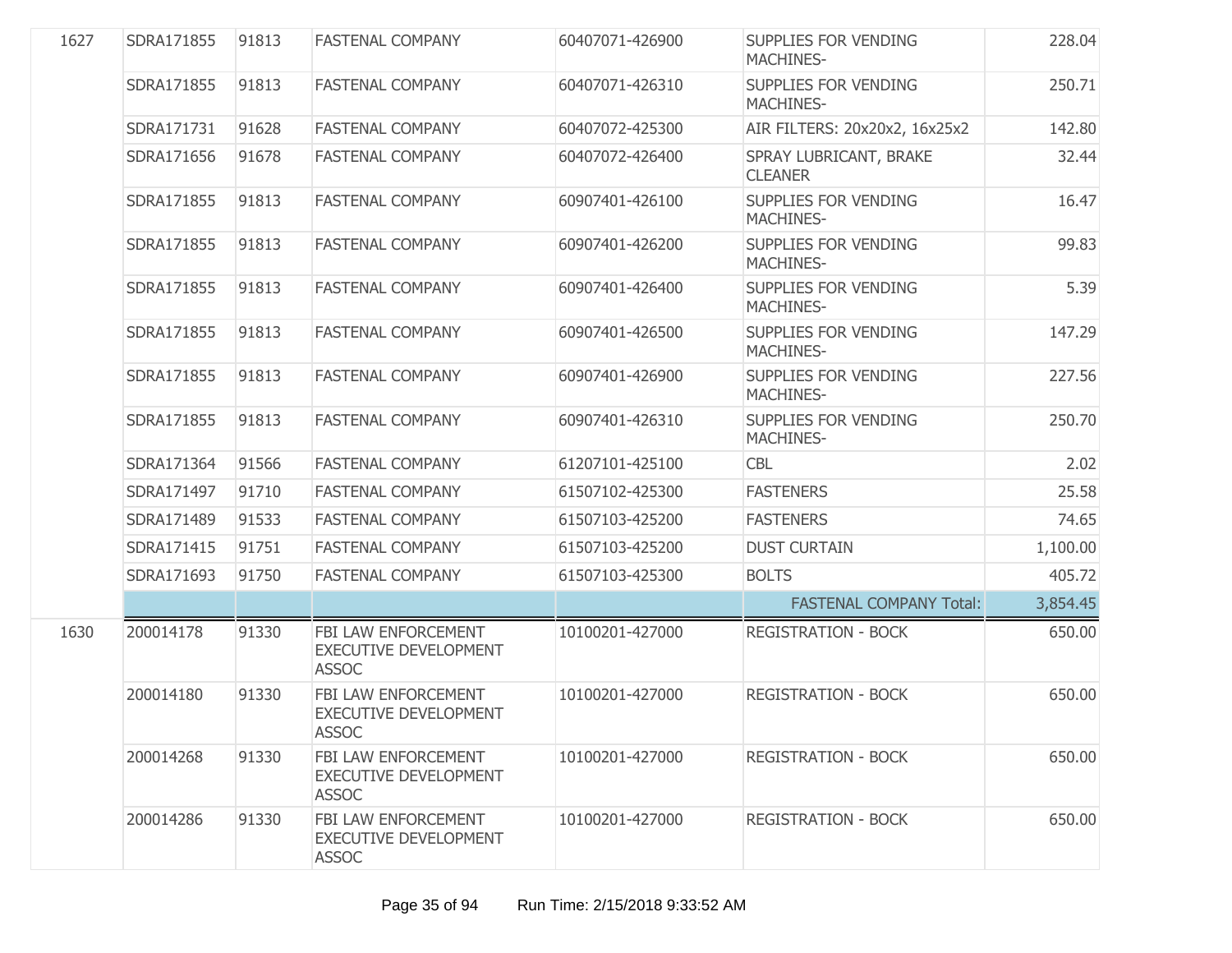| 1630  |             |       |                                              |                 | FBI LAW ENFORCEMENT<br><b>EXECUTIVE DEVELOPMENT</b><br><b>ASSOC Total:</b> | 2,600.00  |
|-------|-------------|-------|----------------------------------------------|-----------------|----------------------------------------------------------------------------|-----------|
| 1633  | 6-065-77716 | 91687 | <b>FEDERAL EXPRESS</b><br><b>CORPORATION</b> | 60407073-426100 | <b>SHIPPING</b>                                                            | 191.74    |
|       | 6-065-77716 | 91687 | <b>FEDERAL EXPRESS</b><br><b>CORPORATION</b> | 60602074-426100 | <b>SHIPPING</b>                                                            | 62.01     |
|       | 6-058-98707 | 91581 | <b>FEDERAL EXPRESS</b><br><b>CORPORATION</b> | 61800890-426100 | <b>SHIPPING</b>                                                            | 59.54     |
|       | 6-059-52980 | 91319 | <b>FEDERAL EXPRESS</b><br><b>CORPORATION</b> | 10120100-426100 | <b>SHIPPING</b>                                                            | 507.02    |
|       |             |       |                                              |                 | <b>FEDERAL EXPRESS</b><br><b>CORPORATION Total:</b>                        | 820.31    |
| 1639  | 20736       | 91887 | <b>FELSBURG HOLT &amp; ULLEVIG</b>           | 10100706-422300 | PROFESSIONAL SERVICES<br><b>AGREEMEN</b>                                   | 19,692.26 |
|       |             |       |                                              |                 | <b>FELSBURG HOLT &amp; ULLEVIG</b><br>Total:                               | 19,692.26 |
| 10570 | 178601      |       | <b>FENCE CONNECTION</b>                      | 60207014-453000 |                                                                            | 20.10     |
|       |             |       |                                              |                 | <b>FENCE CONNECTION Total:</b>                                             | 20.10     |
| 1647  | J17-133.1   | 92021 | <b>FERBER ENGINEERING</b>                    | 50508910-422300 | 15-2232 38TH STREET<br><b>RECONSTRUC</b>                                   | 471.00    |
|       | J16-102.23  | 92010 | <b>FERBER ENGINEERING</b>                    | 50508910-422300 | 14-2189 BALDWIN<br><b>RECONSTRUCTION</b>                                   | 1,380.05  |
|       | J17-104.12  | 92217 | <b>FERBER ENGINEERING</b>                    | 50508910-422300 | 15-2316 WEST OMAHA<br><b>DRAINAGE AN</b>                                   | 563.33    |
|       | J14-147.20  | 92022 | <b>FERBER ENGINEERING</b>                    | 50508910-422300 | 14-2189 BALDWIN<br><b>RECONSTRUCTION</b>                                   | 1,069.12  |
|       | J17-104.12  | 92217 | <b>FERBER ENGINEERING</b>                    | 50508911-422300 | 15-2316 WEST OMAHA<br><b>DRAINAGE AN</b>                                   | 6,337.49  |
|       | J14-147.20  | 92022 | <b>FERBER ENGINEERING</b>                    | 50508911-422300 | 14-2189 BALDWIN<br><b>RECONSTRUCTION</b>                                   | 80.13     |
|       | J17-133.1   | 92021 | <b>FERBER ENGINEERING</b>                    | 50508911-422300 | 15-2232 38TH STREET<br><b>RECONSTRUC</b>                                   | 157.00    |
|       | J16-102.23  | 92010 | <b>FERBER ENGINEERING</b>                    | 50508911-422300 | 14-2189 BALDWIN<br><b>RECONSTRUCTION</b>                                   | 113.41    |
|       | J17-104.12  | 92217 | <b>FERBER ENGINEERING</b>                    | 60200933-422300 | 15-2316 WEST OMAHA<br><b>DRAINAGE AN</b>                                   | 2,534.99  |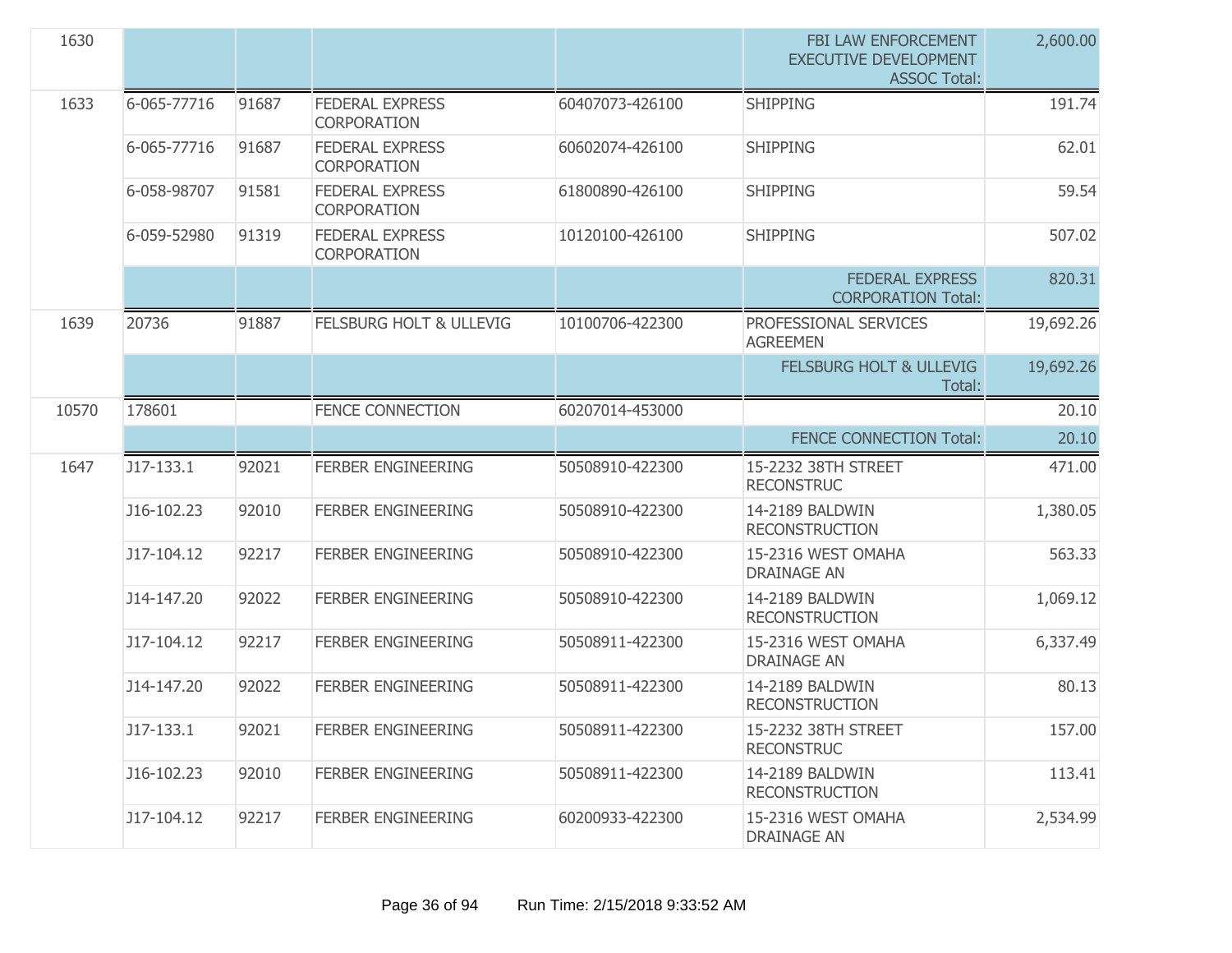| 1647 | J14-147.20 | 92022 | <b>FERBER ENGINEERING</b>                           | 60200933-422300 | 14-2189 BALDWIN<br><b>RECONSTRUCTION</b>                   | 488.63    |
|------|------------|-------|-----------------------------------------------------|-----------------|------------------------------------------------------------|-----------|
|      | J17-133.1  | 92021 | <b>FERBER ENGINEERING</b>                           | 60200933-422300 | 15-2232 38TH STREET<br><b>RECONSTRUC</b>                   | 392.50    |
|      | J16-102.23 | 92010 | <b>FERBER ENGINEERING</b>                           | 60200933-422300 | 14-2189 BALDWIN<br><b>RECONSTRUCTION</b>                   | 636.95    |
|      | J17-104.12 | 92217 | <b>FERBER ENGINEERING</b>                           | 60400833-422300 | 15-2316 WEST OMAHA<br><b>DRAINAGE AN</b>                   | 2,394.16  |
|      | J14-147.20 | 92022 | <b>FERBER ENGINEERING</b>                           | 60400833-422300 | 14-2189 BALDWIN<br><b>RECONSTRUCTION</b>                   | 488.63    |
|      | J17-133.1  | 92021 | <b>FERBER ENGINEERING</b>                           | 60400833-422300 | 15-2232 38TH STREET<br><b>RECONSTRUC</b>                   | 549.50    |
|      | J16-102.23 | 92010 | <b>FERBER ENGINEERING</b>                           | 60400833-422300 | 14-2189 BALDWIN<br><b>RECONSTRUCTION</b>                   | 636.95    |
|      | J17-104.12 | 92217 | <b>FERBER ENGINEERING</b>                           | 60907402-422300 | 15-2316 WEST OMAHA<br><b>DRAINAGE AN</b>                   | 2,253.33  |
|      |            |       |                                                     |                 | <b>FERBER ENGINEERING Total:</b>                           | 20,547.17 |
| 1648 | 5393773    | 91765 | FERGUSON ENTERPRISES INC                            | 10100612-425500 | ADJ PIN MNT                                                | 202.41    |
|      |            |       |                                                     |                 | FERGUSON ENTERPRISES INC<br>Total:                         | 202.41    |
| 1661 | 35633      | 92142 | <b>FINANCIAL FORMS &amp; SUPPLIES</b><br><b>INC</b> | 61808900-426100 | <b>RETURN ENVELOPES</b>                                    | 133.28    |
|      | 35637      | 92144 | <b>FINANCIAL FORMS &amp; SUPPLIES</b><br><b>INC</b> | 61808900-426100 | #10 ENVELOPES                                              | 768.55    |
|      |            |       |                                                     |                 | <b>FINANCIAL FORMS &amp; SUPPLIES</b><br><b>INC Total:</b> | 901.83    |
| 1694 | 8623719    | 91745 | <b>FISHER SCIENTIFIC</b>                            | 60407071-425300 | <b>ALTAIR REPLACEMENT SENSOR</b><br>KIT                    | 244.48    |
|      |            |       |                                                     |                 | <b>FISHER SCIENTIFIC Total:</b>                            | 244.48    |
| 1712 | IN2280527  | 92292 | <b>FLEETMATICS USA LLC</b>                          | 61207101-422500 | <b>VEHICLE TRACKING</b><br><b>SUBSCRIPTION</b>             | 800.00    |
|      |            |       |                                                     |                 | <b>FLEETMATICS USA LLC Total:</b>                          | 800.00    |
| 8535 | 2186       | 91567 | FOOTHILLS FENCE LLC                                 | 61207101-421100 | 2021 OAK AVE FENCE RPR                                     | 128.85    |
|      |            |       |                                                     |                 | <b>FOOTHILLS FENCE LLC Total:</b>                          | 128.85    |
| 6146 | 3529       | 91686 | <b>FORSTA FILTERS INC</b>                           | 60407072-425300 | PROCESS WATER FILTER:<br><b>HOUSING</b>                    | 1,483.00  |
|      |            |       |                                                     |                 | <b>FORSTA FILTERS INC Total:</b>                           | 1,483.00  |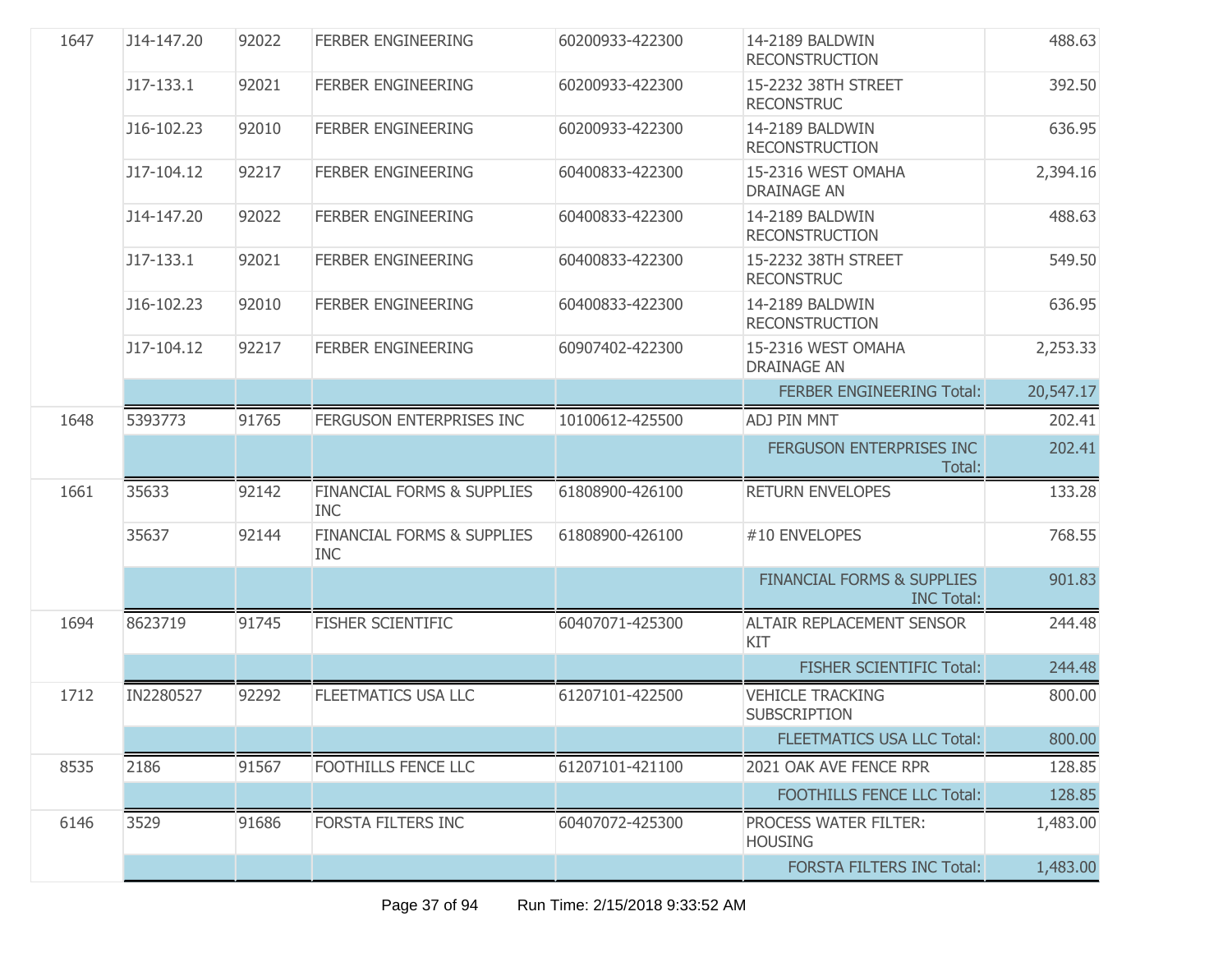| 1760 | 12/26/17   | 92194 | FRANK'S TREE SERVICE LLC                     | 26000927-422500 | 2507 MICHIGAN AVENUE - TREE<br><b>RE</b>            | 700.00   |
|------|------------|-------|----------------------------------------------|-----------------|-----------------------------------------------------|----------|
|      |            |       |                                              |                 | FRANK'S TREE SERVICE LLC<br>Total:                  | 700.00   |
| 1772 | 0076753-IN | 91351 | FREEMAN ELECTRIC SERVICE INC 10100301-426900 |                 | <b>SUPPLY</b>                                       | 20.00    |
|      |            |       |                                              |                 | FREEMAN ELECTRIC SERVICE INC<br>Total:              | 20.00    |
| 1795 | I1083489   | 91536 | FRONTIER AUTO GLASS LLC                      | 60407073-425100 | VEHICLE 806: WINDSHIELD<br><b>REPAI</b>             | 216.43   |
|      | I1083448   | 90529 | FRONTIER AUTO GLASS LLC                      | 61507103-425100 | <b>WINDOW RPR</b>                                   | 295.24   |
|      | I1083412   | 90258 | FRONTIER AUTO GLASS LLC                      | 61507103-425300 | <b>WINDOW RPR</b>                                   | 205.46   |
|      |            |       |                                              |                 | FRONTIER AUTO GLASS LLC<br>Total:                   | 717.13   |
| 1797 | 169071     | 91510 | FRONTIER PRECISION INC                       | 10100105-426100 | GPS Lithium-ion battery                             | 185.88   |
|      |            |       |                                              |                 | FRONTIER PRECISION INC Total:                       | 185.88   |
| 1816 | 1367980    | 89168 | <b>FURNITURE MART</b>                        | 10100202-425200 | CARPET - TRAINING ROOM                              | 4,740.36 |
|      |            |       |                                              |                 | <b>FURNITURE MART Total:</b>                        | 4,740.36 |
| 1819 | 98946      | 91746 | <b>G &amp; R CONTROLS INC</b>                | 60407072-422500 | 1/4/2018: REPAIR SOUTH<br><b>DIGESTE</b>            | 122.00   |
|      | 98958      | 91747 | <b>G &amp; R CONTROLS INC</b>                | 60407072-422500 | 1/10/2018: REPAIR NORTH<br><b>DIGEST</b>            | 130.00   |
|      |            |       |                                              |                 | <b>G &amp; R CONTROLS INC Total:</b>                | 252.00   |
| 1820 | 00168940   | 91837 | <b>G&amp;H DISTRIBUTING INC.</b>             | 10100205-426900 | T704 JIC swivels                                    | 11.72    |
|      | 00168954   | 91838 | G&H DISTRIBUTING INC.                        | 10100205-426900 | T704 Hose Wrap                                      | 87.96    |
|      | 00168696   | 91153 | <b>G&amp;H DISTRIBUTING INC.</b>             | 10100301-426900 | <b>SUPPLIES</b>                                     | 90.04    |
|      | 00168979   | 91940 | G&H DISTRIBUTING INC.                        | 10100305-426300 | SAFTEY GLASSES FOR STOCK                            | 89.60    |
|      | 00168808   | 91342 | G&H DISTRIBUTING INC.                        | 60207012-426900 | <b>BLUE/RED MARKING PAINT</b>                       | 167.39   |
|      | 00168897   | 91380 | <b>G&amp;H DISTRIBUTING INC.</b>             | 60207012-426900 | <b>BLUE MARKING FLAG</b>                            | 85.50    |
|      | 00168809   | 91338 | G&H DISTRIBUTING INC.                        | 60407071-426900 | <b>GREEN MARKING PAINT FOR</b><br><b>LOCATI</b>     | 125.49   |
|      | 00168922   | 91381 | G&H DISTRIBUTING INC.                        | 60407071-426900 | <b>GLOVES, NITRATE &amp; FEMALE</b><br><b>ADAPT</b> | 13.01    |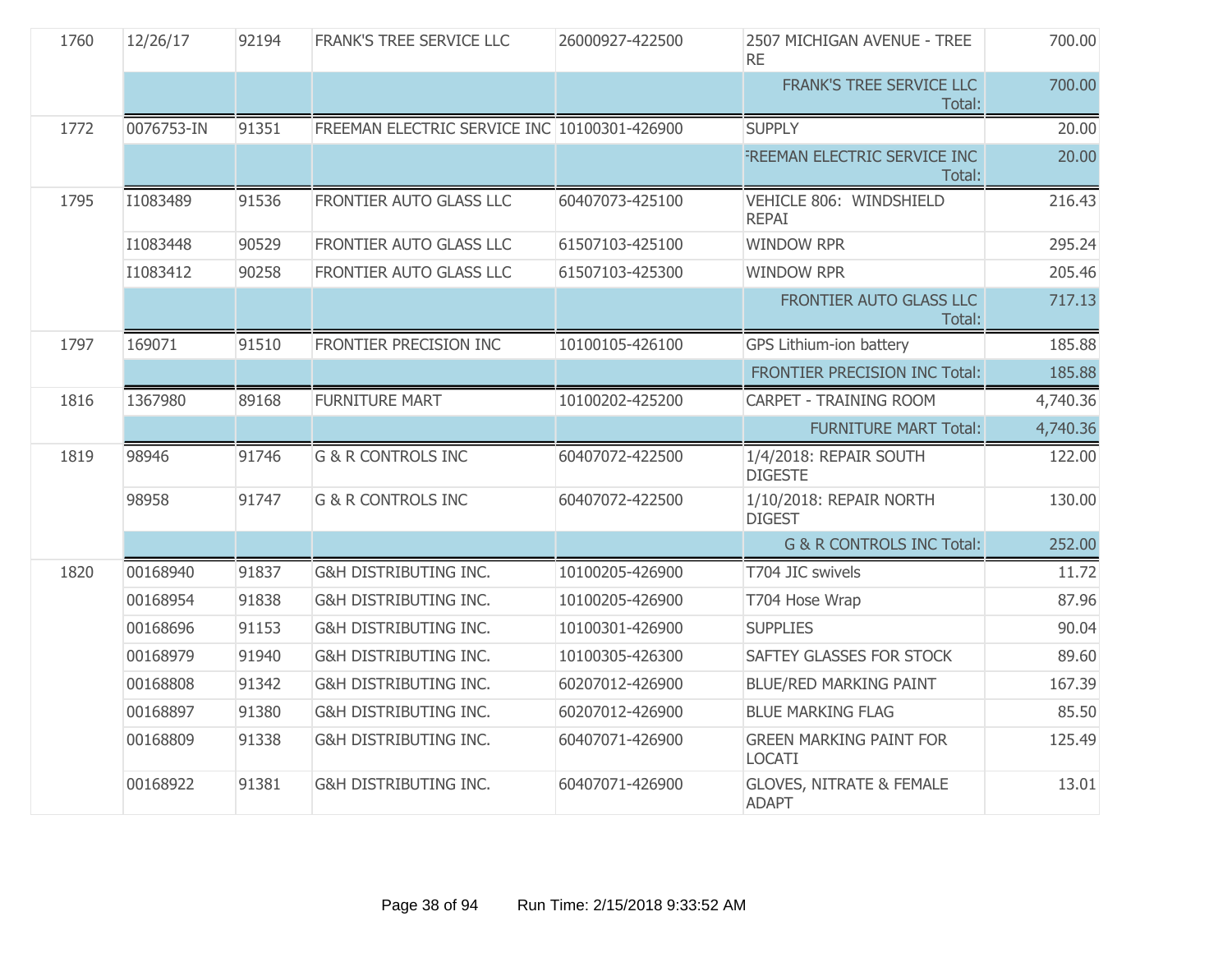| 1820  | 00168801             | 91337 | G&H DISTRIBUTING INC.                                      | 60407071-426310 | SAFETY GLOVES FOR JETTING-<br><b>SHOP</b>                           | 74.88    |
|-------|----------------------|-------|------------------------------------------------------------|-----------------|---------------------------------------------------------------------|----------|
|       | 00168922             | 91381 | G&H DISTRIBUTING INC.                                      | 60407071-426310 | <b>GLOVES, NITRATE &amp; FEMALE</b><br><b>ADAPT</b>                 | 11.17    |
|       | 00168603             | 91526 | G&H DISTRIBUTING INC.                                      | 61507102-425300 | <b>HOSE</b>                                                         | 320.54   |
|       | 00168604             | 91185 | <b>G&amp;H DISTRIBUTING INC.</b>                           | 61507103-426300 | <b>STOCK RESP FUME</b>                                              | 130.88   |
|       | 00168618             | 91121 | <b>G&amp;H DISTRIBUTING INC.</b>                           | 61507103-426300 | <b>STOCK GLOVES</b>                                                 | 330.55   |
|       | 00168931             | 91539 | G&H DISTRIBUTING INC.                                      | 61507103-426300 | <b>STOCK RESPIRATOR FILTER</b><br><b>COVERS</b>                     | 43.33    |
|       | 00168746             | 91524 | G&H DISTRIBUTING INC.                                      | 61507103-426300 | <b>STOCK RESPIRATOR FILTER</b>                                      | 385.59   |
|       | 00168700             | 92120 | G&H DISTRIBUTING INC.                                      | 10102026-425100 | HOSE BARB & COVER - E6                                              | 129.01   |
|       | 00169215             | 92074 | <b>G&amp;H DISTRIBUTING INC.</b>                           | 10100860-426900 | MISC. SHOP ITEMS                                                    | 154.50   |
|       |                      |       |                                                            |                 | <b>G&amp;H DISTRIBUTING INC. Total:</b>                             | 2,251.16 |
| 9135  | 3                    | 91803 | <b>G3 RODS LLC</b>                                         | 10100201-425100 | DOOR PANEL INSTALL UNIT 169                                         | 650.00   |
|       |                      |       |                                                            |                 | <b>G3 RODS LLC Total:</b>                                           | 650.00   |
| 1831  | BC0541582            | 91798 | <b>GALLS INCORPORATED</b>                                  | 10100201-426300 | <b>SGT AND SR OFFICER STRIPES</b><br><b>STO</b>                     | 600.00   |
|       |                      |       |                                                            |                 | <b>GALLS INCORPORATED Total:</b>                                    | 600.00   |
| 10512 | 17-12538<br>09/28/17 | 92162 | <b>GARY COFFEY</b>                                         | 61808900-453000 | AMB CALL REFUND # 17-12538                                          | 457.92   |
|       |                      |       |                                                            |                 | <b>GARY COFFEY Total:</b>                                           | 457.92   |
| 8730  | 01/25/18             | 91386 | GENESEE & WYOMING RAILROAD 50508910-422500<br>SERVICES INC |                 | 17-2363 PAVEMENT REHAB E ST.                                        | 1,000.00 |
|       |                      |       |                                                            |                 | <b>GENESEE &amp; WYOMING RAILROAD</b><br><b>SERVICES INC Total:</b> | 1,000.00 |
| 10506 | 01/24/18             | 91316 | <b>GERHARDT HECK</b>                                       | 60200934-431000 | 14-2198 EAST RAPID CITY<br><b>WATER</b>                             | 430.35   |
|       |                      |       |                                                            |                 | <b>GERHARDT HECK Total:</b>                                         | 430.35   |
| 3453  | 17-12679<br>10/01/17 | 92159 | <b>GLORIA NELSON</b>                                       | 61808900-453000 | AMB CALL REFUND # 17-12679                                          | 945.42   |
|       |                      |       |                                                            |                 | <b>GLORIA NELSON Total:</b>                                         | 945.42   |
| 1922  | 280300011            | 92254 | <b>GODFREY BRAKE SERVICE &amp;</b><br>SUPPLY INC           | 10100205-426900 | T704 Mudflaps                                                       | 40.00    |
|       | 280230004            | 91420 | <b>GODFREY BRAKE SERVICE &amp;</b><br><b>SUPPLY INC</b>    | 10100302-425300 | UNIT S029                                                           | 15.18    |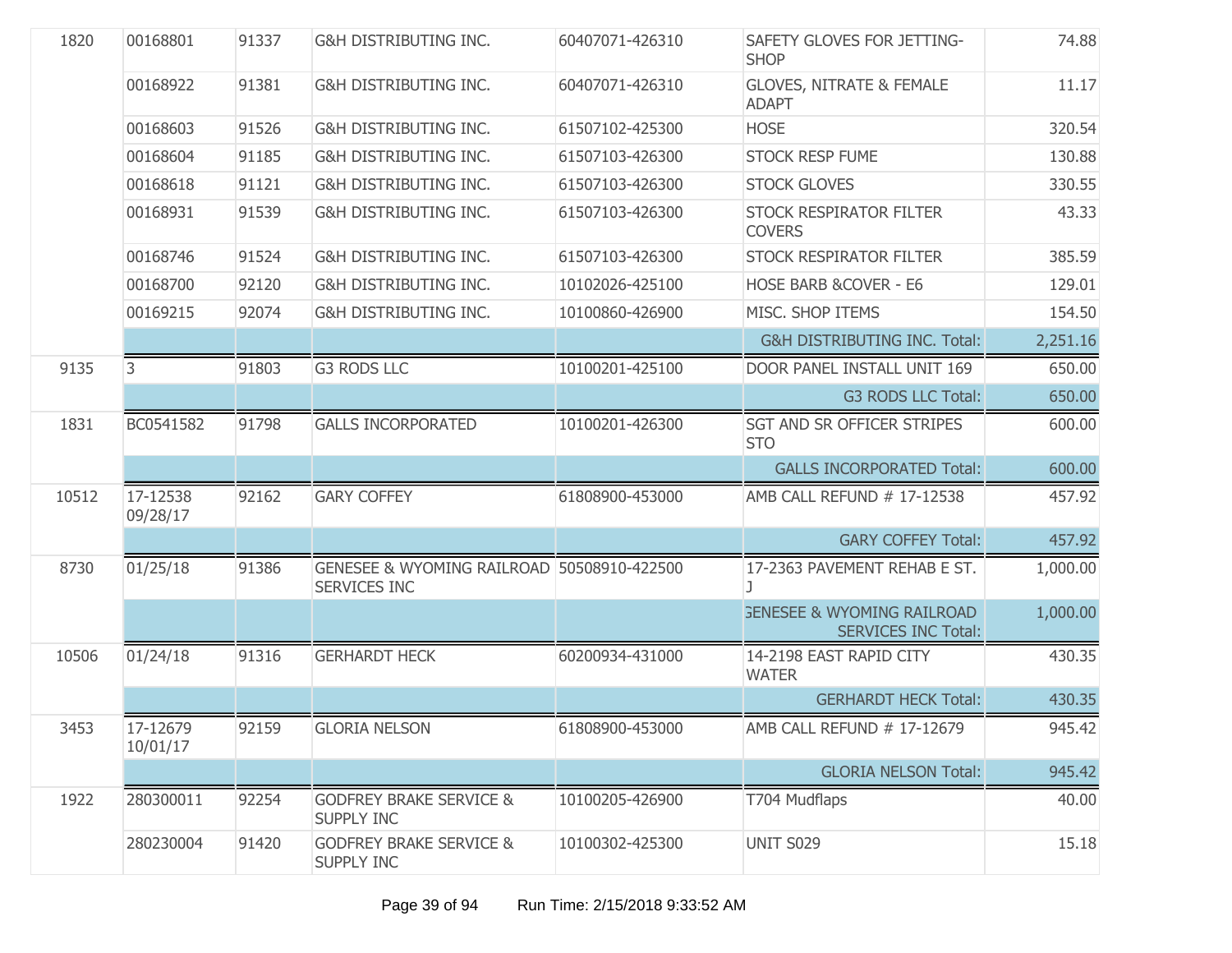| 1922  | 280330036 | 92365 | <b>GODFREY BRAKE SERVICE &amp;</b><br><b>SUPPLY INC</b> | 10100302-425300 | <b>UNITS</b>                                                   | 6.92      |
|-------|-----------|-------|---------------------------------------------------------|-----------------|----------------------------------------------------------------|-----------|
|       | 280320037 | 92235 | <b>GODFREY BRAKE SERVICE &amp;</b><br><b>SUPPLY INC</b> | 10100302-426900 | <b>SUPPLIES</b>                                                | 77.90     |
|       | 280300007 | 92365 | <b>GODFREY BRAKE SERVICE &amp;</b><br><b>SUPPLY INC</b> | 10100401-425300 | <b>UNITS</b>                                                   | 56.75     |
|       | 280240002 | 91176 | <b>GODFREY BRAKE SERVICE &amp;</b><br><b>SUPPLY INC</b> | 60207012-425300 | W314                                                           | 18.66     |
|       | 280230047 | 91336 | <b>GODFREY BRAKE SERVICE &amp;</b><br><b>SUPPLY INC</b> | 60907401-425300 | PARK BREAK FOR DUMP TRUCK                                      | 34.00     |
|       | 280320064 | 92294 | <b>GODFREY BRAKE SERVICE &amp;</b><br><b>SUPPLY INC</b> | 61507103-425100 | <b>GROMMET</b>                                                 | 4.76      |
|       | 280240011 | 92127 | <b>GODFREY BRAKE SERVICE &amp;</b><br><b>SUPPLY INC</b> | 10102021-425100 | AIR LINE FITTINGS - T3-1                                       | 6.24      |
|       | 280220055 | 92128 | <b>GODFREY BRAKE SERVICE &amp;</b><br><b>SUPPLY INC</b> | 10102026-425100 | <b>AIR CHUCK VALVE - E6</b>                                    | 14.85     |
|       |           |       |                                                         |                 | <b>GODFREY BRAKE SERVICE &amp;</b><br><b>SUPPLY INC Total:</b> | 275.26    |
| 1924  | 328931    | 90618 | <b>GOLDEN WEST TECHNOLOGIES</b><br><b>INC</b>           | 10100111-428100 | Telephone license for new HR S                                 | 137.20    |
|       | 328764    | 90671 | <b>GOLDEN WEST TECHNOLOGIES</b><br><b>INC</b>           | 60407072-422500 | <b>RENEW: MITEL MIVOICE</b><br><b>BUSINESS</b>                 | 135.00    |
|       | 328723    | 91684 | <b>GOLDEN WEST TECHNOLOGIES</b><br><b>INC</b>           | 61507102-425300 | PHONE RPR                                                      | 164.20    |
|       |           |       |                                                         |                 | <b>GOLDEN WEST TECHNOLOGIES</b><br><b>INC Total:</b>           | 436.40    |
| 10530 | 178374    |       | GOSS, ROBERT                                            | 60207014-453000 |                                                                | 73.48     |
|       |           |       |                                                         |                 | <b>GOSS, ROBERT Total:</b>                                     | 73.48     |
| 1951  | 1708CG    | 92252 | <b>GOVERNOR'S INN</b>                                   | 10100205-427000 | Lodging in Pierre 1/23 & 1/24                                  | 152.00    |
|       |           |       |                                                         |                 | <b>GOVERNOR'S INN Total:</b>                                   | 152.00    |
| 5605  | 10036     | 89315 | <b>GREAT OUTDOORS, THE</b>                              | 10100202-436000 | STAMPED 4X4                                                    | 14,641.00 |
|       |           |       |                                                         |                 | <b>GREAT OUTDOORS, THE Total:</b>                              | 14,641.00 |
| 1979  | 1-514689  | 91826 | <b>GREAT WESTERN TIRE INC.</b>                          | 60407072-426700 | VEHICLE 818: REPAIR FLAT<br><b>TIRES</b>                       | 94.00     |
|       | 1-514644  | 91443 | <b>GREAT WESTERN TIRE INC.</b>                          | 61207101-425100 | <b>ROTATE</b>                                                  | 13.00     |
|       | 1-514600  | 91451 | GREAT WESTERN TIRE INC.                                 | 61207101-426700 | <b>TIRES</b>                                                   | 1,985.60  |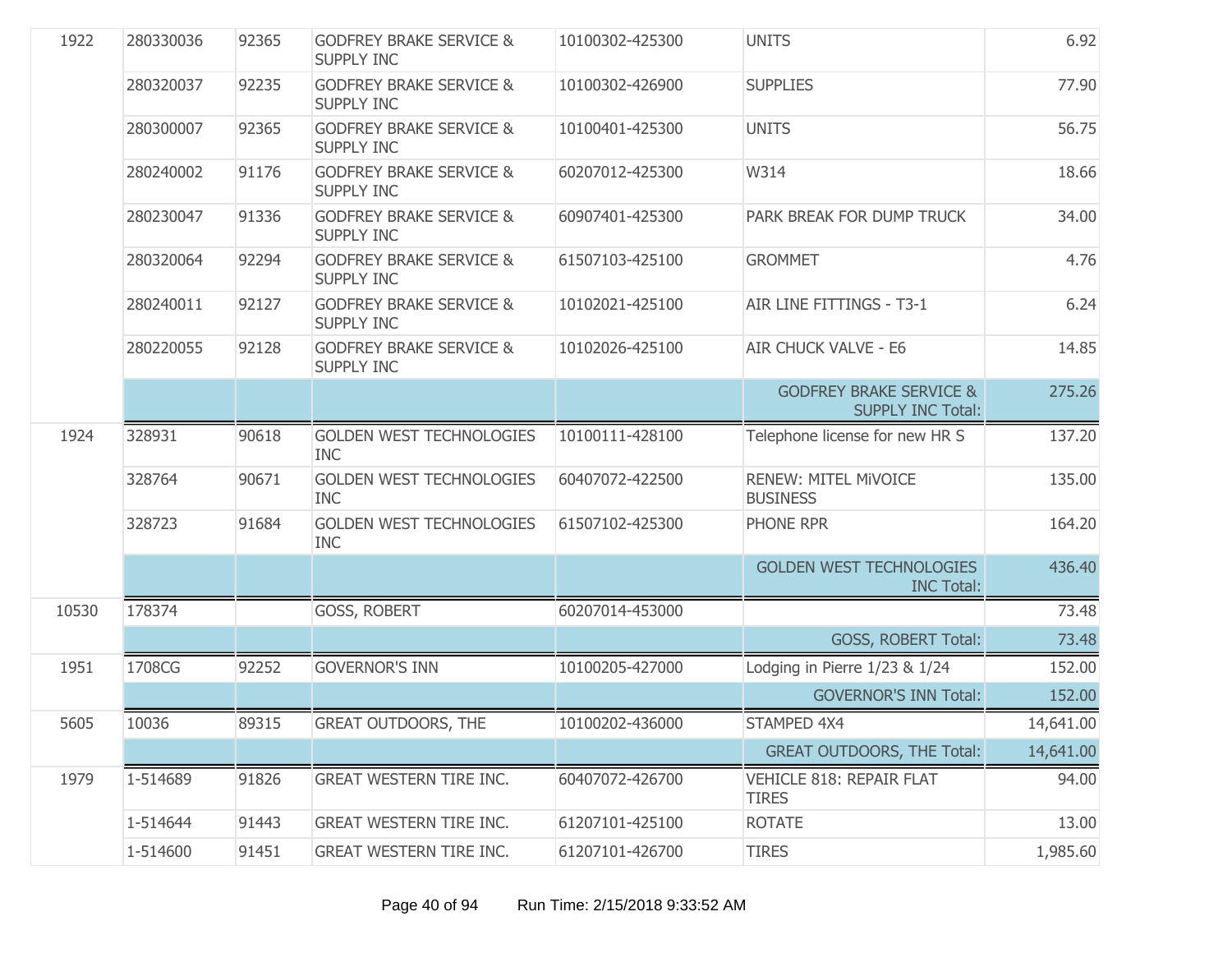| 1979  | 1-514899 | 92164 | <b>GREAT WESTERN TIRE INC.</b>                    | 61207101-426700 | <b>TIRES</b>                                               | 2,023.60 |
|-------|----------|-------|---------------------------------------------------|-----------------|------------------------------------------------------------|----------|
|       | 1-515151 | 92304 | <b>GREAT WESTERN TIRE INC.</b>                    | 61507102-425100 | <b>FLAT RPR</b>                                            | 33.00    |
|       | 1-515208 | 92165 | <b>GREAT WESTERN TIRE INC.</b>                    | 61507103-425300 | <b>FLAT REPAIR</b>                                         | 94.00    |
|       | 1-514643 | 91195 | <b>GREAT WESTERN TIRE INC.</b>                    | 61507103-425300 | <b>FLAT RPR</b>                                            | 63.00    |
|       |          |       |                                                   |                 | <b>GREAT WESTERN TIRE INC.</b><br>Total:                   | 4,306.20 |
| 2000  | 9827     | 92256 | <b>GRIMM'S PUMP SERVICE INC</b>                   | 10100205-426900 | T704 Hydrauild Parts                                       | 14.10    |
|       | 9849     | 92255 | <b>GRIMM'S PUMP SERVICE INC</b>                   | 10100205-426900 | T704 hydraulicsparts                                       | 9.37     |
|       | 9867     | 91352 | <b>GRIMM'S PUMP SERVICE INC</b>                   | 10100301-426900 | <b>SUPPLY</b>                                              | 86.60    |
|       | 9908     | 91549 | <b>GRIMM'S PUMP SERVICE INC</b>                   | 61507102-425300 | CRIMP AND NOZZLE                                           | 21.78    |
|       | 10070    | 92290 | <b>GRIMM'S PUMP SERVICE INC</b>                   | 61507103-425300 | <b>TANK DRAIN</b>                                          | 216.24   |
|       | 9826     | 91634 | <b>GRIMM'S PUMP SERVICE INC</b>                   | 10102021-425100 | FITTING - E-31                                             | 70.89    |
|       |          |       |                                                   |                 | <b>GRIMM'S PUMP SERVICE INC</b><br>Total:                  | 418.98   |
| 10515 | 805279   | 92125 | H&S UNIFORMS AND EQUIPMENT 10102024-426300<br>LLC |                 | ZIPPER REPAIR - HABERSTROH                                 | 25.00    |
|       |          |       |                                                   |                 | <b>1&amp;S UNIFORMS AND EQUIPMENT</b><br><b>LLC Total:</b> | 25.00    |
| 6498  | 317927 A | 91474 | <b>HAMPTON INN</b>                                | 10100111-427000 | Travel and Training - Hotel N.                             | 195.00   |
|       |          |       |                                                   |                 | Total:<br><b>HAMPTON INN</b>                               | 195.00   |
| 2104  | 2426031  | 91310 | <b>HARDWARE HANK</b>                              | 10100607-425900 | SPRAYPAINT, BUNGEE CORD                                    | 23.35    |
|       | 2426741  | 91853 | <b>HARDWARE HANK</b>                              | 10100607-425900 | <b>GLITTER PAINT</b>                                       | 26.95    |
|       | 2426764  | 91853 | <b>HARDWARE HANK</b>                              | 10100607-425900 | <b>GLITTER PAINT</b>                                       | 6.74     |
|       | 2426581  | 91853 | <b>HARDWARE HANK</b>                              | 10100607-425900 | <b>GLITTER PAINT</b>                                       | 23.80    |
|       | 2426394  | 91853 | <b>HARDWARE HANK</b>                              | 10100607-425900 | <b>GLITTER PAINT</b>                                       | 22.50    |
|       | 2426763  |       | <b>HARDWARE HANK</b>                              | 10100607-425900 | CR RTN SPR PNT                                             | (6.74)   |
|       | 2428279  | 92344 | <b>HARDWARE HANK</b>                              | 10100607-426500 | IMPACT FASTENER DRIVE SET,<br>10                           | 65.68    |
|       | 2425614  | 91853 | <b>HARDWARE HANK</b>                              | 10100607-426900 | <b>GLITTER PAINT</b>                                       | 3.05     |
|       | 2426292  | 91853 | <b>HARDWARE HANK</b>                              | 10100607-426900 | <b>GLITTER PAINT</b>                                       | 11.68    |
|       | 2426095  | 91630 | <b>HARDWARE HANK</b>                              | 10102025-425100 | NUTS / SCREWS AND BOLTS - E5                               | 18.00    |
|       | 2426294  | 91631 | <b>HARDWARE HANK</b>                              | 10102025-426900 | NUTS / SCREWS AND BOLTS - E5                               | 8.48     |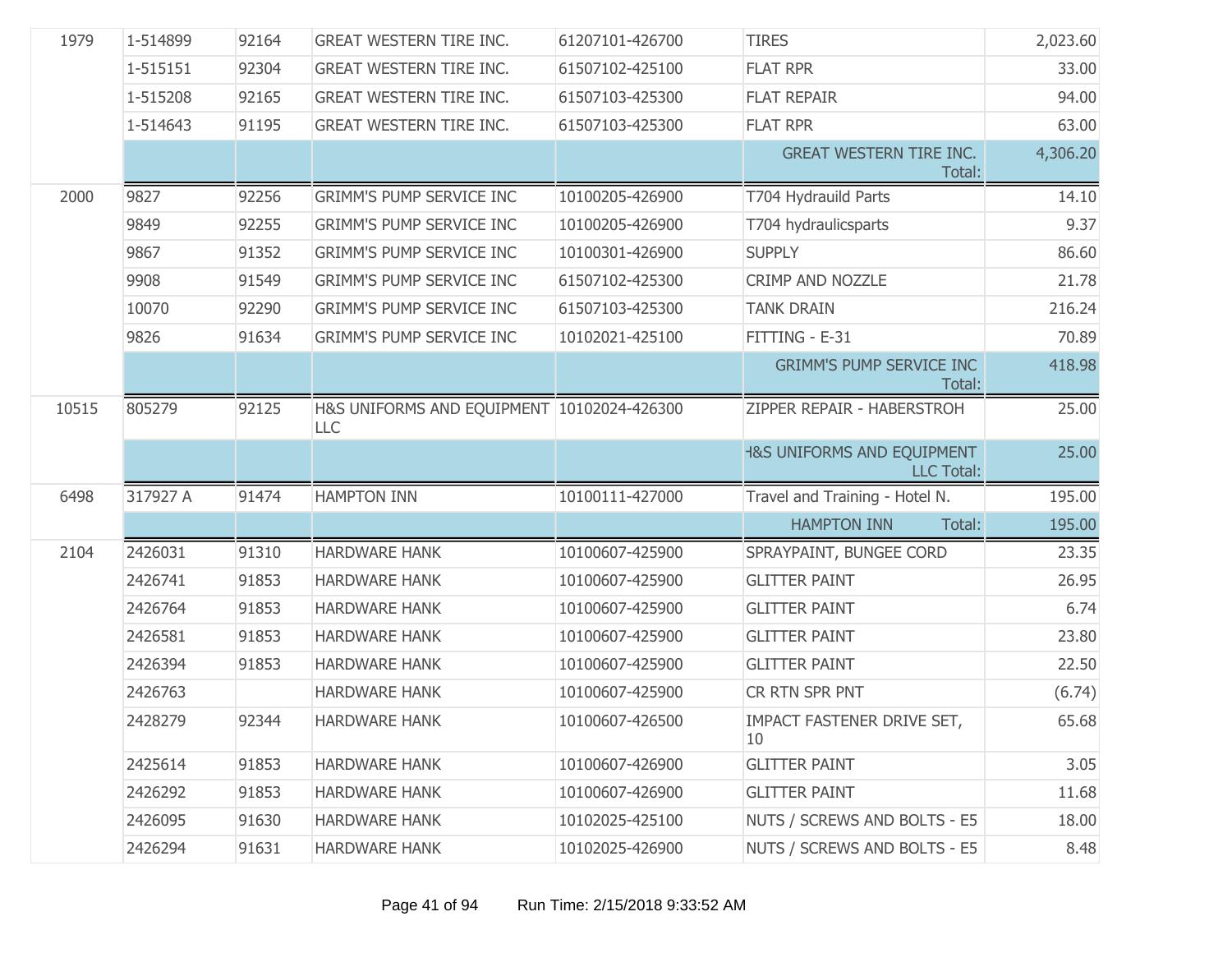| 2104  | 2426786    | 92180 | <b>HARDWARE HANK</b>                   | 10102025-426900 | SPRAY PAINT, SILICONE,<br><b>HARDWAR</b>      | 13.63     |
|-------|------------|-------|----------------------------------------|-----------------|-----------------------------------------------|-----------|
|       | 2426786    | 92180 | <b>HARDWARE HANK</b>                   | 61800895-426900 | SPRAY PAINT, SILICONE,<br><b>HARDWAR</b>      | 5.84      |
|       |            |       |                                        |                 | <b>HARDWARE HANK Total:</b>                   | 222.96    |
| 10485 | 01/08/18   | 89834 | <b>HARLA WARDLE</b>                    | 60407071-421100 | REIMBURSEMENT FOR SEWER<br><b>BACKUP</b>      | 467.75    |
|       |            |       |                                        |                 | <b>HARLA WARDLE Total:</b>                    | 467.75    |
| 2132  | T64753     | 91353 | <b>HARVEYS LOCK SHOP INC</b>           | 10100401-426900 | <b>SUPPLY</b>                                 | 33.45     |
|       | T64794     | 92274 | HARVEYS LOCK SHOP INC                  | 10100603-425900 | ALUM GEAR DR MATIC<br>W/BUSHING               | 17.98     |
|       | T64716     | 91854 | HARVEYS LOCK SHOP INC                  | 10100607-426900 | PADLOCKS - PARK SIGNS                         | 90.90     |
|       | S90894     | 91305 | HARVEYS LOCK SHOP INC                  | 10100620-422500 | LOCK REPAIR ON ENTRY DOOR -<br>HA             | 573.27    |
|       | T64742     | 91170 | <b>HARVEYS LOCK SHOP INC</b>           | 60907401-426900 | <b>DUPLICATE KEYS</b>                         | 17.80     |
|       | T64854     | 92298 | HARVEYS LOCK SHOP INC                  | 61507103-425300 | <b>KEYS</b>                                   | 11.20     |
|       |            |       |                                        |                 | HARVEYS LOCK SHOP INC Total:                  | 744.60    |
| 2143  | 23125      | 92358 | HAUFF MID-AMERICA SPORTS<br><b>INC</b> | 10100601-426300 | <b>REF SHIRTS</b>                             | 71.85     |
|       |            |       |                                        |                 | HAUFF MID-AMERICA SPORTS<br><b>INC Total:</b> | 71.85     |
| 2149  | 4222784    | 92279 | HAWKINS CHEMICAL INC                   | 10100612-426400 | AZONE 15                                      | 2,709.30  |
|       |            |       |                                        |                 | <b>HAWKINS CHEMICAL INC Total:</b>            | 2,709.30  |
| 2159  | 1200093333 | 91888 | HDR ENGINEERING INC                    | 10100706-422300 | PROFESSIONAL SERVICES<br><b>AGREEMEN</b>      | 6,377.62  |
|       | 1200099030 | 91759 | HDR ENGINEERING INC                    | 50508910-422300 | 16-2318 LACROSSE ST<br><b>INTERCHANG</b>      | 2,221.03  |
|       | 1200099030 | 91759 | HDR ENGINEERING INC                    | 50508911-422300 | 16-2318 LACROSSE ST<br><b>INTERCHANG</b>      | 553.29    |
|       | 1200099030 | 91759 | HDR ENGINEERING INC                    | 60200933-422300 | 16-2318 LACROSSE ST<br><b>INTERCHANG</b>      | 12,738.24 |
|       | 1200099030 | 91759 | HDR ENGINEERING INC                    | 60400833-422300 | 16-2318 LACROSSE ST<br><b>INTERCHANG</b>      | 6,641.31  |
|       |            |       |                                        |                 | HDR ENGINEERING INC Total:                    | 28,531.49 |
| 2168  | 447036-0   | 91332 | <b>HEARTLAND PAPER CO</b>              | 10120100-426100 | <b>PAPER BAGS</b>                             | 386.95    |
|       |            |       |                                        |                 | <b>HEARTLAND PAPER CO Total:</b>              | 386.95    |
|       |            |       |                                        |                 |                                               |           |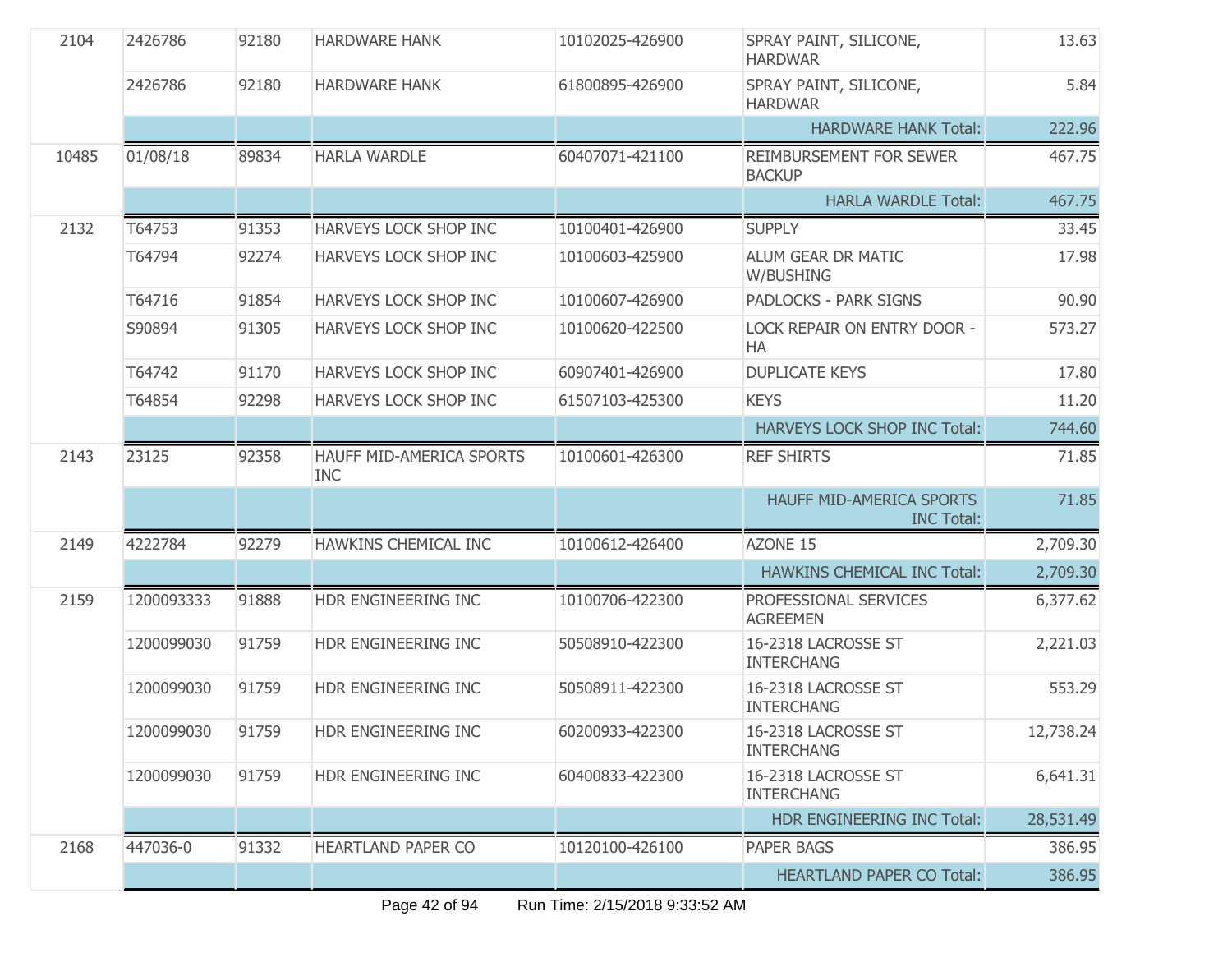| 2200  | 02/01/18  |       | HELP! LINE CENTER INC       | 10100621-461500 | 1/4 HELPLINE CENTER                      | 5,000.00   |
|-------|-----------|-------|-----------------------------|-----------------|------------------------------------------|------------|
|       |           |       |                             |                 | HELP! LINE CENTER INC Total:             | 5,000.00   |
| 2207  | 49097972  | 91573 | HENRY SCHEIN INC            | 61800890-426900 | NON-DISPOSABLE EMS SUPPLIES              | 142.60     |
|       | 49376773  | 91594 | HENRY SCHEIN INC            | 61800890-429700 | <b>DISPOSABLE EMS SUPPLIES</b>           | 408.00     |
|       | 49227848  | 91588 | HENRY SCHEIN INC            | 61800890-429700 | <b>DISPOSABLE EMS SUPPLIES</b>           | 631.35     |
|       | 49138500  | 91571 | HENRY SCHEIN INC            | 61800890-429700 | <b>DISPOSABLE EMS SUPPLIES</b>           | 408.00     |
|       |           |       |                             |                 | <b>HENRY SCHEIN INC Total:</b>           | 1,589.95   |
| 10571 | 178602    |       | <b>HILLS MATERIALS</b>      | 60207014-453000 |                                          | 452.19     |
|       |           |       |                             |                 | <b>HILLS MATERIALS Total:</b>            | 452.19     |
| 2262  | 1117179   | 91421 | <b>HILLS MATERIALS CO</b>   | 10100301-425400 | <b>ROCK</b>                              | 133.51     |
|       | 2380 4F   | 90343 | <b>HILLS MATERIALS CO</b>   | 50508910-437000 | 17-2380 BIG SKY SUBDIVISION<br><b>ST</b> | 184,277.70 |
|       | 1473 10   | 91761 | <b>HILLS MATERIALS CO</b>   | 60200933-438100 | 07-1473 ANAMOSA STREET<br><b>RECONST</b> | 2,745.21   |
|       | 1117634   | 91817 | <b>HILLS MATERIALS CO</b>   | 60207012-425500 | 1" ROADSTONE                             | 84.30      |
|       | 1473 10   | 91761 | <b>HILLS MATERIALS CO</b>   | 60400833-438000 | 07-1473 ANAMOSA STREET<br><b>RECONST</b> | 1,442.87   |
|       | 1120530   | 92381 | <b>HILLS MATERIALS CO</b>   | 60907401-425500 | ROADSTONE FOR REPAIRS ON E<br><b>ST</b>  | 265.67     |
|       | 1116528   | 91514 | <b>HILLS MATERIALS CO</b>   | 60907401-425500 | RIP RAP ROCK FOR 1311 ST. JOE            | 777.36     |
|       | 1115885   | 91339 | <b>HILLS MATERIALS CO</b>   | 60907401-425500 | RIP RAP ROCK FOR 1311 E ST<br><b>JOE</b> | 526.08     |
|       | 1473 10   | 91761 | <b>HILLS MATERIALS CO</b>   | 50589101-437000 | 07-1473 ANAMOSA STREET<br><b>RECONST</b> | 291,970.57 |
|       |           |       |                             |                 | <b>HILLS MATERIALS CO Total:</b>         | 482,223.27 |
| 2265  | 76215     | 91548 | <b>HILLS SEPTIC SERVICE</b> | 61207101-422500 | <b>CONDENSATION TANK</b>                 | 170.00     |
|       |           |       |                             |                 | <b>HILLS SEPTIC SERVICE Total:</b>       | 170.00     |
| 2267  | 602861197 | 92080 | HILLYARD INC. / SIOUX FALLS | 10100607-426400 | <b>JANITORIAL SUPPLIES</b>               | 477.92     |
|       |           |       |                             |                 | HILLYARD INC. / SIOUX FALLS<br>Total:    | 477.92     |
| 9900  | 18010295  | 92297 | <b>HITS 102.7</b>           | 61207101-422900 | <b>JANUARY ADVERTISING</b>               | 570.60     |
|       | 18010298  | 92297 | <b>HITS 102.7</b>           | 61207101-422900 | <b>JANUARY ADVERTISING</b>               | 506.00     |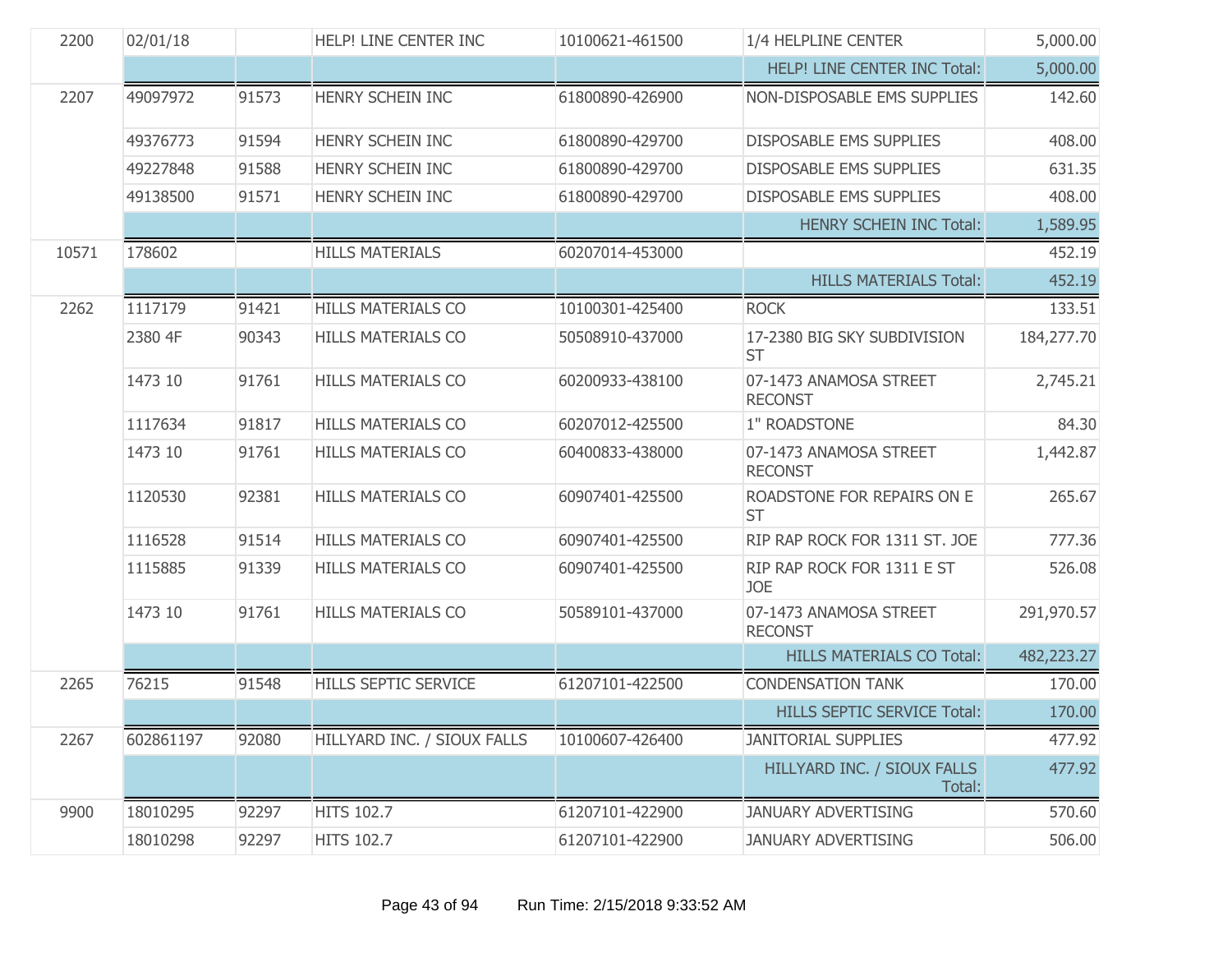| 9900  |                      |       |                                |                 | <b>HITS 102.7 Total:</b>                 | 1,076.60 |
|-------|----------------------|-------|--------------------------------|-----------------|------------------------------------------|----------|
| 5925  | 301 01021852 91879   |       | <b>HOLIDAY COMPANIES</b>       | 10100201-425100 | <b>CAR WASHES</b>                        | 1,237.50 |
|       |                      |       |                                |                 | <b>HOLIDAY COMPANIES</b><br>Total:       | 1,237.50 |
| 2293  | 521993               | 91855 | <b>HOLIDAY INN-CITY CENTER</b> | 10100601-427000 | LODGING - SDARA CONF.<br>CHERCUS,        | 113.15   |
|       | 521940               | 91855 | <b>HOLIDAY INN-CITY CENTER</b> | 10100607-427000 | LODGING - SDARA CONF.<br>CHERCUS,        | 198.00   |
|       | 521989               | 91855 | <b>HOLIDAY INN-CITY CENTER</b> | 10100607-427000 | LODGING - SDARA CONF.<br>CHERCUS,        | 198.00   |
|       | 521986               | 91855 | <b>HOLIDAY INN-CITY CENTER</b> | 10100607-427000 | LODGING - SDARA CONF.<br>CHERCUS,        | 84.90    |
|       | 521993               | 91855 | HOLIDAY INN-CITY CENTER        | 10100607-427000 | LODGING - SDARA CONF.<br>CHERCUS,        | 84.85    |
|       | 521986               | 91855 | <b>HOLIDAY INN-CITY CENTER</b> | 10100608-427000 | LODGING - SDARA CONF.<br>CHERCUS,        | 113.10   |
|       |                      |       |                                |                 | <b>HOLIDAY INN-CITY CENTER</b><br>Total: | 792.00   |
| 10470 | 178379               |       | HOLZ, JESSE                    | 60207014-453000 |                                          | 26.29    |
|       |                      |       |                                |                 | HOLZ, JESSE Total:                       | 26.29    |
| 10522 | 178366               |       | <b>HORIZON HOMES</b>           | 60207014-453000 |                                          | 37.00    |
|       |                      |       |                                |                 | <b>HORIZON HOMES Total:</b>              | 37.00    |
| 2340  | 33324                | 92277 | <b>HOWIE'S HOCKEY INC</b>      | 10100603-426900 | <b>WHITE TAPE</b>                        | 1,216.89 |
|       |                      |       |                                |                 | <b>HOWIE'S HOCKEY INC Total:</b>         | 1,216.89 |
| 2380  | 96888 2018           | 91901 | <b>IAPMO</b>                   | 10100204-429200 | ANNUAL MEMBERSHIP                        | 300.00   |
|       |                      |       |                                |                 | <b>IAPMO Total:</b>                      | 300.00   |
| 2405  | 17-08268<br>07/02/17 | 92158 | <b>INDIAN HEALTH SERVICES</b>  | 61808900-453000 | AMB CALL REFUND # 17-08268               | 459.23   |
|       | 17-07849<br>06/22/17 | 92157 | <b>INDIAN HEALTH SERVICES</b>  | 61808900-453000 | AMB CALL REFUND # 17-07849               | 443.19   |
|       |                      |       |                                |                 | <b>INDIAN HEALTH SERVICES Total:</b>     | 902.42   |
| 2409  | 3061639              | 90975 | INDOFF INC                     | 60207012-426100 | <b>TAPE FOR LABEL MAKER</b>              | 7.99     |
|       | 3059258              | 90961 | <b>INDOFF INC</b>              | 60207012-426100 | <b>OFFICE SUPPLIES</b>                   | 80.46    |
|       | 3061639              | 90975 | <b>INDOFF INC</b>              | 60407071-426100 | TAPE FOR LABEL MAKER                     | 4.79     |
|       | 3059258              | 90961 | <b>INDOFF INC</b>              | 60407071-426100 | <b>OFFICE SUPPLIES</b>                   | 78.27    |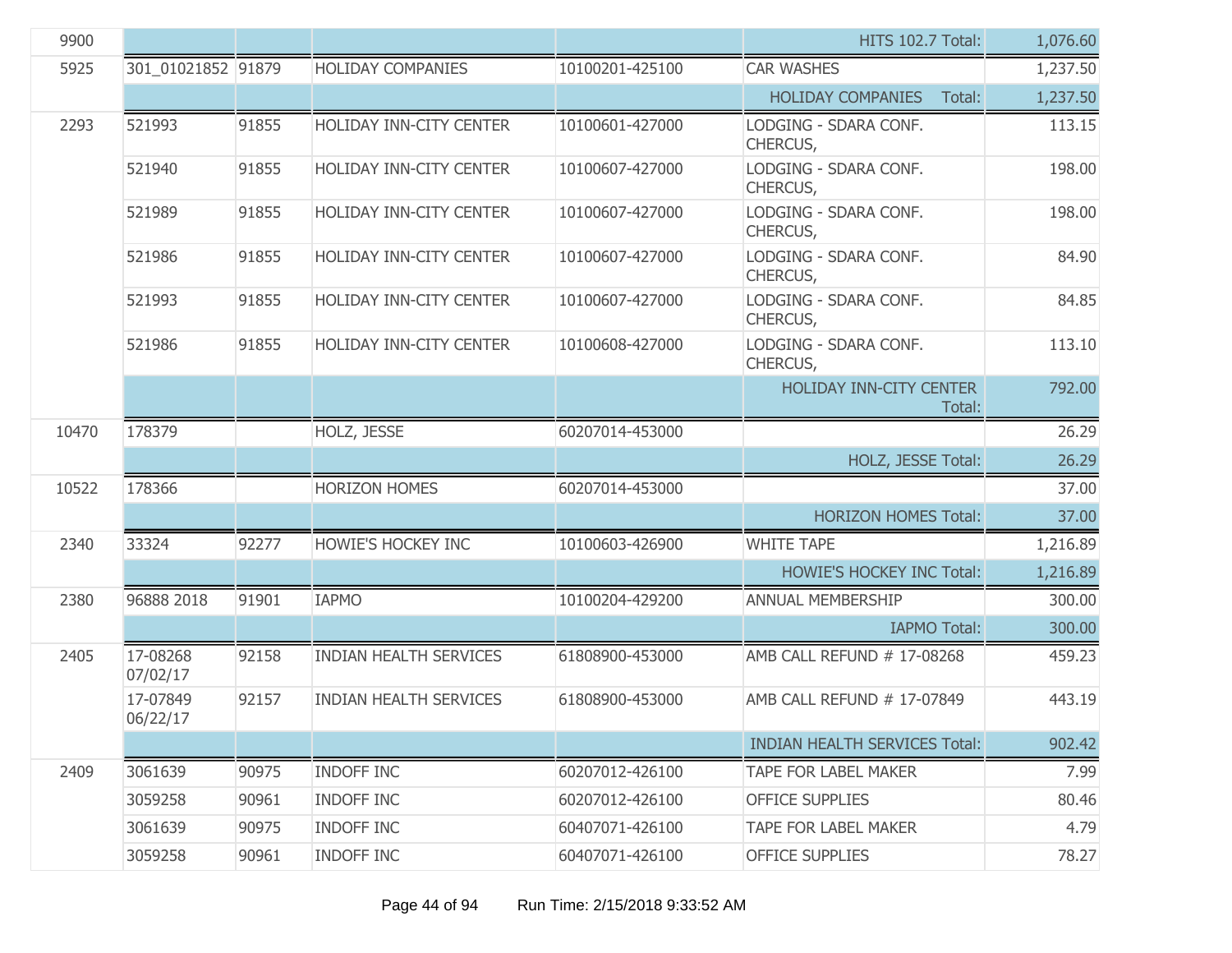| 2409  | 3064704                 | 91754 | <b>INDOFF INC</b>                                     | 60407072-426100 | INK CARTRIDGES, STAPLES                                                | 431.95   |
|-------|-------------------------|-------|-------------------------------------------------------|-----------------|------------------------------------------------------------------------|----------|
|       | 3059869                 | 91818 | <b>INDOFF INC</b>                                     | 60407072-426100 | <b>SCISSORS, COMPACT STAPLER</b>                                       | 24.94    |
|       | 3061639                 | 90975 | <b>INDOFF INC</b>                                     | 60907401-426100 | <b>TAPE FOR LABEL MAKER</b>                                            | 3.20     |
|       | 3059258                 | 90961 | <b>INDOFF INC</b>                                     | 60907401-426100 | <b>OFFICE SUPPLIES</b>                                                 | 62.16    |
|       |                         |       |                                                       |                 | <b>INDOFF INC Total:</b>                                               | 693.76   |
| 2443  | 7017417                 | 91200 | INTERNATIONAL ASSOCIATION<br>OF ELECTRICAL INSPECTORS | 10100204-429200 | ANNUAL MEMBERSHIP                                                      | 120.00   |
|       |                         |       |                                                       |                 | <b>INTERNATIONAL ASSOCIATION</b><br>OF ELECTRICAL INSPECTORS<br>Total: | 120.00   |
| 2453  | 190100101011 91856<br>7 |       | <b>INTERSTATE BATTERIES INC</b>                       | 10100607-425100 | CEL LIGHTNING MFE CERTIFIED<br>#3                                      | 24.20    |
|       | 190100201027 92345      |       | <b>INTERSTATE BATTERIES INC</b>                       | 10100607-426100 | <b>BLACK STYLUS PRO</b>                                                | 26.80    |
|       | 190100101011 91732      |       | <b>INTERSTATE BATTERIES INC</b>                       | 60207014-426900 | <b>BATTERIES 3) FOR HANDHELD</b>                                       | 108.00   |
|       | 190100100997 91186<br>4 |       | <b>INTERSTATE BATTERIES INC</b>                       | 61507103-425300 | <b>FASTON</b>                                                          | 177.60   |
|       |                         |       |                                                       |                 | <b>INTERSTATE BATTERIES INC</b><br>Total:                              | 336.60   |
| 10253 | C024041100:0 91605      |       | <b>INTERSTATE POWER SYSTEMS</b>                       | 10102021-425100 | FUEL PUMP FOR ENGINE 11                                                | 164.94   |
|       | C024041215:0            |       | <b>INTERSTATE POWER SYSTEMS</b>                       | 10102021-425100 | CR CORE DEPOSIT                                                        | (50.00)  |
|       |                         |       |                                                       |                 | <b>INTERSTATE POWER SYSTEMS</b><br>Total:                              | 114.94   |
| 2505  | SI-140746               | 92236 | JC GOLF ACCESSORIES                                   | 61300604-426900 | <b>KEY TAGS/FREIGHT</b>                                                | 205.84   |
|       |                         |       |                                                       |                 | JC GOLF ACCESSORIES Total:                                             | 205.84   |
| 10513 | 01/13/18                | 92170 | <b>JEFF HASKELL LLC</b>                               | 61507102-422500 | <b>CARPET CLEANING</b>                                                 | 550.00   |
|       |                         |       |                                                       |                 | <b>JEFF HASKELL LLC Total:</b>                                         | 550.00   |
| 6238  | 501                     | 91320 | <b>JEFF THAYER</b>                                    | 10120114-422500 | <b>DEF TACTICS</b>                                                     | 1,587.50 |
|       |                         |       |                                                       |                 | <b>JEFF THAYER Total:</b>                                              | 1,587.50 |
| 9297  | 178357                  |       | JOHANSEN, AARON                                       | 60207014-453000 |                                                                        | 56.31    |
|       |                         |       |                                                       |                 | JOHANSEN, AARON Total:                                                 | 56.31    |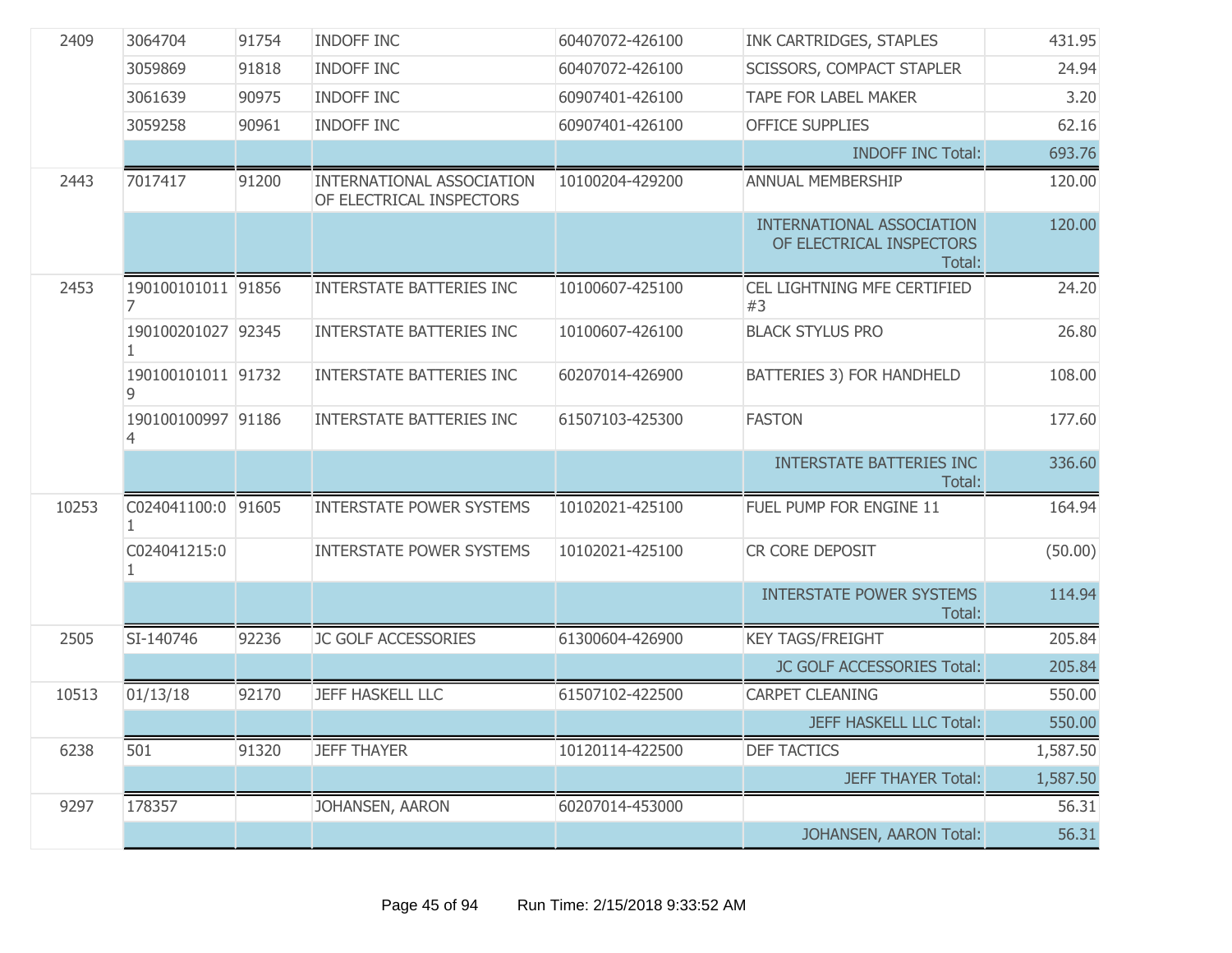| 1535 | 01/31/18             | 91870 | <b>JOHN EMBROCK</b>                   | 10100607-422500 | <b>25 YEAR EMPLOYEE</b><br><b>RECOGNITION</b>       | 50.00    |
|------|----------------------|-------|---------------------------------------|-----------------|-----------------------------------------------------|----------|
|      |                      |       |                                       |                 | <b>JOHN EMBROCK Total:</b>                          | 50.00    |
| 2552 | $1-$<br>60361383704  | 91780 | JOHNSON CONTROLS INC                  | 10100612-425900 | <b>LABOR AND MATERIAL FOR</b><br><b>METASYS</b>     | 415.55   |
|      | $1 -$<br>60481338023 | 91929 | JOHNSON CONTROLS INC                  | 10100618-422500 | <b>PROF SERVICES</b>                                | 701.15   |
|      | $1 -$<br>60525689310 | 91835 | JOHNSON CONTROLS INC                  | 60207012-425300 | HEATER REPAIRS AT THE SHOP                          | 190.90   |
|      | $1 -$<br>60525689310 | 91835 | JOHNSON CONTROLS INC                  | 60407071-425300 | HEATER REPAIRS AT THE SHOP                          | 114.54   |
|      | $1-$<br>60525689310  | 91835 | JOHNSON CONTROLS INC                  | 60907401-425300 | HEATER REPAIRS AT THE SHOP                          | 76.35    |
|      | $1 -$<br>60486442992 | 91819 | JOHNSON CONTROLS INC                  | 61507102-425300 | UPGRADE NAE/NCE SOFTWARE                            | 968.40   |
|      | $1 -$<br>60479841735 | 91809 | JOHNSON CONTROLS INC                  | 61507102-425300 | UPGRADE NAE/NCE SOFTWARE                            | 701.15   |
|      |                      |       |                                       |                 | JOHNSON CONTROLS INC Total:                         | 3,168.04 |
| 2553 | 1107036-00           | 91958 | JOHNSON DISTRIBUTING<br>COMPANY, L.LL | 61300664-425500 | <b>CONV</b>                                         | 1,340.96 |
|      |                      |       |                                       |                 | <b>JOHNSON DISTRIBUTING</b><br>COMPANY, L.LL Total: | 1,340.96 |
| 2554 | 212213               | 91427 | JOHNSON MACHINE INC.                  | 10100201-425100 | <b>CAR PARTS</b>                                    | 9.38     |
|      | 212096               | 91427 | JOHNSON MACHINE INC.                  | 10100201-425100 | <b>CAR PARTS</b>                                    | 47.99    |
|      | 212155               | 91427 | JOHNSON MACHINE INC.                  | 10100201-425100 | <b>CAR PARTS</b>                                    | 16.08    |
|      | 212188               |       | JOHNSON MACHINE INC.                  | 10100201-425100 | CR RTN CABIN AIR FILTER                             | (35.69)  |
|      | 209955               | 91325 | JOHNSON MACHINE INC.                  | 10100201-425100 | <b>CAR PARTS</b>                                    | 20.67    |
|      | 210118               | 91325 | JOHNSON MACHINE INC.                  | 10100201-425100 | <b>CAR PARTS</b>                                    | 49.71    |
|      | 213162               | 91884 | JOHNSON MACHINE INC.                  | 10100201-425100 | <b>CAR PARTS</b>                                    | 10.76    |
|      | 213588               | 91884 | JOHNSON MACHINE INC.                  | 10100201-425100 | <b>CAR PARTS</b>                                    | 7.78     |
|      | 213509               | 91884 | JOHNSON MACHINE INC.                  | 10100201-425100 | <b>CAR PARTS</b>                                    | 22.21    |
|      | 212914               | 91884 | JOHNSON MACHINE INC.                  | 10100201-425100 | <b>CAR PARTS</b>                                    | 68.90    |
|      | 213069<br>01/29/18   | 91884 | JOHNSON MACHINE INC.                  | 10100201-425100 | <b>CAR PARTS</b>                                    | 6.14     |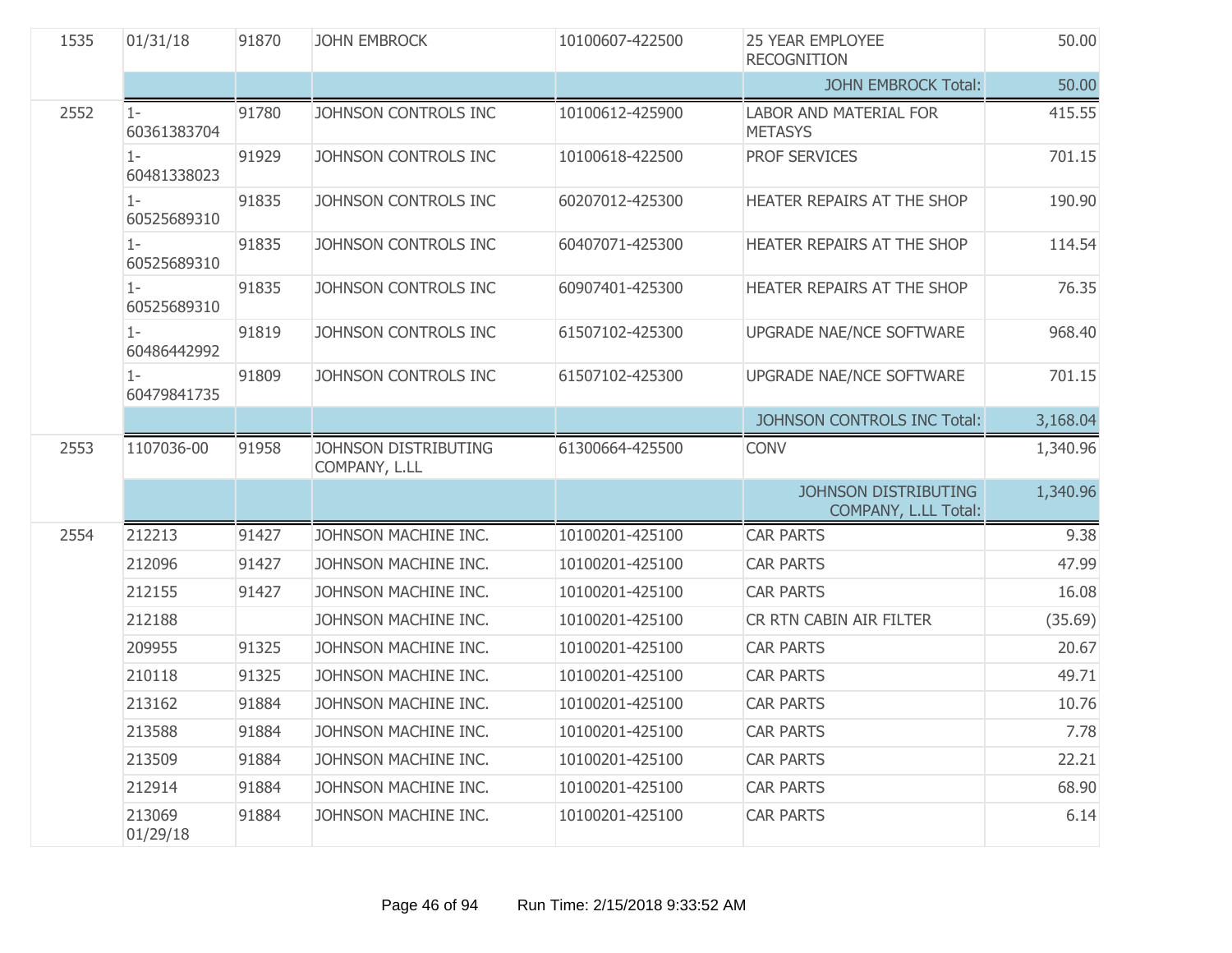| 2554 | 209771             | 91325 | JOHNSON MACHINE INC. | 10100201-425100 | <b>CAR PARTS</b>                       | 37.46   |
|------|--------------------|-------|----------------------|-----------------|----------------------------------------|---------|
|      | 209778             | 91325 | JOHNSON MACHINE INC. | 10100201-425100 | <b>CAR PARTS</b>                       | 23.58   |
|      | 209785             | 91325 | JOHNSON MACHINE INC. | 10100201-425100 | <b>CAR PARTS</b>                       | 7.86    |
|      | 210155             | 91325 | JOHNSON MACHINE INC. | 10100201-425100 | <b>CAR PARTS</b>                       | 10.76   |
|      | 210039             | 91325 | JOHNSON MACHINE INC. | 10100201-425100 | <b>CAR PARTS</b>                       | 43.48   |
|      | 209005             | 92366 | JOHNSON MACHINE INC. | 10100302-425300 | <b>UNITS</b>                           | 8.84    |
|      | 212516             | 91498 | JOHNSON MACHINE INC. | 10100302-425300 | <b>UNITS</b>                           | 8.05    |
|      | 214242             | 92366 | JOHNSON MACHINE INC. | 10100302-425300 | <b>UNITS</b>                           | 8.84    |
|      | 214275             | 92366 | JOHNSON MACHINE INC. | 10100302-425300 | <b>UNITS</b>                           | 8.46    |
|      | 214334             | 92366 | JOHNSON MACHINE INC. | 10100305-426900 | <b>UNITS</b>                           | 7.60    |
|      | 214096             | 92366 | JOHNSON MACHINE INC. | 10100305-426900 | <b>UNITS</b>                           | 69.10   |
|      | 212925             | 91941 | JOHNSON MACHINE INC. | 10100305-426900 | UNITS AND SHOP                         | 58.20   |
|      | 211561             | 91422 | JOHNSON MACHINE INC. | 10100401-425300 | <b>UNITS</b>                           | 155.24  |
|      | 211564             |       | JOHNSON MACHINE INC. | 10100401-425300 | CR RTN NAPA FUEL FILTER                | (15.74) |
|      | 212073             | 91498 | JOHNSON MACHINE INC. | 10100401-425300 | <b>UNITS</b>                           | 7.99    |
|      | 212661             | 91941 | JOHNSON MACHINE INC. | 10100401-425300 | UNITS AND SHOP                         | 17.65   |
|      | 212380             | 91941 | JOHNSON MACHINE INC. | 10100401-425300 | UNITS AND SHOP                         | 51.88   |
|      | 745785             | 91941 | JOHNSON MACHINE INC. | 10100401-425300 | UNITS AND SHOP                         | 60.88   |
|      | 745584             | 91498 | JOHNSON MACHINE INC. | 10100401-425300 | <b>UNITS</b>                           | 7.99    |
|      | 211687             | 91422 | JOHNSON MACHINE INC. | 10100401-425300 | <b>UNITS</b>                           | 15.49   |
|      | 211236             | 91422 | JOHNSON MACHINE INC. | 10100401-425300 | <b>UNITS</b>                           | 37.44   |
|      | 212211             | 92366 | JOHNSON MACHINE INC. | 10100401-425300 | <b>UNITS</b>                           | 153.40  |
|      | 212393             | 91941 | JOHNSON MACHINE INC. | 10100401-425300 | UNITS AND SHOP                         | 15.49   |
|      | 746981             | 92346 | JOHNSON MACHINE INC. | 10100607-425100 | <b>MICRO FUSE</b>                      | 14.85   |
|      | 747028             | 92346 | JOHNSON MACHINE INC. | 10100607-425100 | <b>MICRO FUSE</b>                      | 16.99   |
|      | 211796             | 91857 | JOHNSON MACHINE INC. | 10100607-426900 | MYSTIC METAL - CUTTING OIL             | 11.99   |
|      | 211530<br>01/23/18 | 91733 | JOHNSON MACHINE INC. | 60207011-425100 | <b>OIL W321</b>                        | 20.65   |
|      | 209790             | 91733 | JOHNSON MACHINE INC. | 60207011-425100 | <b>OIL W321</b>                        | 131.64  |
|      | 213643             | 92195 | JOHNSON MACHINE INC. | 60407071-425100 | MAINTENANCE TO W808,<br><b>FLATBED</b> | 11.86   |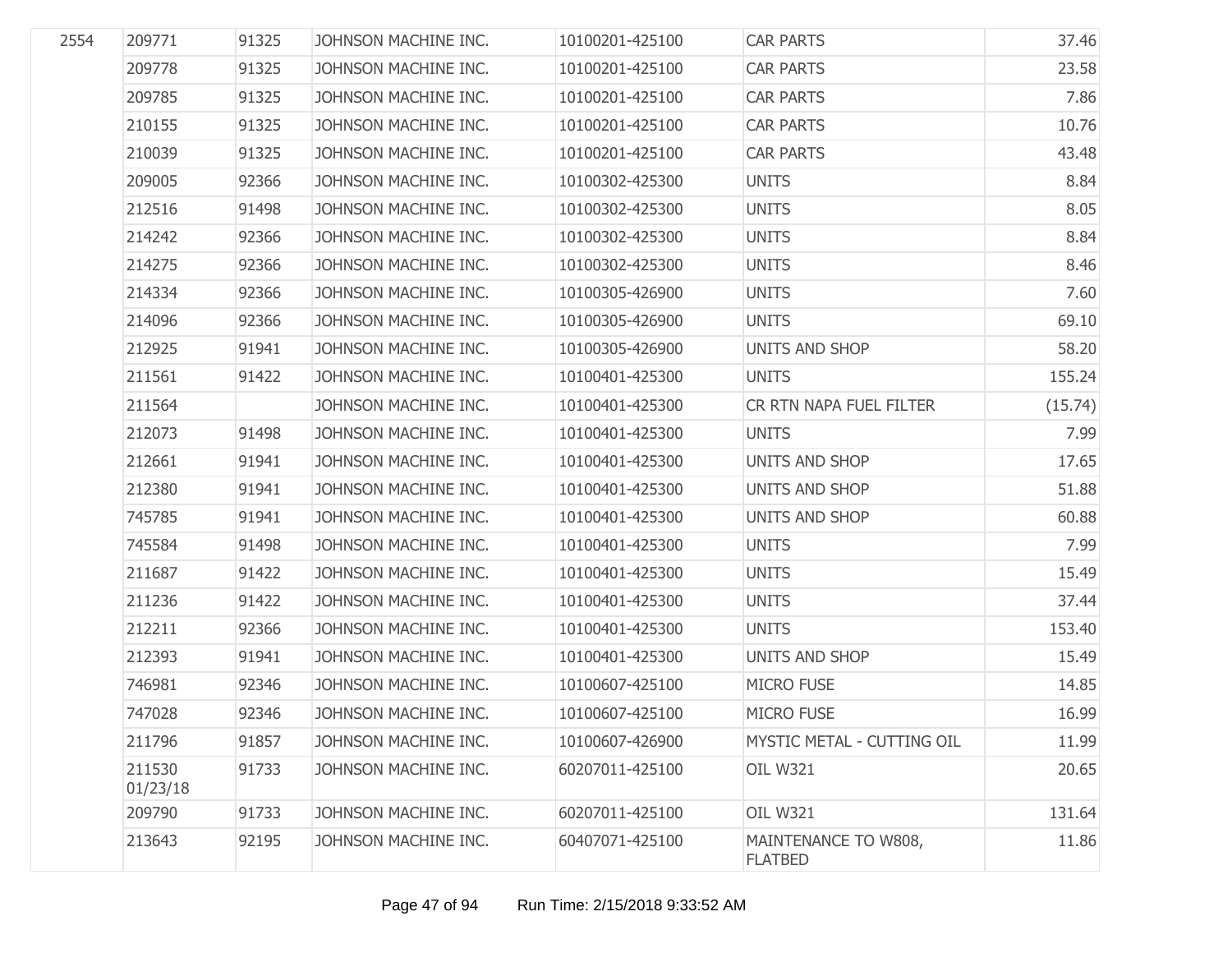| 2554 | 213683   | 92195 | JOHNSON MACHINE INC.         | 60407071-425100 | MAINTENANCE TO W808,<br><b>FLATBED</b>         | 5.64     |
|------|----------|-------|------------------------------|-----------------|------------------------------------------------|----------|
|      | 213643   | 92195 | JOHNSON MACHINE INC.         | 60407071-426200 | MAINTENANCE TO W808,<br><b>FLATBED</b>         | 20.65    |
|      | 211128   | 91540 | JOHNSON MACHINE INC.         | 60407072-425100 | VEHICLE 826: FAN BELT, OIL FIL                 | 98.47    |
|      | 212091   | 91525 | JOHNSON MACHINE INC.         | 61207101-425100 | OIL DRY                                        | 16.04    |
|      | 210587   | 91437 | JOHNSON MACHINE INC.         | 61207101-425100 | <b>BLADE AND REFLECTOR</b>                     | 74.98    |
|      | 209387   | 91584 | JOHNSON MACHINE INC.         | 10102021-425100 | BATTERY FOR SHOP TRUCK-2012<br>F <sub>O</sub>  | 132.54   |
|      | 211592   | 92121 | JOHNSON MACHINE INC.         | 10102021-425100 | TERMINALS - T1                                 | 1.42     |
|      | 211884   | 92123 | JOHNSON MACHINE INC.         | 10102021-425100 | OIL FILTER - T1                                | 26.51    |
|      | 210283   | 91586 | JOHNSON MACHINE INC.         | 10102021-425100 | OIL FILTER AND AIR FILTER FOR                  | 87.57    |
|      | 209662   | 91597 | JOHNSON MACHINE INC.         | 10102021-425100 | FUEL FILTERS FOR ENGINE 11                     | 10.01    |
|      | 210188   | 91592 | JOHNSON MACHINE INC.         | 10102021-425100 | <b>BATTERY FOR ENGINE 11</b>                   | 446.30   |
|      | 212267   | 92124 | JOHNSON MACHINE INC.         | 10102023-425100 | COOLING SYSTEM FILTER - T3                     | 12.59    |
|      | 212132   | 92126 | JOHNSON MACHINE INC.         | 10102023-425100 | OIL FILTER - T3                                | 20.08    |
|      | 209500   | 91611 | JOHNSON MACHINE INC.         | 10102023-425100 | <b>FUSE BLOCK FOR RESCUE 3</b>                 | 39.99    |
|      | 209440   | 91589 | JOHNSON MACHINE INC.         | 10102023-425100 | <b>BATTERY CABLE AND</b><br><b>ACCESSORIES</b> | 30.13    |
|      | 211426   | 92122 | JOHNSON MACHINE INC.         | 10102026-425100 | HEATER VALVE & HOSE - E6                       | 31.99    |
|      | 210282   | 91604 | JOHNSON MACHINE INC.         | 61800891-425100 | OIL FILTER FOR MEDIC 12                        | 3.87     |
|      | 212134   | 92145 | JOHNSON MACHINE INC.         | 61800894-425100 | <b>INSULATOR - M4</b>                          | 14.28    |
|      | 210052   | 91610 | JOHNSON MACHINE INC.         | 61800896-425100 | OIL FILTER AND AIR FILTER FOR                  | 39.55    |
|      | 209664   | 91606 | JOHNSON MACHINE INC.         | 61800896-425100 | OIL FILTER AND AIR FILTER FOR                  | 39.55    |
|      |          |       |                              |                 | JOHNSON MACHINE INC. Total:                    | 2,384.01 |
| 2583 | 77231    | 91931 | <b>JOLLY LANE GREENHOUSE</b> | 60800840-422500 | <b>PROF SERVICES</b>                           | 75.00    |
|      |          |       |                              |                 | <b>JOLLY LANE GREENHOUSE Total:</b>            | 75.00    |
| 848  | 01/18/18 | 91639 | <b>JON BUXTON</b>            | 61800890-427000 | PER DIEM - BUXTON                              | 12.00    |
|      | 01/17/18 | 91638 | <b>JON BUXTON</b>            | 61800890-427000 | PER DIEM - BUXTON                              | 41.00    |
|      | 01/23/18 | 91637 | <b>JON BUXTON</b>            | 61800890-427000 | PER DIEM - BUXTON                              | 41.00    |
|      |          |       |                              |                 | <b>JON BUXTON Total:</b>                       | 94.00    |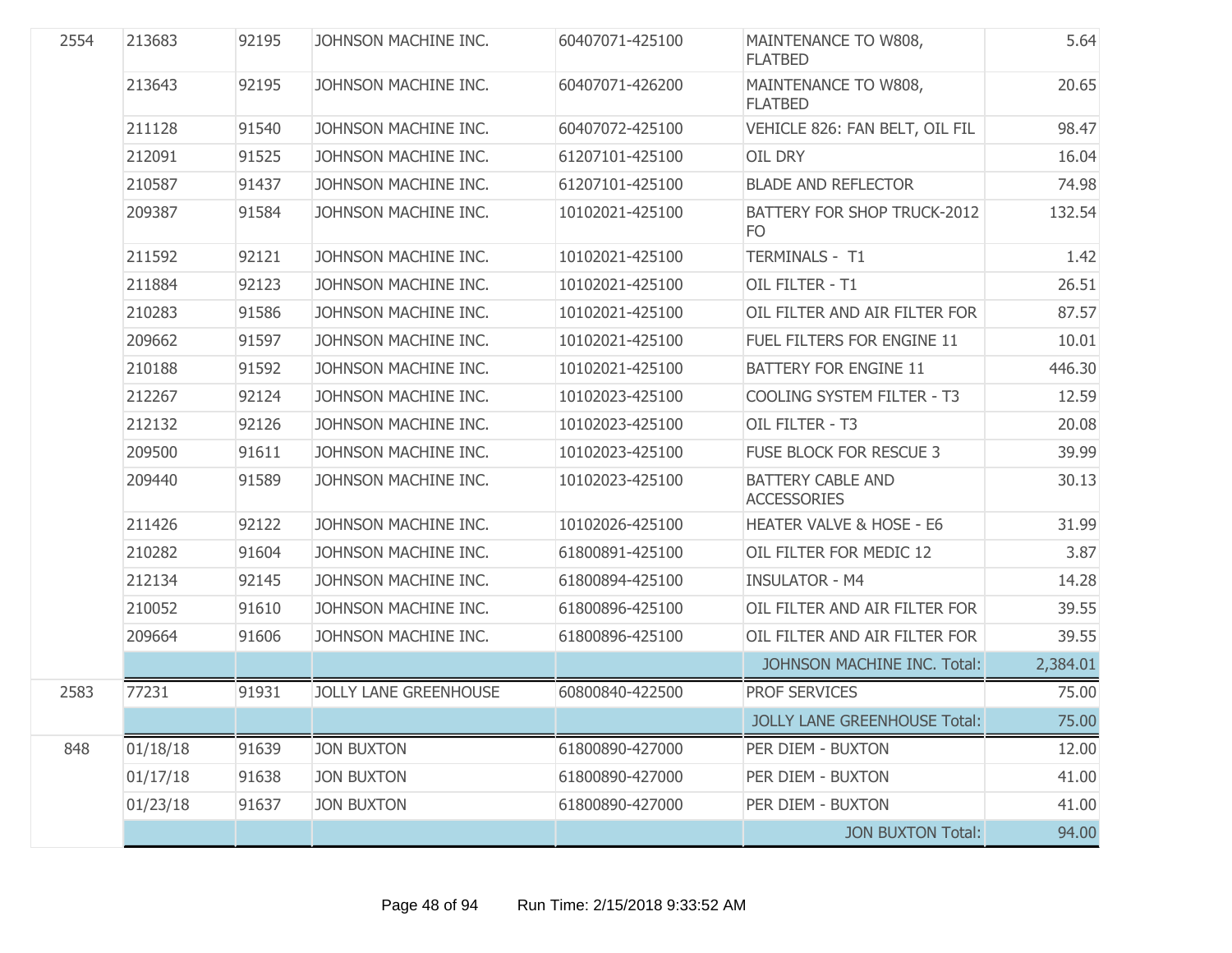| 10533 | 178377                |       | KAISER, JOHN              | 60207014-453000 |                                          | 53.07     |
|-------|-----------------------|-------|---------------------------|-----------------|------------------------------------------|-----------|
|       |                       |       |                           |                 | KAISER, JOHN Total:                      | 53.07     |
| 10566 | 12/29/17-<br>01/29/18 | 92027 | <b>KENDRA MAGELKY</b>     | 10100111-427000 | Mileage - Kendra Magelky                 | 9.66      |
|       |                       |       |                           |                 | <b>KENDRA MAGELKY Total:</b>             | 9.66      |
| 2664  | 08/31/17              | 91569 | KENNY'S BODY SHOP INC     | 61800891-425100 | REPAIR OF UNIT 8147                      | 12,111.98 |
|       |                       |       |                           |                 | <b>KENNY'S BODY SHOP INC Total:</b>      | 12,111.98 |
| 2677  | 519763-11             | 92173 | <b>KEVN</b>               | 61207101-422900 | <b>JANUARY ADVERTISING</b>               | 500.00    |
|       |                       |       |                           |                 | <b>KEVN Total:</b>                       | 500.00    |
| 2679  | 12306517              | 92331 | KIEFFER SANITATION INC    | 10100618-422500 | PROF SERVICES                            | 115.34    |
|       |                       |       |                           |                 | KIEFFER SANITATION INC Total:            | 115.34    |
| 10535 | 178380                |       | KLIMA, RYAN               | 60207014-453000 |                                          | 41.46     |
|       |                       |       |                           |                 | KLIMA, RYAN Total:                       | 41.46     |
| 2719  | 1555441               | 91499 | KNECHT HOME CENTER        | 10100301-426900 | <b>SUPPLIES</b>                          | 240.31    |
|       | 1551781               | 91499 | <b>KNECHT HOME CENTER</b> | 10100301-426900 | <b>SUPPLIES</b>                          | 301.17    |
|       | 1570765               | 92081 | <b>KNECHT HOME CENTER</b> | 10100607-426900 | <b>CONCRETE - STOCK SUPPLY</b>           | 271.81    |
|       | 1565372               | 92081 | <b>KNECHT HOME CENTER</b> | 10100607-426900 | <b>CONCRETE - STOCK SUPPLY</b>           | 13.08     |
|       | 1578028               | 92215 | <b>KNECHT HOME CENTER</b> | 60907401-426900 | BOLTS FOR REPAIRS ON W896                | 19.00     |
|       | 1540803               | 91607 | <b>KNECHT HOME CENTER</b> | 10102021-426900 | ROPE AND WALL ANCHORS                    | 15.71     |
|       | 1564336               | 92113 | <b>KNECHT HOME CENTER</b> | 10102021-426900 | CAP AND VALVE - ST1                      | 13.42     |
|       | 1565781               | 92182 | KNECHT HOME CENTER        | 10102025-425100 | COATING TRUCK BED, SPRAY<br><b>PAINT</b> | 14.78     |
|       | 1564336               | 92113 | KNECHT HOME CENTER        | 61800891-426900 | CAP AND VALVE - ST1                      | 5.75      |
|       |                       |       |                           |                 | <b>KNECHT HOME CENTER Total:</b>         | 895.03    |
| 5934  | 37842                 | 86498 | KNOWLEDGENET              | 10106024-427000 | <b>ONLINE TRAINING</b>                   | 6,500.00  |
|       |                       |       |                           |                 | <b>KNOWLEDGENET</b><br>Total:            | 6,500.00  |
| 10528 | 178372                |       | KNUDSEN, JEFF             | 60207014-453000 |                                          | 62.49     |
|       |                       |       |                           |                 | KNUDSEN, JEFF Total:                     | 62.49     |
| 7877  | 507799-11             | 92291 | KOTA-TV                   | 61207101-422900 | <b>JAN ADVERTISING</b>                   | 500.00    |
|       |                       |       |                           |                 | <b>KOTA-TV</b><br>Total:                 | 500.00    |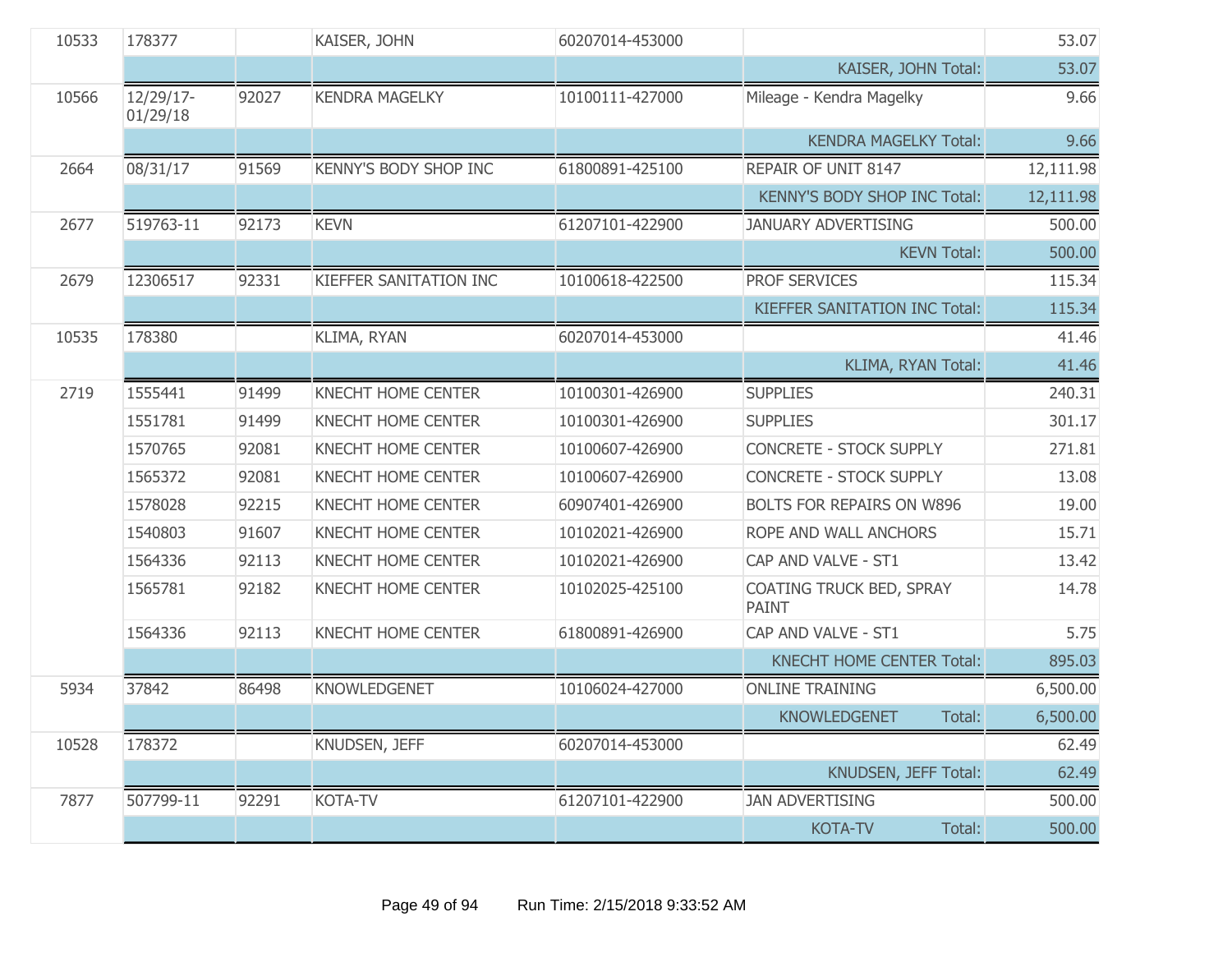| 2756  | 13894864   | 91574 | <b>KREISER'S LLC</b>                           | 61800890-429700 | <b>DISPOSABLE EMS SUPPLIES</b>                        | 711.25   |
|-------|------------|-------|------------------------------------------------|-----------------|-------------------------------------------------------|----------|
|       | 13914762   | 91644 | <b>KREISER'S LLC</b>                           | 61800890-429700 | <b>EMS DISPOSABLES</b>                                | 2,552.91 |
|       |            |       |                                                |                 | <b>KREISER'S LLC Total:</b>                           | 3,264.16 |
| 2772  | 27149      | 90620 | <b>KT CONNECTIONS INC</b>                      | 10100111-429500 | Laptop for New HR Staff                               | 1,671.00 |
|       | 27113      | 90214 | <b>KT CONNECTIONS INC</b>                      | 60207012-429500 | COMPUTERS 315 805 COORD                               | 2,910.00 |
|       |            |       |                                                |                 | KT CONNECTIONS INC Total:                             | 4,581.00 |
| 8455  | 11895      | 91199 | <b>LASTING IMPRESSIONS</b><br><b>UNLIMITED</b> | 10100204-426100 | <b>NAME TAGS</b>                                      | 12.00    |
|       |            |       |                                                |                 | <b>LASTING IMPRESSIONS</b><br><b>UNLIMITED Total:</b> | 12.00    |
| 10401 | 14024      | 91171 | <b>LEBLOND LTD</b>                             | 60407072-425300 | <b>CROSS-FEED SCREW</b>                               | 1,221.78 |
|       |            |       |                                                |                 | <b>LEBLOND LTD Total:</b>                             | 1,221.78 |
| 10188 | 178360     |       | LEGGATE, KARL                                  | 60207014-453000 |                                                       | 100.00   |
|       |            |       |                                                |                 | LEGGATE, KARL Total:                                  | 100.00   |
| 10562 | 178411     |       | LEONARD, BOB                                   | 60207014-453000 |                                                       | 21.22    |
|       |            |       |                                                |                 | LEONARD, BOB Total:                                   | 21.22    |
|       |            |       |                                                |                 |                                                       |          |
| 6816  | 149629     | 91430 | <b>LIBERTY SUPERSTORES</b>                     | 10100201-425100 | <b>CAR PARTS</b>                                      | 73.12    |
|       | CM149613   |       | <b>LIBERTY SUPERSTORES</b>                     | 10100201-425100 | CR RTN AB FILTER                                      | (39.96)  |
|       | 149770     | 91804 | <b>LIBERTY SUPERSTORES</b>                     | 10100201-425100 | <b>CAR PARTS</b>                                      | 73.12    |
|       | CM149643*1 |       | <b>LIBERTY SUPERSTORES</b>                     | 10100201-425100 | CR RTN FILTERS                                        | (91.40)  |
|       | CM149643   |       | <b>LIBERTY SUPERSTORES</b>                     | 10100201-425100 | CR RTN FILTER                                         | (6.68)   |
|       | 149693     | 91430 | <b>LIBERTY SUPERSTORES</b>                     | 10100201-425100 | <b>CAR PARTS</b>                                      | 184.00   |
|       | 149602     | 91430 | <b>LIBERTY SUPERSTORES</b>                     | 10100201-425100 | <b>CAR PARTS</b>                                      | 14.36    |
|       | 149664     | 91430 | <b>LIBERTY SUPERSTORES</b>                     | 10100201-425100 | <b>CAR PARTS</b>                                      | 188.80   |
|       | 149612     | 91430 | <b>LIBERTY SUPERSTORES</b>                     | 10100201-425100 | <b>CAR PARTS</b>                                      | 74.80    |
|       | 149841     | 91881 | <b>LIBERTY SUPERSTORES</b>                     | 10100201-425100 | <b>CAR PARTS</b>                                      | 62.16    |
|       | 149790     | 91881 | <b>LIBERTY SUPERSTORES</b>                     | 10100201-425100 | <b>CAR PARTS</b>                                      | 55.32    |
|       | 149716     | 91804 | <b>LIBERTY SUPERSTORES</b>                     | 10100201-425100 | <b>CAR PARTS</b>                                      | 46.08    |
|       | 149665     | 91804 | <b>LIBERTY SUPERSTORES</b>                     | 10100201-425100 | <b>CAR PARTS</b>                                      | 8.36     |
|       | 149643     | 91804 | <b>LIBERTY SUPERSTORES</b>                     | 10100201-425100 | <b>CAR PARTS</b>                                      | 91.40    |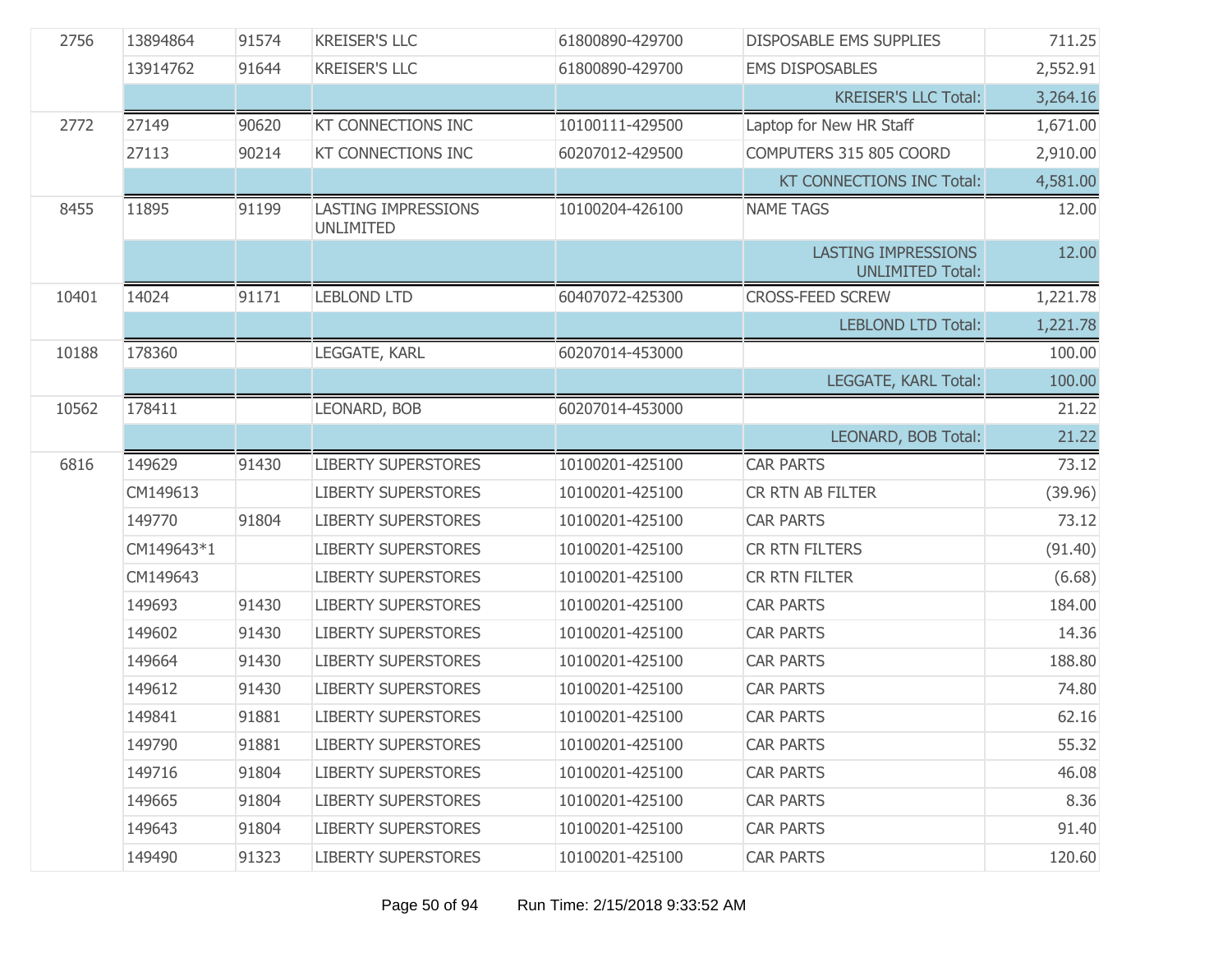| 6816 | 149509   | 91323 | <b>LIBERTY SUPERSTORES</b> | 10100201-425100 | <b>CAR PARTS</b>                                | 21.44      |
|------|----------|-------|----------------------------|-----------------|-------------------------------------------------|------------|
|      | 149419   | 91323 | <b>LIBERTY SUPERSTORES</b> | 10100201-425100 | <b>CAR PARTS</b>                                | 43.01      |
|      | 149614   | 91430 | <b>LIBERTY SUPERSTORES</b> | 10100201-425100 | <b>CAR PARTS</b>                                | 36.20      |
|      | 149613   | 91430 | <b>LIBERTY SUPERSTORES</b> | 10100201-425100 | <b>CAR PARTS</b>                                | 78.32      |
|      | 149957   | 92347 | <b>LIBERTY SUPERSTORES</b> | 10100607-425100 | FLASHER #503                                    | 44.20      |
|      | 149955   | 92347 | <b>LIBERTY SUPERSTORES</b> | 10100607-426200 | FLASHER #503                                    | 108.64     |
|      | 149610   | 91734 | <b>LIBERTY SUPERSTORES</b> | 60207011-425100 | FILTERS 3) W321                                 | 55.32      |
|      |          |       |                            |                 | <b>LIBERTY SUPERSTORES Total:</b>               | 1,241.21   |
| 2935 | 012619   |       | LIFEWAYS INC               | 10100621-460900 | <b>FEB18 LIFEWAYS</b>                           | 5,000.00   |
|      |          |       |                            |                 | <b>LIFEWAYS INC Total:</b>                      | 5,000.00   |
| 2938 | 82296    | 91374 | LIGHTING MAINTENANCE CO    | 10100304-422500 | 2018 SL Maintenance - January                   | 4,400.00   |
|      |          |       |                            |                 | LIGHTING MAINTENANCE CO<br>Total:               | 4,400.00   |
| 2944 | EW003863 | 92282 | <b>LINCOLN AQUATICS</b>    | 10100616-425200 | WATER ENTRY LANDING PAD                         | 1,241.25   |
|      |          |       |                            |                 | <b>LINCOLN AQUATICS Total:</b>                  | 1,241.25   |
| 2951 | 2316 11  | 91814 | LIND-EXCO INC              | 50508910-437000 | 15-2316 WEST OMAHA UTILITY<br><b>REC</b>        | 257.65     |
|      | 2316 11  | 91814 | LIND-EXCO INC              | 50508911-437100 | 15-2316 WEST OMAHA UTILITY<br><b>REC</b>        | 186,223.97 |
|      | 2316 11  | 91814 | LIND-EXCO INC              | 60200933-438100 | 15-2316 WEST OMAHA UTILITY<br><b>REC</b>        | 2,275.16   |
|      | 2316 11  | 91814 | LIND-EXCO INC              | 60400833-438000 | 15-2316 WEST OMAHA UTILITY<br><b>REC</b>        | 2,017.50   |
|      | 2316 11  | 91814 | LIND-EXCO INC              | 60907402-437100 | 15-2316 WEST OMAHA UTILITY<br><b>REC</b>        | 6,374.37   |
|      |          |       |                            |                 | LIND-EXCO INC Total:                            | 197,148.65 |
| 3004 | 902443   | 91015 | LOWE'S                     | 10100607-426900 | MISC. REPAIR ITEMS -<br><b>GREENHOUS</b>        | 192.07     |
|      | 909602   | 90031 | LOWE'S                     | 10102023-426900 | TARP - T3                                       | 9.45       |
|      | 995581   | 89082 | LOWE'S                     | 10102024-426900 | <b>REFRIGERATOR - ST 4</b>                      | 758.10     |
|      |          |       |                            |                 | <b>LOWE'S Total:</b>                            | 959.62     |
|      |          |       |                            |                 |                                                 |            |
| 8945 | 2015     | 88956 | LOYAL PLUMBING             | 10102021-425200 | <b>REPLACE DRINKING FOUNTAIN -</b><br><b>ST</b> | 2,061.88   |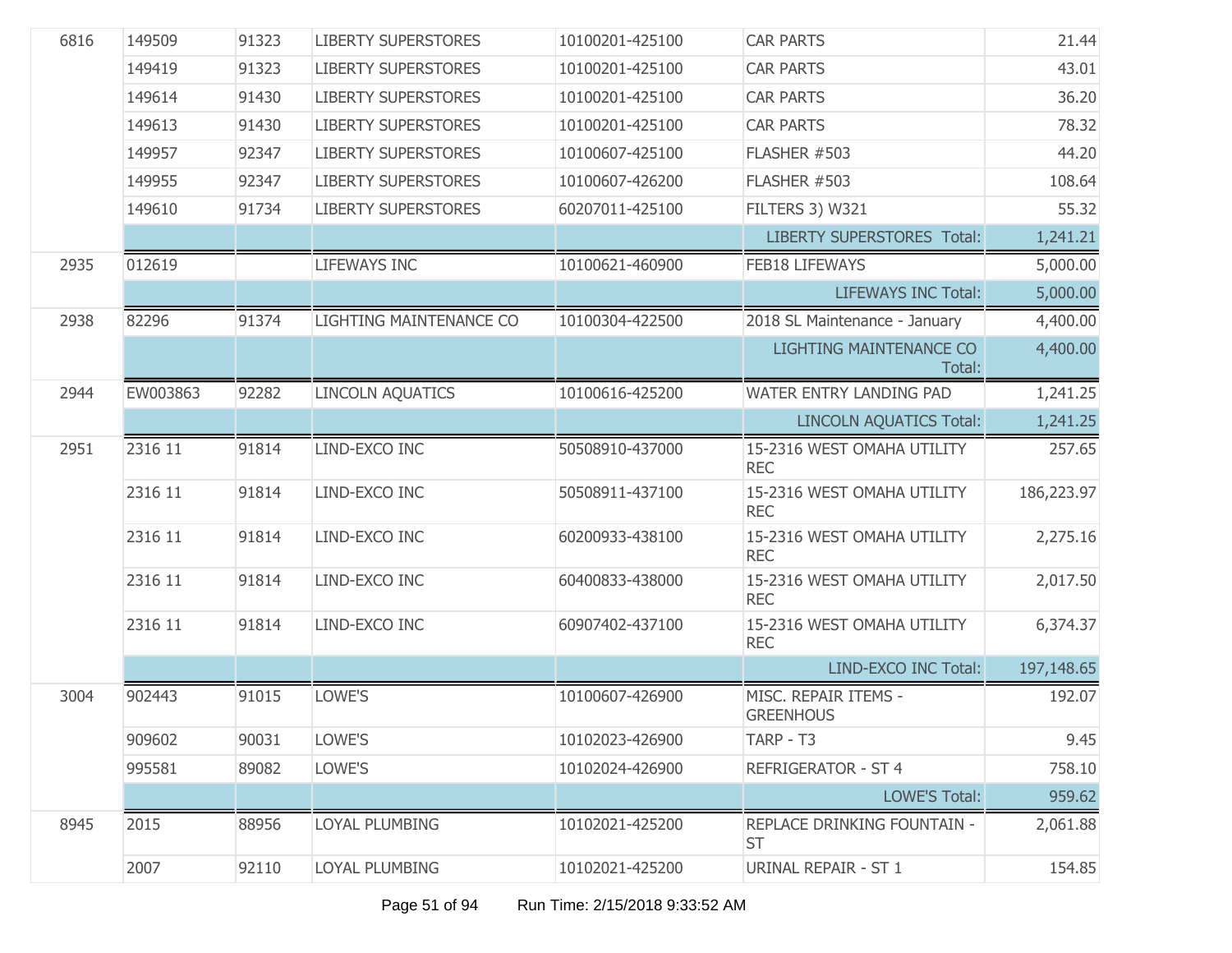| 8945  | 2007<br>92110<br>LOYAL PLUMBING<br>61800891-425200 |       | URINAL REPAIR - ST 1       | 66.37           |                                              |            |
|-------|----------------------------------------------------|-------|----------------------------|-----------------|----------------------------------------------|------------|
|       |                                                    |       |                            |                 | <b>LOYAL PLUMBING Total:</b>                 | 2,283.10   |
| 113   | 01/02/18                                           | 90549 | <b>LYNN AGA</b>            | 60907401-427000 | REIMBURSEMENT RENEWAL OF<br><b>APPLI</b>     | 50.00      |
|       |                                                    |       |                            |                 | <b>LYNN AGA Total:</b>                       | 50.00      |
| 3692  | 340273                                             | 91331 | <b>LYNN PEAVEY COMPANY</b> | 10120100-426100 | <b>EVD SUPPLIES</b>                          | 151.50     |
|       |                                                    |       |                            |                 | LYNN PEAVEY COMPANY Total:                   | 151.50     |
| 3036  | IN-350553                                          | 91942 | M G OIL CO                 | 10100301-426900 | <b>WINDSHEILD WASH</b>                       | 91.85      |
|       | IN-349857                                          | 91859 | M G OIL CO                 | 10100607-426200 | <b>KENDALL MOTOR OIL</b>                     | 342.10     |
|       | IN-350919                                          | 92095 | M G OIL CO                 | 10100607-426200 | <b>FUEL</b>                                  | 489.35     |
|       | IN-350014                                          | 91541 | M G OIL CO                 | 60407072-426200 | VEHICLE 826: CHEVRON URSA<br>OIL,            | 327.13     |
|       | IN-350699                                          | 91521 | M G OIL CO                 | 60407072-426200 | GASOLINE, 85 & 91 OCTANE                     | 1,142.94   |
|       | IN-350555                                          | 92191 | M G OIL CO                 | 60407072-426200 | OIL, CHEVRON URSA SPR+                       | 91.01      |
|       |                                                    |       |                            |                 | M G OIL CO Total:                            | 2,484.38   |
| 8899  | P00862                                             | 92136 | MACQUEEN EMERGENCY GROUP   | 10102021-425100 | VALVE, HOSES, & CLAMPS - E11                 | 978.27     |
|       | P00789                                             | 88920 | MACQUEEN EMERGENCY GROUP   | 10102025-425100 | FUEL TANK FOR ENGINE 5                       | 759.62     |
|       | P00792                                             |       | MACQUEEN EMERGENCY GROUP   | 10102026-425100 | CR RTN VALVE BALL                            | (1,106.00) |
|       |                                                    |       |                            |                 | MACQUEEN EMERGENCY GROUP<br>Total:           | 631.89     |
| 10553 | 178401                                             |       | MAGUIRE, JANELYN           | 60207014-453000 |                                              | 16.47      |
|       |                                                    |       |                            |                 | MAGUIRE, JANELYN Total:                      | 16.47      |
| 7864  | 605-394-<br>41753/31/201                           | 91303 | MANAGERPLUS SOLUTIONS, LLC | 10100607-422500 | 2018 SOFTWARE AGREEMENT                      | 2,014.40   |
|       |                                                    |       |                            |                 | MANAGERPLUS SOLUTIONS, LLC<br>Total:         | 2,014.40   |
| 3084  | INV4963724                                         | 92243 | MARCO TECHNOLOGIES INC     | 10100108-425300 | <b>COPIER MAINTENANCE</b><br><b>CONTRACT</b> | 250.13     |
|       | INV4963725                                         | 92091 | MARCO TECHNOLOGIES INC     | 10100601-425300 | COPIER MAINTENANCE                           | 66.86      |
|       | INV4963725                                         | 92091 | MARCO TECHNOLOGIES INC     | 10100607-425300 | <b>COPIER MAINTENANCE</b>                    | 66.86      |
|       | INV4963725                                         | 92091 | MARCO TECHNOLOGIES INC     | 10100620-425300 | <b>COPIER MAINTENANCE</b>                    | 66.86      |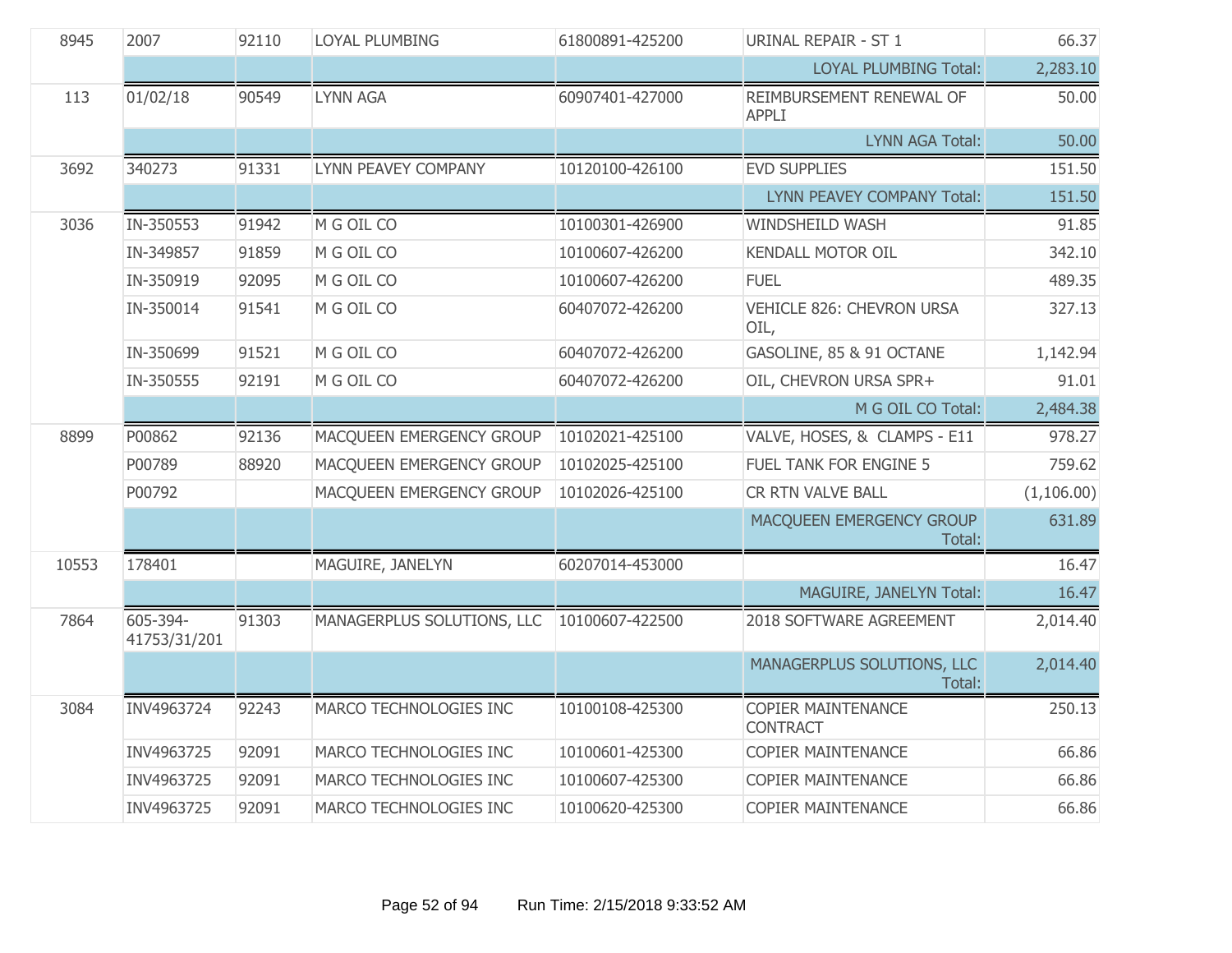| 3084  |                 |       |                          |                 | MARCO TECHNOLOGIES INC<br>Total:              | 450.71   |
|-------|-----------------|-------|--------------------------|-----------------|-----------------------------------------------|----------|
| 3810  | 01/15/17        | 91635 | <b>MARK RADERSCHADT</b>  | 10102021-429200 | REIMBURSEMENT FOR OUT OF<br><b>POCKE</b>      | 60.00    |
|       |                 |       |                          |                 | <b>MARK RADERSCHADT Total:</b>                | 60.00    |
| 3115  | 51271205        | 92093 | MATHESON TRI-GAS INC     | 10100607-426200 | ACETYLENE, ART, NITROGEN,<br><b>OXYG</b>      | 65.10    |
|       | 51271206        | 91948 | MATHESON TRI-GAS INC     | 60207011-424400 | ARGON, CO2, NITROGEN                          | 32.55    |
|       | 16891702        | 91742 | MATHESON TRI-GAS INC     | 61507103-425300 | <b>GRINDING DISCS</b>                         | 206.30   |
|       | 16919237        | 92295 | MATHESON TRI-GAS INC     | 61507103-425300 | <b>WELDING GASSES</b>                         | 113.22   |
|       | 51271208        | 91875 | MATHESON TRI-GAS INC     | 10120100-424600 | <b>TANK RENTAL</b>                            | 20.15    |
|       |                 |       |                          |                 | MATHESON TRI-GAS INC Total:                   | 437.32   |
| 2684  | $01/21 - 25/18$ | 91478 | MATT KIMBALL'S GOLF SHOP | 61300604-422500 | JAN 21-25, 2018 CONTRACT                      | 94.68    |
|       | 9102            | 91845 | MATT KIMBALL'S GOLF SHOP | 61300604-422500 | FEB 2018 MEADOWBROOK<br><b>MANAGEMEN</b>      | 3,500.00 |
|       | $01/26 - 31/18$ | 91873 | MATT KIMBALL'S GOLF SHOP | 61300604-422500 | JAN 26-31, 2018 CONTRACT                      | 240.87   |
|       |                 |       |                          |                 | MATT KIMBALL'S GOLF SHOP<br>Total:            | 3,835.55 |
| 10544 | 178389          |       | MCCREADY, DAN            | 60207014-453000 |                                               | 59.64    |
|       |                 |       |                          |                 | MCCREADY, DAN Total:                          | 59.64    |
| 3164  | 15052878        | 91428 | MCKIE FORD INC           | 10100201-425100 | <b>CAR PARTS</b>                              | 8.98     |
|       | 15052767        | 91428 | MCKIE FORD INC           | 10100201-425100 | <b>CAR PARTS</b>                              | 27.45    |
|       | 15052875        | 91428 | MCKIE FORD INC           | 10100201-425100 | <b>CAR PARTS</b>                              | 66.07    |
|       | 15053105        | 91882 | MCKIE FORD INC           | 10100201-425100 | <b>CAR PARTS</b>                              | 66.07    |
|       | 15053159        | 91882 | MCKIE FORD INC           | 10100201-425100 | <b>CAR PARTS</b>                              | 66.07    |
|       | 15052919        | 91428 | MCKIE FORD INC           | 10100201-425100 | <b>CAR PARTS</b>                              | 50.65    |
|       | 15052698        | 91735 | MCKIE FORD INC           | 60207011-425100 | AC ELEMENT, OIL FILTER, OIL<br>W3             | 59.71    |
|       | 15052788        | 91735 | MCKIE FORD INC           | 60207011-425100 | AC ELEMENT, OIL FILTER, OIL<br>W <sub>3</sub> | 31.49    |
|       | 15052670        | 91144 | MCKIE FORD INC           | 10500115-425100 | WINDSHIELD MOULDING FOR<br>UNIT <sub>5</sub>  | 100.66   |
|       |                 |       |                          |                 | <b>MCKIE FORD INC Total:</b>                  | 477.15   |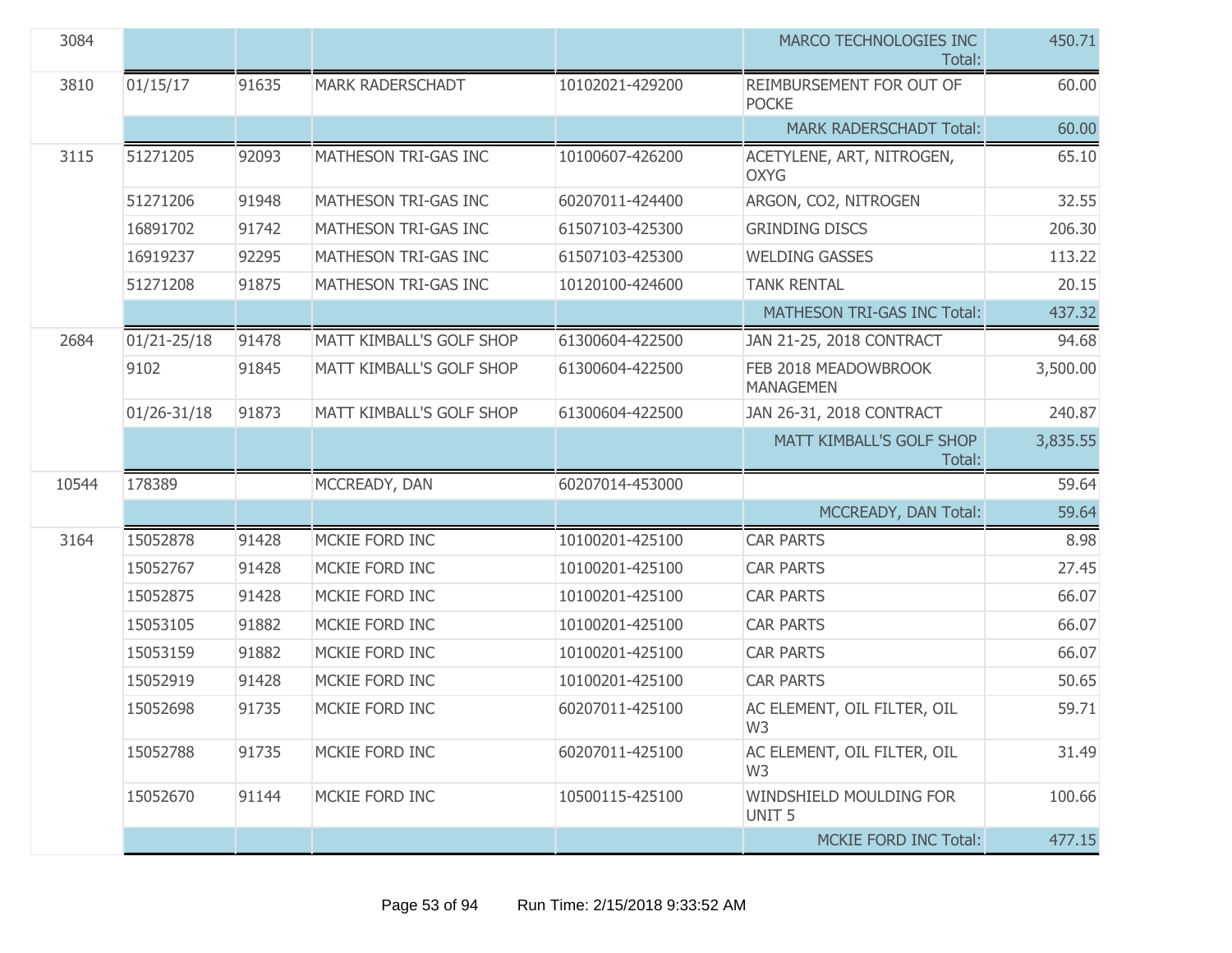| 3191  | 67738  | 92147 | MEDICAL WASTE TRANSPORT<br>INC. | 61800890-422500 | MEDICAL WASTE DISPOSALE -<br><b>JAN</b>      | 344.99   |
|-------|--------|-------|---------------------------------|-----------------|----------------------------------------------|----------|
|       |        |       |                                 |                 | MEDICAL WASTE TRANSPORT<br><b>INC Total:</b> | 344.99   |
| 3195  | 59328  | 91781 | MEDTECH WRISTBANDS              | 10100612-426100 | <b>WRISTBANDS</b>                            | 699.02   |
|       |        |       |                                 |                 | MEDTECH WRISTBANDS Total:                    | 699.02   |
| 3208  | 59246  | 91648 | <b>MENARDS</b>                  | 10100202-426900 | STORAGE LOCKER - M.<br><b>CULBERSON</b>      | 176.03   |
|       | 59519  | 92118 | <b>MENARDS</b>                  | 10100202-426900 | SIGNAL SPLITTER, CABEL, TRIM -               | 45.12    |
|       | 59649  | 91858 | <b>MENARDS</b>                  | 10100607-426900 | WALL CABINET, NAILS                          | 86.38    |
|       | 59487  | 91810 | <b>MENARDS</b>                  | 60207012-426400 | BEATER BAR BRUSHES FOR SHOP<br>VA            | 37.35    |
|       | 60434  | 91950 | <b>MENARDS</b>                  | 60207012-426900 | <b>SIGN TRAILER</b>                          | 184.27   |
|       | 60401  | 92016 | <b>MENARDS</b>                  | 60207014-426500 | POLY VAC 14 GAL 6.5HP                        | 118.99   |
|       | 60447  | 92017 | <b>MENARDS</b>                  | 60207014-426900 | FURRING, CABNET, HERCULINER,<br>R.           | 69.24    |
|       | 59487  | 91810 | <b>MENARDS</b>                  | 60407071-426400 | BEATER BAR BRUSHES FOR SHOP<br><b>VA</b>     | 22.41    |
|       | 60134  | 91829 | <b>MENARDS</b>                  | 60407072-425100 | VEHICLE 827: CPVC PIPE,<br><b>CONDUI</b>     | 5.39     |
|       | 60134  | 91829 | <b>MENARDS</b>                  | 60407072-426400 | VEHICLE 827: CPVC PIPE,<br><b>CONDUI</b>     | 4.97     |
|       | 59487  | 91810 | <b>MENARDS</b>                  | 60907401-426400 | BEATER BAR BRUSHES FOR SHOP<br>VA            | 14.94    |
|       | 59436  | 91522 | <b>MENARDS</b>                  | 61507102-425700 | <b>LIGHTING</b>                              | 59.88    |
|       | 58638  | 90941 | <b>MENARDS</b>                  | 61507103-425300 | <b>EXTENSION POLE</b>                        | 99.96    |
|       | 59246  | 91648 | <b>MENARDS</b>                  | 61800890-426900 | STORAGE LOCKER - M.<br><b>CULBERSON</b>      | 75.44    |
|       | 59519  | 92118 | <b>MENARDS</b>                  | 61800890-426900 | SIGNAL SPLITTER, CABEL, TRIM -               | 19.33    |
|       | 58550  | 91612 | <b>MENARDS</b>                  | 10102023-426900 | CABLE TIES, SPACKLE, FLAGGING                | 13.52    |
|       |        |       |                                 |                 | <b>MENARDS Total:</b>                        | 1,033.22 |
| 10557 | 178406 |       | MENGE, TRAVIS                   | 60207014-453000 |                                              | 113.86   |
|       |        |       |                                 |                 | MENGE, TRAVIS Total:                         | 113.86   |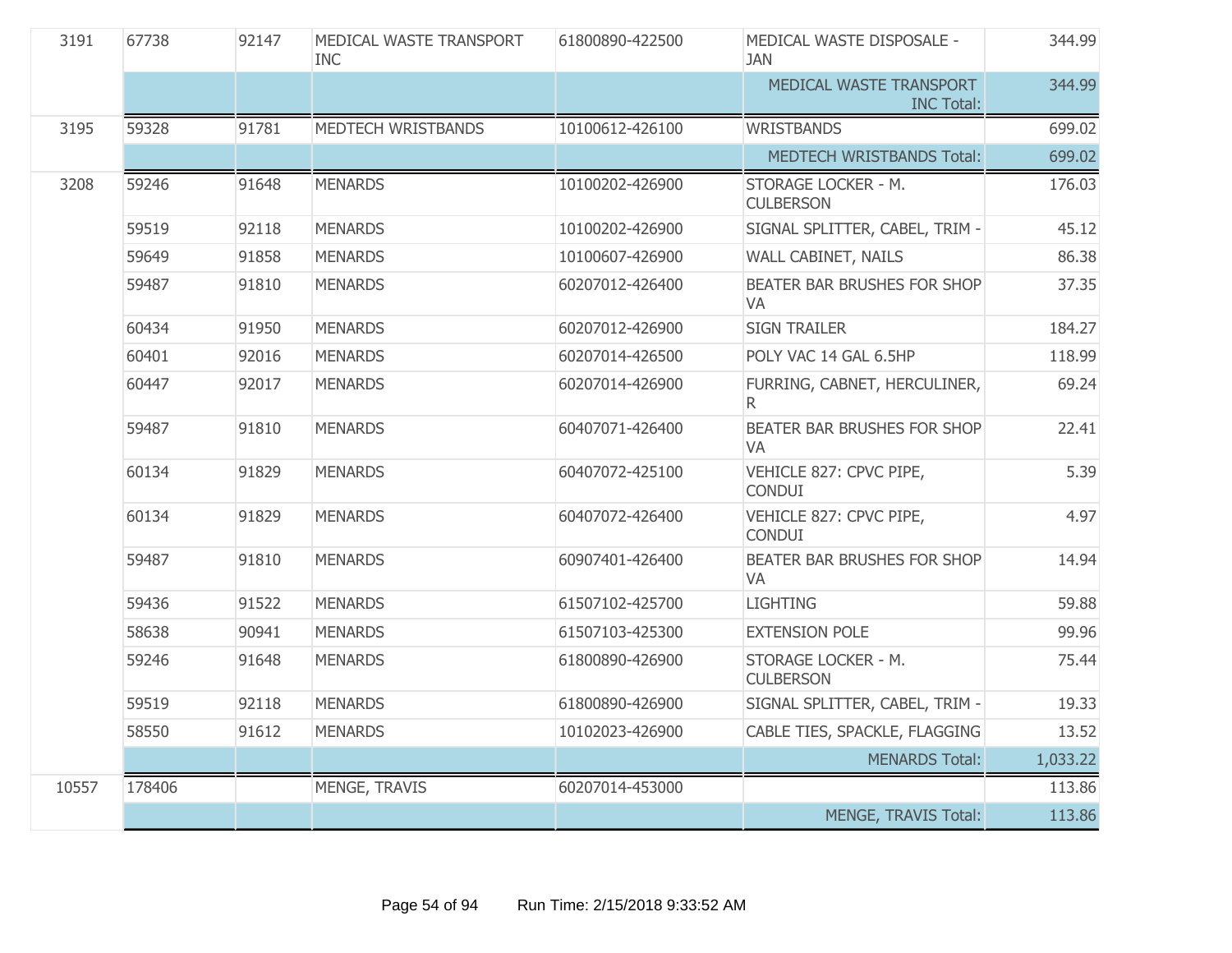| 3225 | 00091                          | <b>COMPANY</b> | METROPOLITAN LIFE INSURANCE 70200922-454200 |                 | MAR18 LIFE                                           | 5,987.92 |
|------|--------------------------------|----------------|---------------------------------------------|-----------------|------------------------------------------------------|----------|
|      |                                |                |                                             |                 | METROPOLITAN LIFE INSURANCE<br><b>COMPANY Total:</b> | 5,987.92 |
| 3242 | 140410801922<br>7              |                | MIDCONTINENT<br><b>COMMUNICATIONS</b>       | 10100201-428100 | 140410801 02/02/18                                   | 75.00    |
|      | 140410801922<br>7              |                | MIDCONTINENT<br><b>COMMUNICATIONS</b>       | 10100607-428100 | 140410801 02/02/18                                   | 324.01   |
|      | 140410801922<br>7              |                | MIDCONTINENT<br><b>COMMUNICATIONS</b>       | 10100615-428100 | 140410801 02/02/18                                   | 35.78    |
|      | 140410801922<br>7              |                | MIDCONTINENT<br><b>COMMUNICATIONS</b>       | 10100615-428100 | 140410801 02/02/18                                   | 191.20   |
|      | 140410801922<br>$\overline{7}$ |                | MIDCONTINENT<br><b>COMMUNICATIONS</b>       | 10100616-428100 | 140410801 02/02/18                                   | 194.47   |
|      | 140410801922<br>$\overline{7}$ |                | MIDCONTINENT<br><b>COMMUNICATIONS</b>       | 10100616-428100 | 140410801 02/02/18                                   | 260.00   |
|      | 140410801922<br>7              |                | MIDCONTINENT<br><b>COMMUNICATIONS</b>       | 10100617-428100 | 140410801 02/02/18                                   | 210.00   |
|      | 140410801922<br>7              |                | MIDCONTINENT<br><b>COMMUNICATIONS</b>       | 10100620-428100 | 140410801 02/02/18                                   | 240.00   |
|      | 140410801922<br>7              |                | MIDCONTINENT<br><b>COMMUNICATIONS</b>       | 10106024-428100 | 140410801 02/02/18                                   | 1,925.00 |
|      | 140410801922<br>7              |                | MIDCONTINENT<br><b>COMMUNICATIONS</b>       | 10106024-428100 | 140410801 02/02/18                                   | 425.00   |
|      | 140410801922<br>7              |                | MIDCONTINENT<br>COMMUNICATIONS              | 10106024-428100 | 140410801 02/02/18                                   | 765.00   |
|      | 140410801922<br>7              |                | MIDCONTINENT<br><b>COMMUNICATIONS</b>       | 60207011-428100 | 140410801 02/02/18                                   | 280.59   |
|      | 140410801922<br>7              |                | MIDCONTINENT<br>COMMUNICATIONS              | 60207011-428100 | 140410801 02/02/18                                   | 93.34    |
|      | 140410801922<br>7              |                | MIDCONTINENT<br><b>COMMUNICATIONS</b>       | 60207013-428100 | 140410801 02/02/18                                   | 93.33    |
|      | 140410801922<br>7              |                | MIDCONTINENT<br><b>COMMUNICATIONS</b>       | 60207014-428100 | 140410801 02/02/18                                   | 93.33    |
|      | 140410801922<br>7              |                | MIDCONTINENT<br><b>COMMUNICATIONS</b>       | 60407072-428100 | 140410801 02/02/18                                   | 214.73   |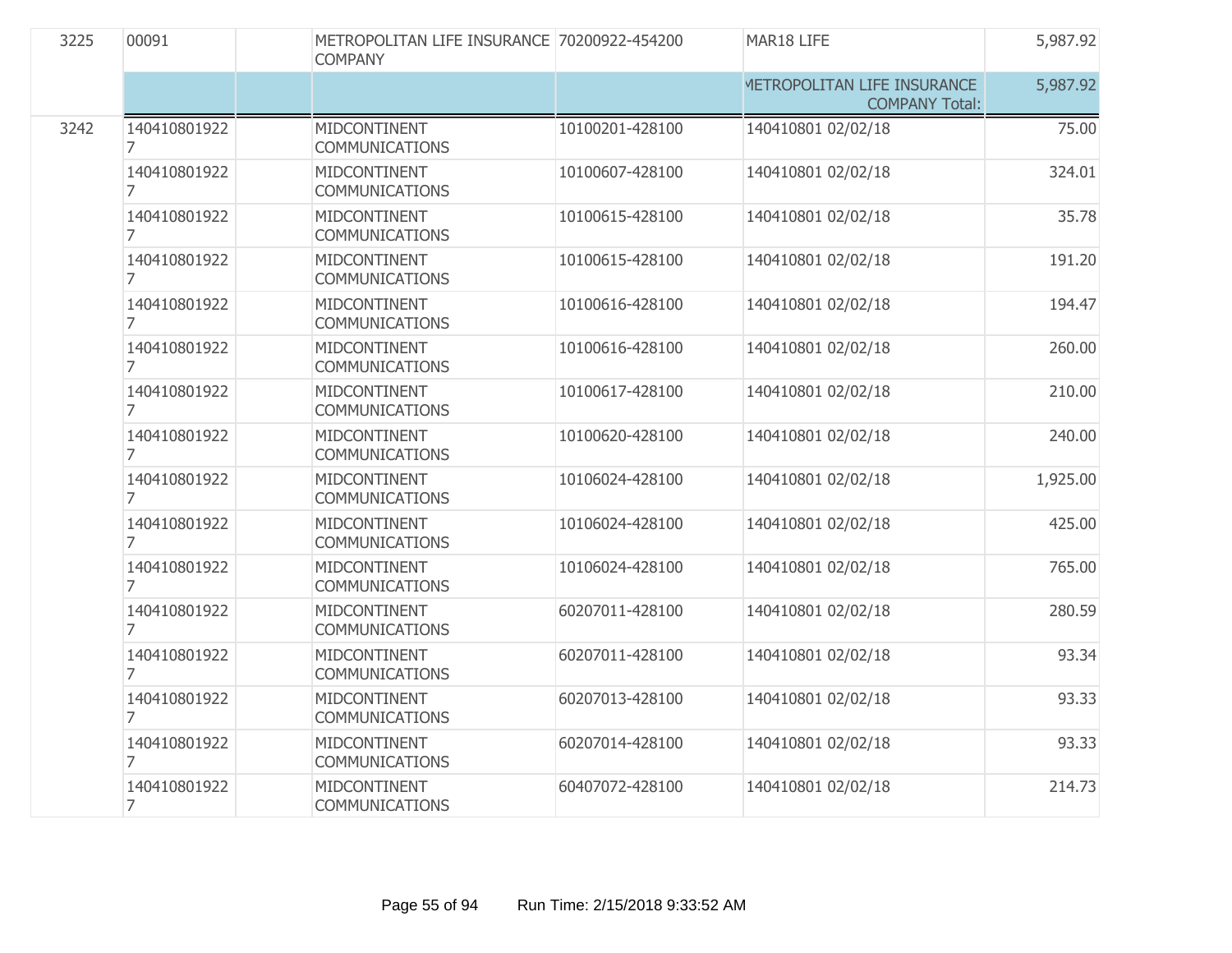| 3242 | 140410801922<br>7 | MIDCONTINENT<br><b>COMMUNICATIONS</b> | 60407072-428100 | 140410801 02/02/18 | 475.00 |
|------|-------------------|---------------------------------------|-----------------|--------------------|--------|
|      | 140410801922<br>7 | MIDCONTINENT<br><b>COMMUNICATIONS</b> | 61207101-428100 | 140410801 02/02/18 | 147.25 |
|      | 140410801922<br>7 | MIDCONTINENT<br><b>COMMUNICATIONS</b> | 61300664-422500 | 140410801 02/02/18 | 220.00 |
|      | 140410801922<br>7 | MIDCONTINENT<br><b>COMMUNICATIONS</b> | 61300664-422500 | 140410801 02/02/18 | 95.00  |
|      | 140410801922<br>7 | MIDCONTINENT<br><b>COMMUNICATIONS</b> | 61400665-422500 | 140410801 02/02/18 | 146.52 |
|      | 140410801922<br>7 | MIDCONTINENT<br><b>COMMUNICATIONS</b> | 61507102-428100 | 140410801 02/02/18 | 147.24 |
|      | 140410801922<br>7 | MIDCONTINENT<br><b>COMMUNICATIONS</b> | 61507102-428100 | 140410801 02/02/18 | 280.00 |
|      | 140410801922<br>7 | MIDCONTINENT<br><b>COMMUNICATIONS</b> | 61507103-428100 | 140410801 02/02/18 | 147.24 |
|      | 140410801922<br>7 | MIDCONTINENT<br><b>COMMUNICATIONS</b> | 10102023-428100 | 140410801 02/02/18 | 130.00 |
|      | 140410801922<br>7 | MIDCONTINENT<br><b>COMMUNICATIONS</b> | 10102024-428100 | 140410801 02/02/18 | 130.00 |
|      | 140410801922<br>7 | MIDCONTINENT<br><b>COMMUNICATIONS</b> | 10102025-428100 | 140410801 02/02/18 | 130.00 |
|      | 140410801922<br>7 | MIDCONTINENT<br><b>COMMUNICATIONS</b> | 10102026-428100 | 140410801 02/02/18 | 435.50 |
|      | 140410801922<br>7 | MIDCONTINENT<br><b>COMMUNICATIONS</b> | 10102027-428100 | 140410801 02/02/18 | 130.00 |
|      | 140410801922<br>7 | MIDCONTINENT<br><b>COMMUNICATIONS</b> | 61800893-428100 | 140410801 02/02/18 | 130.00 |
|      | 140410801922<br>7 | MIDCONTINENT<br><b>COMMUNICATIONS</b> | 61800894-428100 | 140410801 02/02/18 | 130.00 |
|      | 140410801922<br>7 | MIDCONTINENT<br><b>COMMUNICATIONS</b> | 61800895-428100 | 140410801 02/02/18 | 130.00 |
|      | 140410801922<br>7 | MIDCONTINENT<br><b>COMMUNICATIONS</b> | 61800896-428100 | 140410801 02/02/18 | 214.50 |
|      | 140410801922<br>7 | MIDCONTINENT<br><b>COMMUNICATIONS</b> | 61800897-428100 | 140410801 02/02/18 | 130.00 |
|      | 140410801922<br>7 | MIDCONTINENT<br>COMMUNICATIONS        | 10100860-428100 | 140410801 02/02/18 | 120.00 |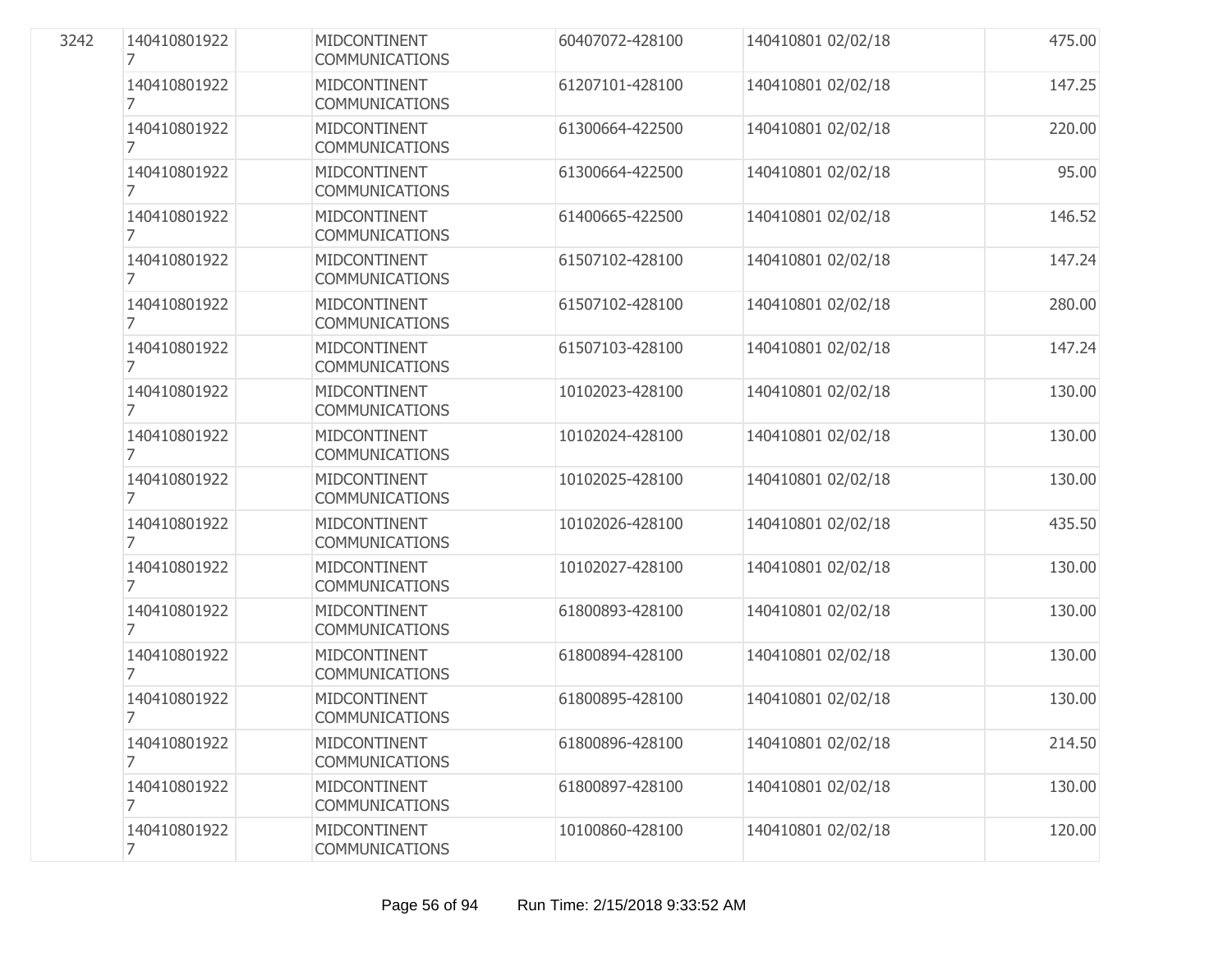| 3242  |                          |       |                                            |                 | <b>MIDCONTINENT</b><br><b>COMMUNICATIONS Total:</b> | 8,889.03 |
|-------|--------------------------|-------|--------------------------------------------|-----------------|-----------------------------------------------------|----------|
| 3243  | 93719                    | 91532 | MIDCONTINENT TESTING LABS<br><b>INC</b>    | 60407072-426900 | STANDARD OIL ANALYSIS<br><b>BOTTLES</b>             | 264.00   |
|       | 93704                    | 89420 | MIDCONTINENT TESTING LABS<br><b>INC</b>    | 60407073-422500 | 1ST QTR 2018, DEWATERED<br><b>BIOSOL</b>            | 390.16   |
|       | 93721                    | 89423 | MIDCONTINENT TESTING LABS<br><b>INC</b>    | 60407073-422500 | JAN 2018, WELL 19 (NO3 / NO2 /                      | 39.90    |
|       | 93690                    | 91530 | MIDCONTINENT TESTING LABS<br><b>INC</b>    | 60407073-422500 | SPRING 2017, UNBILLED<br><b>SUPPLEME</b>            | 182.40   |
|       |                          |       |                                            |                 | MIDCONTINENT TESTING LABS<br><b>INC Total:</b>      | 876.46   |
| 3260  | 3775097-01               | 91959 | MIDWEST TURF & IRRIGATION                  | 61300664-425300 | BEARING/BOLT/SHAFT/RING/SPA<br><b>CER</b>           | 576.81   |
|       | 3775097-02               | 91959 | MIDWEST TURF & IRRIGATION                  | 61300664-425300 | BEARING/BOLT/SHAFT/RING/SPA<br><b>CER</b>           | 1.50     |
|       | 3775525-00               | 91959 | MIDWEST TURF & IRRIGATION                  | 61300664-425300 | BEARING/BOLT/SHAFT/RING/SPA<br><b>CER</b>           | 22.93    |
|       |                          |       |                                            |                 | <b>MIDWEST TURF &amp; IRRIGATION</b><br>Total:      | 601.24   |
| 2300  | 01/29-30/18              | 92185 | MIKE HOLMBERG                              | 10100202-427000 | PER DIEM - HOLMBERG, M                              | 38.00    |
|       |                          |       |                                            |                 | <b>MIKE HOLMBERG Total:</b>                         | 38.00    |
| 3287  | 02/28/18                 |       | MINNELUZAHAN SENIOR<br><b>CITIZENS CTR</b> | 10100621-456700 | 1/4 MINNELUZAHAN SENIOR<br><b>CENTER</b>            | 4,437.50 |
|       |                          |       |                                            |                 | MINNELUZAHAN SENIOR<br><b>CITIZENS CTR Total:</b>   | 4,437.50 |
| 10550 | 178398                   |       | MOLA, CLARK                                | 60207014-453000 |                                                     | 58.28    |
|       |                          |       |                                            |                 | MOLA, CLARK Total:                                  | 58.28    |
| 3321  | 457-255-4432-<br>9 02/07 |       | MONTANA DAKOTA UTIL CO                     | 10100108-428200 |                                                     | 14.04    |
|       | 992-530-1000-<br>5 02/07 |       | MONTANA DAKOTA UTIL CO                     | 10100201-428200 |                                                     | 808.50   |
|       | 450-420-1000-<br>4 02/07 |       | MONTANA DAKOTA UTIL CO                     | 10100202-428200 |                                                     | 603.03   |
|       | 992-530-1000-<br>5 02/07 |       | MONTANA DAKOTA UTIL CO                     | 10100205-428200 |                                                     | 808.50   |
|       | 994-320-1000-<br>9 02/06 |       | MONTANA DAKOTA UTIL CO                     | 10100301-428200 |                                                     | 63.44    |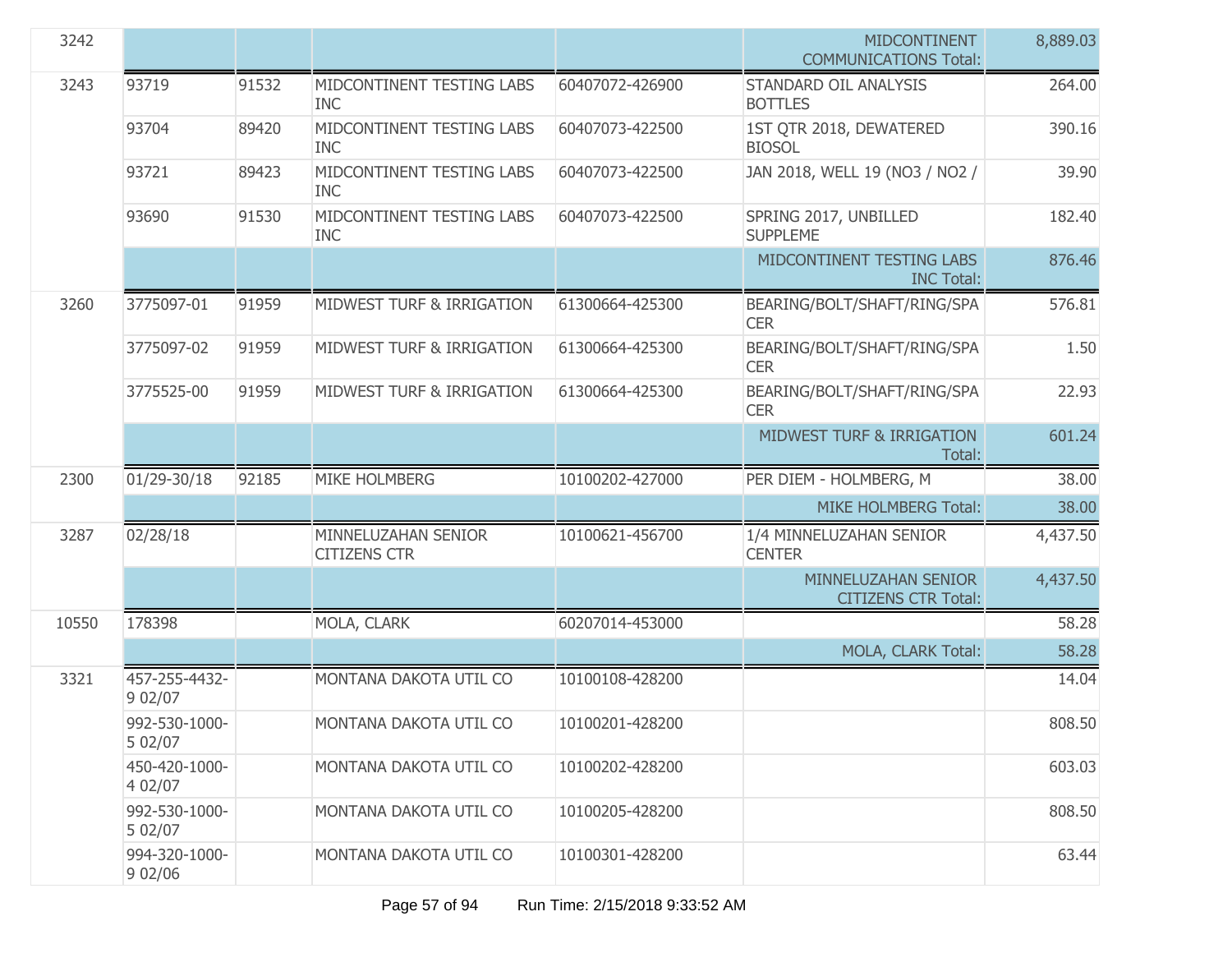| 3321 | 594-320-1000-<br>3 02/07 | MONTANA DAKOTA UTIL CO | 10100301-428200 | 117.11   |
|------|--------------------------|------------------------|-----------------|----------|
|      | 994-320-1000-<br>902/06  | MONTANA DAKOTA UTIL CO | 10100305-428200 | 475.79   |
|      | 794-320-1000-<br>1 02/07 | MONTANA DAKOTA UTIL CO | 10100305-428200 | 218.25   |
|      | 258-865-3747-<br>8 02/07 | MONTANA DAKOTA UTIL CO | 10100401-428200 | 137.18   |
|      | 994-320-1000-<br>902/06  | MONTANA DAKOTA UTIL CO | 10100401-428200 | 95.16    |
|      | 894-320-1000-<br>002/07  | MONTANA DAKOTA UTIL CO | 10100401-428200 | 211.36   |
|      | 347-423-1000-<br>5 02/07 | MONTANA DAKOTA UTIL CO | 10100603-428200 | 1,619.53 |
|      | 771-610-1000-<br>202/06  | MONTANA DAKOTA UTIL CO | 10100607-428200 | 68.98    |
|      | 871-610-1000-<br>1 02/06 | MONTANA DAKOTA UTIL CO | 10100607-428200 | 1,590.85 |
|      | 699-320-1000-<br>7 02/07 | MONTANA DAKOTA UTIL CO | 10100607-428200 | 245.65   |
|      | 653-949-5420-<br>3 02/07 | MONTANA DAKOTA UTIL CO | 10100607-428200 | 492.86   |
|      | 799-320-1000-<br>6 02/07 | MONTANA DAKOTA UTIL CO | 10100607-428200 | 116.02   |
|      | 625-520-1000-<br>1 02/06 | MONTANA DAKOTA UTIL CO | 10100609-428200 | 2,573.14 |
|      | 252-233-1000-<br>1 02/07 | MONTANA DAKOTA UTIL CO | 10100612-428200 | 5,545.99 |
|      | 350-400-1954-<br>5 02/07 | MONTANA DAKOTA UTIL CO | 10100612-428200 | 116.10   |
|      | 971-610-1000-<br>002/06  | MONTANA DAKOTA UTIL CO | 10100616-428200 | 214.14   |
|      | 067-863-3134-<br>5 02/07 | MONTANA DAKOTA UTIL CO | 10100617-428200 | 194.09   |
|      | 992-530-1000-<br>5 02/07 | MONTANA DAKOTA UTIL CO | 10100618-428200 | 1,617.00 |
|      | 715-420-1000-<br>5 02/06 | MONTANA DAKOTA UTIL CO | 10106062-428200 | 1,656.62 |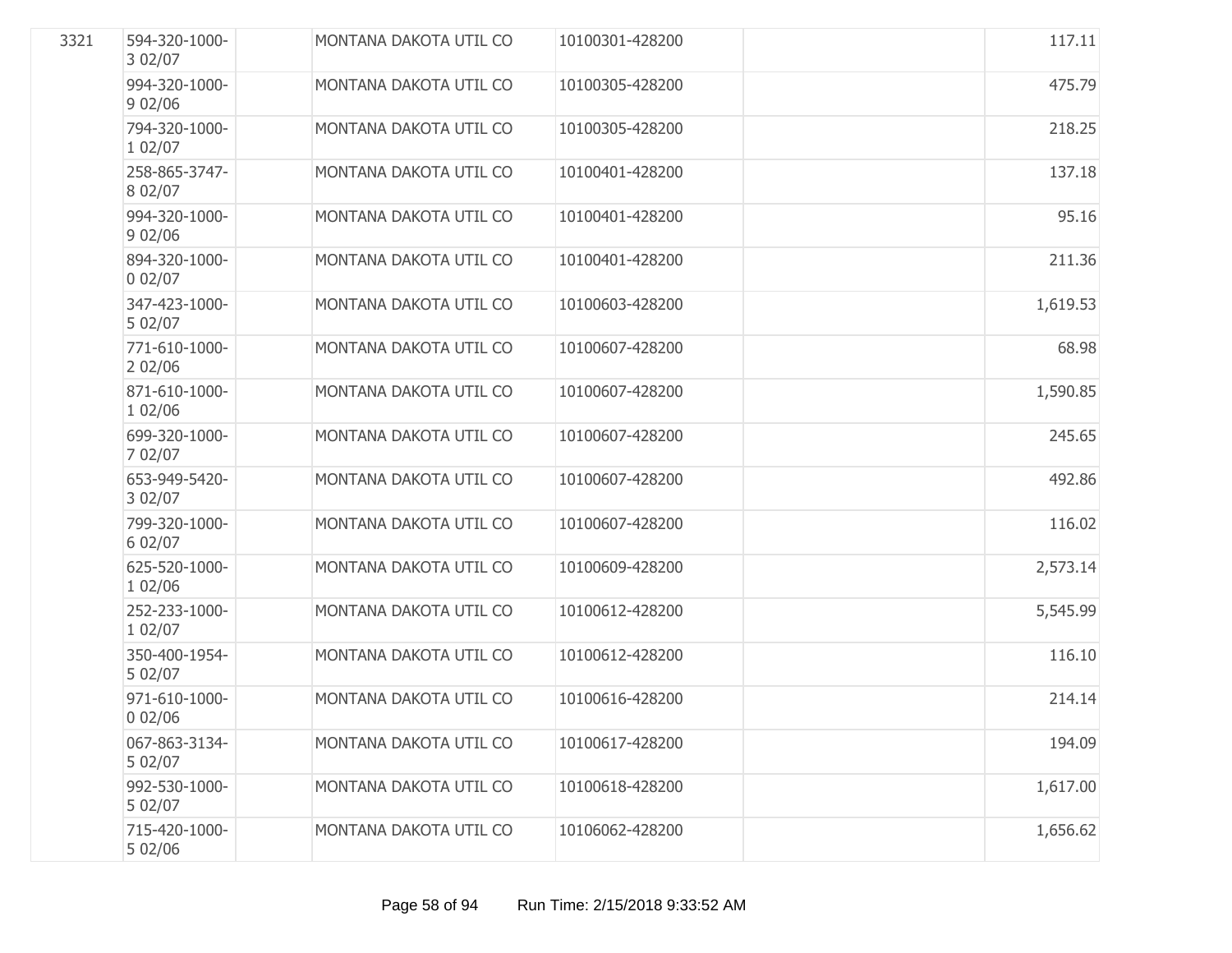| 3321 | 846-320-1000-<br>9 02/07 | MONTANA DAKOTA UTIL CO        | 10106064-428200 | 1,088.47 |
|------|--------------------------|-------------------------------|-----------------|----------|
|      | 856-749-6577-<br>8 02/07 | MONTANA DAKOTA UTIL CO        | 60207011-428200 | 74.78    |
|      | 794-320-1000-<br>1 02/07 | MONTANA DAKOTA UTIL CO        | 60207011-428200 | 436.50   |
|      | 391-040-1000-<br>202/06  | MONTANA DAKOTA UTIL CO        | 60207011-428200 | 104.86   |
|      | 614-930-1000-<br>5 02/06 | MONTANA DAKOTA UTIL CO        | 60207011-428200 | 15.40    |
|      | 818-494-8173-<br>4 02/06 | MONTANA DAKOTA UTIL CO        | 60207012-428200 | 25.20    |
|      | 210-450-9161-<br>4 02/05 | MONTANA DAKOTA UTIL CO        | 60207012-428200 | 534.47   |
|      | 818-494-8173-<br>4 02/06 | MONTANA DAKOTA UTIL CO        | 60407071-428200 | 25.20    |
|      | 315-063-0699-<br>7 02/07 | MONTANA DAKOTA UTIL CO        | 60407071-428200 | 400.00   |
|      | 221-963-4794-<br>6 02/07 | MONTANA DAKOTA UTIL CO        | 60407071-428200 | 50.94    |
|      | 210-450-9161-<br>4 02/05 | MONTANA DAKOTA UTIL CO        | 60407071-428200 | 534.48   |
|      | 794-320-1000-<br>1 02/07 | MONTANA DAKOTA UTIL CO        | 60407071-428200 | 436.50   |
|      | 445-528-9045-<br>9 02/07 | MONTANA DAKOTA UTIL CO        | 60407072-428200 | 1,798.15 |
|      | 319-075-5570-<br>5 02/07 | MONTANA DAKOTA UTIL CO        | 60407072-428200 | 413.31   |
|      | 548-320-1000-<br>002/07  | MONTANA DAKOTA UTIL CO        | 60800840-428200 | 595.92   |
|      | 629-610-1000-<br>6 02/07 | <b>MONTANA DAKOTA UTIL CO</b> | 61400665-428200 | 83.27    |
|      | 729-610-1000-<br>5 02/07 | MONTANA DAKOTA UTIL CO        | 61400665-428200 | 90.14    |
|      | 988-753-1000-<br>9 02/07 | MONTANA DAKOTA UTIL CO        | 77504134-428200 | 3,118.91 |
|      | 790-752-5545-<br>9 02/07 | MONTANA DAKOTA UTIL CO        | 77504134-428200 | 277.52   |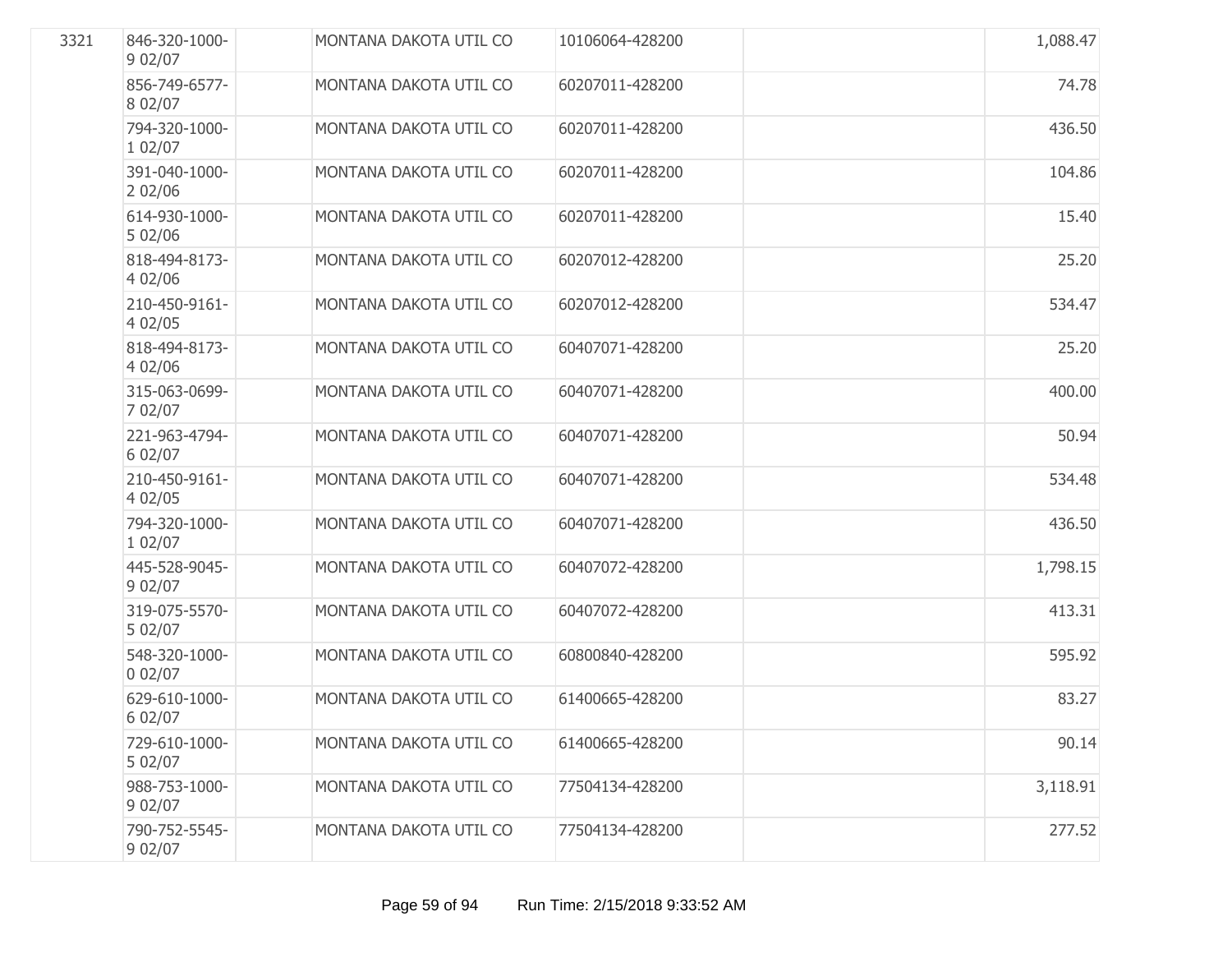| 3321  | 695-662-8818-<br>4 01/31 |       | MONTANA DAKOTA UTIL CO                        | 77700914-428200 |                                                      | 3,577.95  |
|-------|--------------------------|-------|-----------------------------------------------|-----------------|------------------------------------------------------|-----------|
|       | 350-420-1000-<br>5 02/07 |       | MONTANA DAKOTA UTIL CO                        | 10102021-428200 |                                                      | 889.06    |
|       | 530-410-1000-<br>9 02/06 |       | MONTANA DAKOTA UTIL CO                        | 10102023-428200 |                                                      | 228.05    |
|       | 606-963-1000-<br>6 02/07 |       | MONTANA DAKOTA UTIL CO                        | 10102027-428200 |                                                      | 263.41    |
|       | 350-420-1000-<br>5 02/07 |       | MONTANA DAKOTA UTIL CO                        | 61800891-428200 |                                                      | 437.90    |
|       | 530-410-1000-<br>902/06  |       | MONTANA DAKOTA UTIL CO                        | 61800893-428200 |                                                      | 112.33    |
|       | 606-963-1000-<br>6 02/07 |       | MONTANA DAKOTA UTIL CO                        | 61800897-428200 |                                                      | 129.74    |
|       |                          |       |                                               |                 | MONTANA DAKOTA UTIL CO<br>Total:                     | 35,345.79 |
| 3371  | 13899                    | 91304 | MOUNTAIN STATES SECURITY<br><b>INC</b>        | 10100607-422500 | <b>JANUARY SECURITY SERVICES</b>                     | 975.00    |
|       | 13899                    | 91304 | <b>MOUNTAIN STATES SECURITY</b><br><b>INC</b> | 10100860-422500 | <b>JANUARY SECURITY SERVICES</b>                     | 253.00    |
|       |                          |       |                                               |                 | <b>MOUNTAIN STATES SECURITY</b><br><b>INC Total:</b> | 1,228.00  |
| 3395  | 02/28/18                 |       | MUSEUM ALLIANCE OF RC                         | 10106064-460600 | FEB18 JOURNEY MUSEUM                                 | 27,000.00 |
|       |                          |       |                                               |                 | MUSEUM ALLIANCE OF RC Total:                         | 27,000.00 |
| 3397  | 603453                   | 91752 | MUTH ELECTRIC INC.                            | 61507103-425700 | <b>COOLING FAN</b>                                   | 1,610.35  |
|       |                          |       |                                               |                 | MUTH ELECTRIC INC. Total:                            | 1,610.35  |
| 3399  | 902714                   | 86842 | MVTL LABORATORIES INC                         | 61507103-422500 | DEC 2017, BLEND COCOMPOST<br><b>PATH</b>             | 392.00    |
|       |                          |       |                                               |                 | <b>MVTL LABORATORIES INC Total:</b>                  | 392.00    |
| 3407  | 10211                    | 91801 | NARTEC INC                                    | 10100201-426100 | <b>TEST KITS</b>                                     | 34.98     |
|       |                          |       |                                               |                 | <b>NARTEC INC Total:</b>                             | 34.98     |
| 9623  | 12032                    | 91736 | <b>NATIVE SUN NEWS</b>                        | 60207011-423000 | POSITION ADVERTISE -<br><b>RESERVOIR</b>             | 40.00     |
|       |                          |       |                                               |                 | <b>NATIVE SUN NEWS Total:</b>                        | 40.00     |
| 10545 | 178391                   |       | NELSON, BETTY                                 | 60207014-453000 |                                                      | 42.14     |
|       |                          |       |                                               |                 | NELSON, BETTY Total:                                 | 42.14     |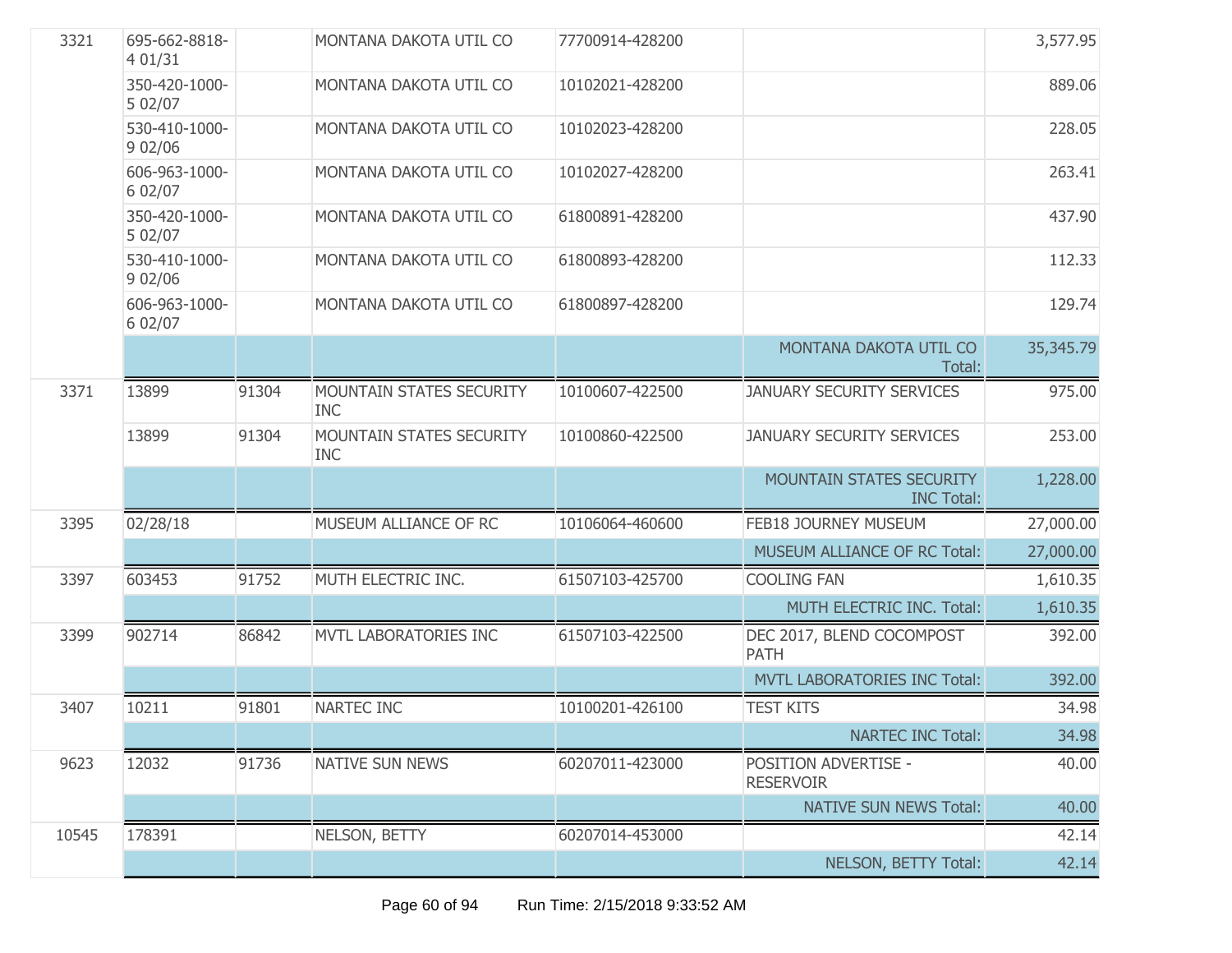| 10537 | 178382               |       | NELSON, JOHN                                  | 60207014-453000 |                                                                       | 23.06    |
|-------|----------------------|-------|-----------------------------------------------|-----------------|-----------------------------------------------------------------------|----------|
|       | 178394               |       | NELSON, JOHN                                  | 60207014-453000 |                                                                       | 87.86    |
|       |                      |       |                                               |                 | NELSON, JOHN Total:                                                   | 110.92   |
| 3474  | 22385751-00          | 91808 | <b>NEW PIG CORP</b>                           | 60407072-426310 | SAFETY: FLOOR MAT, OIL<br><b>ABSORBE</b>                              | 735.29   |
|       |                      |       |                                               |                 | NEW PIG CORP Total:                                                   | 735.29   |
| 5959  | 1301056003           | 90686 | NEWEGG BUSINESS INC                           | 10120100-425300 | APC SMART UPS SMC 1500 2U<br><b>UPS</b>                               | 459.99   |
|       |                      |       |                                               |                 | NEWEGG BUSINESS INC Total:                                            | 459.99   |
| 898   | 01/29-30/18          | 92187 | <b>NICK CARLSON</b>                           | 10100202-427000 | PER DIEM - N. CARLSON                                                 | 38.00    |
|       |                      |       |                                               |                 | <b>NICK CARLSON Total:</b>                                            | 38.00    |
| 6234  | 17-06473<br>05/23/17 | 92156 | NORIDIAN MEDICARE JF PART B<br><b>REFUNDS</b> | 61808900-453000 | AMB CALL REFUND # 17-06473                                            | 191.48   |
|       | 17-05178<br>04/23/17 | 92155 | NORIDIAN MEDICARE JF PART B<br><b>REFUNDS</b> | 61808900-453000 | AMB CALL REFUND # 17-05178                                            | 321.57   |
|       |                      |       |                                               |                 | NORIDIAN MEDICARE JF PART B<br><b>REFUNDS Total:</b>                  | 513.05   |
| 10584 | 10013RC              | 92342 | NORTH CENTRAL<br>INTERNATIONAL OF SIOUX FALLS | 10100302-425300 | <b>UNIT S068</b>                                                      | 29.61    |
|       |                      |       |                                               |                 |                                                                       |          |
|       |                      |       |                                               |                 | <b>NORTH CENTRAL</b><br>INTERNATIONAL OF SIOUX<br><b>FALLS Total:</b> | 29.61    |
| 3525  | 16249                | 91394 | NORTHERN TRUCK EQUIPMENT<br><b>CORP</b>       | 10100302-425300 | <b>UNITS S133, S134</b>                                               | 1,330.00 |
|       |                      |       |                                               |                 | NORTHERN TRUCK EQUIPMENT<br><b>CORP Total:</b>                        | 1,330.00 |
| 3530  | 1175972              | 91860 | NORTHWEST PIPE FITTINGS INC                   | 10100607-425500 | <b>IRRIGATION SUPPLIES - OMAHA</b><br><b>ST</b>                       | 1,005.70 |
|       | 1176067              | 91860 | NORTHWEST PIPE FITTINGS INC                   | 10100607-425500 | <b>IRRIGATION SUPPLIES - OMAHA</b><br><b>ST</b>                       | 33.31    |
|       | 1175488              | 91178 | NORTHWEST PIPE FITTINGS INC                   | 60207012-425500 | 6" TOP BOLT CPLG                                                      | 725.36   |
|       | 1175489              | 91179 | NORTHWEST PIPE FITTINGS INC                   | 60207012-425500 | 8" TOP BOLT CPLG                                                      | 821.44   |
|       | 1176468              | 91953 | NORTHWEST PIPE FITTINGS INC                   | 60207012-425500 | 6" TOP BOLT CPLG STOCK                                                | 559.56   |
|       | 1176471              | 91952 | NORTHWEST PIPE FITTINGS INC                   | 60207012-425500 | COMP UNION CPLG STOCK                                                 | 133.98   |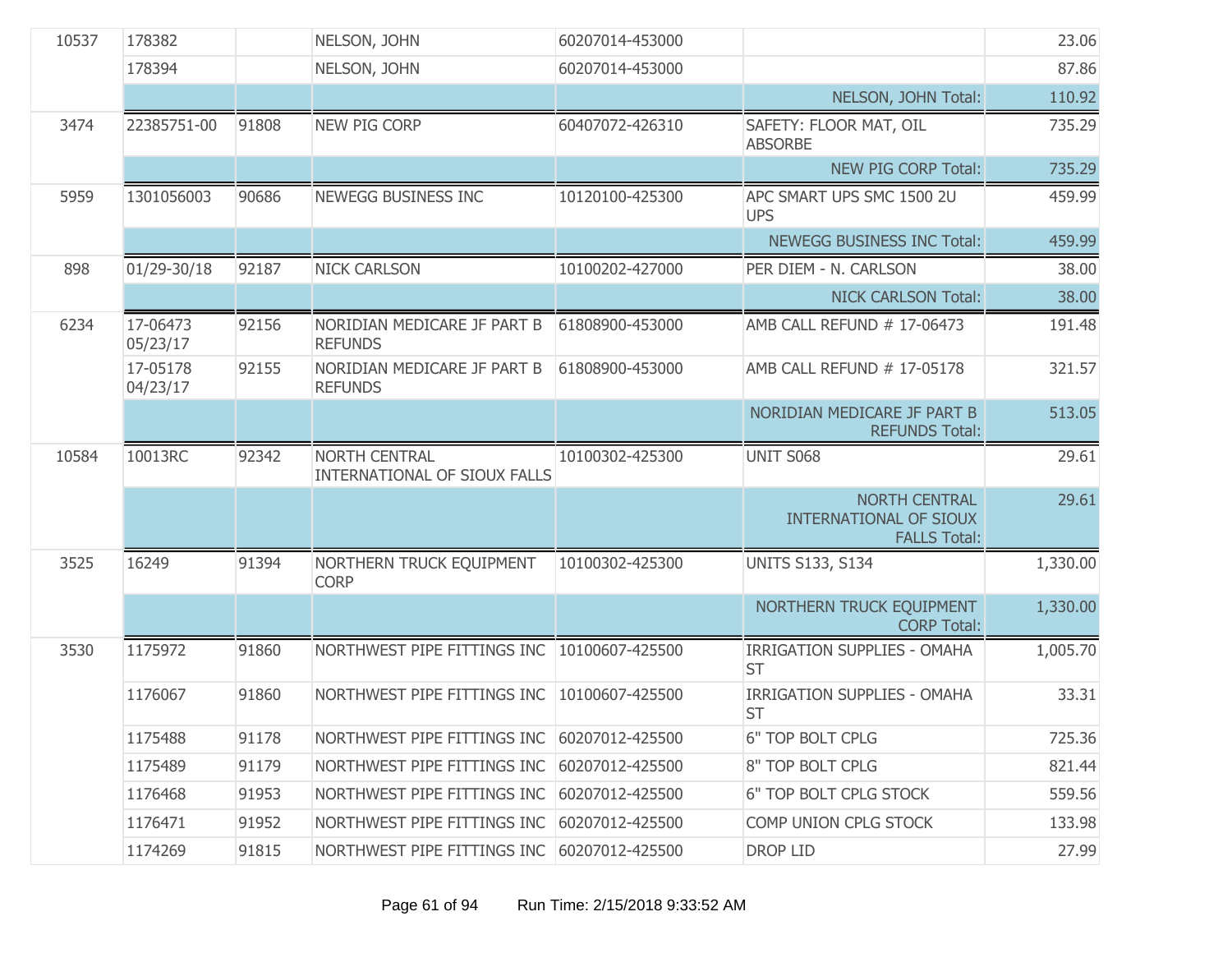| 3530  | 1176075            | 91749 | NORTHWEST PIPE FITTINGS INC                   | 60407072-426400 | <b>PROCESS WATER FILTER: PIPE</b><br><b>THR</b> | 7.05     |
|-------|--------------------|-------|-----------------------------------------------|-----------------|-------------------------------------------------|----------|
|       |                    |       |                                               |                 | NORTHWEST PIPE FITTINGS INC<br>Total:           | 3,314.39 |
| 10492 | 5104696            | 91158 | NORTHWEST SCIENTIFIC INC                      | 60407073-426400 | LIQUINOX DETERGENT, 1GAL                        | 82.13    |
|       |                    |       |                                               |                 | NORTHWEST SCIENTIFIC INC<br>Total:              | 82.13    |
| 3553  | 00015474           | 91326 | <b>OCEAN SYSTEMS</b>                          | 10120100-429500 | <b>ACE SOFTWARE RENEWAL</b>                     | 795.00   |
|       |                    |       |                                               |                 | <b>OCEAN SYSTEMS Total:</b>                     | 795.00   |
| 6586  | RC000013572        | 92201 | OFFICE PRIDE BILLING SERVICES 10100711-426400 |                 | FEB, 2018 - JANITORIAL SERVICE                  | 67.50    |
|       |                    |       |                                               |                 | <b>DEFICE PRIDE BILLING SERVICES</b><br>Total:  | 67.50    |
| 10525 | 178369             |       | <b>OHANA PROPERTIES</b>                       | 60207014-453000 |                                                 | 122.83   |
|       |                    |       |                                               |                 | <b>OHANA PROPERTIES Total:</b>                  | 122.83   |
| 10520 | 178364             |       | <b>OLESON, CASEY</b>                          | 60207014-453000 |                                                 | 36.04    |
|       |                    |       |                                               |                 | <b>OLESON, CASEY Total:</b>                     | 36.04    |
| 10543 | 178388             |       | OPSTEDAHL, DEBBIE                             | 60207014-453000 |                                                 | 21.20    |
|       |                    |       |                                               |                 | <b>OPSTEDAHL, DEBBIE Total:</b>                 | 21.20    |
| 3618  | 72174              | 91174 | OVERHEAD DOOR CO. OF RC                       | 60207011-422500 | REPAIR DOOR OPERATOR,<br><b>LUBED DO</b>        | 172.89   |
|       | 72153              | 90129 | OVERHEAD DOOR CO. OF RC                       | 60207012-426900 | <b>GARAGE DOOR OPENER</b>                       | 442.80   |
|       | 72179              | 91646 | OVERHEAD DOOR CO. OF RC                       | 61800893-425300 | PROGRAM TRANSMITTER - M3                        | 60.15    |
|       |                    |       |                                               |                 | OVERHEAD DOOR CO. OF RC<br>Total:               | 675.84   |
| 6402  | 3770556-<br>Q42017 | 91842 | PACER SERVICE CENTER                          | 10100106-426100 | Pacer Charges                                   | 25.80    |
|       |                    |       |                                               |                 | <b>PACER SERVICE CENTER Total:</b>              | 25.80    |
| 3625  | 6320375            | 91354 | PACIFIC STEEL & RECYCLING INC 10100302-426900 |                 | <b>SUPPLY</b>                                   | 5.76     |
|       | 6323802            | 91501 | PACIFIC STEEL & RECYCLING INC 10100302-426900 |                 | <b>SUPPLIES</b>                                 | 344.10   |
|       | 6319265            | 91154 | PACIFIC STEEL & RECYCLING INC 10100401-426900 |                 | <b>SUPPLIES</b>                                 | 9.63     |
|       | 6318387            | 91861 | PACIFIC STEEL & RECYCLING INC 10100607-426900 |                 | SHEET METAL - 79/CATRON BOX                     | 108.74   |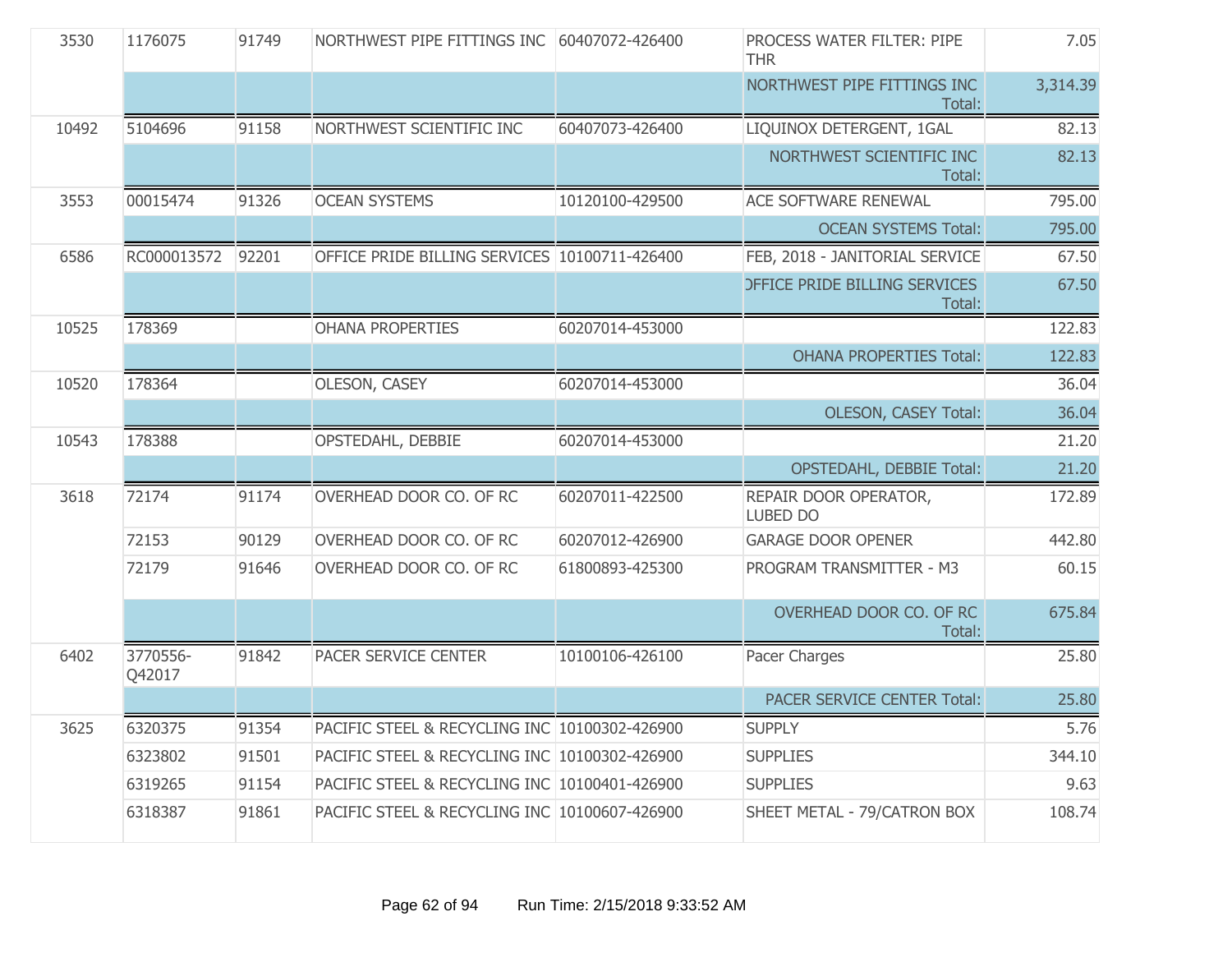| 3625  | 6318874              | 91861 | PACIFIC STEEL & RECYCLING INC 10100607-426900 |                 | SHEET METAL - 79/CATRON BOX                        | 160.74     |
|-------|----------------------|-------|-----------------------------------------------|-----------------|----------------------------------------------------|------------|
|       | 6330572              | 92348 | PACIFIC STEEL & RECYCLING INC 10100607-426900 |                 | 20' ANGLE IRON - STUMPER<br><b>TRAIL</b>           | 57.18      |
|       | 6326360              | 91816 | PACIFIC STEEL & RECYCLING INC 60207012-426900 |                 | <b>SIGN TRAILER</b>                                | 13.89      |
|       | 6310299              | 90497 | PACIFIC STEEL & RECYCLING INC 61507103-425300 |                 | FORMABLE 400 AR                                    | 862.24     |
|       | 6325478              | 91557 | PACIFIC STEEL & RECYCLING INC 61507103-425300 |                 | <b>HR FLAT</b>                                     | 14.92      |
|       | 6323911              | 91556 | PACIFIC STEEL & RECYCLING INC 61507103-425300 |                 | <b>BEAM</b>                                        | 257.18     |
|       |                      |       |                                               |                 | <b>PACIFIC STEEL &amp; RECYCLING INC</b><br>Total: | 1,834.38   |
| 3651  | CI18005603           | 90895 | PARK SEED WHOLESALE                           | 10100608-426600 | <b>PLANT SEEDS</b>                                 | 47.65      |
|       |                      |       |                                               |                 | PARK SEED WHOLESALE Total:                         | 47.65      |
| 10572 | 178603               |       | PARTNERSHIP WITH NATIVE<br><b>AMERICANS</b>   | 60207014-453000 |                                                    | 16.00      |
|       |                      |       |                                               |                 | PARTNERSHIP WITH NATIVE<br><b>AMERICANS Total:</b> | 16.00      |
| 3670  | 14180                | 91784 | PARTY DIRECT                                  | 10100603-426900 | <b>WRISTBANDS</b>                                  | 259.92     |
|       | 14182                | 91785 | PARTY DIRECT                                  | 10100612-426900 | <b>FUN PACKS</b>                                   | 752.45     |
|       |                      |       |                                               |                 | <b>PARTY DIRECT Total:</b>                         | 1,012.37   |
| 10511 | 17-02336<br>02/18/17 | 92161 | PATTY GREGERSON                               | 61808900-453000 | AMB CALL REFUND # 17-02336                         | 1,079.87   |
|       |                      |       |                                               |                 | PATTY GREGERSON Total:                             | 1,079.87   |
| 3601  | 01/16/18 FD          | 91617 | PENNINGTON COUNTY                             | 10100202-422500 | FIRST QUARTER BILLING FOR DR<br>M                  | 3,062.50   |
|       | 02-28-2018           |       | PENNINGTON COUNTY                             | 10100621-456600 | FEB18 DETOX                                        | 50,935.58  |
|       | 02/28/18             |       | PENNINGTON COUNTY                             | 10100621-458200 | FEB18 DISPATCH                                     | 120,021.58 |
|       | 02/28/2018           |       | PENNINGTON COUNTY                             | 10100621-459600 | FEB18 EMERG MGMT                                   | 11,666.67  |
|       | 02-28-18             |       | PENNINGTON COUNTY                             | 10100621-459700 | FEB18 SEARCH/RESCUE                                | 1,833.33   |
|       | 01/30/18             | 91762 | PENNINGTON COUNTY                             | 50508915-432000 | DETOX REMODEL COSTS                                | 600,000.00 |
|       | 01/16/18 FD          | 91617 | PENNINGTON COUNTY                             | 61800890-422500 | FIRST QUARTER BILLING FOR DR<br>M                  | 1,312.50   |
|       |                      |       |                                               |                 | PENNINGTON COUNTY Total:                           | 788,832.16 |
| 5685  | 2018010651           | 91885 | PEOPLEFACTS LLC                               | 10120104-422500 | <b>CREDIT CHECKS</b>                               | 80.19      |
|       |                      |       |                                               |                 | PEOPLEFACTS LLC Total:                             | 80.19      |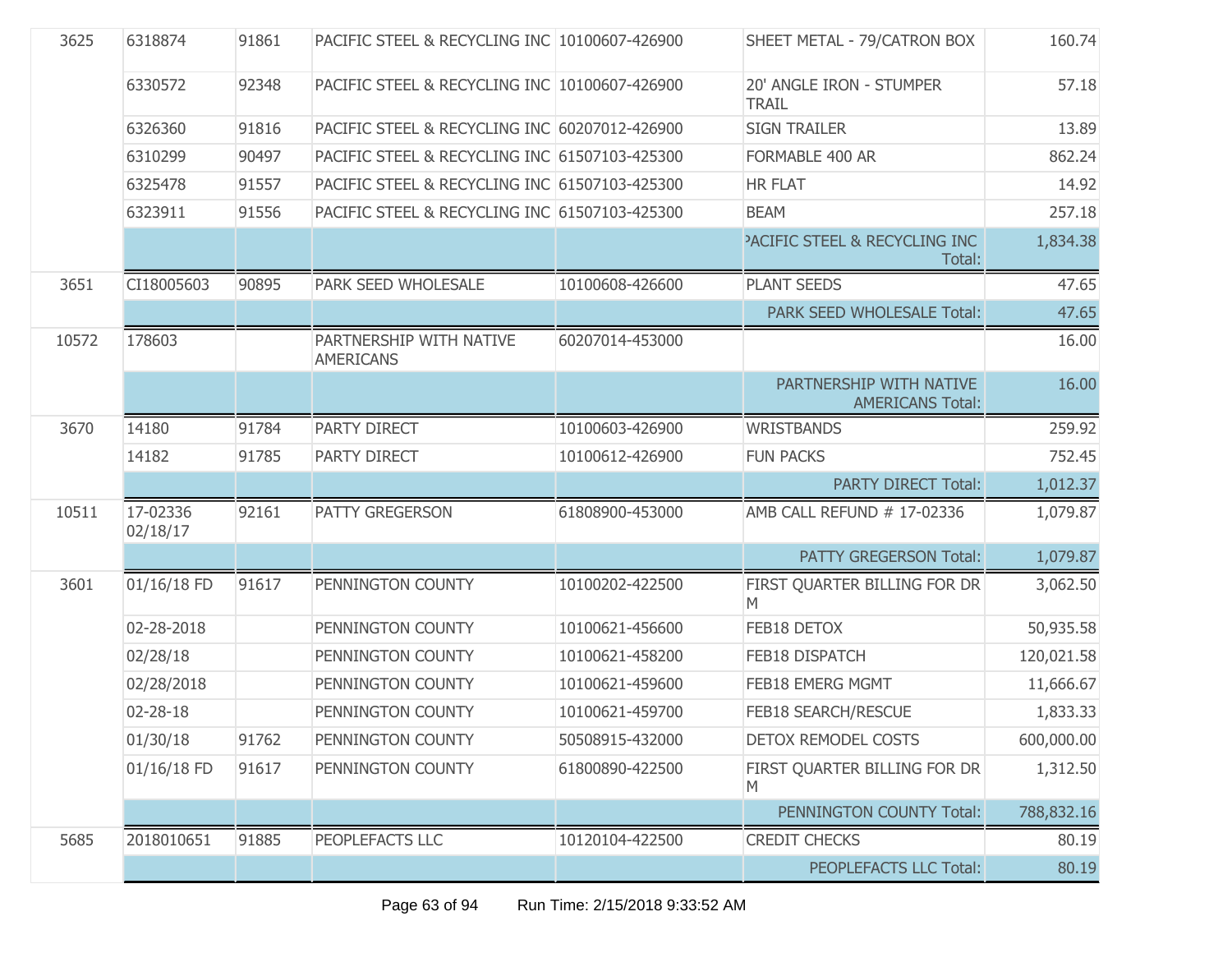| 5432 | 02/28/18           |       | PERFORMING ARTS CENTER OF<br>RAPID CITY INC | 10100621-462000 | FEB18 PERFORMING ARTS<br><b>CENTER OF RC</b>       | 3,008.33  |
|------|--------------------|-------|---------------------------------------------|-----------------|----------------------------------------------------|-----------|
|      |                    |       |                                             |                 | PERFORMING ARTS CENTER OF<br>RAPID CITY INC Total: | 3,008.33  |
| 2928 | 18POS/006346 91832 |       | PETE LIEN & SONS INC                        | 60907401-425500 | RIP RAP ROCK FOR 1311 E ST.<br>JO                  | 251.75    |
|      | 18POS/006389 91832 |       | PETE LIEN & SONS INC                        | 60907401-425500 | RIP RAP ROCK FOR 1311 E ST.<br>JO                  | 260.25    |
|      |                    |       |                                             |                 | PETE LIEN & SONS INC Total:                        | 512.00    |
| 5689 | 118008300          | 89162 | PHYSIO-CONTROL INC                          | 10100202-426900 | <b>LUCAS DEVICE</b>                                | 15,003.71 |
|      |                    |       |                                             |                 | PHYSIO-CONTROL INC Total:                          | 15,003.71 |
| 5497 | 03/05/18           |       | PIONEER BANK & TRUST                        | 50508919-441000 | FINANCIAL SOFTWARE PRINC &<br><b>INT</b>           | 28,705.64 |
|      | 03/05/18           |       | <b>PIONEER BANK &amp; TRUST</b>             | 50508919-442000 | FINANCIAL SOFTWARE PRINC &<br><b>INT</b>           | 1,486.39  |
|      | 03/03/18           |       | PIONEER BANK & TRUST                        | 73000904-441000 | <b>GOLF EQUIP PRINC &amp; INT</b>                  | 4,270.66  |
|      | 03/03/18           |       | PIONEER BANK & TRUST                        | 73000904-442000 | <b>GOLF EQUIP PRINC &amp; INT</b>                  | 295.60    |
|      |                    |       |                                             |                 | PIONEER BANK & TRUST Total:                        | 34,758.29 |
| 3701 | 1204273            | 90299 | POLYDYNE INC                                | 60407072-426400 | POLYMER, CLARIFLOC CD-1257                         | 5,796.00  |
|      |                    |       |                                             |                 | POLYDYNE INC Total:                                | 5,796.00  |
| 3704 | E 42299            | 91297 | PONDEROSA SPORTSWEAR                        | 10100607-426900 | <b>EMBROIDERY JACKETS AND</b><br><b>SHIRTS</b>     | 420.00    |
|      | E 42299            | 91297 | PONDEROSA SPORTSWEAR                        | 10100612-426900 | <b>EMBROIDERY JACKETS AND</b><br><b>SHIRTS</b>     | 108.00    |
|      | E 42299            | 91297 | PONDEROSA SPORTSWEAR                        | 10100860-426900 | <b>EMBROIDERY JACKETS AND</b><br><b>SHIRTS</b>     | 54.00     |
|      |                    |       |                                             |                 | PONDEROSA SPORTSWEAR Total:                        | 582.00    |
| 3705 | SAL844656-1        | 91783 | POOL&SPA CENTER                             | 10100616-425300 | <b>MOTOR</b>                                       | 447.15    |
|      |                    |       |                                             |                 | POOL&SPA CENTER Total:                             | 447.15    |
| 3722 | 178735             | 91862 | POWER HOUSE HONDA                           | 10100607-425300 | 25 BAR SN                                          | 74.99     |
|      | 178735             | 91862 | POWER HOUSE HONDA                           | 10100607-426200 | 25 BAR SN                                          | 55.96     |
|      | 178740             | 91960 | POWER HOUSE HONDA                           | 61300664-425300 | <b>CHAIN/SHARPEN</b>                               | 51.90     |
|      | 178807             | 92096 | POWER HOUSE HONDA                           | 10100860-425300 | SAFETY HELMET - STAFF STOCK                        | 125.90    |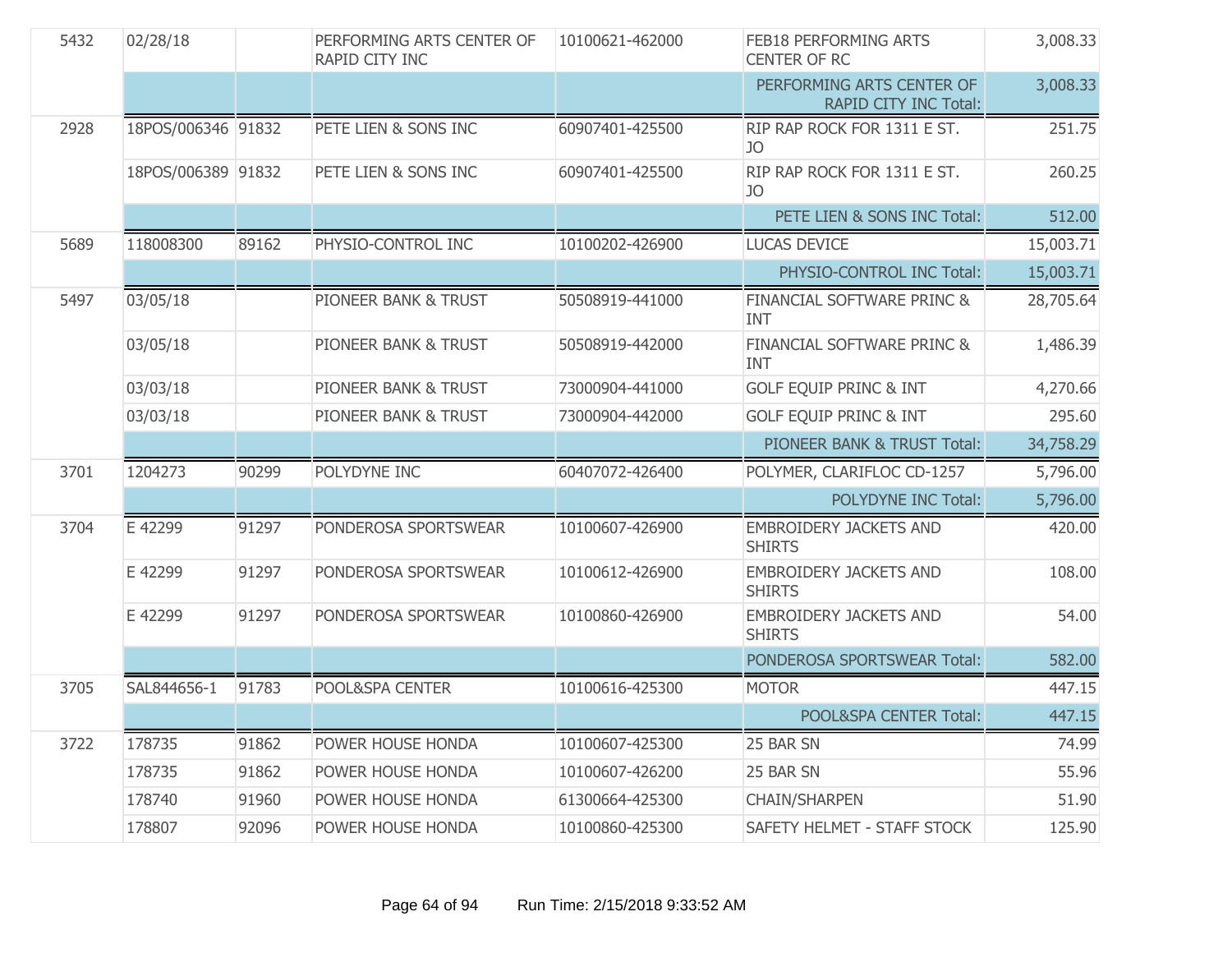| 3722  | 178792             | 92096 | POWER HOUSE HONDA        | 10100860-426300 | SAFETY HELMET - STAFF STOCK              | 64.99    |
|-------|--------------------|-------|--------------------------|-----------------|------------------------------------------|----------|
|       | 178807             | 92096 | POWER HOUSE HONDA        | 10100860-426300 | SAFETY HELMET - STAFF STOCK              | 64.99    |
|       | 178807             | 92096 | POWER HOUSE HONDA        | 10100860-426500 | SAFETY HELMET - STAFF STOCK              | 131.95   |
|       |                    |       |                          |                 | POWER HOUSE HONDA Total:                 | 570.68   |
| 3737  | 23086              | 91651 | PRECISION MECHANICAL LLP | 10102021-425200 | <b>FURNACE REPAIR - ST 1</b>             | 510.11   |
|       | 23086              | 91651 | PRECISION MECHANICAL LLP | 61800891-425200 | <b>FURNACE REPAIR - ST 1</b>             | 218.62   |
|       |                    |       |                          |                 | PRECISION MECHANICAL LLP<br>Total:       | 728.73   |
| 3750  | 60775              | 91674 | PRINT MARK-ET            | 60407072-426100 | DATE STAMPER, TRODAT BRAND               | 50.95    |
|       | 60822              | 91823 | PRINT MARK-ET            | 61207101-422500 | <b>COLLECTION MAILER</b>                 | 2,304.03 |
|       | 60769              | 91822 | PRINT MARK-ET            | 61207101-422500 | <b>COLLECTION MAILER</b>                 | 879.34   |
|       | 59667CR            |       | PRINT MARK-ET            | 61207101-425100 | <b>CREDIT DUPLICATE PAYMENT</b>          | (86.70)  |
|       |                    |       |                          |                 | PRINT MARK-ET Total:                     | 3,147.62 |
| 10518 | 178362             |       | PROCTOR, SHARON          | 60207014-453000 |                                          | 75.12    |
|       |                    |       |                          |                 | PROCTOR, SHARON Total:                   | 75.12    |
| 3761  | 302313CR           |       | PROMOTION REHABILITATION | 10100603-422500 | DUPLICATE INVOICE WOOD,S                 | (60.00)  |
|       | 304790             | 91728 | PROMOTION REHABILITATION | 60207011-422500 | PRE-EMPLOYMENT SCREEN ON<br>01241        | 60.00    |
|       | 302313<br>12/29/17 | 91452 | PROMOTION REHABILITATION | 61507103-422500 | 110691 PRE-EMPLOYMENT<br><b>SCREEN</b>   | 60.00    |
|       |                    |       |                          |                 | PROMOTION REHABILITATION<br>Total:       | 60.00    |
| 7323  | 8071971            | 90668 | PROVANTAGE LLC           | 10100305-429500 | <b>WI-FI SYSTEM</b>                      | 256.00   |
|       | 8055643            | 88417 | PROVANTAGE LLC           | 50508919-429500 | DISASTER RECOVERY STORAGE -<br>AI        | 4,017.80 |
|       | 8055640            | 88417 | PROVANTAGE LLC           | 50508919-429500 | DISASTER RECOVERY STORAGE -<br>AI        | 1,057.82 |
|       | 8055645            | 88417 | PROVANTAGE LLC           | 50508919-429500 | <b>DISASTER RECOVERY STORAGE -</b><br>AI | 192.04   |
|       | 8074463            | 88417 | PROVANTAGE LLC           | 50508919-429500 | <b>DISASTER RECOVERY STORAGE -</b><br>AI | 1,560.34 |
|       | 8071750            | 90363 | PROVANTAGE LLC           | 61207101-429500 | UNIFI ACCESS POINT<br><b>ENTERPRISE</b>  | 151.00   |
|       |                    |       |                          |                 | Total:<br>PROVANTAGE LLC                 | 7,235.00 |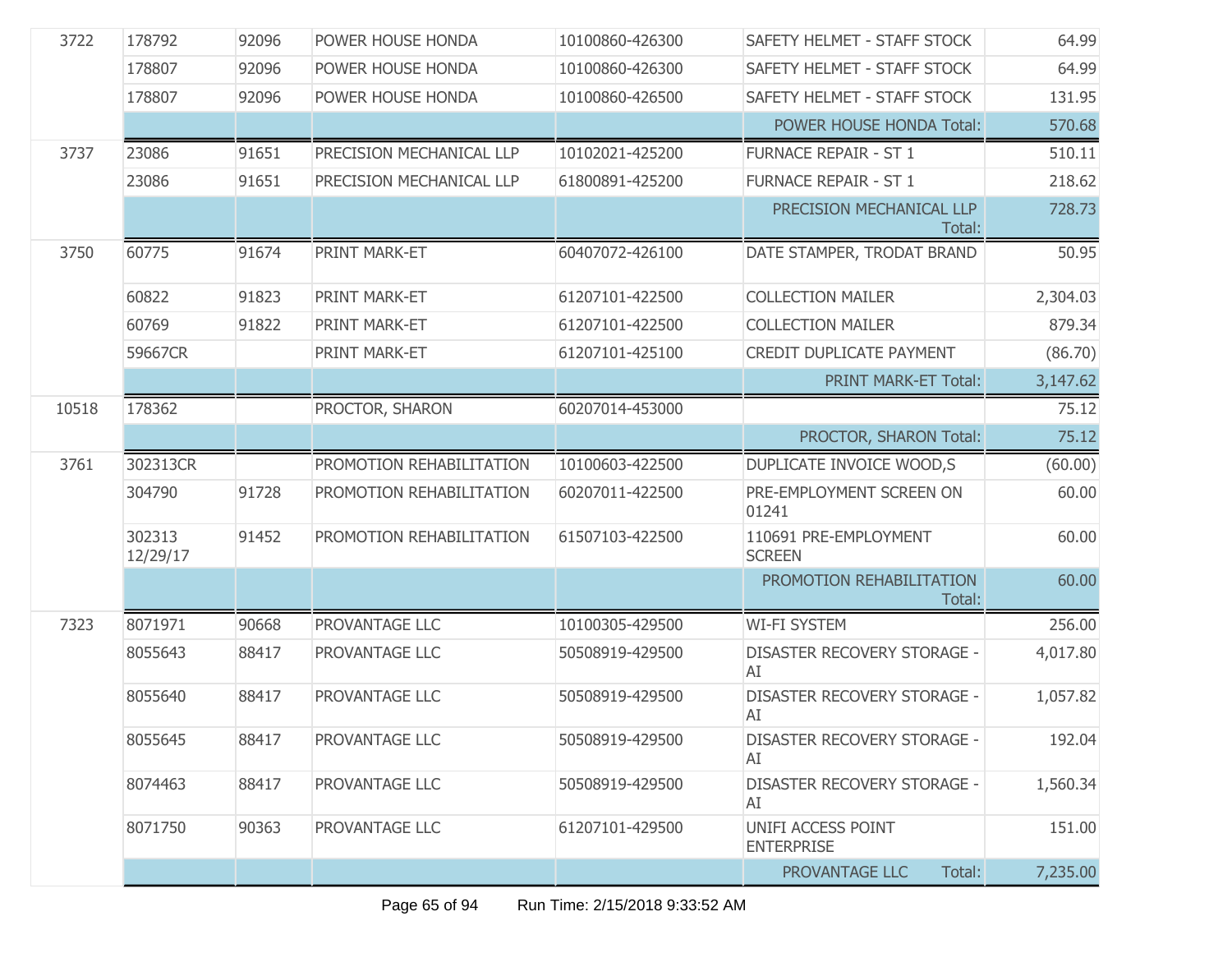| 3679 | 1006355409 | 91512 | PURCHASE POWER/PITNEY<br><b>BOWES</b>          | 10106022-426100 | POSTAGE METER INK                                    | 234.16    |
|------|------------|-------|------------------------------------------------|-----------------|------------------------------------------------------|-----------|
|      |            |       |                                                |                 | PURCHASE POWER/PITNEY<br><b>BOWES Total:</b>         | 234.16    |
| 3782 | 10038      | 91961 | PUTTER'S GOLF CARS INC                         | 61300664-425300 | <b>BATTERY CHARGER</b>                               | 150.00    |
|      |            |       |                                                |                 | PUTTER'S GOLF CARS INC Total:                        | 150.00    |
| 3793 | 3281       | 92100 | <b>QUALITY TRANSMISSION INC</b>                | 10100607-422500 | REPAIRS TO #516                                      | 1,630.64  |
|      |            |       |                                                |                 | <b>QUALITY TRANSMISSION INC</b><br>Total:            | 1,630.64  |
| 3802 | 0007339-IN | 92011 | QUINN CONSTRUCTION INC                         | 26000927-422500 | 420 SPRUCE STREET -<br><b>DEMOLITION</b>             | 9,850.00  |
|      |            |       |                                                |                 | <b>QUINN CONSTRUCTION INC</b><br>Total:              | 9,850.00  |
| 3805 | CD2195574  | 91962 | R & R PRODUCTS INC                             | 61300664-425300 | <b>BUSHING/CYLINDER</b>                              | 215.94    |
|      |            |       |                                                |                 | R & R PRODUCTS INC Total:                            | 215.94    |
| 3806 | 0064265-IN | 91792 | R & R SPECIALITIES INC                         | 10100603-425100 | SOLENOID VALVE                                       | 1,424.89  |
|      |            |       |                                                |                 | R & R SPECIALITIES INC Total:                        | 1,424.89  |
| 3816 | 260644     | 91327 | RADIOTRONICS INC                               | 10120120-429800 | K9 PRO ALARM SYSTEM<br><b>UPGRADE</b>                | 2,907.60  |
|      |            |       |                                                |                 | <b>RADIOTRONICS INC Total:</b>                       | 2,907.60  |
| 7639 | 118644     | 92174 | RAPID BROADCASTING COMPANY 61207101-422900     |                 | <b>JANUARY ADVERTISING</b>                           | 10.00     |
|      | 118645     | 92174 | RAPID BROADCASTING COMPANY 61207101-422900     |                 | <b>JANUARY ADVERTISING</b>                           | 995.00    |
|      |            |       |                                                |                 | RAPID BROADCASTING<br><b>COMPANY Total:</b>          | 1,005.00  |
| 3843 | 465177     | 91863 | RAPID CHEVROLET CO INC.                        | 10100860-425100 | SWITCH #040                                          | 31.73     |
|      |            |       |                                                |                 | RAPID CHEVROLET CO INC.<br>Total:                    | 31.73     |
| 3845 | 02/28/18   |       | RAPID CITY AREA CHAMBER OF<br><b>COMMERCE</b>  | 10100621-460800 | <b>FEB18 CHAMBER</b>                                 | 2,833.33  |
|      |            |       |                                                |                 | RAPID CITY AREA CHAMBER OF<br><b>COMMERCE Total:</b> | 2,833.33  |
| 3846 | 02/28/18   |       | RAPID CITY AREA ECONOMIC<br><b>DEVELOPMENT</b> | 10100621-457600 | FEB18 ECON DEV                                       | 29,166.67 |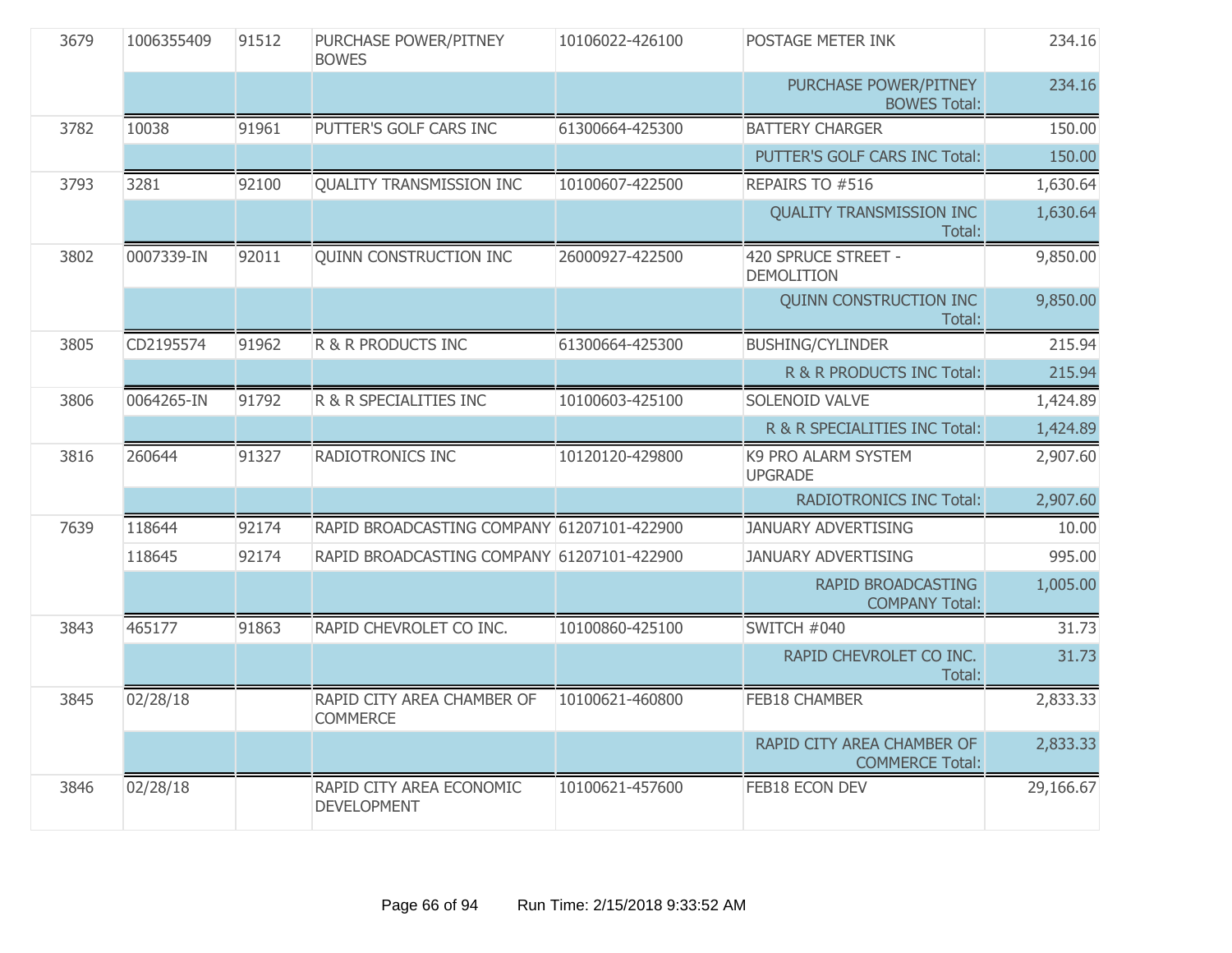| 3846 |                         |       |                                                |                 | RAPID CITY AREA ECONOMIC<br><b>DEVELOPMENT Total:</b>    | 29,166.67  |
|------|-------------------------|-------|------------------------------------------------|-----------------|----------------------------------------------------------|------------|
| 3848 | IV00000153              | 92024 | RAPID CITY AREA SCHOOL DIST<br>$51 - 4$        | 10100111-426100 | Copy Paper                                               | 50.26      |
|      |                         |       |                                                |                 | RAPID CITY AREA SCHOOL DIST<br>51-4 Total:               | 50.26      |
| 3861 | 02/05/18                | 92247 | RAPID CITY ECONOMIC<br>DEVELOPMENT PARTNERSHIP | 10700127-422500 | OPPORTUNITY CAPTURE FUNDS                                | 450,000.00 |
|      |                         |       |                                                |                 | RAPID CITY ECONOMIC<br>DEVELOPMENT PARTNERSHIP<br>Total: | 450,000.00 |
| 3863 | 21057919                | 91685 | RAPID CITY JOURNAL -<br><b>ADVERTISING</b>     | 10100101-423000 | CIVIC CENTER PUBLIC FORUM<br><b>PUBL</b>                 | 1,240.00   |
|      | 13200028859<br>01/16/18 | 91636 | RAPID CITY JOURNAL -<br><b>ADVERTISING</b>     | 10100101-429300 | <b>NEWSPAPER</b>                                         | 367.83     |
|      | 21065819                | 91659 | RAPID CITY JOURNAL -<br><b>ADVERTISING</b>     | 10100202-423000 | AD - FIRE ADMIN SECRETARY                                | 389.55     |
|      | 21066685                | 91658 | RAPID CITY JOURNAL -<br><b>ADVERTISING</b>     | 10100202-423000 | AD - FIREFIGHTER MEDIC<br><b>RECRUIT</b>                 | 362.60     |
|      | 21072150                | 91202 | RAPID CITY JOURNAL -<br><b>ADVERTISING</b>     | 10100204-423000 | <b>LEGAL AD</b>                                          | 45.43      |
|      | 21071558                | 91201 | RAPID CITY JOURNAL -<br><b>ADVERTISING</b>     | 10100204-423000 | <b>LEGAL AD</b>                                          | 101.10     |
|      | 21056690                | 91492 | RAPID CITY JOURNAL -<br><b>ADVERTISING</b>     | 10100401-422500 | FTE ADVERTSING                                           | 438.00     |
|      | 21071956                | 91205 | RAPID CITY JOURNAL -<br><b>ADVERTISING</b>     | 10106021-423000 | <b>PUBLISHING</b>                                        | 2,595.24   |
|      | 21071215                | 91205 | RAPID CITY JOURNAL -<br><b>ADVERTISING</b>     | 10106021-423000 | <b>PUBLISHING</b>                                        | 410.41     |
|      | 21072324                | 91205 | RAPID CITY JOURNAL -<br><b>ADVERTISING</b>     | 10106021-423000 | <b>PUBLISHING</b>                                        | 78.35      |
|      | 21072323                | 91205 | RAPID CITY JOURNAL -<br><b>ADVERTISING</b>     | 10106021-423000 | <b>PUBLISHING</b>                                        | 26.89      |
|      | 21071568                | 91205 | RAPID CITY JOURNAL -<br><b>ADVERTISING</b>     | 10106021-423000 | <b>PUBLISHING</b>                                        | 73.68      |
|      | 21072330                | 91205 | RAPID CITY JOURNAL -<br><b>ADVERTISING</b>     | 10106021-423000 | <b>PUBLISHING</b>                                        | 41.72      |
|      | 21072708                | 92075 | RAPID CITY JOURNAL -<br><b>ADVERTISING</b>     | 10106021-423000 | <b>PUBLISHING</b>                                        | 1,127.01   |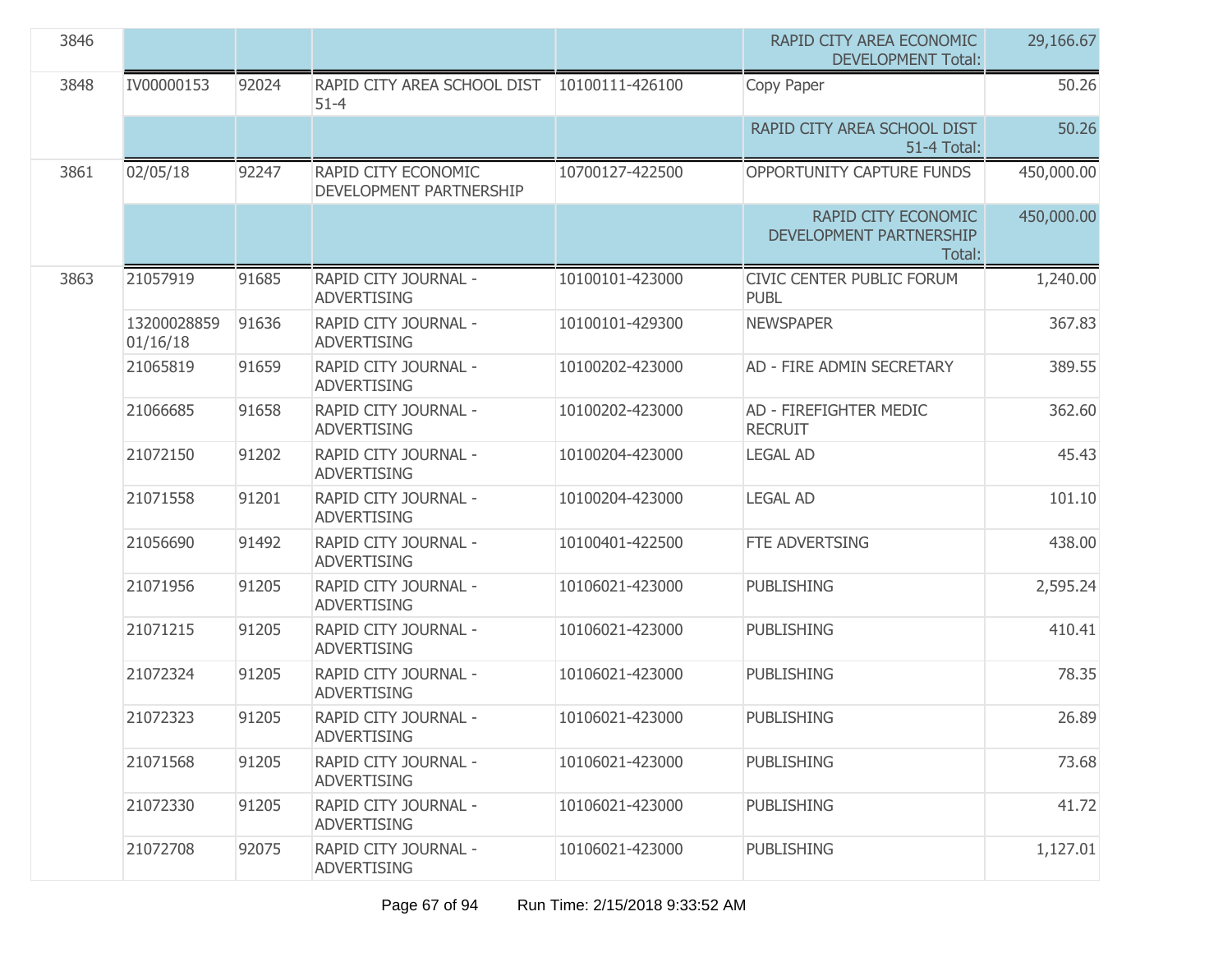| 3863  | 21058900  | 91538 | RAPID CITY JOURNAL -<br><b>ADVERTISING</b> | 61507103-423000 | SWO1 AD                                           | 463.00     |
|-------|-----------|-------|--------------------------------------------|-----------------|---------------------------------------------------|------------|
|       | 21065819  | 91659 | RAPID CITY JOURNAL -<br><b>ADVERTISING</b> | 61800890-423000 | AD - FIRE ADMIN SECRETARY                         | 166.95     |
|       | 21066685  | 91658 | RAPID CITY JOURNAL -<br><b>ADVERTISING</b> | 61800890-423000 | AD - FIREFIGHTER MEDIC<br><b>RECRUIT</b>          | 155.40     |
|       |           |       |                                            |                 | RAPID CITY JOURNAL -<br><b>ADVERTISING Total:</b> | 8,083.16   |
| 3866  | 01/29/18  | 91807 | RAPID CITY MEDICAL CENTER                  | 10100201-422500 | PREHIRE EXAMS                                     | 420.00     |
|       |           |       |                                            |                 | RAPID CITY MEDICAL CENTER<br>Total:               | 420.00     |
| 3882  | 222304 00 | 91847 | <b>RAPID CITY WINSUPPLY</b>                | 10100612-425500 | <b>BLOWER ASSY</b>                                | 541.92     |
|       |           |       |                                            |                 | RAPID CITY WINSUPPLY Total:                       | 541.92     |
| 3887  | 5182      | 91560 | RAPID FIRE PROTECTION INC                  | 61507103-425200 | <b>SPRINKLER HEADS</b>                            | 1,865.82   |
|       |           |       |                                            |                 | RAPID FIRE PROTECTION INC<br>Total:               | 1,865.82   |
| 6440  | 01/23/18  | 92390 | <b>RAUSCH COMPANIES</b>                    | 50508910-431000 | 15-2316 OMAHA STREET<br><b>RECONSTRU</b>          | 100.00     |
|       | 01/23/18  | 92390 | <b>RAUSCH COMPANIES</b>                    | 50508911-431000 | 15-2316 OMAHA STREET<br><b>RECONSTRU</b>          | 1,200.00   |
|       | 01/23/18  | 92390 | RAUSCH COMPANIES                           | 60200933-431000 | 15-2316 OMAHA STREET<br><b>RECONSTRU</b>          | 500.00     |
|       | 01/23/18  | 92390 | <b>RAUSCH COMPANIES</b>                    | 60400833-431000 | 15-2316 OMAHA STREET<br><b>RECONSTRU</b>          | 525.00     |
|       | 01/23/18  | 92390 | <b>RAUSCH COMPANIES</b>                    | 60907402-431000 | 15-2316 OMAHA STREET<br><b>RECONSTRU</b>          | 175.00     |
|       |           |       |                                            |                 | <b>RAUSCH COMPANIES</b><br>Total:                 | 2,500.00   |
| 3925  | 02/01/18  |       | RC COMMUNITY HEALTH CTR                    | 10100621-458300 | 1/4 RC COMMUNITY HEALTH                           | 2,500.00   |
|       |           |       |                                            |                 | RC COMMUNITY HEALTH CTR<br>Total:                 | 2,500.00   |
| 10576 | 178607    |       | RC SCHOOLS-BLDG GROUNDS                    | 60207014-453000 |                                                   | 446.88     |
|       |           |       |                                            |                 | RC SCHOOLS-BLDG GROUNDS<br>Total:                 | 446.88     |
| 3934  | 22534     | 91874 | RCS CONSTRUCTION INC.                      | 50508911-437100 | 15-2253 ROBBINSDALE UTILITY<br><b>AN</b>          | 157,538.91 |
|       | 22534     | 91874 | RCS CONSTRUCTION INC.                      | 50508912-437200 | 15-2253 ROBBINSDALE UTILITY<br>AN                 | 33,718.07  |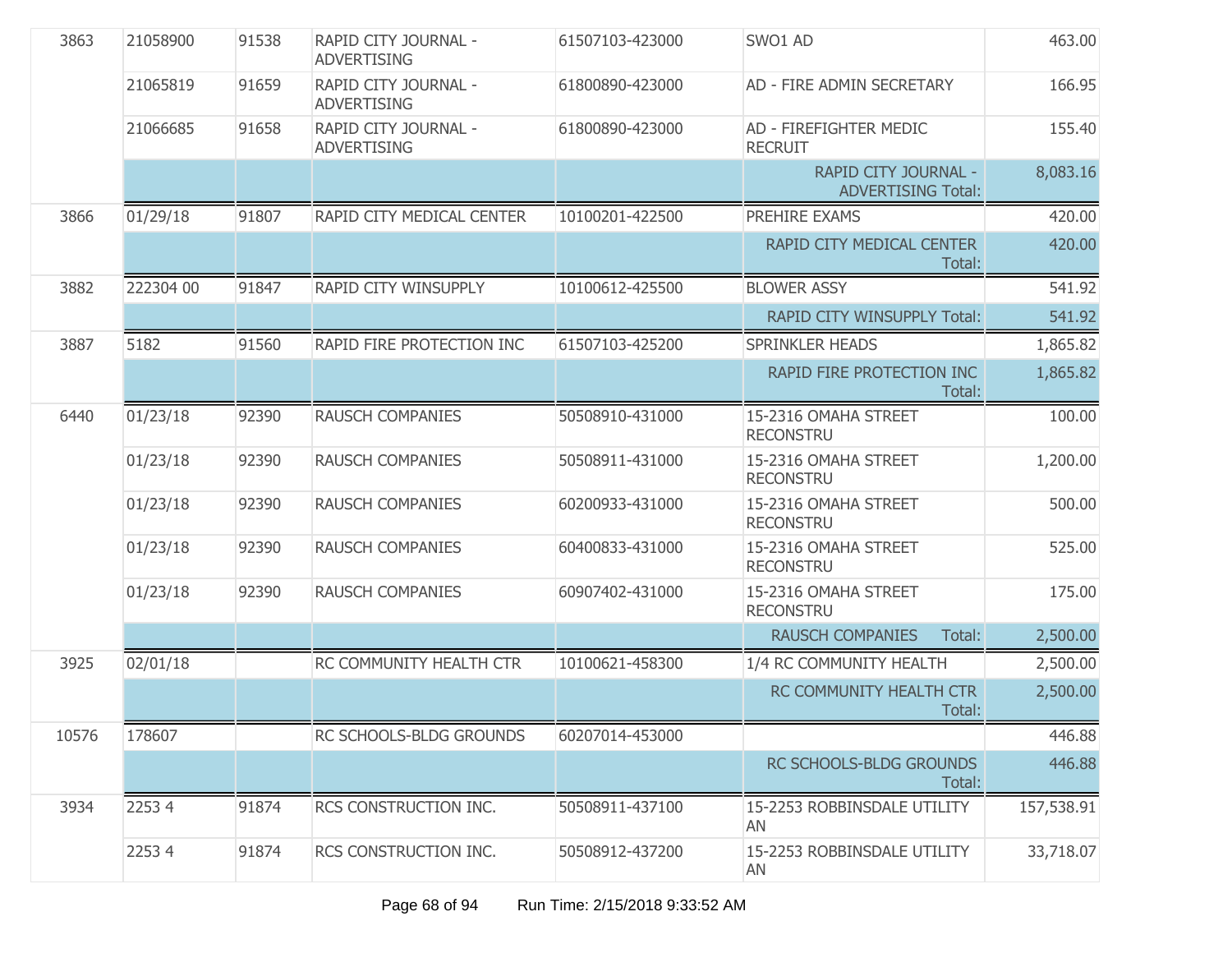| 3934  | 22534       | 91874 | RCS CONSTRUCTION INC.     | 60400833-438000 | 15-2253 ROBBINSDALE UTILITY<br>AN       | 9,989.30   |
|-------|-------------|-------|---------------------------|-----------------|-----------------------------------------|------------|
|       | 22534       | 91874 | RCS CONSTRUCTION INC.     | 60907402-437100 | 15-2253 ROBBINSDALE UTILITY<br>AN       | 17,215.64  |
|       |             |       |                           |                 | RCS CONSTRUCTION INC. Total:            | 218,461.92 |
| 10551 | 178399      |       | RCSD ASSOCIATES LLC       | 60207014-453000 |                                         | 176.00     |
|       |             |       |                           |                 | <b>RCSD ASSOCIATES LLC Total:</b>       | 176.00     |
| 10552 | 178400      |       | RCSD ASSOCIATES LLC/SPK   | 60207014-453000 |                                         | 176.00     |
|       |             |       |                           |                 | RCSD ASSOCIATES LLC/SPK<br>Total:       | 176.00     |
| 3938  | P37451      | 91502 | RDO EQUIPMENT CO          | 10100401-425300 | UNIT S075                               | 34.11      |
|       | P37692      | 92369 | RDO EQUIPMENT CO          | 10100401-425300 | UNIT S047                               | 23.60      |
|       | P37406      | 91963 | RDO EQUIPMENT CO          | 61300664-425300 | SEAL KIT/EXT SPRING                     | 139.09     |
|       |             |       |                           |                 | RDO EQUIPMENT CO Total:                 | 196.80     |
| 3958  | 915-1-60518 | 91155 | RED WING SHOE STORE       | 10100301-426300 | <b>SAFETY CLOTHING</b>                  | 203.99     |
|       | 915-1-60446 | 90936 | RED WING SHOE STORE       | 10100305-426300 | SAFETY CLOTHING                         | 220.99     |
|       | 915-1-60885 | 91944 | RED WING SHOE STORE       | 10100401-426300 | SAFETY BOOTS                            | 157.24     |
|       | 915-1-60262 | 90744 | RED WING SHOE STORE       | 10100607-426300 | WORK BOOTS - EMBROCK, J                 | 191.24     |
|       | 915-1-60478 | 91062 | RED WING SHOE STORE       | 10100607-426300 | WORK BOOTS - EBRIGHT, D                 | 169.99     |
|       | 915-1-60348 | 91010 | RED WING SHOE STORE       | 10100607-426300 | <b>WORK BOOTS - BERNARD, A</b>          | 220.99     |
|       | 915-1-60324 | 91010 | RED WING SHOE STORE       | 10100608-426300 | WORK BOOTS - BERNARD, A                 | 191.24     |
|       | 915-1-60720 | 91789 | RED WING SHOE STORE       | 10100612-426300 | SAFETY BOOTS FOR AARON<br>WRIGHT        | 169.99     |
|       | 915-1-60315 | 90852 | RED WING SHOE STORE       | 60407071-426300 | <b>EMPLOYEE WORK BOOTS</b>              | 208.24     |
|       | 915-1-60415 | 90898 | RED WING SHOE STORE       | 60407072-426300 | JIM SILVERNAGEL: SAFETY<br><b>BOOTS</b> | 182.74     |
|       | 915-1-60723 | 91543 | RED WING SHOE STORE       | 60407072-426300 | CHRIS BEESLEY: SAFETY BOOTS             | 182.74     |
|       |             |       |                           |                 | RED WING SHOE STORE Total:              | 2,099.39   |
| 3967  | RCPHAR322   | 91601 | REGIONAL HEALTH           | 61800890-429700 | <b>DISPOSABLE EMS SUPPLIES</b>          | 50.10      |
|       |             |       |                           |                 | <b>REGIONAL HEALTH Total:</b>           | 50.10      |
| 4005  | 17-PD054    | 90803 | RENNER AND ASSOCIATES LLC | 10100204-453000 | Sign Refund                             | 40.00      |
|       | 17-PD055    | 91203 | RENNER AND ASSOCIATES LLC | 10100204-453000 | Sign Refund                             | 40.00      |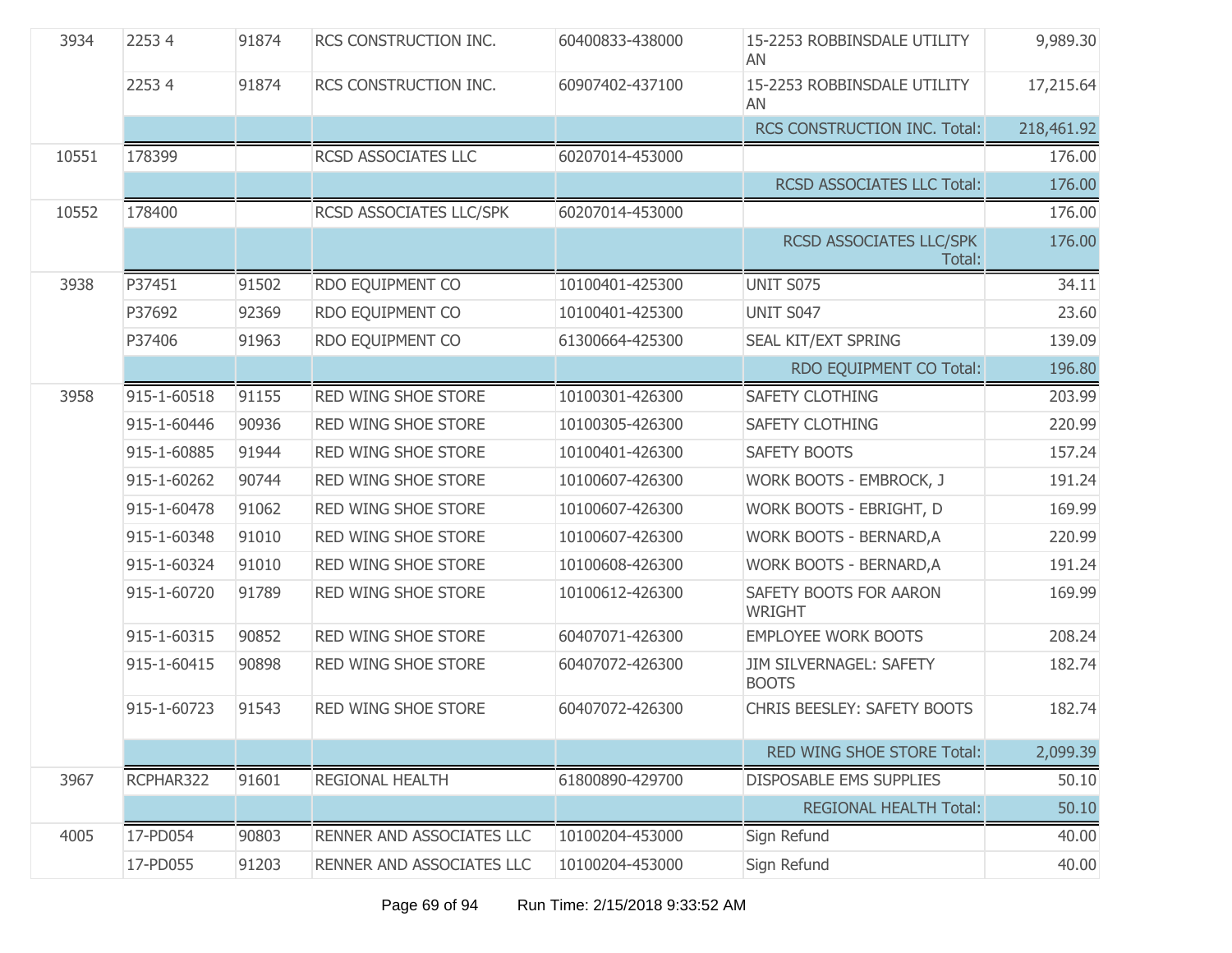| 4005  |            |       |                                                      |                 | RENNER AND ASSOCIATES LLC<br>Total:                             | 80.00      |
|-------|------------|-------|------------------------------------------------------|-----------------|-----------------------------------------------------------------|------------|
| 4040  | 5052080632 | 91791 | <b>RICOH USA</b>                                     | 10100603-425300 | <b>ADDITIONAL IMAGES</b>                                        | 39.66      |
|       | 9025100137 | 91790 | <b>RICOH USA</b>                                     | 10100612-425300 | PERIODIC PAYMENT 2-1-18 -<br>2/28                               | 296.57     |
|       |            |       |                                                      |                 | RICOH USA Total:                                                | 336.23     |
| 1493  | 01/13/18   | 91608 | ROBERT EDDY                                          | 10100202-426200 | REIMBURSE FUEL FOR ROB EDDY                                     | 40.02      |
|       |            |       |                                                      |                 | <b>ROBERT EDDY Total:</b>                                       | 40.02      |
| 4061  | 17137      | 92329 | <b>ROBERT SHARP &amp; ASSOCIATES</b>                 | 10100618-422500 | <b>PROF SERVICES</b>                                            | 30.00      |
|       | 17119      | 91301 | ROBERT SHARP & ASSOCIATES                            | 10100620-422900 | Fat Tire Festival domain name                                   | 40.00      |
|       |            |       |                                                      |                 | <b>ROBERT SHARP &amp; ASSOCIATES</b><br>Total:                  | 70.00      |
| 4076  | 2018       | 91793 | ROCKY MOUNTAIN<br><b>ACCREDITATION NETWORK</b>       | 10120112-429200 | <b>RMAN DUES</b>                                                | 200.00     |
|       |            |       |                                                      |                 | <b>ROCKY MOUNTAIN</b><br><b>ACCREDITATION NETWORK</b><br>Total: | 200.00     |
| 1805  | 281437     | 91484 | <b>ROGER FRYE'S PAINT &amp; SUPPLY</b><br><b>INC</b> | 60207011-426900 | PAINT 8 GAL), ROLLER COVER,<br><b>TA</b>                        | 482.85     |
|       | 281070     | 89844 | ROGER FRYE'S PAINT & SUPPLY<br><b>INC</b>            | 60207011-426900 | PAINT 4 GAL) FOR WELL HOUSES                                    | 199.96     |
|       |            |       |                                                      |                 | ROGER FRYE'S PAINT & SUPPLY<br><b>INC Total:</b>                | 682.81     |
| 10360 | 3960039    | 87688 | ROGUE FITNESS HEADQUARTERS 10100201-426900           |                 | CONCEPT 2 ROWER MODEL D<br><b>BLACK</b>                         | 945.00     |
|       |            |       |                                                      |                 | <b>ROGUE FITNESS HEADQUARTERS</b><br>Total:                     | 945.00     |
| 8646  | 0000073018 | 89615 | ROSENBAUER SOUTH DAKOTA<br><b>LLC</b>                | 10400112-436000 | PUMPER APPARATUS                                                | 218,433.00 |
|       |            |       |                                                      |                 | ROSENBAUER SOUTH DAKOTA<br><b>LLC Total:</b>                    | 218,433.00 |
| 10526 | 178370     |       | ROSSKNECHT, MICHAEL JAMES                            | 60207014-453000 |                                                                 | 35.51      |
|       |            |       |                                                      |                 | ROSSKNECHT, MICHAEL JAMES<br>Total:                             | 35.51      |
| 4114  | 077663211  | 91173 | RR DONNELLY                                          | 60207014-426100 | <b>BILLING PAPER 96)</b>                                        | 3,845.13   |
|       |            |       |                                                      |                 | <b>RR DONNELLY Total:</b>                                       | 3,845.13   |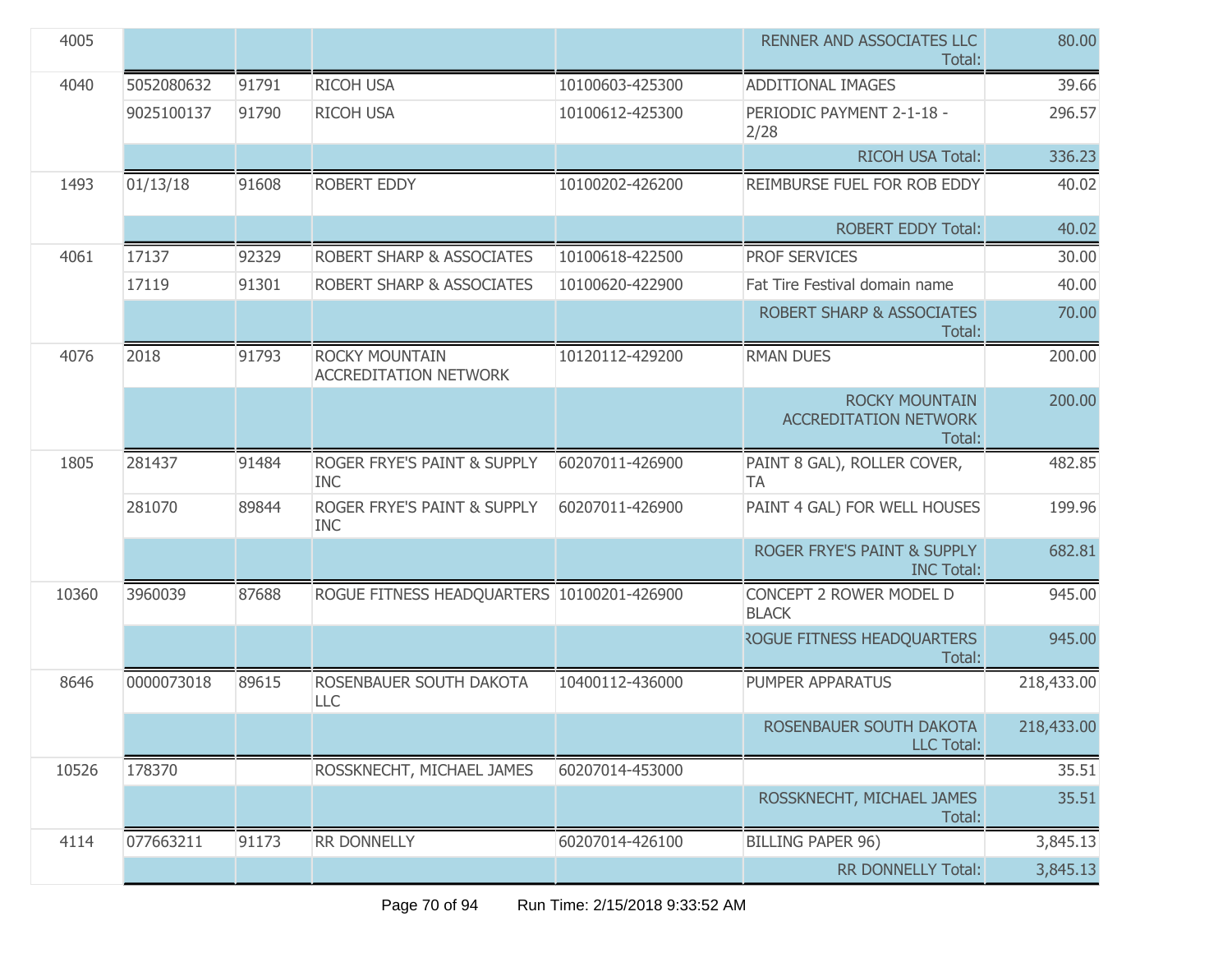| 4125  | 4763338  | 91613 | RUNNINGS SUPPLY INC        | 10100202-426500 | ADAPTERS, BUSHINGS, BATTERY<br>CH.                  | 9.21       |
|-------|----------|-------|----------------------------|-----------------|-----------------------------------------------------|------------|
|       | 4773220  | 92129 | RUNNINGS SUPPLY INC        | 10100202-426900 | <b>HEADLAMPS - STOCK SUPPLY</b>                     | 139.86     |
|       | 4769972  | 91864 | RUNNINGS SUPPLY INC        | 10100607-426300 | WORK GLOVES - PANSCH, J                             | 25.98      |
|       | 4772543  | 92102 | <b>RUNNINGS SUPPLY INC</b> | 10100607-426300 | <b>PANEL</b>                                        | 49.98      |
|       | 4774135  | 92102 | RUNNINGS SUPPLY INC        | 10100607-426900 | <b>PANEL</b>                                        | 54.99      |
|       | 4768022  | 91864 | RUNNINGS SUPPLY INC        | 10100607-426900 | WORK GLOVES - PANSCH, J                             | 20.00      |
|       | 4768013  | 91864 | RUNNINGS SUPPLY INC        | 10100607-426900 | WORK GLOVES - PANSCH, J                             | 88.97      |
|       | 4775706  | 92245 | RUNNINGS SUPPLY INC        | 60207011-426300 | FOOTWEAR DONAVON SCHOON                             | 139.99     |
|       | 4778438  | 92228 | RUNNINGS SUPPLY INC        | 60407071-426300 | <b>EMPLOYEE WORK COAT</b>                           | 120.00     |
|       | 4779167  | 92380 | RUNNINGS SUPPLY INC        | 60407071-426300 | <b>EMPLOYEE WORK COVERALLS</b>                      | 39.99      |
|       | 4763437  | 90909 | RUNNINGS SUPPLY INC        | 60407071-426400 | <b>SHOP SUPPLIES, TOWELS &amp;</b><br><b>EXTENS</b> | 8.95       |
|       | 4763437  | 90909 | RUNNINGS SUPPLY INC        | 60407071-426900 | SHOP SUPPLIES, TOWELS &<br><b>EXTENS</b>            | 7.49       |
|       | 4778752  | 92377 | <b>RUNNINGS SUPPLY INC</b> | 60907401-425300 | SANDER, SANING BACKER FOR<br><b>DOOR</b>            | 1.29       |
|       | 4778752  | 92377 | RUNNINGS SUPPLY INC        | 60907401-426500 | SANDER, SANING BACKER FOR<br><b>DOOR</b>            | 99.98      |
|       | 4774774  | 92190 | RUNNINGS SUPPLY INC        | 60907401-426500 | DRILL HAMMER KIT FOR W893<br><b>STOC</b>            | 109.99     |
|       | 4763338  | 91613 | RUNNINGS SUPPLY INC        | 61800890-426500 | ADAPTERS, BUSHINGS, BATTERY<br><b>CH</b>            | 3.95       |
|       | 4763338  | 91613 | RUNNINGS SUPPLY INC        | 10102021-425100 | ADAPTERS, BUSHINGS, BATTERY<br><b>CH</b>            | 68.38      |
|       |          |       |                            |                 | <b>RUNNINGS SUPPLY INC Total:</b>                   | 989.00     |
| 6569  | 02/05/18 | 92318 | RURAL AMERICA INITIATIVE   | 10700132-432000 | RURAL AMERICA INITIATIVES -<br>HEAD START           | 200,751.00 |
|       |          |       |                            |                 | RURAL AMERICA INITIATIVE<br>Total:                  | 200,751.00 |
| 10536 | 178381   |       | <b>RUSH PROPERTIES LLC</b> | 60207014-453000 |                                                     | 22.12      |
|       | 178393   |       | <b>RUSH PROPERTIES LLC</b> | 60207014-453000 |                                                     | 37.26      |
|       |          |       |                            |                 | <b>RUSH PROPERTIES LLC Total:</b>                   | 59.38      |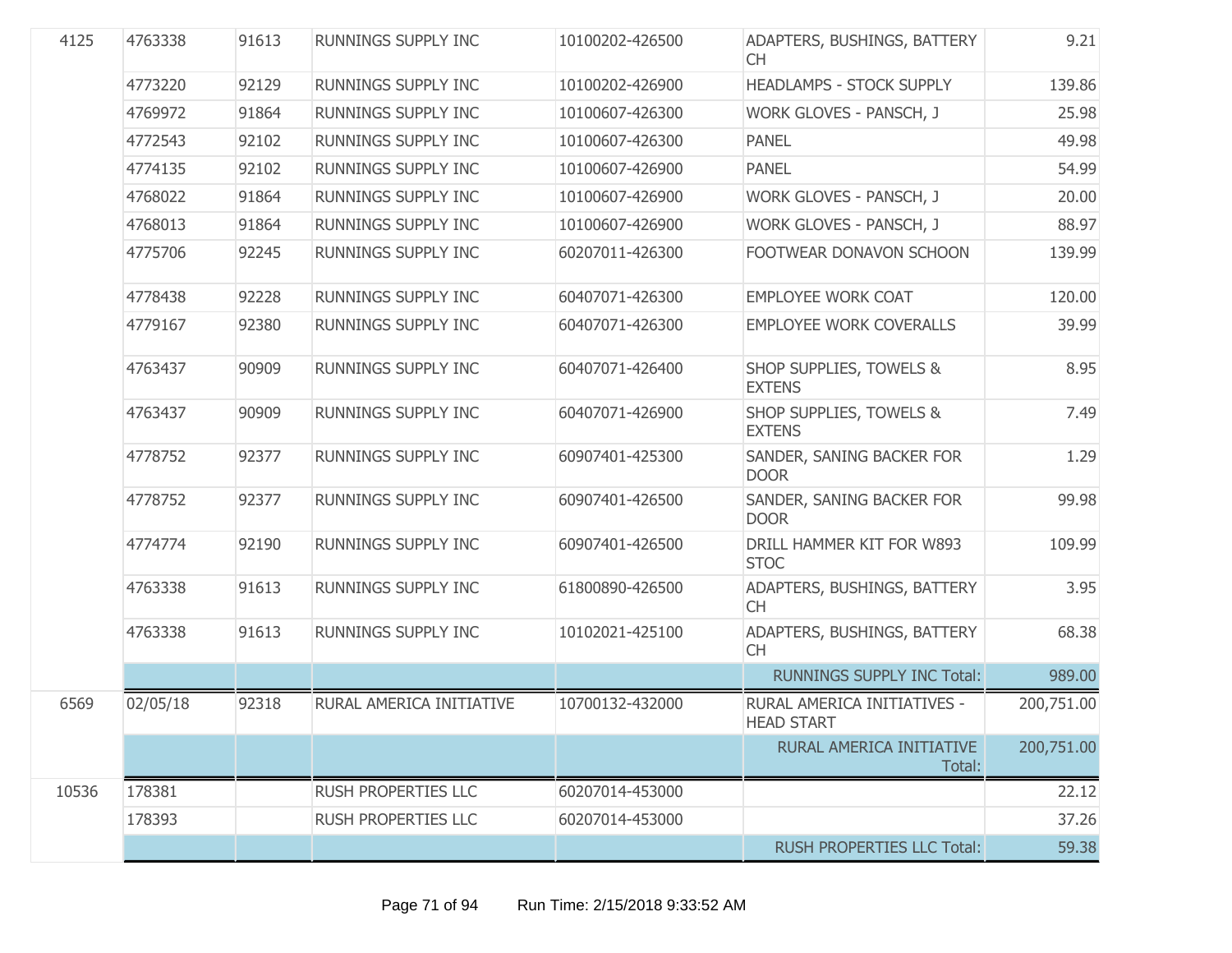| 4131 | 0014121-IN         | 89163 | RUSHMORE COMMUNICATIONS<br><b>INC</b> | 10100202-426900 | RADIOS & PROGRAMMING                         | 10,950.50 |
|------|--------------------|-------|---------------------------------------|-----------------|----------------------------------------------|-----------|
|      |                    |       |                                       |                 | RUSHMORE COMMUNICATIONS<br><b>INC Total:</b> | 10,950.50 |
| 4182 | 999999<br>12/26/17 | 92109 | <b>SAM'S CLUB</b>                     | 10100101-429200 | <b>MEMBERSHIPS</b>                           | 15.97     |
|      | 003853             | 91123 | <b>SAM'S CLUB</b>                     | 10100202-426300 | CAKE FOR PROMOTION<br><b>CEREMONY</b>        | 39.98     |
|      | 999999<br>12/26/17 | 92109 | <b>SAM'S CLUB</b>                     | 10100202-429200 | <b>MEMBERSHIPS</b>                           | 47.91     |
|      | 999999<br>12/26/17 | 92109 | <b>SAM'S CLUB</b>                     | 10100204-429200 | <b>MEMBERSHIPS</b>                           | 15.97     |
|      | 999999<br>12/26/17 | 92109 | <b>SAM'S CLUB</b>                     | 10100301-429200 | <b>MEMBERSHIPS</b>                           | 15.97     |
|      | 999999<br>12/26/17 | 92109 | <b>SAM'S CLUB</b>                     | 10100603-429200 | <b>MEMBERSHIPS</b>                           | 15.97     |
|      | 999999<br>12/26/17 | 92109 | <b>SAM'S CLUB</b>                     | 10100607-429200 | <b>MEMBERSHIPS</b>                           | 15.97     |
|      | 999999<br>12/26/17 | 92109 | <b>SAM'S CLUB</b>                     | 10100608-429200 | <b>MEMBERSHIPS</b>                           | 15.97     |
|      | 999999<br>12/26/17 | 92109 | <b>SAM'S CLUB</b>                     | 10100609-429200 | <b>MEMBERSHIPS</b>                           | 15.97     |
|      | 999999<br>12/26/17 | 92109 | <b>SAM'S CLUB</b>                     | 10100612-429200 | <b>MEMBERSHIPS</b>                           | 63.88     |
|      | 000000<br>01/02/18 | 91775 | <b>SAM'S CLUB</b>                     | 10100612-452000 | cheese warmer and cheese                     | 206.02    |
|      | 999999<br>12/26/17 | 92109 | <b>SAM'S CLUB</b>                     | 10100618-429200 | <b>MEMBERSHIPS</b>                           | 15.97     |
|      | 999999<br>12/26/17 | 92109 | <b>SAM'S CLUB</b>                     | 10100620-429200 | <b>MEMBERSHIPS</b>                           | 15.97     |
|      | 999999<br>12/26/17 | 92109 | <b>SAM'S CLUB</b>                     | 10106022-429200 | <b>MEMBERSHIPS</b>                           | 47.92     |
|      | 999999<br>12/26/17 | 92109 | <b>SAM'S CLUB</b>                     | 60207011-429200 | <b>MEMBERSHIPS</b>                           | 15.97     |
|      | 999999<br>12/26/17 | 92109 | <b>SAM'S CLUB</b>                     | 60207012-429200 | <b>MEMBERSHIPS</b>                           | 15.97     |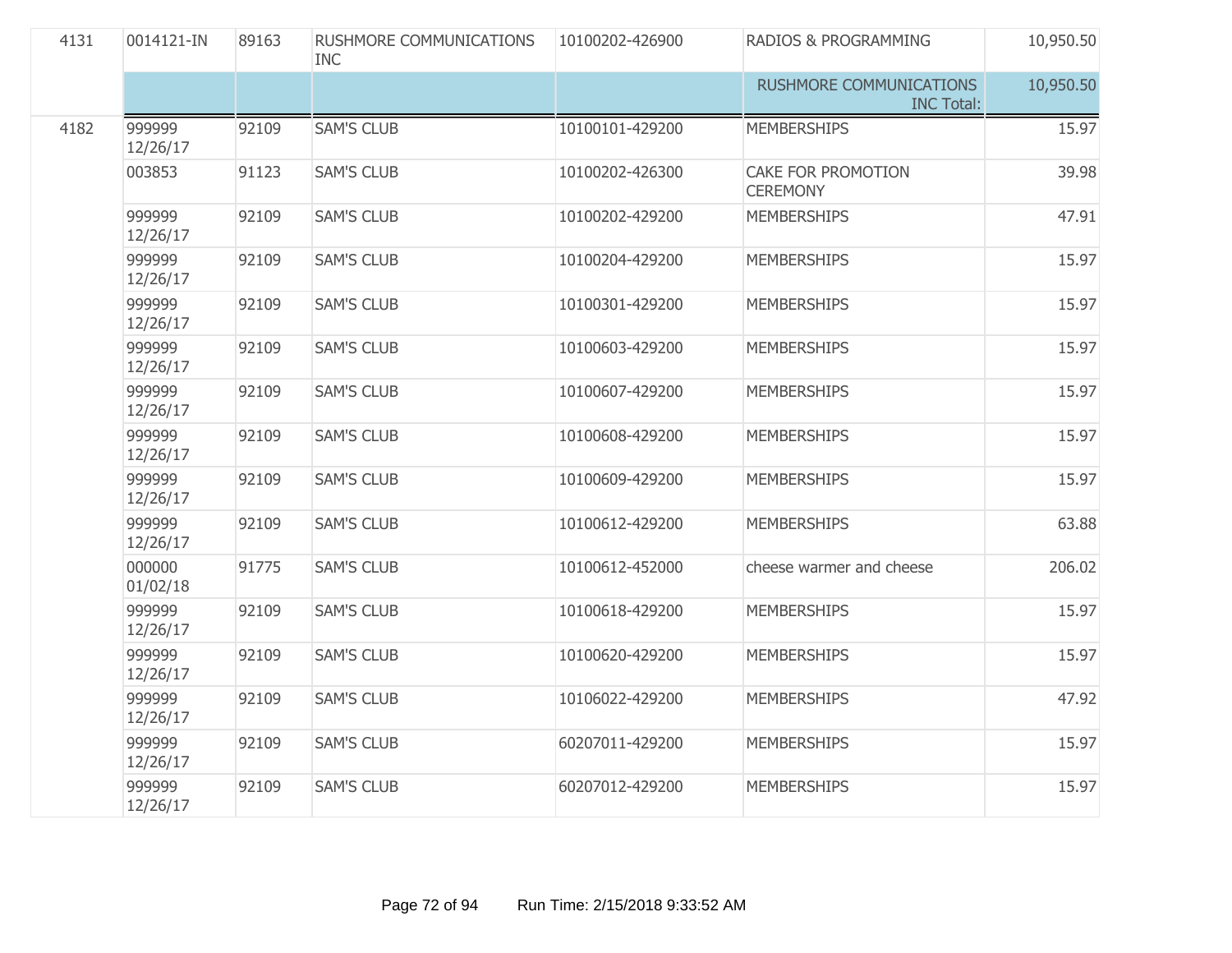| 4182  | 999999<br>12/26/17 | 92109 | <b>SAM'S CLUB</b>                            | 60207014-429200 | <b>MEMBERSHIPS</b>                     | 15.97     |
|-------|--------------------|-------|----------------------------------------------|-----------------|----------------------------------------|-----------|
|       | 999999<br>12/26/17 | 92109 | <b>SAM'S CLUB</b>                            | 60407072-429200 | <b>MEMBERSHIPS</b>                     | 15.97     |
|       | 999999<br>12/26/17 | 92109 | <b>SAM'S CLUB</b>                            | 60602074-429200 | <b>MEMBERSHIPS</b>                     | 15.97     |
|       | 999999<br>12/26/17 | 92109 | <b>SAM'S CLUB</b>                            | 60907401-429200 | <b>MEMBERSHIPS</b>                     | 15.97     |
|       | 999999<br>12/26/17 | 92109 | <b>SAM'S CLUB</b>                            | 61300604-429200 | <b>MEMBERSHIPS</b>                     | 31.94     |
|       | 005063<br>01/18/18 | 90943 | <b>SAM'S CLUB</b>                            | 61507103-426400 | <b>JANITORIAL SUPPLIES</b>             | 156.33    |
|       | 999999<br>12/26/17 | 92109 | <b>SAM'S CLUB</b>                            | 77500911-429200 | <b>MEMBERSHIPS</b>                     | 31.94     |
|       | 999999<br>12/26/17 | 92109 | <b>SAM'S CLUB</b>                            | 77504132-429200 | <b>MEMBERSHIPS</b>                     | 47.91     |
|       |                    |       |                                              |                 | <b>SAM'S CLUB Total:</b>               | 913.38    |
| 4215  | 86869              | 91318 | <b>SCHEELS ALL SPORTS</b>                    | 10100201-426900 | <b>GUN SAFE CID</b>                    | 329.99    |
|       | 13397              | 91871 | <b>SCHEELS ALL SPORTS</b>                    | 10100607-462100 | AMMO - DEER MGMT PROGRAM               | 29.99     |
|       |                    |       |                                              |                 | <b>SCHEELS ALL SPORTS Total:</b>       | 359.98    |
| 10521 | 178365             |       | SCHENDZIELOS, ERIN                           | 60207014-453000 |                                        | 71.65     |
|       |                    |       |                                              |                 | <b>SCHENDZIELOS, ERIN Total:</b>       | 71.65     |
| 4271  | 59338              | 91328 | <b>SCOTT PETERSON MOTORS</b>                 | 10100201-425100 | <b>LIGHT SENSOR EXPLORER</b>           | 269.57    |
|       |                    |       |                                              |                 | <b>SCOTT PETERSON MOTORS</b><br>Total: | 269.57    |
| 10554 | 178402             |       | <b>SCULL CONSTRUCTION</b>                    | 60207014-453000 |                                        | 240.09    |
|       |                    |       |                                              |                 | <b>SCULL CONSTRUCTION Total:</b>       | 240.09    |
| 4283  | 2073 6             | 91513 | SCULL CONSTRUCTION SVC. INC. 50508915-432000 |                 | 12-2073 FIRE STATION NUMBER<br>5       | 31,307.21 |
|       |                    |       |                                              |                 | SCULL CONSTRUCTION SVC. INC.<br>Total: | 31,307.21 |
| 9530  | 36491              | 91615 | <b>SELECT TECH</b>                           | 61800893-425100 | <b>SCENE LIGHT FOR MEDIC 3</b>         | 356.80    |
|       | 36540              | 91583 | <b>SELECT TECH</b>                           | 61800893-425100 | STROBE LIGHT FOR MEDIC 3               | 140.36    |
|       |                    |       |                                              |                 | <b>SELECT TECH Total:</b>              | 497.16    |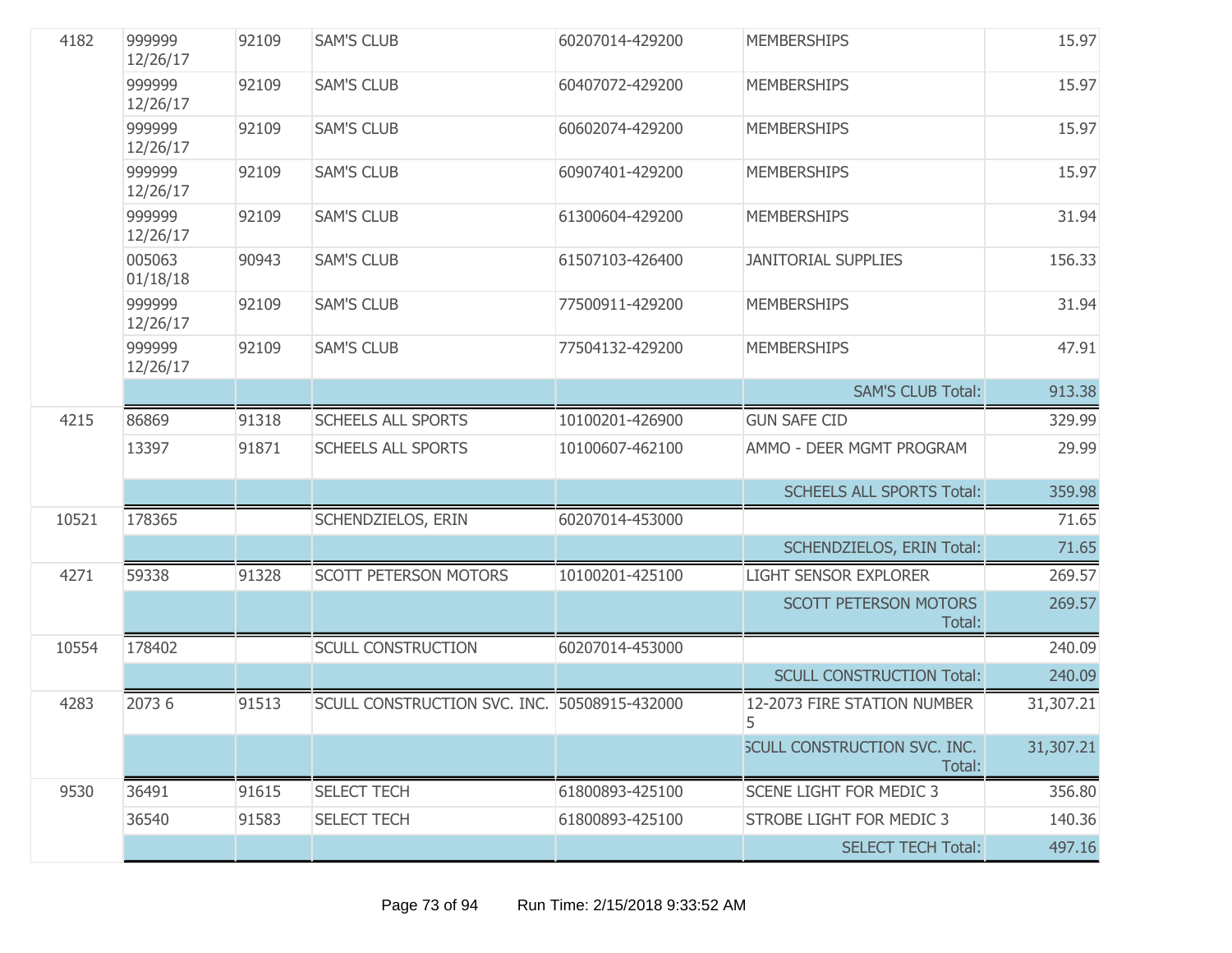| 4330 | 2705512 | 91598 | SERVALL UNIFORM/LINEN CO<br><b>INC</b> | 10100202-426400 | <b>LINEN SERVICE</b>                          | 44.68  |
|------|---------|-------|----------------------------------------|-----------------|-----------------------------------------------|--------|
|      | 2702177 | 91577 | SERVALL UNIFORM/LINEN CO<br><b>INC</b> | 10100202-426400 | <b>LINEN SERVICES</b>                         | 44.68  |
|      | 2705519 | 91930 | SERVALL UNIFORM/LINEN CO<br><b>INC</b> | 10100618-422500 | PROF SERVICES                                 | 45.37  |
|      | 2701132 | 90403 | SERVALL UNIFORM/LINEN CO<br><b>INC</b> | 10100711-426400 | RUGS FOR OFFICE 01-16-2018                    | 22.65  |
|      | 2707567 | 91898 | SERVALL UNIFORM/LINEN CO<br><b>INC</b> | 10100711-426400 | RUGS FOR OFFICE 01/30/2018                    | 22.65  |
|      | 2704549 | 91763 | SERVALL UNIFORM/LINEN CO<br><b>INC</b> | 10106062-426400 | <b>JANITORIAL SUPPLIES</b>                    | 32.53  |
|      | 2705449 | 91485 | SERVALL UNIFORM/LINEN CO<br><b>INC</b> | 60207011-426400 | MATS, MOPS 012418                             | 35.39  |
|      | 2710814 | 92378 | SERVALL UNIFORM/LINEN CO<br><b>INC</b> | 60207012-426400 | RUG RENTAL FOR UTILITY<br><b>MAINTEN</b>      | 31.34  |
|      | 2710814 | 92378 | SERVALL UNIFORM/LINEN CO<br><b>INC</b> | 60407071-426400 | RUG RENTAL FOR UTILITY<br><b>MAINTEN</b>      | 21.80  |
|      | 2709743 | 92196 | SERVALL UNIFORM/LINEN CO<br><b>INC</b> | 60407072-426400 | 2/2/2018: MATS, MOPS, SHOP<br><b>TOW</b>      | 65.91  |
|      | 2706722 | 91677 | SERVALL UNIFORM/LINEN CO<br><b>INC</b> | 60407072-426400 | 1/26/2018: MATS, MOPS, SHOP<br><b>TO</b>      | 56.41  |
|      | 2707566 | 91930 | SERVALL UNIFORM/LINEN CO<br><b>INC</b> | 60800840-422500 | PROF SERVICES                                 | 36.08  |
|      | 2710814 | 92378 | SERVALL UNIFORM/LINEN CO<br><b>INC</b> | 60907401-426400 | RUG RENTAL FOR UTILITY<br><b>MAINTEN</b>      | 15.53  |
|      | 2709708 | 92302 | SERVALL UNIFORM/LINEN CO<br><b>INC</b> | 61507103-426300 | COVERALL LAUNDRY SERVICE                      | 33.00  |
|      | 2703334 | 91187 | SERVALL UNIFORM/LINEN CO<br><b>INC</b> | 61507103-426400 | <b>COVERALL LAUNDRE</b>                       | 33.00  |
|      | 2706683 | 91527 | SERVALL UNIFORM/LINEN CO<br><b>INC</b> | 61507103-426400 | <b>COVERALL LAUNDRY SERVICE</b>               | 33.00  |
|      | 2705512 | 91598 | SERVALL UNIFORM/LINEN CO<br><b>INC</b> | 61800890-426400 | <b>LINEN SERVICE</b>                          | 104.26 |
|      | 2702177 | 91577 | SERVALL UNIFORM/LINEN CO<br><b>INC</b> | 61800890-426400 | <b>LINEN SERVICES</b>                         | 104.26 |
|      |         |       |                                        |                 | SERVALL UNIFORM/LINEN CO<br><b>INC Total:</b> | 782.54 |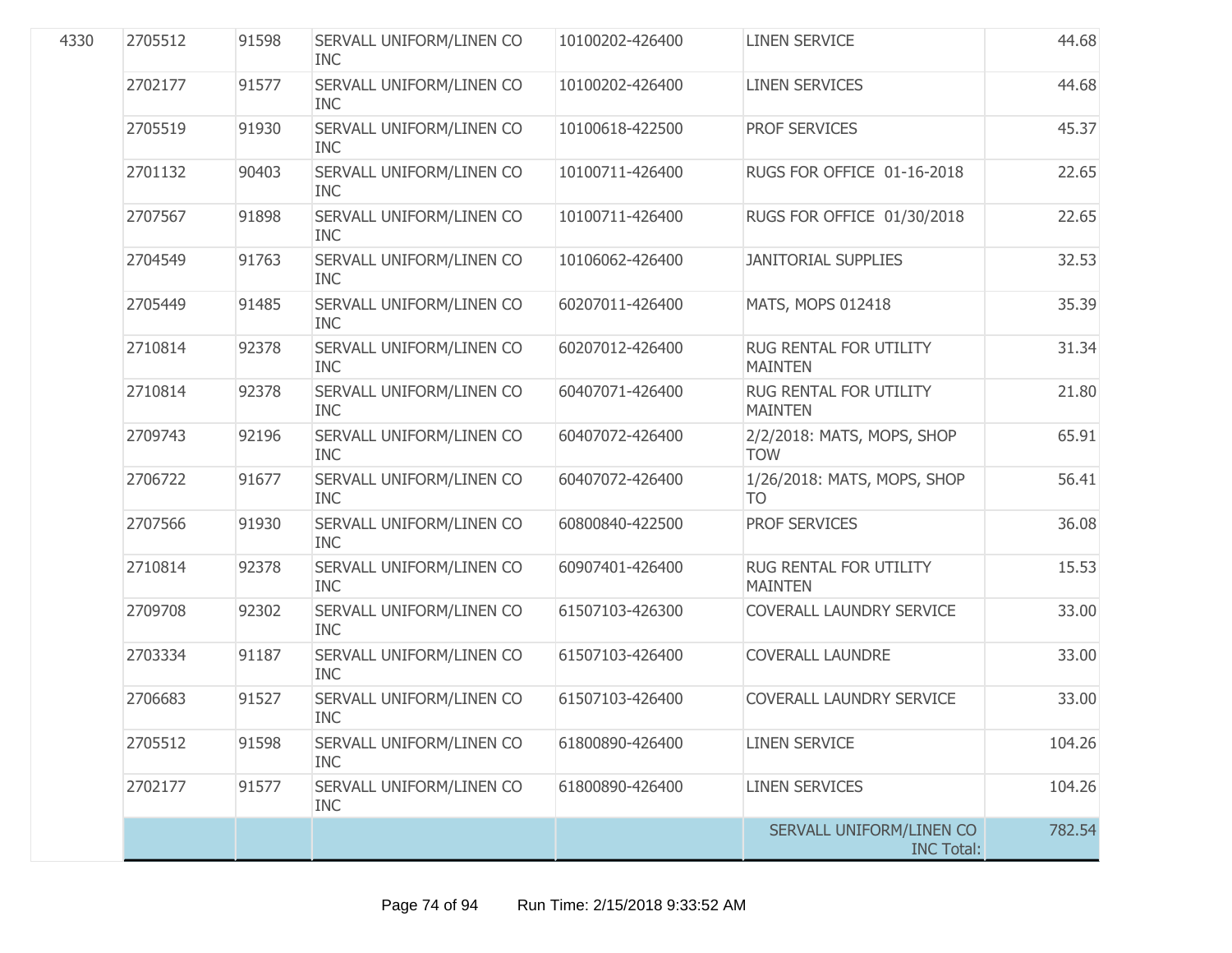| 10414                       | 178358                                                             |                          | SHAFF, AUDREY                   | 60207014-453000                          |                                                      | 157.78   |
|-----------------------------|--------------------------------------------------------------------|--------------------------|---------------------------------|------------------------------------------|------------------------------------------------------|----------|
|                             | 178359                                                             |                          | SHAFF, AUDREY                   | 60207014-453000                          |                                                      | 101.42   |
|                             |                                                                    |                          |                                 |                                          | SHAFF, AUDREY Total:                                 | 259.20   |
| 4359                        | 1034-5                                                             | 91652                    | <b>SHERWIN-WILLIAMS COMPANY</b> | 10102021-425200                          | PAINT - ST 1 TRAINING ROOM                           |          |
| 0809-1<br>91578<br>01/16/18 |                                                                    | SHERWIN-WILLIAMS COMPANY | 10102025-426500                 | DRIPLESS CAULK GUN FOR<br><b>STATION</b> | 8.90                                                 |          |
|                             | 1034-5                                                             | 91652                    | SHERWIN-WILLIAMS COMPANY        | 61800891-425200                          | PAINT - ST 1 TRAINING ROOM                           | 4.05     |
|                             | 0809-1<br>01/16/18                                                 | 91578                    | SHERWIN-WILLIAMS COMPANY        | 61800895-426500                          | DRIPLESS CAULK GUN FOR<br><b>STATION</b>             | 3.81     |
|                             |                                                                    |                          |                                 |                                          | SHERWIN-WILLIAMS COMPANY<br>Total:                   | 26.22    |
| 4360                        | B07661962                                                          | 90675                    | SHI INTERNATIONAL CORP          | 10100108-429500                          | <b>COMPUTER SOFTWARE</b>                             | 2,638.80 |
|                             | B07680047                                                          | 90674                    | SHI INTERNATIONAL CORP          | 10100111-429500                          | Software - Brandi Christensen'                       | 241.57   |
|                             | B07661951                                                          | 90619                    | SHI INTERNATIONAL CORP          | 10102030-429500                          | MICROSOFT OFFICE STANDARD<br>2016                    | 241.57   |
|                             |                                                                    |                          |                                 |                                          | SHI INTERNATIONAL CORP Total:                        | 3,121.94 |
| 4363                        | 40350852<br>90095<br>SHIMADZU SCIENTIFIC<br><b>INSTRUMENTS INC</b> |                          | 10120100-426100                 | <b>LAB SUPPLIES</b>                      | 443.40                                               |          |
|                             |                                                                    |                          |                                 |                                          | SHIMADZU SCIENTIFIC<br><b>INSTRUMENTS INC Total:</b> | 443.40   |
| 4366                        | 86966                                                              | 91865                    | SHOENER MACHINE & TOOL INC      | 10100607-426900                          | SPRAY TAP AEROSAL - CUTTING<br><b>OI</b>             | 14.00    |
|                             |                                                                    |                          |                                 |                                          | SHOENER MACHINE & TOOL INC<br>Total:                 | 14.00    |
| 4388                        | 76561                                                              | 91503                    | <b>SIGN EXPRESS</b>             | 10100301-422500                          | <b>OUTSIDE SERVICES</b>                              | 234.12   |
|                             |                                                                    |                          |                                 |                                          | <b>SIGN EXPRESS Total:</b>                           | 234.12   |
| 10517                       | 178361                                                             |                          | SIMPSON, STACY                  | 60207014-453000                          |                                                      | 38.44    |
|                             |                                                                    |                          |                                 |                                          | SIMPSON, STACY Total:                                | 38.44    |
| 4405                        | 68586                                                              | 91891                    | SIMPSON'S PRINTING              | 10100204-426100                          | <b>BUSINESS CARDS</b>                                | 22.50    |
|                             | 68763                                                              | 92221                    | SIMPSON'S PRINTING              | 60407072-426100                          | BUSINESS CARDS, DAVE VAN<br><b>CLEAV</b>             | 22.50    |
|                             | 68515                                                              | 91181                    | SIMPSON'S PRINTING              | 60407073-426900                          | <b>BUSINESS CARDS, BOB</b><br><b>DRUCKREY</b>        | 25.00    |
|                             | 68607                                                              | 91795                    | <b>SIMPSON'S PRINTING</b>       | 10120123-426100                          | <b>CARDS MOE</b>                                     | 53.00    |
|                             |                                                                    |                          |                                 |                                          | <b>SIMPSON'S PRINTING Total:</b>                     | 123.00   |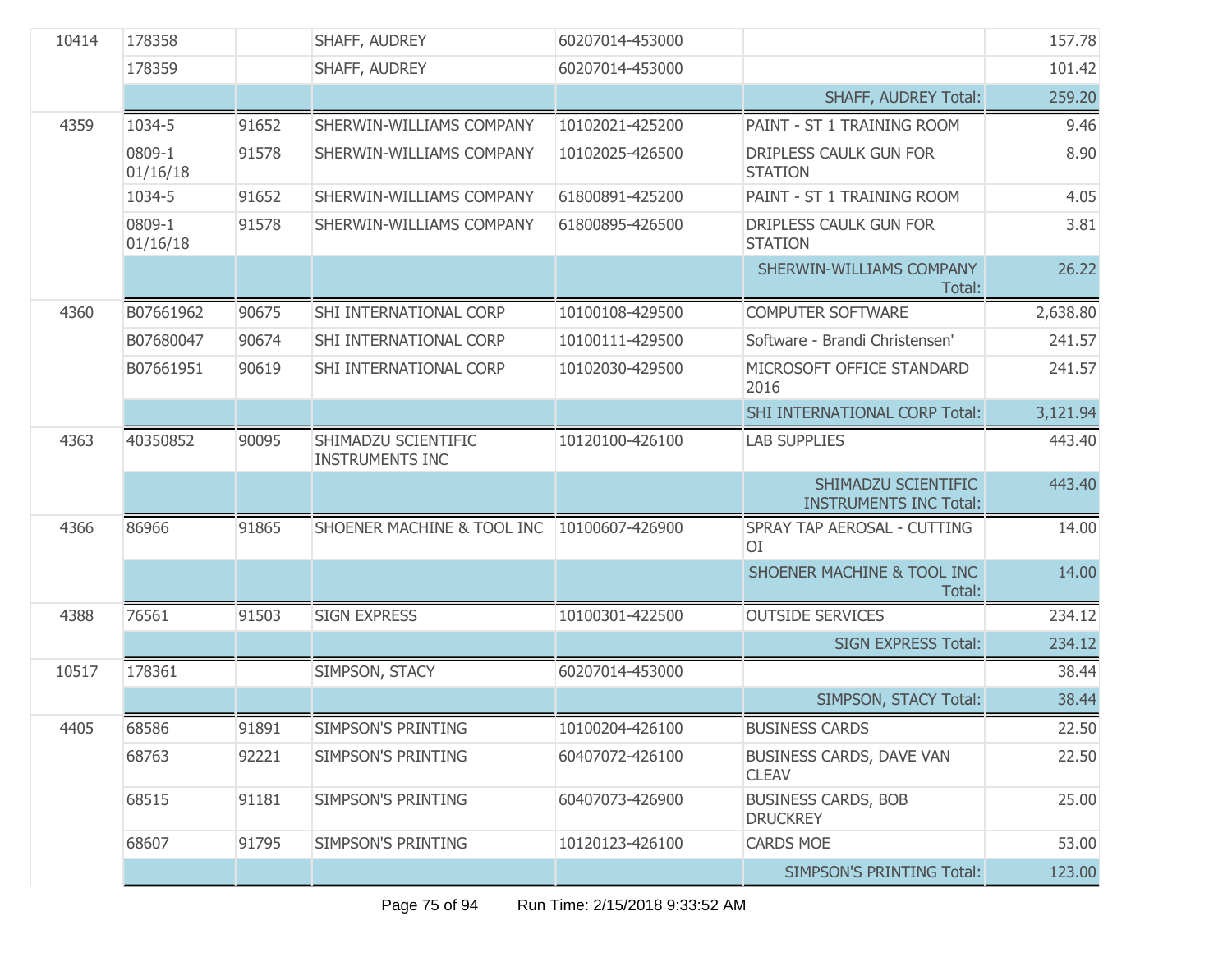| 4406 | 27086       | 91927 | <b>SIMS GLASS</b>                                                  | 10100618-425100 | <b>BUS REPAIRS</b>                                         | 288.00    |
|------|-------------|-------|--------------------------------------------------------------------|-----------------|------------------------------------------------------------|-----------|
|      |             |       |                                                                    |                 | <b>SIMS GLASS Total:</b>                                   | 288.00    |
| 9278 | 23924       | 70669 | SIMS PUMP VALVE CO INC                                             | 60407072-425300 | <b>TERTIARY HUMUS PUMPS</b><br>W/MOTORS                    | 37,500.00 |
|      |             |       |                                                                    |                 | SIMS PUMP VALVE CO INC Total:                              | 37,500.00 |
| 4415 | 0332034-IN  | 91321 | <b>SIRCHIE FINGER PRINT</b><br><b>LABORATORIES</b>                 | 10120104-426100 | FINGER PRINT RIDGE ENHANCER                                | 47.62     |
|      |             |       |                                                                    |                 | SIRCHIE FINGER PRINT<br><b>LABORATORIES Total:</b>         | 47.62     |
| 6758 | 157         | 91508 | <b>SKYLINE SIGNS &amp; LIGHTING</b>                                | 10100205-422500 | Replace Elk Vale Pole #32                                  | 308.67    |
|      | 155         | 91490 | <b>SKYLINE SIGNS &amp; LIGHTING</b>                                | 10100304-422500 | Clear knock down: Eglin                                    | 130.10    |
|      | 156         | 91507 | <b>SKYLINE SIGNS &amp; LIGHTING</b>                                | 10100304-422500 | Clear knockdown: I-90 Pole 41                              | 130.10    |
|      | 158         | 91509 | <b>SKYLINE SIGNS &amp; LIGHTING</b>                                | 10100304-422500 | Replace light pole NE corner H                             | 352.04    |
|      |             |       |                                                                    |                 | <b>SKYLINE SIGNS &amp; LIGHTING</b><br>Total:              | 920.91    |
| 4465 | 01151860259 | 91450 | <b>SNAP ON TOOLS</b>                                               | 61207101-425100 | <b>SHRT COMWR</b>                                          | 32.65     |
|      |             |       |                                                                    |                 | <b>SNAP ON TOOLS Total:</b>                                | 32.65     |
| 4500 | 02/07/18    | 91157 | SOUTH DAKOTA CHAPTER APWA                                          | 10100108-429200 | TRAVEL/TRAINING                                            | 250.00    |
|      |             |       |                                                                    |                 | SOUTH DAKOTA CHAPTER APWA<br>Total:                        | 250.00    |
| 5738 | 110484      | 91730 | SOUTH DAKOTA DEPARTMENT OF 61507102-425300<br><b>PUBLIC SAFETY</b> |                 | CERT FEE AND REINSPECTION                                  | 60.00     |
|      |             |       |                                                                    |                 | SOUTH DAKOTA DEPARTMENT<br>OF PUBLIC SAFETY Total:         | 60.00     |
| 7369 | 71          | 91603 | <b>SOUTH DAKOTA FIRE</b><br><b>INSTRUCTORS ASSN</b>                | 10100202-429200 | MEMBERSHIP DUES FOR DALY<br>AND C                          | 60.00     |
|      | 113         | 91599 | <b>SOUTH DAKOTA FIRE</b><br><b>INSTRUCTORS ASSN</b>                | 10100202-429200 | MEMBERSHIP DUES FOR ROB<br><b>EDDY</b>                     | 30.00     |
|      |             |       |                                                                    |                 | <b>SOUTH DAKOTA FIRE</b><br><b>INSTRUCTORS ASSN Total:</b> | 90.00     |
| 4518 | 2018        | 92333 | SOUTH DAKOTA MUNICIPAL<br><b>LEAGUE</b>                            | 10100101-429200 | SDML MEMBERSHIP DUES                                       | 38,503.04 |
|      |             |       |                                                                    |                 | SOUTH DAKOTA MUNICIPAL<br><b>LEAGUE Total:</b>             | 38,503.04 |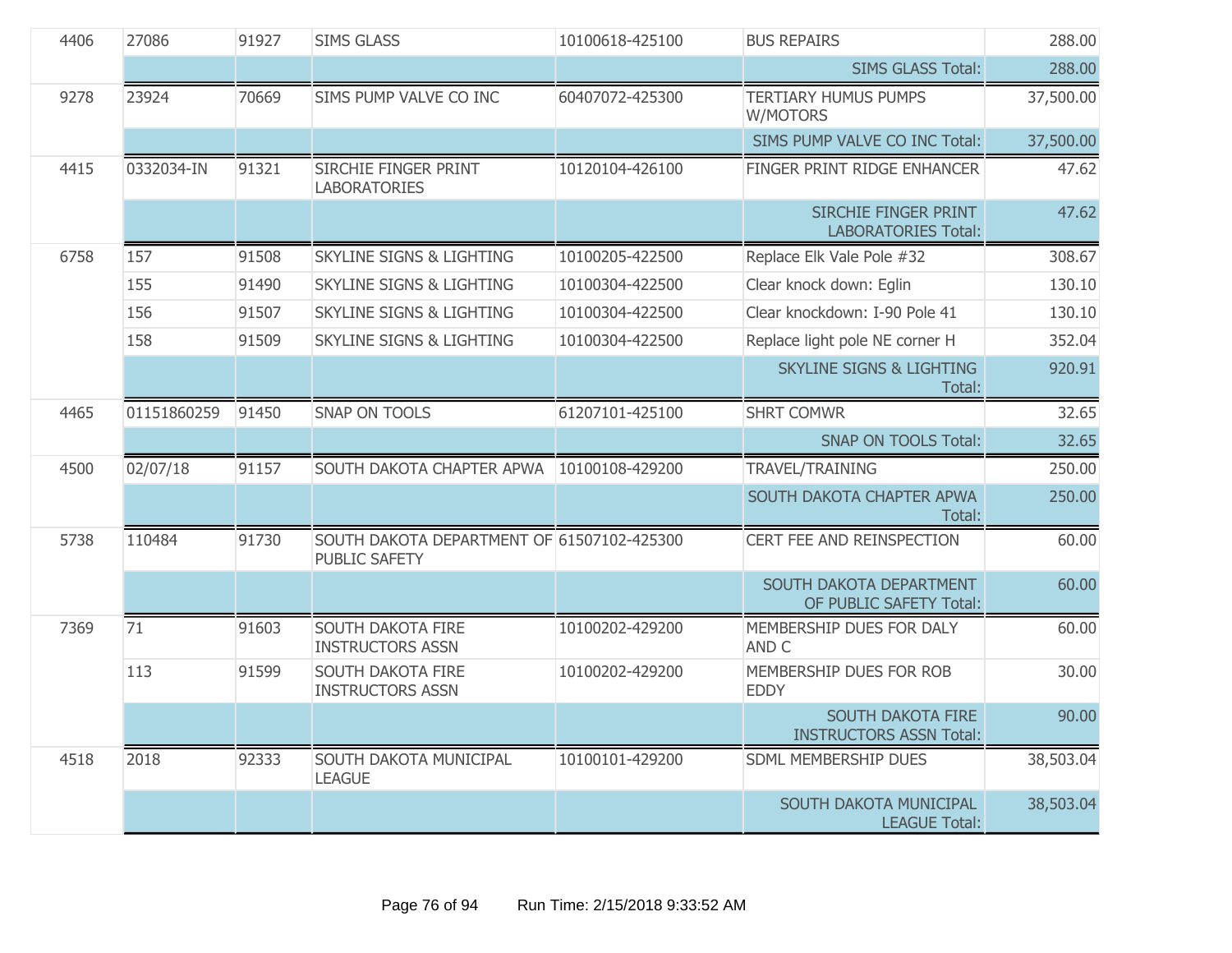| 7428 | 444622     | 91245 | SPARTAN STORES LLC               | 10100106-426100 | Coffee                                                      | 9.95      |
|------|------------|-------|----------------------------------|-----------------|-------------------------------------------------------------|-----------|
|      | 613758     | 92023 | SPARTAN STORES LLC               | 10100111-426300 | Food for new HR staff meeting                               | 30.77     |
|      |            |       |                                  |                 | <b>SPARTAN STORES LLC Total:</b>                            | 40.72     |
| 4564 | 17RZ031    | 90835 | SPERLICH CONSULTING              | 10100204-453000 | Sign Refund                                                 | 40.00     |
|      | 6791       | 91554 | SPERLICH CONSULTING              | 50508910-422300 | 15-2253 ROBBINSDALE UTILITY<br>AN                           | 3,921.25  |
|      | 6791       | 91554 | SPERLICH CONSULTING              | 50508911-422300 | 15-2253 ROBBINSDALE UTILITY<br>AN                           | 3,137.00  |
|      | 6790       | 91777 | SPERLICH CONSULTING              | 50508912-422300 | consulting services 18-2409<br><b>CEMETERY IMPROVEMENTS</b> | 9,410.70  |
|      | 6791       | 91554 | SPERLICH CONSULTING              | 50508912-422300 | 15-2253 ROBBINSDALE UTILITY<br>AN                           | 3,921.25  |
|      | 6791       | 91554 | SPERLICH CONSULTING              | 60200933-422300 | 15-2253 ROBBINSDALE UTILITY<br>AN                           | 1,254.80  |
|      | 6791       | 91554 | SPERLICH CONSULTING              | 60400833-422300 | 15-2253 ROBBINSDALE UTILITY<br>AN                           | 1,411.65  |
|      | 6791       | 91554 | SPERLICH CONSULTING              | 60907402-422300 | 15-2253 ROBBINSDALE UTILITY<br>AN                           | 2,039.05  |
|      |            |       |                                  |                 |                                                             |           |
|      |            |       |                                  |                 | <b>SPERLICH CONSULTING Total:</b>                           | 25,135.70 |
| 4599 | 3366017943 | 90725 | <b>STAPLES ADVANTAGE</b>         | 10100108-426100 | <b>OFFICE SUPPLIES</b>                                      | 99.99     |
|      | 3366712489 | 90725 | <b>STAPLES ADVANTAGE</b>         | 10100108-426100 | <b>OFFICE SUPPLIES</b>                                      | 195.98    |
|      | 3366017945 | 90725 | <b>STAPLES ADVANTAGE</b>         | 10100108-426100 | <b>OFFICE SUPPLIES</b>                                      | 6.65      |
|      | 3366017944 | 90725 | <b>STAPLES ADVANTAGE</b>         | 10100108-426100 | <b>OFFICE SUPPLIES</b>                                      | 129.29    |
|      | 3366712490 | 91800 | <b>STAPLES ADVANTAGE</b>         | 10100201-426100 | <b>OFFICE SUPPLIES</b>                                      | 13.69     |
|      | 3366712491 | 91800 | <b>STAPLES ADVANTAGE</b>         | 10100201-426100 | <b>OFFICE SUPPLIES</b>                                      | 422.25    |
|      | 3366712492 | 91800 | <b>STAPLES ADVANTAGE</b>         | 10100201-426100 | <b>OFFICE SUPPLIES</b>                                      | 110.50    |
|      | 3366712495 | 91800 | <b>STAPLES ADVANTAGE</b>         | 10100201-429500 | <b>OFFICE SUPPLIES</b>                                      | 429.99    |
|      | 3367878910 | 91727 | <b>STAPLES ADVANTAGE</b>         | 10106021-426100 | <b>OFFICE SUPPLIES</b>                                      | 18.63     |
|      | 3367878910 | 91727 | <b>STAPLES ADVANTAGE</b>         | 10106022-426100 | <b>OFFICE SUPPLIES</b>                                      | 2.30      |
|      | 3367878910 | 91727 | <b>STAPLES ADVANTAGE</b>         | 10106023-426100 | <b>OFFICE SUPPLIES</b>                                      | 18.63     |
|      |            |       |                                  |                 | <b>STAPLES ADVANTAGE Total:</b>                             | 1,447.90  |
| 4605 | 900342273  | 91846 | <b>STATE INDUSTRIAL PRODUCTS</b> | 10100603-426400 | PROFESSIONAL DETERGENT                                      | 349.90    |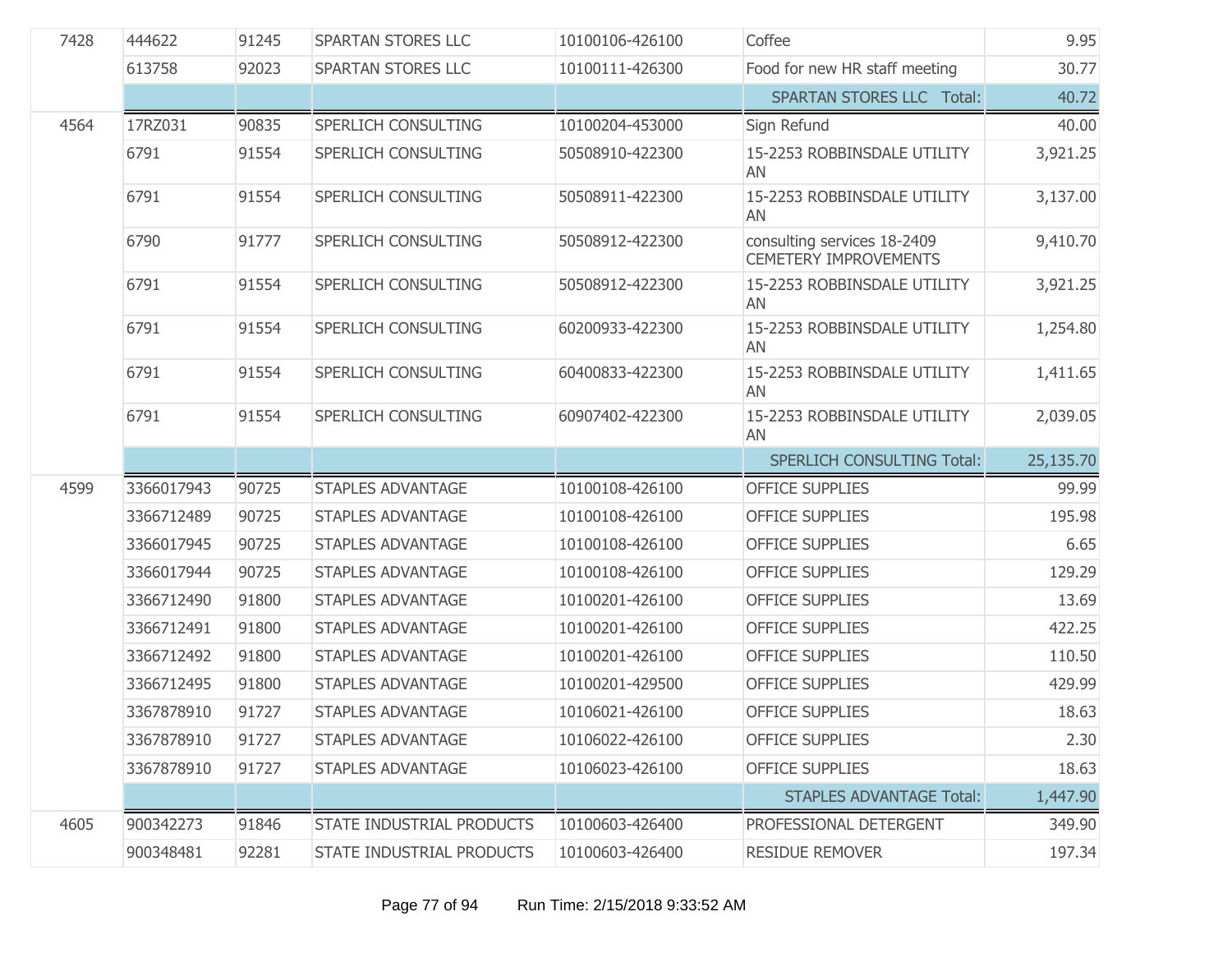| 4605  |                    |       |                                                               |                 | STATE INDUSTRIAL PRODUCTS<br>Total:                  | 547.24    |
|-------|--------------------|-------|---------------------------------------------------------------|-----------------|------------------------------------------------------|-----------|
| 4504  | JANUARY 2018 91907 |       | STATE OF SOUTH DAKOTA                                         | 10100204-452000 | <b>AFFIDAVIT FEE</b>                                 | 495.00    |
|       | 553759665          | 89614 | <b>STATE OF SOUTH DAKOTA</b>                                  | 10100205-426500 | <b>Tools</b>                                         | 108.00    |
|       | 553759744          | 91311 | <b>STATE OF SOUTH DAKOTA</b>                                  | 10100607-425900 | MISC. SUPPLIES                                       | 200.00    |
|       | 553759699          | 90423 | <b>STATE OF SOUTH DAKOTA</b>                                  | 10100607-426500 | WRENCH, MISC. TOOLS #3                               | 6.00      |
|       | 553759721          | 91013 | <b>STATE OF SOUTH DAKOTA</b>                                  | 10100607-426500 | MISC. TOOLS                                          | 64.75     |
|       | 553759719          | 91013 | <b>STATE OF SOUTH DAKOTA</b>                                  | 10100607-426500 | MISC. TOOLS                                          | 46.00     |
|       | 553759693          | 90193 | <b>STATE OF SOUTH DAKOTA</b>                                  | 60207012-426500 | <b>SHOP TOOLS</b>                                    | 157.00    |
|       |                    |       |                                                               |                 | <b>STATE OF SOUTH DAKOTA Total:</b>                  | 1,076.75  |
| 10527 | 178371             |       | <b>STECOR INITIATIVES LLC</b>                                 | 60207014-453000 |                                                      | 37.00     |
|       |                    |       |                                                               |                 | <b>STECOR INITIATIVES LLC Total:</b>                 | 37.00     |
| 7659  | 01/23-25/18        | 91375 | <b>STEVE FROOMAN</b>                                          | 10100205-427000 | Travel/Training meal reimburse                       | 90.00     |
|       |                    |       |                                                               |                 | <b>STEVE FROOMAN Total:</b>                          | 90.00     |
| 10410 | RPCC002            | 91744 | <b>STONE PLANNING LLC</b>                                     | 10100108-422300 | <b>ARENA FEASIBILITY STUDY</b>                       | 17,344.25 |
|       |                    |       |                                                               |                 | <b>STONE PLANNING LLC Total:</b>                     | 17,344.25 |
| 4669  | I1299312           | 87435 | STREICHER'S                                                   | 10100201-426900 | CTCF50 RIOT AGENT QUOTE<br>Q32297                    | 1,754.99  |
|       |                    |       |                                                               |                 | <b>STREICHER'S Total:</b>                            | 1,754.99  |
| 4676  | 2325962M           | 91643 | STRYKER SALES CORPORATION                                     | 61800890-426900 | <b>EMS NON-DISPOSABLES</b>                           | 742.74    |
|       |                    |       |                                                               |                 | STRYKER SALES CORPORATION<br>Total:                  | 742.74    |
| 4684  | 33-887124          | 91867 | STURDEVANT'S AUTO PARTS                                       | 10100607-425100 | <b>SHOP STOCK</b>                                    | 24.38     |
|       | 33-888421          | 92351 | STURDEVANT'S AUTO PARTS                                       | 10100607-425100 | TORK 520 WIPER, FUEL FILTER                          | 33.10     |
|       |                    |       |                                                               |                 | STURDEVANT'S AUTO PARTS<br>Total:                    | 57.48     |
| 4685  | 30-757150          | 92376 | STURDEVANT'S REFINISH SUPPLY 60907401-425300<br><b>CENTER</b> |                 | SANDPAPER FPR REPAIR ON<br>DOOR O                    | 116.42    |
|       |                    |       |                                                               |                 | STURDEVANT'S REFINISH<br><b>SUPPLY CENTER Total:</b> | 116.42    |
| 4695  | 52804              | 91426 | <b>SUMMIT SIGNS &amp; SUPPLY INC</b>                          | 10120111-426900 | <b>WORKING TOGETHER SIGNS</b>                        | 75.00     |
|       |                    |       |                                                               |                 | SUMMIT SIGNS & SUPPLY INC<br>Total:                  | 75.00     |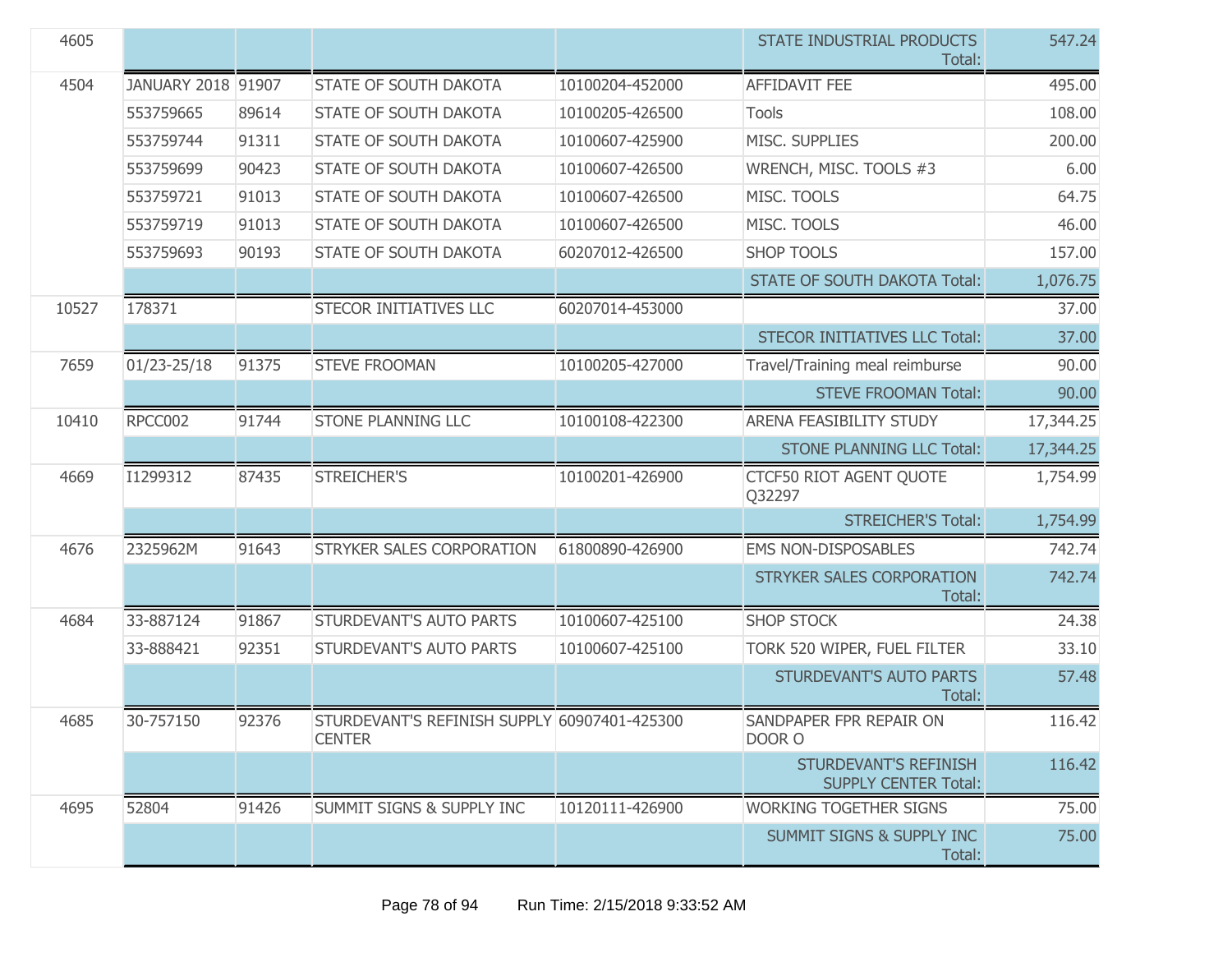| 4716  | 13995             | 91657 | SUTTON ELECTRIC LLC, AL               | 10102023-425200 | REPLACE LIGHT BALLAST IN BAY                 | 148.86    |
|-------|-------------------|-------|---------------------------------------|-----------------|----------------------------------------------|-----------|
|       | 13998             | 92116 | SUTTON ELECTRIC LLC, AL               | 10102027-425200 | <b>UPGRADE OVEN CIRCUIT - ST 7</b>           | 55.00     |
|       | 13995             | 91657 | SUTTON ELECTRIC LLC, AL               | 61800893-425200 | REPLACE LIGHT BALLAST IN BAY                 | 63.80     |
|       | 13998             | 92116 | SUTTON ELECTRIC LLC, AL               | 61800897-425200 | <b>UPGRADE OVEN CIRCUIT - ST 7</b>           | 23.57     |
|       |                   |       |                                       |                 | SUTTON ELECTRIC LLC, AL Total:               | 291.23    |
| 9878  | 22322             | 91504 | <b>SWEEPER PARTS SALES</b>            | 10100401-425300 | <b>STOCK SUPPLIES</b>                        | 496.00    |
|       | 22350             | 92370 | <b>SWEEPER PARTS SALES</b>            | 10100401-425300 | STOCK PARTS FOR 0401                         | 234.70    |
|       |                   |       |                                       |                 | <b>SWEEPER PARTS SALES Total:</b>            | 730.70    |
| 4731  | 2365 2            | 91016 | SWIFTEC INC                           | 60200933-438100 | 16-2365 WELL NO 9 ELECTRICAL                 | 16,551.92 |
|       |                   |       |                                       |                 | <b>SWIFTEC INC Total:</b>                    | 16,551.92 |
| 4771  | 601889BW          | 91477 | <b>TECHNOLOGY CENTER</b>              | 10100111-429600 | Office Supplies -Desks and Cha               | 1,528.00  |
|       | 012618RCMBG 91774 |       | <b>TECHNOLOGY CENTER</b>              | 61300604-425300 | <b>JAN COPIER MAINT</b>                      | 30.00     |
|       |                   |       |                                       |                 | <b>TECHNOLOGY CENTER Total:</b>              | 1,558.00  |
| 4781  | 21876             | 91147 | <b>TEMPERATURE TECHNOLOGY</b><br>INC. | 61507103-425300 | <b>MAGNEHELIC</b>                            | 88.27     |
|       |                   |       |                                       |                 | TEMPERATURE TECHNOLOGY<br><b>INC. Total:</b> | 88.27     |
| 807   | 12/29/17          | 92224 | <b>TERRY BUCHOLZ</b>                  | 60200934-431000 | 14-2198 EAST RAPID CITY<br><b>WATER</b>      | 1,600.50  |
|       |                   |       |                                       |                 | <b>TERRY BUCHOLZ Total:</b>                  | 1,600.50  |
| 4787  | 836701            | 91797 | <b>TESSCO INC</b>                     | 10100201-425100 | <b>CAR RADIO ANTENNA</b>                     | 461.56    |
|       |                   |       |                                       |                 | <b>TESSCO INC Total:</b>                     | 461.56    |
| 6222  | 79638             | 89166 | THE BLIND GUY                         | 10102021-425200 | <b>TRAINING ROOM BLINDS</b>                  | 1,326.68  |
|       |                   |       |                                       |                 | THE BLIND GUY Total:                         | 1,326.68  |
| 10504 | 89985             | 91149 | THE DENOMINATOR CO INC                | 10100618-426900 | <b>MISC SUPPLIES</b>                         | 535.76    |
|       |                   |       |                                       |                 | THE DENOMINATOR CO INC<br>Total:             | 535.76    |
| 4011  | 95014             | 92134 | THE REPAIR SHOP INC                   | 10102023-425100 | <b>BATTERY - DIVE TRUCK</b>                  | 366.78    |
|       | 95134             | 92146 | THE REPAIR SHOP INC                   | 61800897-425100 | <b>RESURFACE BRAKE ROTORS - M7</b>           | 41.60     |
|       |                   |       |                                       |                 | THE REPAIR SHOP INC Total:                   | 408.38    |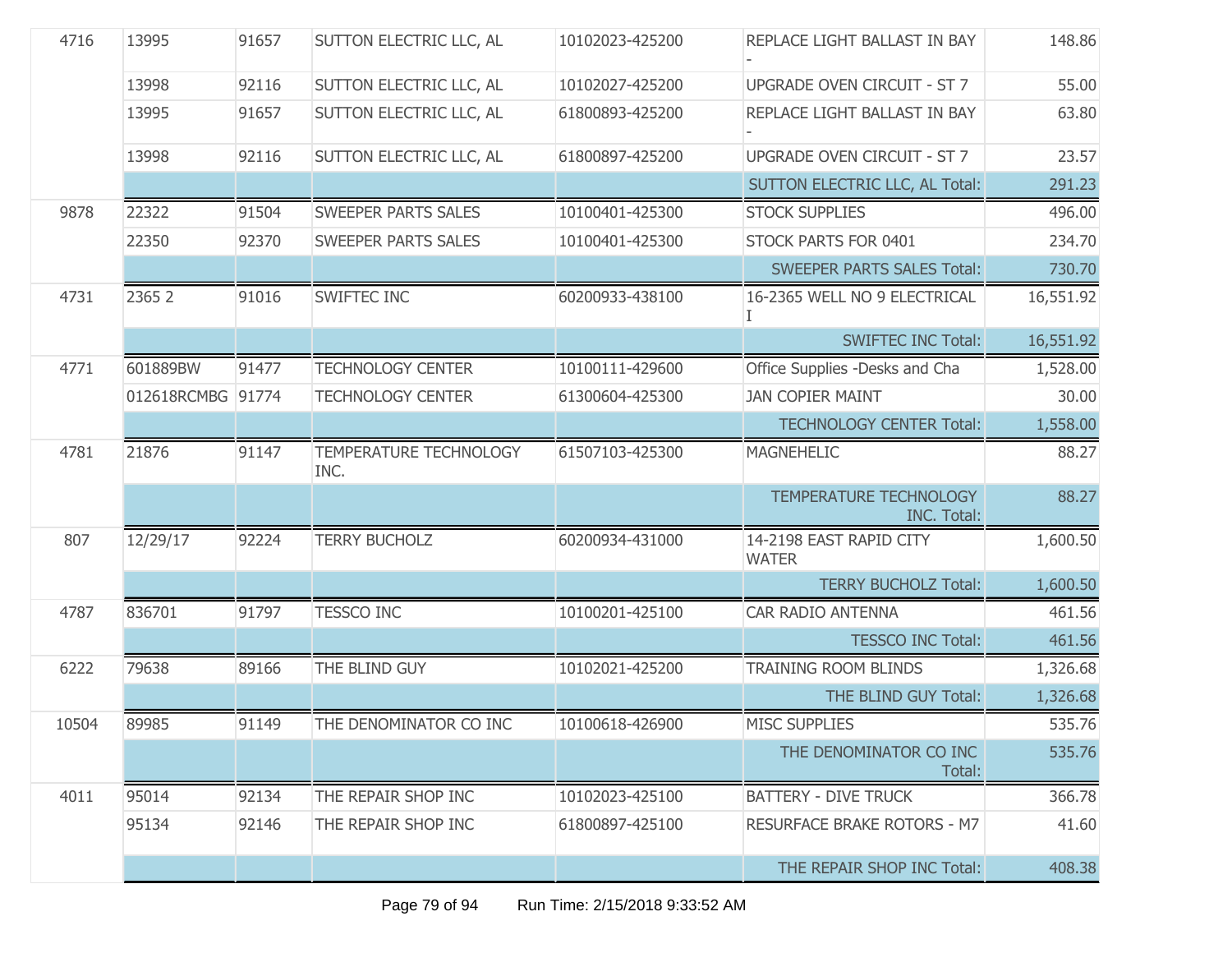| 10510 | 17-05545<br>05/02/17 | 92160 | <b>THOMAS CAMPBELL</b>                                | 61808900-453000 | AMB CALL REFUND # 17-05545               | 300.00   |
|-------|----------------------|-------|-------------------------------------------------------|-----------------|------------------------------------------|----------|
|       |                      |       |                                                       |                 | <b>THOMAS CAMPBELL Total:</b>            | 300.00   |
| 10561 | 178410               |       | THRIVE PROPERTIES LLC                                 | 60207014-453000 |                                          | 35.14    |
|       |                      |       |                                                       |                 | THRIVE PROPERTIES LLC Total:             | 35.14    |
| 4852  | 10450897             | 92353 | <b>TITAN MACHINERY</b>                                | 10100607-425300 | FLEXPIN, TOOTH - BACK HOE                | 55.26    |
|       | 10419824             | 91340 | <b>TITAN MACHINERY</b>                                | 60407071-422500 | SOFTWARE SUPPORT (WINCAN)<br><b>FOR</b>  | 1,500.00 |
|       |                      |       |                                                       |                 | <b>TITAN MACHINERY Total:</b>            | 1,555.26 |
| 8034  | 21764                | 92119 | <b>TOM'S T'S</b>                                      | 10100202-426300 | T-SHIRT PRINTING - STOCK<br><b>SUPPL</b> | 257.04   |
|       | 21765                | 92112 | <b>TOM'S T'S</b>                                      | 10100202-426300 | T-SHIRT PRINTING - STOCK<br><b>SUPPL</b> | 128.52   |
|       | 21764                | 92119 | <b>TOM'S T'S</b>                                      | 61800890-426300 | T-SHIRT PRINTING - STOCK<br><b>SUPPL</b> | 110.16   |
|       | 21765                | 92112 | <b>TOM'S T'S</b>                                      | 61800890-426300 | T-SHIRT PRINTING - STOCK<br><b>SUPPL</b> | 55.08    |
|       |                      |       |                                                       |                 | <b>TOM'S T'S</b><br>Total:               | 550.80   |
| 4878  | 104031               | 92251 | <b>TRAFFIC CONTROL CORP</b>                           | 10100205-426900 | Blank Out R3-1 Sign                      | 2,100.00 |
|       |                      |       |                                                       |                 | <b>TRAFFIC CONTROL CORP Total:</b>       | 2,100.00 |
| 10249 | C53776               | 92371 | <b>TRANSOURCE TRUCK &amp;</b><br>EQUIPMENT INC        | 10100401-425300 | <b>UNITS</b>                             | 489.12   |
|       | C53703               | 92371 | <b>TRANSOURCE TRUCK &amp;</b><br><b>EQUIPMENT INC</b> | 10100401-425300 | <b>UNITS</b>                             | 51.62    |
|       | C53793               | 92371 | <b>TRANSOURCE TRUCK &amp;</b><br><b>EQUIPMENT INC</b> | 10100401-425300 | <b>UNITS</b>                             | 66.34    |
|       | C53993               | 92371 | <b>TRANSOURCE TRUCK &amp;</b><br>EQUIPMENT INC        | 10100401-425300 | <b>UNITS</b>                             | 93.03    |
|       | C54106               | 92371 | <b>TRANSOURCE TRUCK &amp;</b><br><b>EQUIPMENT INC</b> | 10100401-425300 | <b>UNITS</b>                             | 209.11   |
|       | C53360               | 91945 | <b>TRANSOURCE TRUCK &amp;</b><br><b>EQUIPMENT INC</b> | 10100401-425300 | UNIT S046                                | 205.77   |
|       | C53530               | 91505 | <b>TRANSOURCE TRUCK &amp;</b><br>EQUIPMENT INC        | 10100401-425300 | <b>UNITS</b>                             | 64.12    |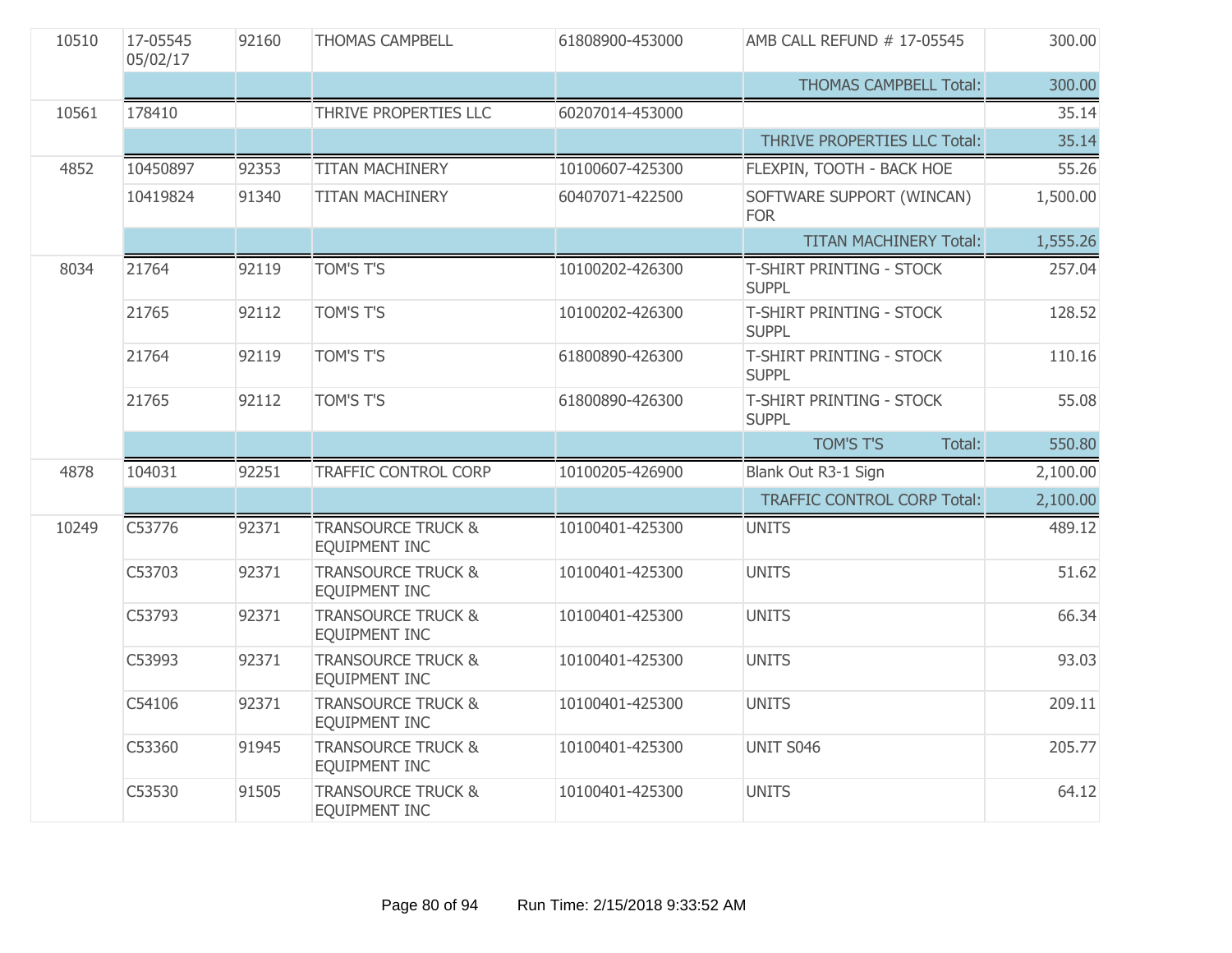| 10249 | C53548             | 91505 | <b>TRANSOURCE TRUCK &amp;</b><br>EQUIPMENT INC | 10100401-425300 | <b>UNITS</b>                                                 | 92.77    |
|-------|--------------------|-------|------------------------------------------------|-----------------|--------------------------------------------------------------|----------|
|       | C53675             | 92371 | <b>TRANSOURCE TRUCK &amp;</b><br>EQUIPMENT INC | 10100401-425300 | <b>UNITS</b>                                                 | 480.52   |
|       | C53662             | 91820 | <b>TRANSOURCE TRUCK &amp;</b><br>EQUIPMENT INC | 61207101-425100 | <b>FILTERS</b>                                               | 1,203.65 |
|       | C53661             | 91821 | <b>TRANSOURCE TRUCK &amp;</b><br>EQUIPMENT INC | 61207101-425100 | <b>PRESSURE</b>                                              | 20.94    |
|       | C53692             | 92300 | <b>TRANSOURCE TRUCK &amp;</b><br>EQUIPMENT INC | 61207101-425100 | <b>ADAPTER</b>                                               | 415.11   |
|       | R34062             | 92301 | <b>TRANSOURCE TRUCK &amp;</b><br>EQUIPMENT INC | 61507102-425100 | <b>BOMAG COMPACTOR</b>                                       | 332.24   |
|       | C53203             | 91551 | <b>TRANSOURCE TRUCK &amp;</b><br>EQUIPMENT INC | 61507102-425300 | <b>TEMPERAT AND SEALING</b>                                  | 211.48   |
|       | C53412             | 91552 | <b>TRANSOURCE TRUCK &amp;</b><br>EQUIPMENT INC | 61507102-425300 | <b>FILTER</b>                                                | 964.46   |
|       | C52836             | 91184 | <b>TRANSOURCE TRUCK &amp;</b><br>EQUIPMENT INC | 61507102-425300 | <b>FASTENERS</b>                                             | 343.17   |
|       | R34050             | 91550 | <b>TRANSOURCE TRUCK &amp;</b><br>EQUIPMENT INC | 61507102-425300 | <b>SERVICE</b>                                               | 192.05   |
|       | C53211             | 91431 | <b>TRANSOURCE TRUCK &amp;</b><br>EQUIPMENT INC | 61507103-425300 | <b>NIPPLE AND SLEEVE</b>                                     | 454.94   |
|       | C53140             | 91561 | <b>TRANSOURCE TRUCK &amp;</b><br>EQUIPMENT INC | 61507103-425300 | <b>FASTENERS AND PIPE</b>                                    | 145.57   |
|       |                    |       |                                                |                 | <b>TRANSOURCE TRUCK &amp;</b><br><b>EQUIPMENT INC Total:</b> | 6,036.01 |
| 4889  | 1998667            | 91240 | <b>TRAVELERS</b>                               | 79300968-421100 | <b>CLAIMS</b>                                                | 468.00   |
|       |                    |       |                                                |                 | <b>TRAVELERS Total:</b>                                      | 468.00   |
| 10578 | 178609             |       | TREECE, JADEN                                  | 60207014-453000 |                                                              | 1.86     |
|       |                    |       |                                                |                 | TREECE, JADEN Total:                                         | 1.86     |
| 4915  | RC0000013899 91506 |       | <b>TRUENORTH STEEL</b>                         | 10100302-425300 | UNIT S082                                                    | 692.38   |
|       | RC0000013894 92296 |       | <b>TRUENORTH STEEL</b>                         | 61507103-425300 | <b>IMPAILER BEAM</b>                                         | 1,254.40 |
|       |                    |       |                                                |                 | <b>TRUENORTH STEEL Total:</b>                                | 1,946.78 |
| 4936  | OI44155            | 91954 | <b>TURFWERKS</b>                               | 61300664-425300 | BEARING/SEAL/SWITCH/TEMP<br><b>SENDE</b>                     | 90.02    |
|       | OI44205            | 91954 | <b>TURFWERKS</b>                               | 61300664-425300 | BEARING/SEAL/SWITCH/TEMP<br><b>SENDE</b>                     | 140.56   |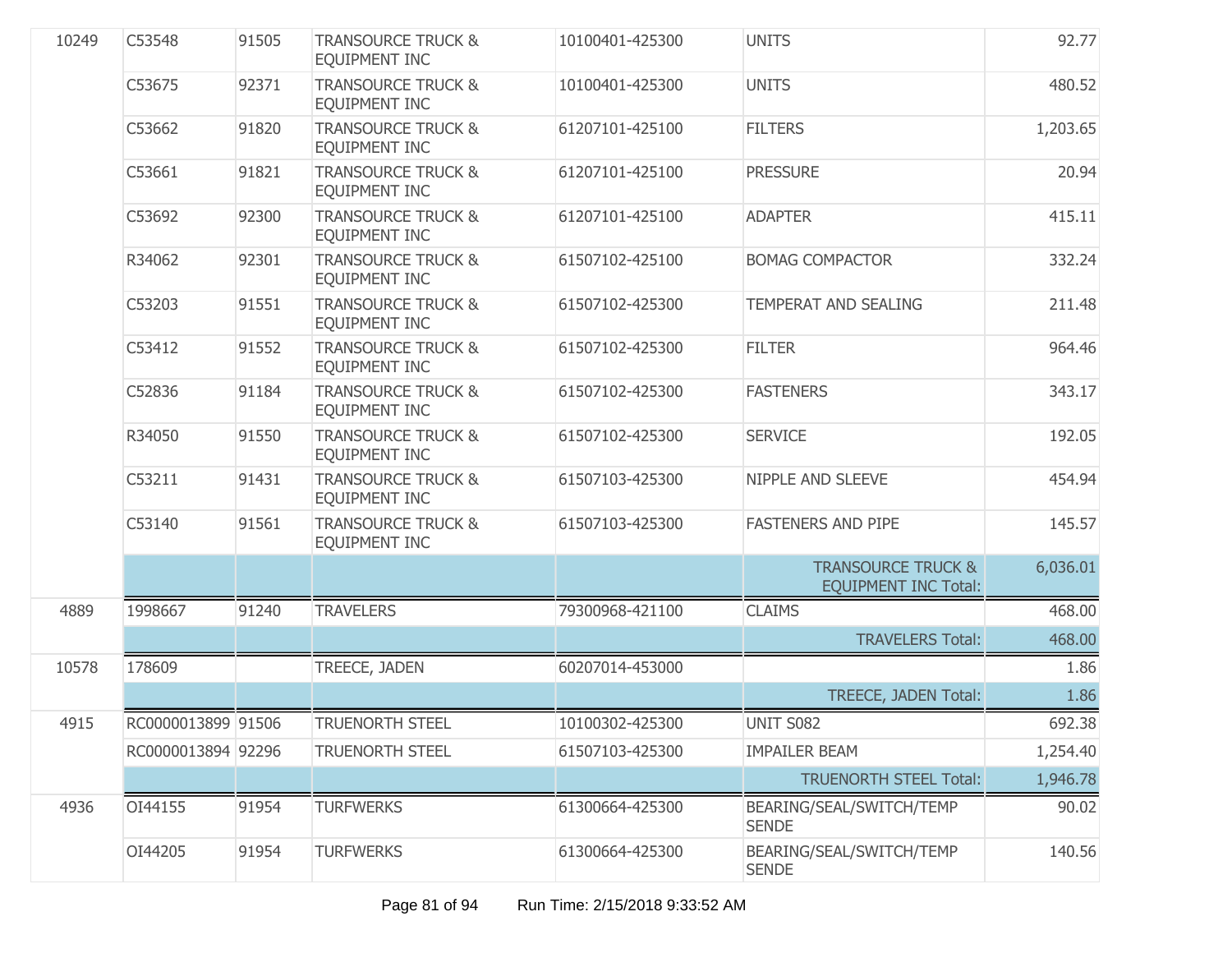| 4936<br>OI44085 |                          | 91954 | <b>TURFWERKS</b>                                        | 61300664-425300 | BEARING/SEAL/SWITCH/TEMP<br><b>SENDE</b>                       | 87.54  |
|-----------------|--------------------------|-------|---------------------------------------------------------|-----------------|----------------------------------------------------------------|--------|
|                 | OI44155A                 | 91954 | <b>TURFWERKS</b>                                        | 61300664-425300 | BEARING/SEAL/SWITCH/TEMP<br><b>SENDE</b>                       | 133.85 |
|                 |                          |       |                                                         |                 | <b>TURFWERKS Total:</b>                                        | 451.97 |
| 4944            | 22196                    | 92197 | <b>TWILIGHT FIRST AID &amp; SAFETY</b><br><b>SUPPLY</b> | 10100607-426900 | MISC. SAFETY SUPPLIES                                          | 88.69  |
|                 | 22096                    | 90136 | <b>TWILIGHT FIRST AID &amp; SAFETY</b><br><b>SUPPLY</b> | 60407073-426900 | NITRILE GLOVES, XL                                             | 143.80 |
|                 |                          |       |                                                         |                 | <b>TWILIGHT FIRST AID &amp; SAFETY</b><br><b>SUPPLY Total:</b> | 232.49 |
| 5761            | <b>INVOICE-</b><br>11971 | 91482 | <b>TYLER BUSINESS FORMS</b>                             | 10100111-426100 | Tyler business forms                                           | 723.53 |
|                 |                          |       |                                                         |                 | <b>TYLER BUSINESS FORMS Total:</b>                             | 723.53 |
| 5265            | 01/29-30/18              | 92186 | <b>TYLER WILCOX</b>                                     | 10100202-427000 | PER DIEM - WILCOX                                              | 38.00  |
|                 |                          |       |                                                         |                 | <b>TYLER WILCOX Total:</b>                                     | 38.00  |
| 4957            | 94201512                 | 91796 | <b>ULINE INC</b>                                        | 10120104-426100 | <b>CLEANING WIPES</b>                                          | 202.54 |
|                 |                          |       |                                                         |                 | <b>ULINE INC Total:</b>                                        | 202.54 |
| 5039            | 91438                    | 91424 | <b>VANWAY TROPHY &amp; AWARD</b>                        | 10100201-426300 | <b>NAME TAGS STOCK</b>                                         | 15.00  |
|                 |                          |       |                                                         |                 | <b>VANWAY TROPHY &amp; AWARD</b><br>Total:                     | 15.00  |
| 6415            | 015147301<br>01/20       |       | <b>VAST BUSINESS</b>                                    | 10100101-428100 |                                                                | 17.42  |
|                 | 015147301<br>01/20       |       | <b>VAST BUSINESS</b>                                    | 10100101-428100 |                                                                | 17.42  |
|                 | 015147301<br>01/20       |       | <b>VAST BUSINESS</b>                                    | 10100106-428100 |                                                                | 17.42  |
|                 | 015147301<br>01/20       |       | <b>VAST BUSINESS</b>                                    | 10100108-428100 |                                                                | 17.42  |
|                 | 015147301<br>01/20       |       | <b>VAST BUSINESS</b>                                    | 10100108-428100 |                                                                | 18.11  |
|                 | 015147301<br>01/20       |       | <b>VAST BUSINESS</b>                                    | 10100108-428100 |                                                                | 17.42  |
|                 | 015147301<br>01/20       |       | <b>VAST BUSINESS</b>                                    | 10100111-428100 |                                                                | 17.97  |
|                 | 015147301<br>01/20       |       | <b>VAST BUSINESS</b>                                    | 10100111-428100 |                                                                | 17.42  |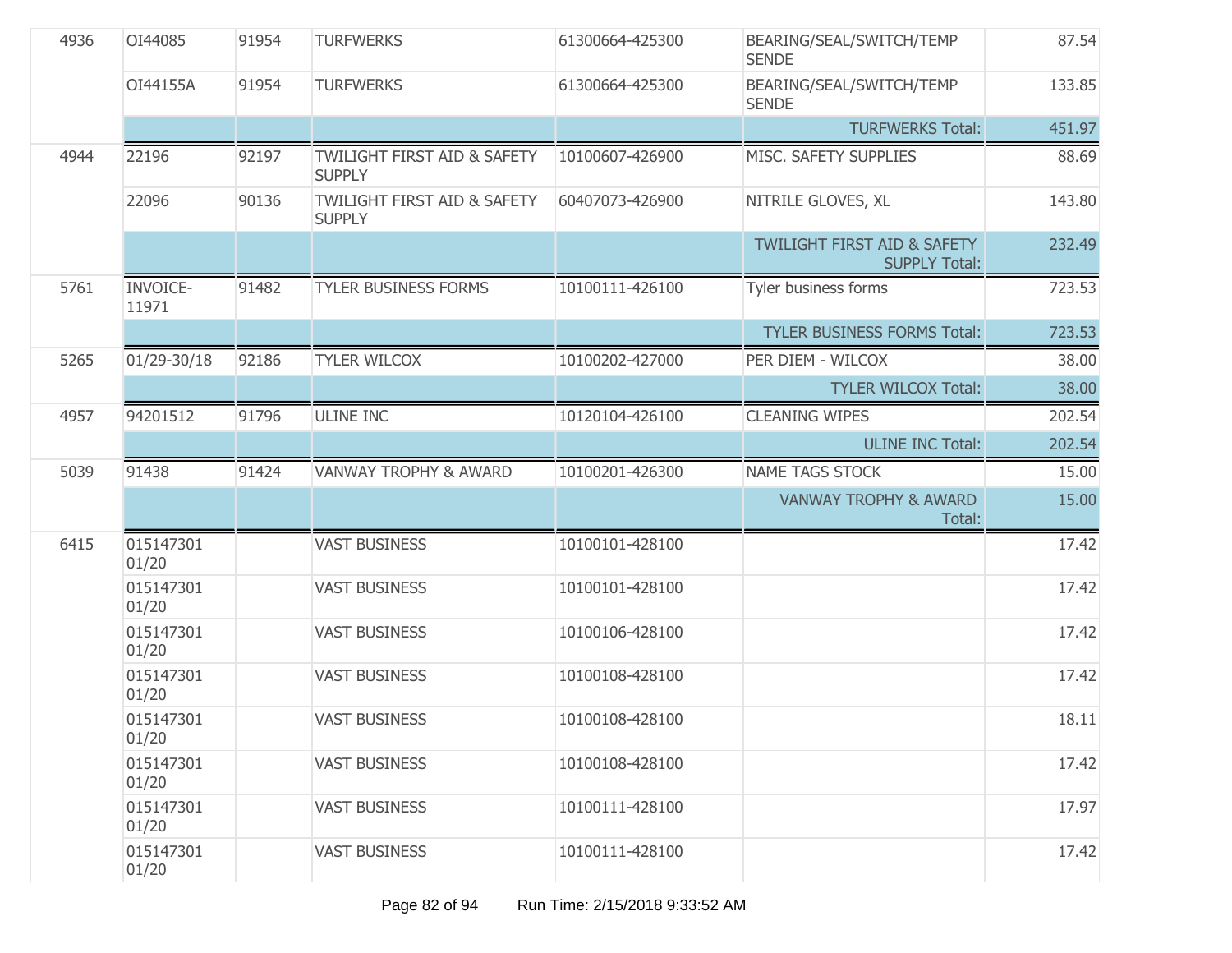| 6415 | 015100301<br>01/20 | <b>VAST BUSINESS</b> | 10100201-428100 | 16.00  |
|------|--------------------|----------------------|-----------------|--------|
|      | 015100301<br>01/20 | <b>VAST BUSINESS</b> | 10100201-428100 | 16.00  |
|      | 015188201<br>01/20 | <b>VAST BUSINESS</b> | 10100201-428100 | 16.84  |
|      | 015188201<br>01/20 | <b>VAST BUSINESS</b> | 10100201-428100 | 4.36   |
|      | 015100301<br>01/20 | <b>VAST BUSINESS</b> | 10100201-428100 | 16.00  |
|      | 015100301<br>01/20 | <b>VAST BUSINESS</b> | 10100201-428100 | 16.00  |
|      | 015100301<br>01/20 | <b>VAST BUSINESS</b> | 10100201-428100 | 16.00  |
|      | 015100301<br>01/20 | <b>VAST BUSINESS</b> | 10100201-428100 | 16.00  |
|      | 015100301<br>01/20 | <b>VAST BUSINESS</b> | 10100201-428100 | 16.00  |
|      | 015100301<br>01/20 | <b>VAST BUSINESS</b> | 10100201-428100 | 145.58 |
|      | 015100301<br>01/20 | <b>VAST BUSINESS</b> | 10100201-428100 | 16.00  |
|      | 015100301<br>01/20 | <b>VAST BUSINESS</b> | 10100201-428100 | 16.00  |
|      | 015100301<br>01/20 | <b>VAST BUSINESS</b> | 10100201-428100 | 16.00  |
|      | 015100301<br>01/20 | <b>VAST BUSINESS</b> | 10100201-428100 | 16.00  |
|      | 015100301<br>01/20 | <b>VAST BUSINESS</b> | 10100201-428100 | 16.00  |
|      | 015100301<br>01/20 | <b>VAST BUSINESS</b> | 10100201-428100 | 16.00  |
|      | 015100301<br>01/20 | <b>VAST BUSINESS</b> | 10100201-428100 | 16.00  |
|      | 015100301<br>01/20 | <b>VAST BUSINESS</b> | 10100201-428100 | 16.01  |
|      | 015100301<br>01/20 | <b>VAST BUSINESS</b> | 10100201-428100 | 24.64  |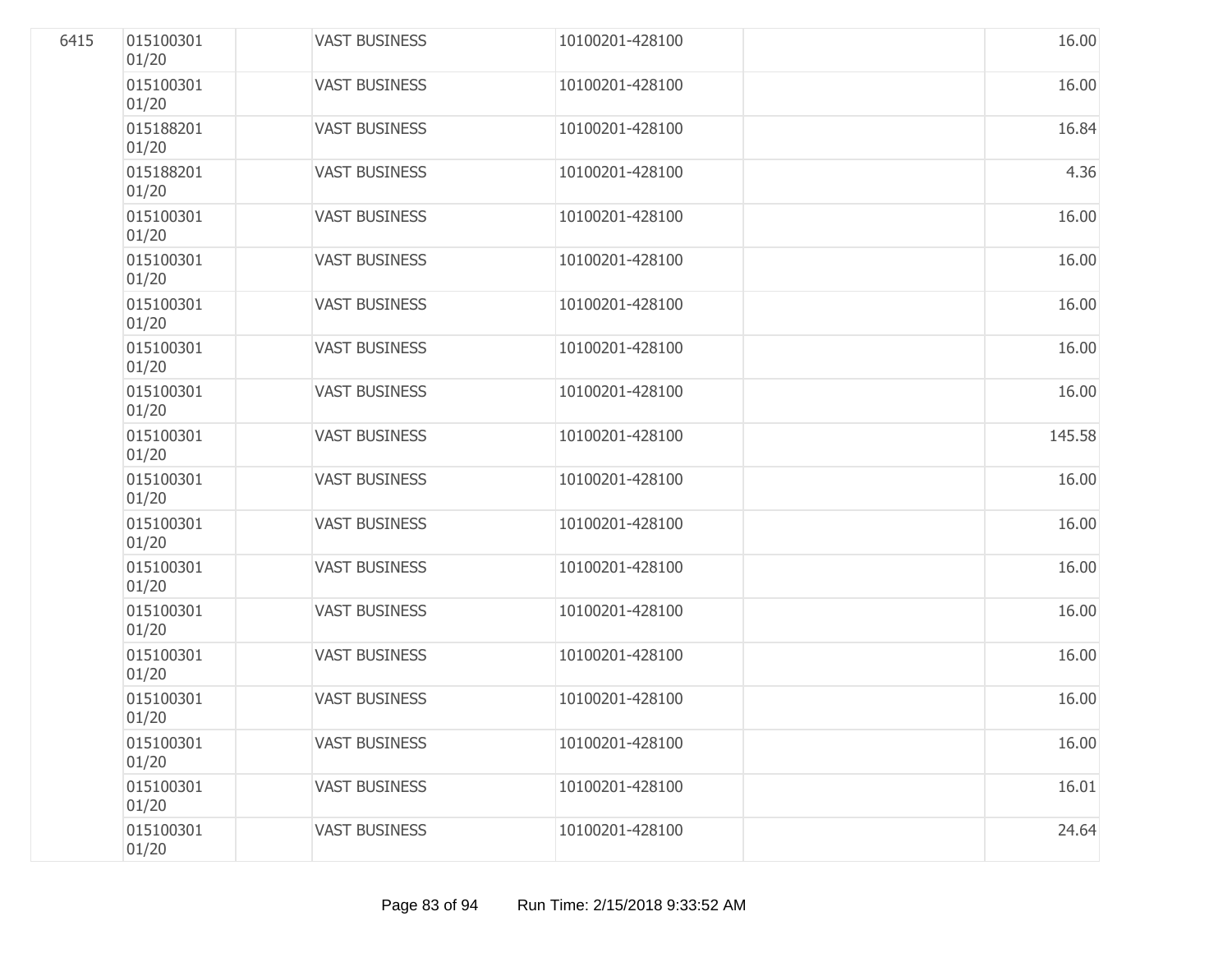| 6415 | 015100301<br>01/20 | <b>VAST BUSINESS</b> | 10100201-428100 | 16.01 |
|------|--------------------|----------------------|-----------------|-------|
|      | 015100301<br>01/20 | <b>VAST BUSINESS</b> | 10100201-428100 | 16.01 |
|      | 015100301<br>01/20 | <b>VAST BUSINESS</b> | 10100201-428100 | 16.00 |
|      | 015100301<br>01/20 | <b>VAST BUSINESS</b> | 10100201-428100 | 16.01 |
|      | 015100301<br>01/20 | <b>VAST BUSINESS</b> | 10100201-428100 | 3.51  |
|      | 015100301<br>01/20 | <b>VAST BUSINESS</b> | 10100201-428100 | 16.01 |
|      | 015100301<br>01/20 | <b>VAST BUSINESS</b> | 10100201-428100 | 16.01 |
|      | 015100301<br>01/20 | <b>VAST BUSINESS</b> | 10100201-428100 | 16.01 |
|      | 015100301<br>01/20 | <b>VAST BUSINESS</b> | 10100201-428100 | 16.00 |
|      | 015100301<br>01/20 | <b>VAST BUSINESS</b> | 10100201-428100 | 16.01 |
|      | 015100301<br>01/20 | <b>VAST BUSINESS</b> | 10100201-428100 | 16.01 |
|      | 015100301<br>01/20 | <b>VAST BUSINESS</b> | 10100201-428100 | 30.00 |
|      | 015100301<br>01/20 | <b>VAST BUSINESS</b> | 10100201-428100 | 16.01 |
|      | 015100301<br>01/20 | <b>VAST BUSINESS</b> | 10100201-428100 | 16.01 |
|      | 015100301<br>01/20 | <b>VAST BUSINESS</b> | 10100201-428100 | 16.01 |
|      | 015100301<br>01/20 | <b>VAST BUSINESS</b> | 10100201-428100 | 16.01 |
|      | 015100301<br>01/20 | <b>VAST BUSINESS</b> | 10100201-428100 | 16.01 |
|      | 015100301<br>01/20 | <b>VAST BUSINESS</b> | 10100201-428100 | 16.01 |
|      | 015100301<br>01/20 | <b>VAST BUSINESS</b> | 10100201-428100 | 16.01 |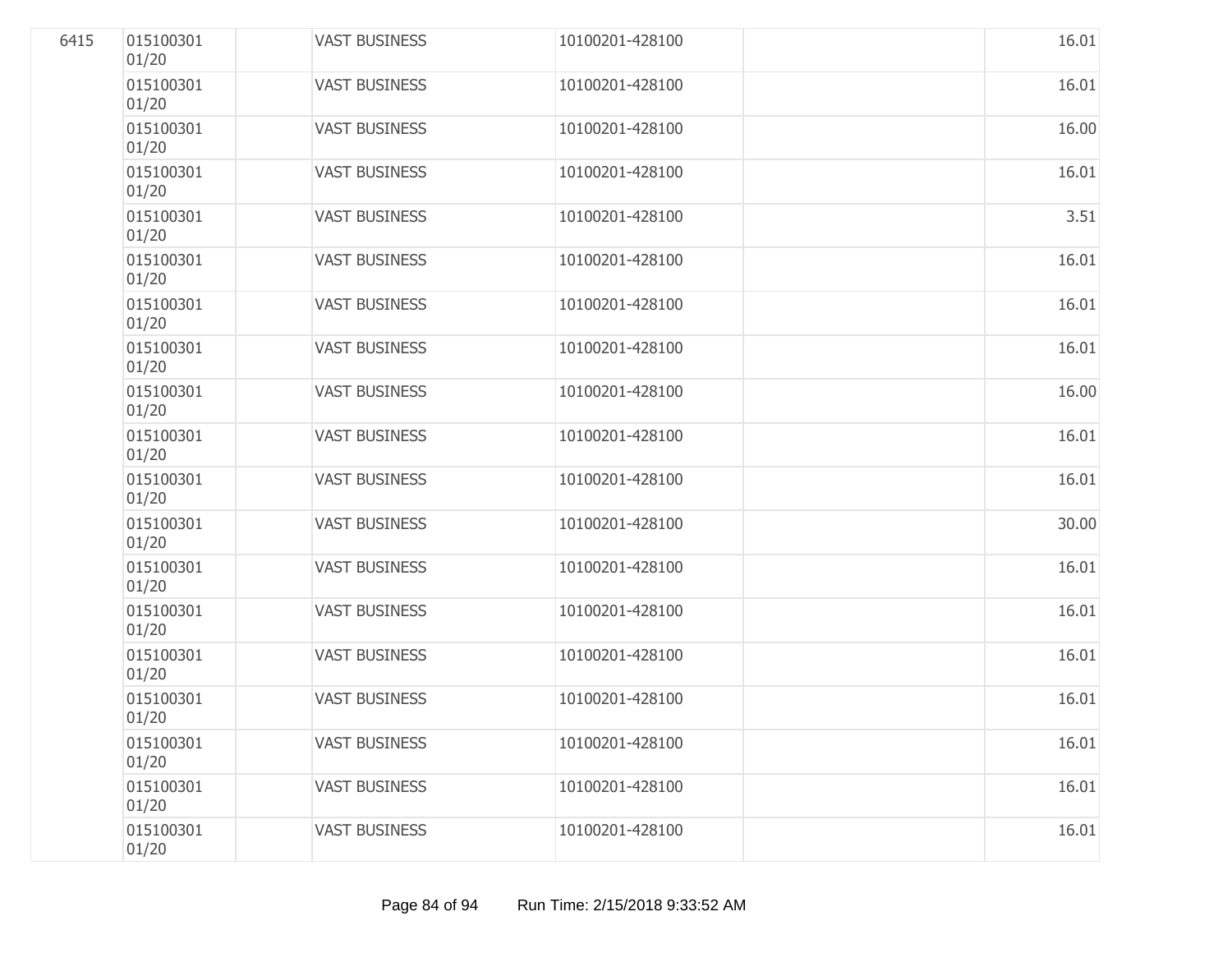| 6415 | 015100301<br>01/20 | <b>VAST BUSINESS</b> | 10100201-428100 | 16.01  |
|------|--------------------|----------------------|-----------------|--------|
|      | 015100301<br>01/20 | <b>VAST BUSINESS</b> | 10100201-428100 | 16.01  |
|      | 015100301<br>01/20 | <b>VAST BUSINESS</b> | 10100201-428100 | 16.01  |
|      | 015100301<br>01/20 | <b>VAST BUSINESS</b> | 10100201-428100 | 16.01  |
|      | 015100301<br>01/20 | <b>VAST BUSINESS</b> | 10100201-428100 | 16.01  |
|      | 015100301<br>01/20 | <b>VAST BUSINESS</b> | 10100201-428100 | 30.00  |
|      | 015100301<br>01/20 | <b>VAST BUSINESS</b> | 10100201-428100 | 16.01  |
|      | 015146201<br>01/22 | <b>VAST BUSINESS</b> | 10100202-428100 | 13.75  |
|      | 015146201<br>01/22 | <b>VAST BUSINESS</b> | 10100202-428100 | 13.75  |
|      | 015146201<br>01/22 | <b>VAST BUSINESS</b> | 10100202-428100 | 13.75  |
|      | 015146201<br>01/22 | <b>VAST BUSINESS</b> | 10100202-428100 | 13.75  |
|      | 008075401<br>01/20 | <b>VAST BUSINESS</b> | 10100202-428100 | 35.34  |
|      | 008309501<br>01/20 | <b>VAST BUSINESS</b> | 10100202-428100 | 130.42 |
|      | 007674101<br>01/20 | <b>VAST BUSINESS</b> | 10100202-428100 | 112.92 |
|      | 008309501<br>01/20 | <b>VAST BUSINESS</b> | 10100202-428100 | 18.65  |
|      | 008309501<br>01/20 | <b>VAST BUSINESS</b> | 10100202-428100 | 24.47  |
|      | 008309501<br>01/20 | <b>VAST BUSINESS</b> | 10100202-428100 | 28.06  |
|      | 008309501<br>01/20 | <b>VAST BUSINESS</b> | 10100202-428100 | 18.40  |
|      | 008309501<br>01/20 | <b>VAST BUSINESS</b> | 10100202-428100 | 18.96  |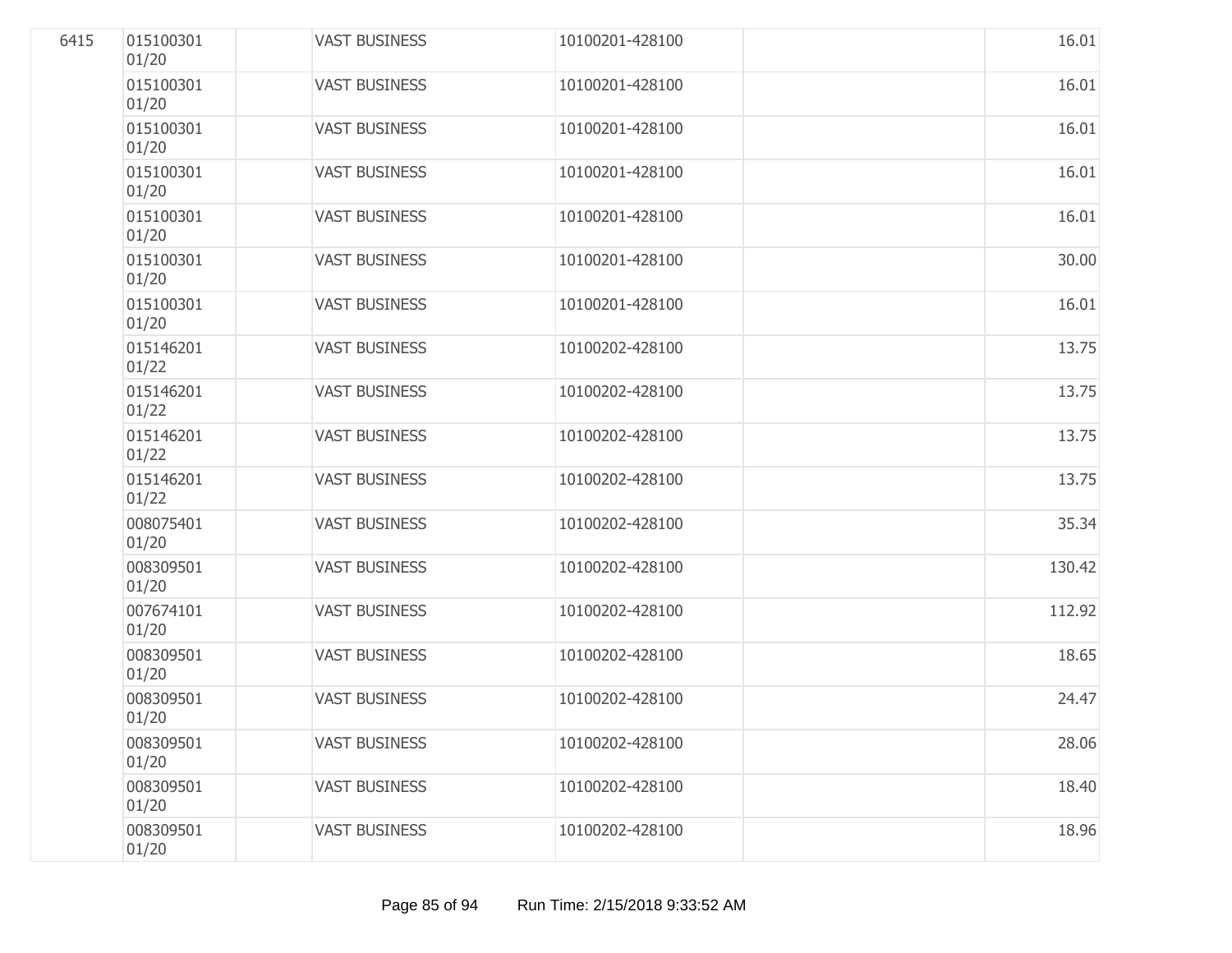| 6415 | 008075401<br>01/20 | <b>VAST BUSINESS</b> | 10100202-428100 | 116.39 |
|------|--------------------|----------------------|-----------------|--------|
|      | 008309501<br>01/20 | <b>VAST BUSINESS</b> | 10100202-428100 | 18.40  |
|      | 008309501<br>01/20 | <b>VAST BUSINESS</b> | 10100202-428100 | 22.81  |
|      | 008309501<br>01/20 | <b>VAST BUSINESS</b> | 10100202-428100 | 14.90  |
|      | 008309501<br>01/20 | <b>VAST BUSINESS</b> | 10100202-428100 | 18.41  |
|      | 008309501<br>01/20 | <b>VAST BUSINESS</b> | 10100202-428100 | 18.41  |
|      | 008309501<br>01/20 | <b>VAST BUSINESS</b> | 10100202-428100 | 18.41  |
|      | 011912101<br>01/20 | <b>VAST BUSINESS</b> | 10100202-428100 | 17.42  |
|      | 011912101<br>01/20 | <b>VAST BUSINESS</b> | 10100202-428100 | 114.92 |
|      | 010531701<br>01/20 | <b>VAST BUSINESS</b> | 10100202-428100 | 16.53  |
|      | 010531701<br>01/20 | <b>VAST BUSINESS</b> | 10100202-428100 | 135.17 |
|      | 010531701<br>01/20 | <b>VAST BUSINESS</b> | 10100202-428100 | 16.52  |
|      | 010531701<br>01/20 | <b>VAST BUSINESS</b> | 10100202-428100 | 22.94  |
|      | 015147301<br>01/20 | <b>VAST BUSINESS</b> | 10100204-428100 | 17.42  |
|      | 015147301<br>01/20 | <b>VAST BUSINESS</b> | 10100204-428100 | 17.42  |
|      | 015188201<br>01/20 | <b>VAST BUSINESS</b> | 10100205-428100 | 16.85  |
|      | 015188201<br>01/20 | <b>VAST BUSINESS</b> | 10100205-428100 | 4.35   |
|      | 007708801<br>01/20 | <b>VAST BUSINESS</b> | 10100205-428100 | 17.42  |
|      | 008237701<br>01/20 | <b>VAST BUSINESS</b> | 10100205-428100 | 16.92  |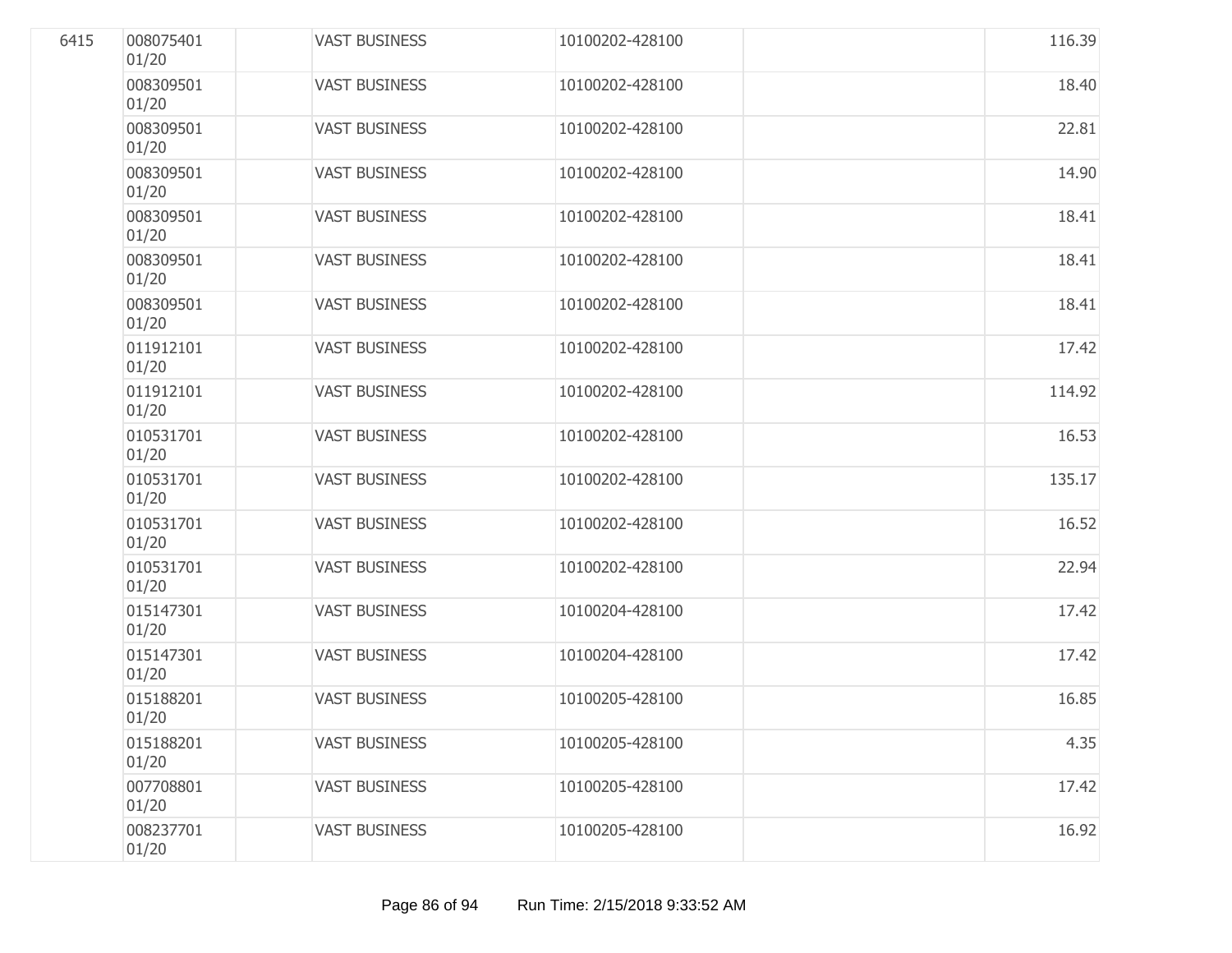| 6415 | 008669901<br>01/20 | <b>VAST BUSINESS</b> | 10100205-428100 | 16.92 |
|------|--------------------|----------------------|-----------------|-------|
|      | 011232501<br>01/20 | <b>VAST BUSINESS</b> | 10100205-428100 | 16.92 |
|      | 009435602<br>01/20 | <b>VAST BUSINESS</b> | 10100205-428100 | 16.92 |
|      | 011264701<br>01/20 | <b>VAST BUSINESS</b> | 10100205-428100 | 16.92 |
|      | 015149901<br>01/20 | <b>VAST BUSINESS</b> | 10100205-428100 | 16.92 |
|      | 015163301<br>01/20 | <b>VAST BUSINESS</b> | 10100205-428100 | 16.92 |
|      | 009871902<br>01/20 | <b>VAST BUSINESS</b> | 10100205-428100 | 16.92 |
|      | 009964401<br>01/20 | <b>VAST BUSINESS</b> | 10100205-428100 | 16.92 |
|      | 010996401<br>01/20 | <b>VAST BUSINESS</b> | 10100205-428100 | 16.92 |
|      | 011802001<br>01/20 | <b>VAST BUSINESS</b> | 10100205-428100 | 16.92 |
|      | 012518901<br>01/20 | <b>VAST BUSINESS</b> | 10100205-428100 | 38.87 |
|      | 007765303<br>01/20 | <b>VAST BUSINESS</b> | 10100205-428100 | 19.92 |
|      | 009518401<br>01/20 | <b>VAST BUSINESS</b> | 10100205-428100 | 16.92 |
|      | 009275401<br>01/20 | <b>VAST BUSINESS</b> | 10100205-428100 | 16.92 |
|      | 010233801<br>01/20 | <b>VAST BUSINESS</b> | 10100205-428100 | 16.92 |
|      | 007708801<br>01/20 | <b>VAST BUSINESS</b> | 10100301-428100 | 17.42 |
|      | 007708801<br>01/20 | <b>VAST BUSINESS</b> | 10100301-428100 | 13.92 |
|      | 015107001<br>01/20 | <b>VAST BUSINESS</b> | 10100603-428100 | 18.57 |
|      | 015107001<br>01/20 | <b>VAST BUSINESS</b> | 10100603-428100 | 18.57 |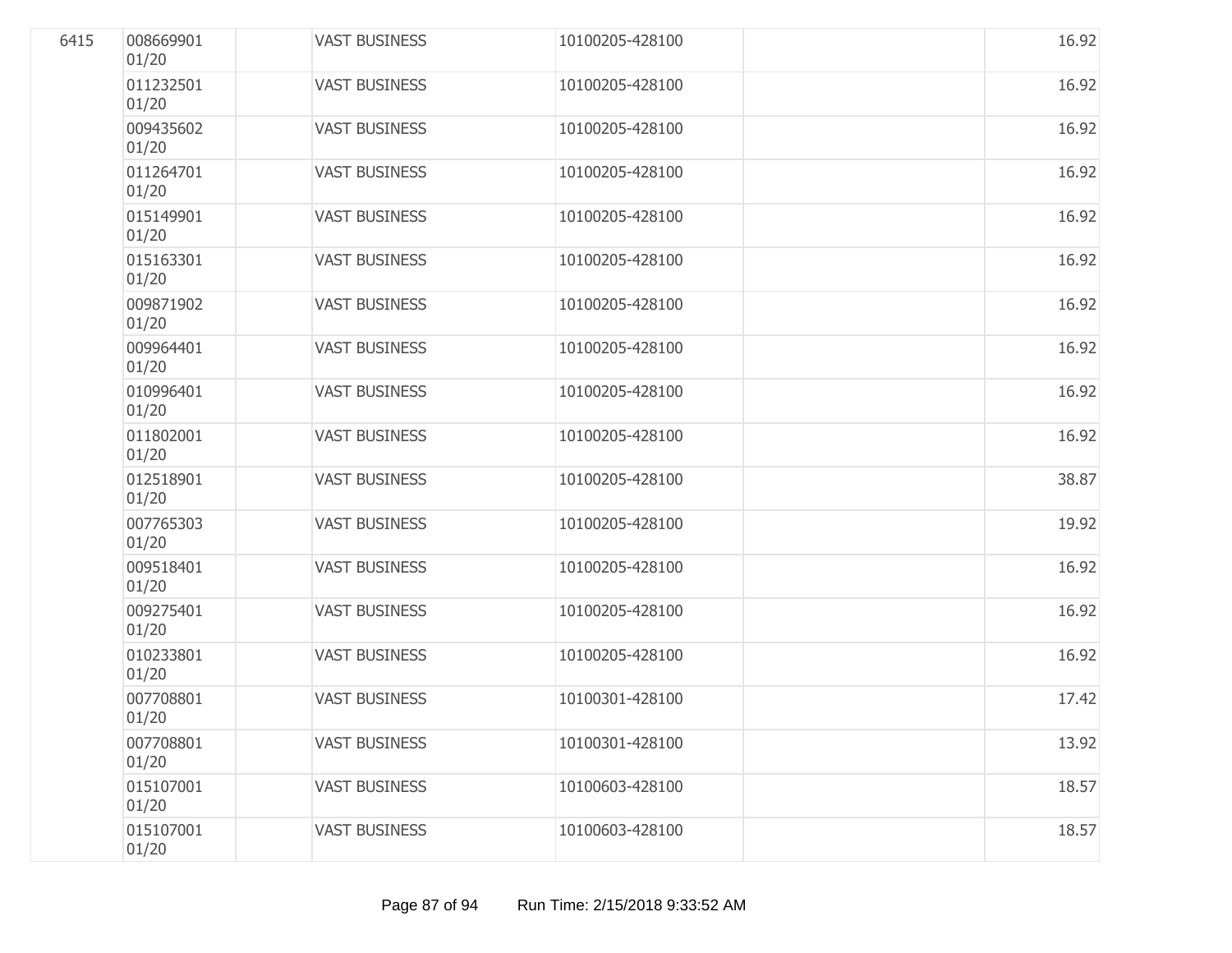| 6415 | 015107001<br>01/20 | <b>VAST BUSINESS</b> | 10100603-428100 | 21.90 |
|------|--------------------|----------------------|-----------------|-------|
|      | 015107001<br>01/20 | <b>VAST BUSINESS</b> | 10100603-428100 | 18.58 |
|      | 015107001<br>01/20 | <b>VAST BUSINESS</b> | 10100603-428100 | 18.58 |
|      | 015107001<br>01/20 | <b>VAST BUSINESS</b> | 10100603-428100 | 24.65 |
|      | 015118701<br>01/30 | <b>VAST BUSINESS</b> | 10100607-428100 | 22.49 |
|      | 015118701<br>01/30 | <b>VAST BUSINESS</b> | 10100607-428100 | 22.49 |
|      | 008580401<br>01/20 | <b>VAST BUSINESS</b> | 10100607-428100 | 17.42 |
|      | 008580401<br>01/20 | <b>VAST BUSINESS</b> | 10100607-428100 | 17.42 |
|      | 008580401<br>01/20 | <b>VAST BUSINESS</b> | 10100607-428100 | 20.42 |
|      | 015160501<br>01/20 | <b>VAST BUSINESS</b> | 10100612-428100 | 17.42 |
|      | 015160501<br>01/20 | <b>VAST BUSINESS</b> | 10100612-428100 | 17.42 |
|      | 015160501<br>01/20 | <b>VAST BUSINESS</b> | 10100612-428100 | 17.42 |
|      | 015160501<br>01/20 | <b>VAST BUSINESS</b> | 10100612-428100 | 17.42 |
|      | 009734101<br>01/20 | <b>VAST BUSINESS</b> | 10100617-428100 | 34.27 |
|      | 009734101<br>01/20 | <b>VAST BUSINESS</b> | 10100617-428100 | 41.22 |
|      | 009734101<br>01/20 | <b>VAST BUSINESS</b> | 10100617-428100 | 41.22 |
|      | 015092701<br>01/20 | <b>VAST BUSINESS</b> | 10100618-428100 | 17.42 |
|      | 015188201<br>01/20 | <b>VAST BUSINESS</b> | 10100618-428100 | 8.71  |
|      | 015188201<br>01/20 | <b>VAST BUSINESS</b> | 10100618-428100 | 33.68 |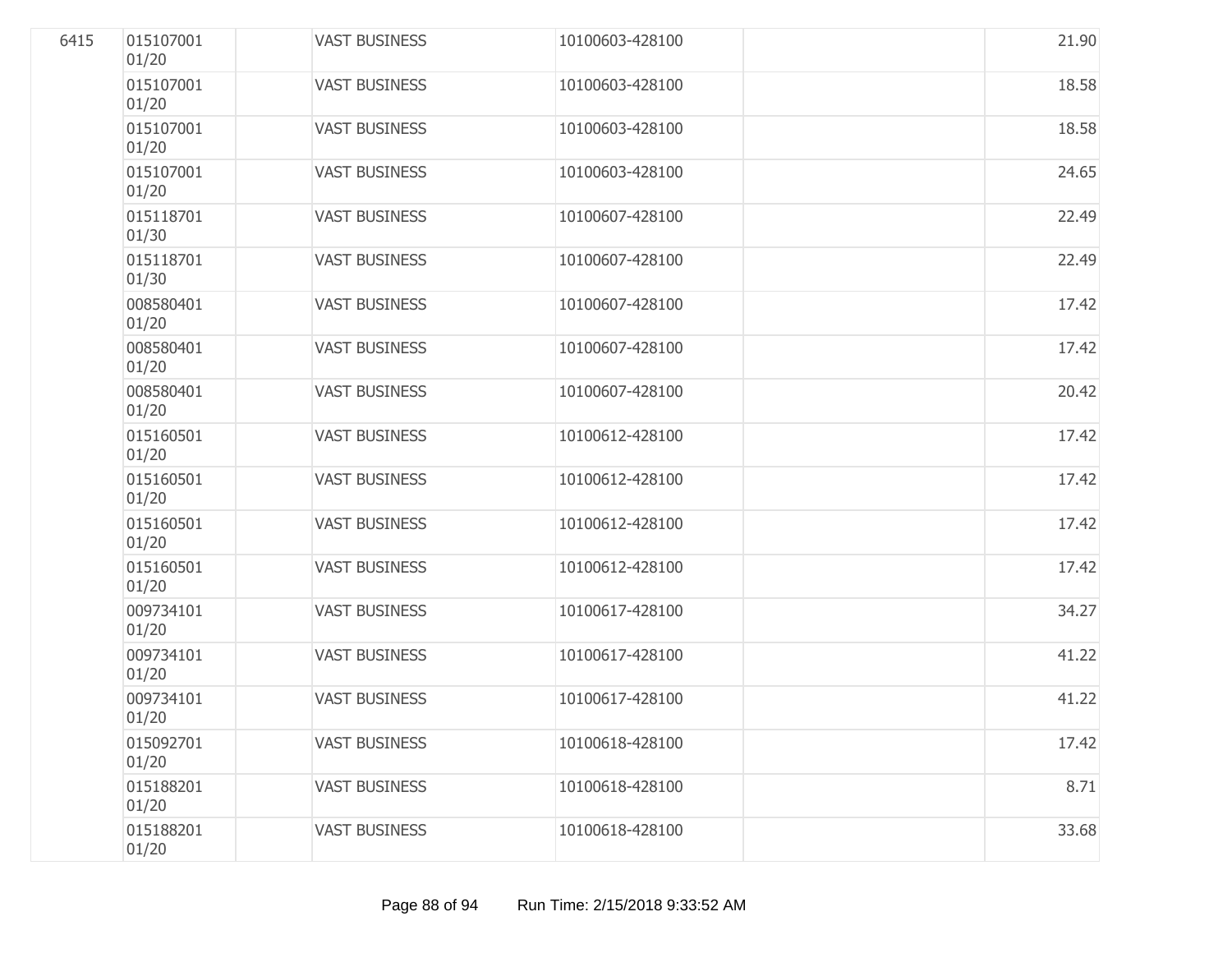| 6415 | 015092701<br>01/20 | <b>VAST BUSINESS</b> | 10100714-428100 | 17.42 |
|------|--------------------|----------------------|-----------------|-------|
|      | 015147301<br>01/20 | <b>VAST BUSINESS</b> | 10106021-428100 | 17.42 |
|      | 015147301<br>01/20 | <b>VAST BUSINESS</b> | 10106021-428100 | 17.49 |
|      | 015147301<br>01/20 | <b>VAST BUSINESS</b> | 10106021-428100 | 17.42 |
|      | 015147301<br>01/20 | <b>VAST BUSINESS</b> | 10106024-428100 | 17.42 |
|      | 015147301<br>01/20 | <b>VAST BUSINESS</b> | 10106061-428100 | 17.42 |
|      | 015147301<br>01/20 | <b>VAST BUSINESS</b> | 10106061-428100 | 17.42 |
|      | 015147301<br>01/20 | <b>VAST BUSINESS</b> | 10106061-428100 | 17.42 |
|      | 015147301<br>01/20 | <b>VAST BUSINESS</b> | 10106061-428100 | 17.42 |
|      | 015147301<br>01/20 | <b>VAST BUSINESS</b> | 10106061-428100 | 17.42 |
|      | 015186501<br>01/20 | <b>VAST BUSINESS</b> | 10106062-428100 | 43.76 |
|      | 015186501<br>01/20 | <b>VAST BUSINESS</b> | 10106062-428100 | 43.76 |
|      | 015099701<br>01/12 | <b>VAST BUSINESS</b> | 60207011-428100 | 19.30 |
|      | 015099701<br>01/12 | <b>VAST BUSINESS</b> | 60207011-428100 | 19.29 |
|      | 015099701<br>01/12 | <b>VAST BUSINESS</b> | 60207011-428100 | 19.29 |
|      | 015099701<br>01/12 | <b>VAST BUSINESS</b> | 60207013-428100 | 17.30 |
|      | 007250301<br>01/20 | <b>VAST BUSINESS</b> | 60207014-428100 | 17.42 |
|      | 007711702<br>01/20 | <b>VAST BUSINESS</b> | 61300664-428100 | 68.80 |
|      | 007711702<br>01/20 | <b>VAST BUSINESS</b> | 61300664-428100 | 17.42 |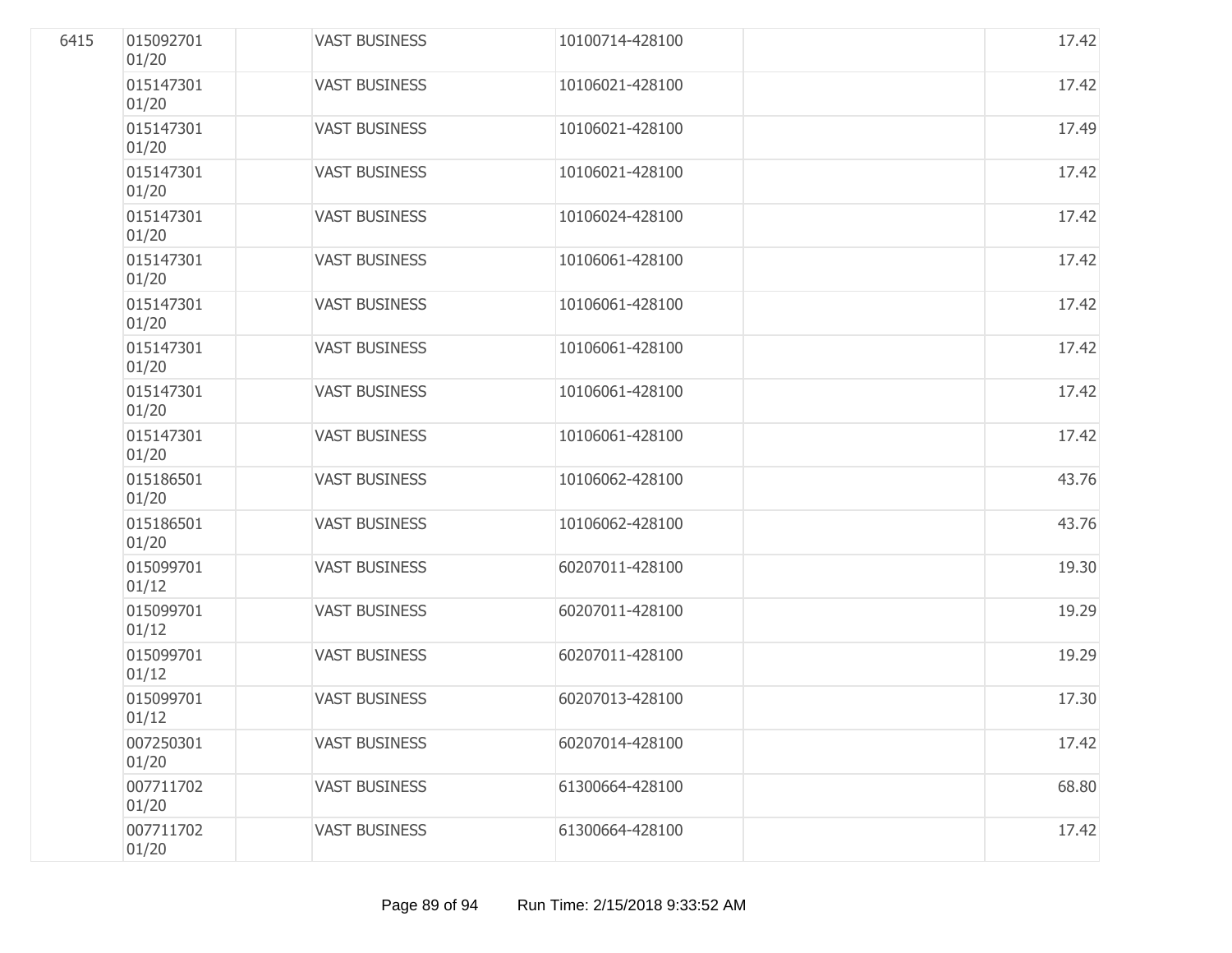| 6415  | 007711702<br>01/20 |       | <b>VAST BUSINESS</b>      | 61300664-428100 |                                              | 20.51      |
|-------|--------------------|-------|---------------------------|-----------------|----------------------------------------------|------------|
|       | 007711702<br>01/20 |       | <b>VAST BUSINESS</b>      | 61300664-428100 |                                              | 20.43      |
|       | 007711702<br>01/20 |       | <b>VAST BUSINESS</b>      | 61300664-428100 |                                              | 17.42      |
|       | 014216501<br>01/20 |       | <b>VAST BUSINESS</b>      | 61300664-428100 |                                              | 25.75      |
|       | 009136501<br>01/20 |       | <b>VAST BUSINESS</b>      | 61300664-428100 |                                              | 19.92      |
|       | 008309501<br>01/20 |       | <b>VAST BUSINESS</b>      | 61800890-428100 |                                              | 25.85      |
|       | 008309501<br>01/20 |       | <b>VAST BUSINESS</b>      | 61800890-428100 |                                              | 18.41      |
|       | 008309501<br>01/20 |       | <b>VAST BUSINESS</b>      | 61800890-428100 |                                              | 50.65      |
|       |                    |       |                           |                 | <b>VAST BUSINESS Total:</b>                  | 3,504.51   |
| 10547 | 178395             |       | VEIGEL, AMY               | 60207014-453000 |                                              | 13.62      |
|       |                    |       |                           |                 | VEIGEL, AMY Total:                           | 13.62      |
| 5064  | 440939             | 90474 | VIDEO SERVICES OF AMERICA | 10120100-426100 | <b>A/V SUPPLIES</b>                          | 454.37     |
|       |                    |       |                           |                 | <b>VIDEO SERVICES OF AMERICA</b><br>Total:   | 454.37     |
| 10261 | SH6060             | 91878 | <b>VINYL-PRO</b>          | 10100201-425100 | REPLACE PANEL UNIT 158                       | 215.00     |
|       |                    |       |                           |                 | <b>VINYL-PRO Total:</b>                      | 215.00     |
| 9536  | 12/01-31/17        | 92202 | VISIT RAPID CITY          | 25300761-422500 | <b>DEC17 OCCUPANCY TAX</b>                   | 82,996.65  |
|       | 01/04/18           | 91204 | VISIT RAPID CITY          | 77500919-422500 | 25% GROSS RECEIPTS TAX                       | 25,127.22  |
|       | 01/24/18           | 91844 | VISIT RAPID CITY          | 77500919-422500 | 25% GROSS RECEIPTS TAX                       | 54,076.10  |
|       |                    |       |                           |                 | <b>VISIT RAPID CITY Total:</b>               | 162,199.97 |
| 10579 | 59972              | 92311 | <b>VOLVIK</b>             | 61400605-452000 | <b>GOLF MERCHANDISE FOR</b><br><b>RESALE</b> | 1,088.13   |
|       |                    |       |                           |                 | <b>VOLVIK Total:</b>                         | 1,088.13   |
| 10563 | 178412             |       | WARD, JOHN                | 60207014-453000 |                                              | 19.63      |
|       |                    |       |                           |                 | WARD, JOHN Total:                            | 19.63      |
| 5129  | 174362             | 91156 | WARNE CHEMICAL & EQUIP.   | 10100302-426900 | <b>SUPPLIES</b>                              | 13.00      |
|       | 174361             | 91156 | WARNE CHEMICAL & EQUIP.   | 10100302-426900 | <b>SUPPLIES</b>                              | 149.90     |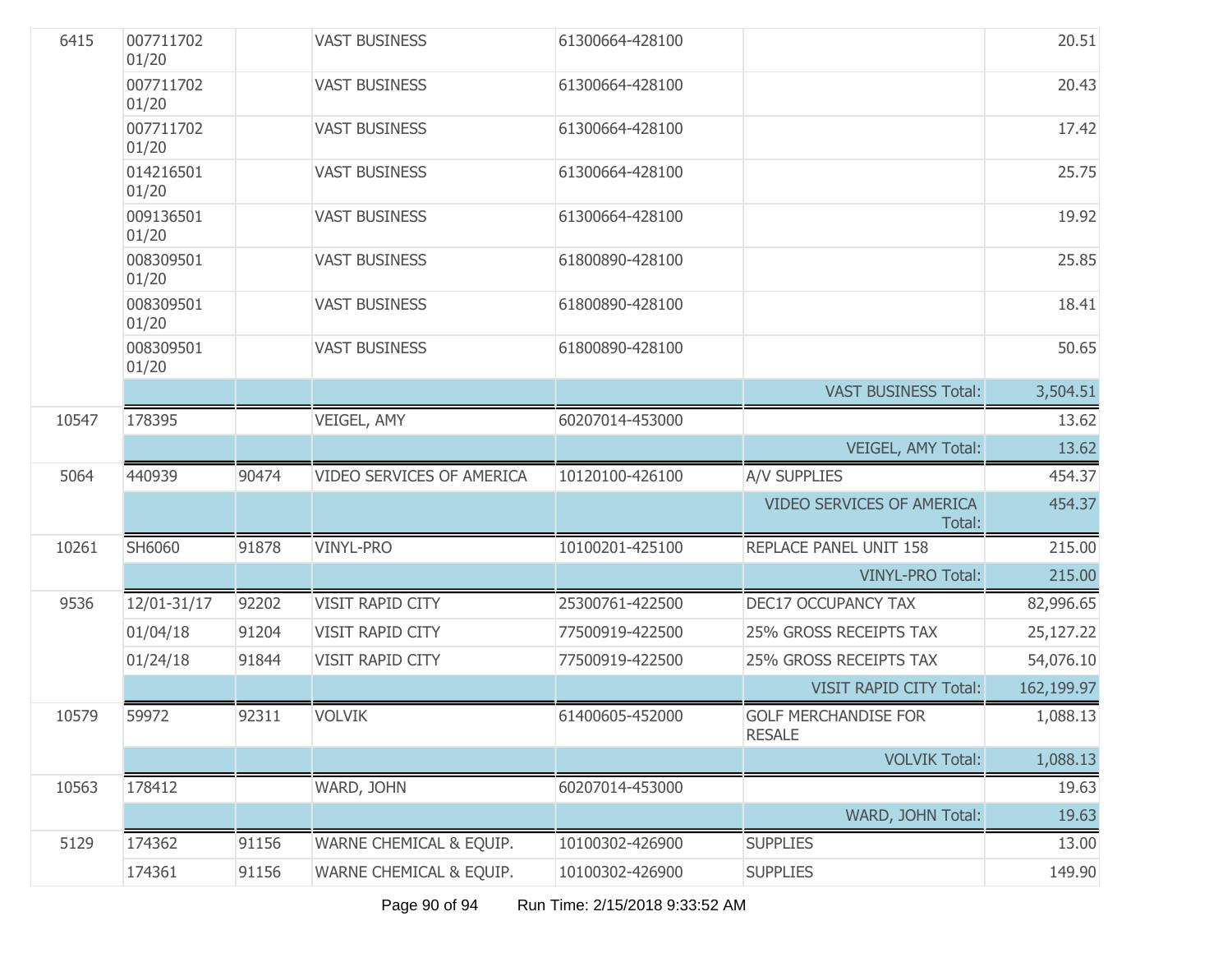| 5129  |             |       |                                                               |                 | WARNE CHEMICAL & EQUIP.<br>Total:                                    | 162.90    |
|-------|-------------|-------|---------------------------------------------------------------|-----------------|----------------------------------------------------------------------|-----------|
| 10531 | 178375      |       | WASSERBURGER, DALLAS                                          | 60207014-453000 |                                                                      | 63.35     |
|       |             |       |                                                               |                 | <b>WASSERBURGER, DALLAS Total:</b>                                   | 63.35     |
| 5142  | SER845120-1 | 92198 | <b>WATERTREE INC</b>                                          | 10100607-424600 | WATER DISPENSER RENTAL                                               | 20.00     |
|       | SER845049-1 | 92198 | <b>WATERTREE INC</b>                                          | 10100620-424600 | WATER DISPENSER RENTAL                                               | 8.00      |
|       |             |       |                                                               |                 | <b>WATERTREE INC Total:</b>                                          | 28.00     |
| 10529 | 178373      |       | WEBB, DAVID R                                                 | 60207014-453000 |                                                                      | 15.63     |
|       |             |       |                                                               |                 | WEBB, DAVID R Total:                                                 | 15.63     |
| 10541 | 178386      |       | WEISS, KARINA                                                 | 60207014-453000 |                                                                      | 16.62     |
|       |             |       |                                                               |                 | WEISS, KARINA Total:                                                 | 16.62     |
| 5183  | 01/31/18    |       | <b>WELLMARK INC</b>                                           | 78900963-415000 | JAN18                                                                | 77,214.31 |
|       | 01/31/18    |       | <b>WELLMARK INC</b>                                           | 78900963-453000 | JAN18                                                                | 8,042.32  |
|       | 01/31/18    |       | <b>WELLMARK INC</b>                                           | 79100966-413100 | JAN18                                                                | 819.00    |
|       |             |       |                                                               |                 | <b>WELLMARK INC Total:</b>                                           | 86,075.63 |
| 5200  | T238762     | 91393 | WEST RIVER INTERNATIONAL<br>INC.                              | 10100302-425300 | <b>UNIT S029</b>                                                     | 98.30     |
|       | C53103      | 90539 | <b>WEST RIVER INTERNATIONAL</b><br>INC.                       | 10100618-425100 | <b>BUS REPAIRS</b>                                                   | 521.39    |
|       | C52953      | 89445 | WEST RIVER INTERNATIONAL<br>INC.                              | 10100618-425100 | <b>BUS REPAIRS</b>                                                   | 1,529.98  |
|       | C53043      | 89445 | WEST RIVER INTERNATIONAL<br>INC.                              | 10100618-425100 | <b>BUS REPAIRS</b>                                                   | 262.34    |
|       | W52975      | 91064 | <b>WEST RIVER INTERNATIONAL</b><br>INC.                       | 10100618-425100 | <b>BUS REPAIRS</b>                                                   | 326.93    |
|       | C53138      | 92332 | <b>WEST RIVER INTERNATIONAL</b><br>INC.                       | 10100618-425100 | <b>BUS REPAIRS</b>                                                   | 179.16    |
|       | T238643     | 91553 | WEST RIVER INTERNATIONAL<br>INC.                              | 61507102-425300 | <b>SURGE</b>                                                         | 34.74     |
|       |             |       |                                                               |                 | WEST RIVER INTERNATIONAL<br><b>INC. Total:</b>                       | 2,952.84  |
| 10556 | 178405      |       | <b>WEST RIVER PERIODOTICS &amp;</b><br><b>IMPLANT DENTIST</b> | 60207014-453000 |                                                                      | 83.13     |
|       |             |       |                                                               |                 | <b>WEST RIVER PERIODOTICS &amp;</b><br><b>IMPLANT DENTIST Total:</b> | 83.13     |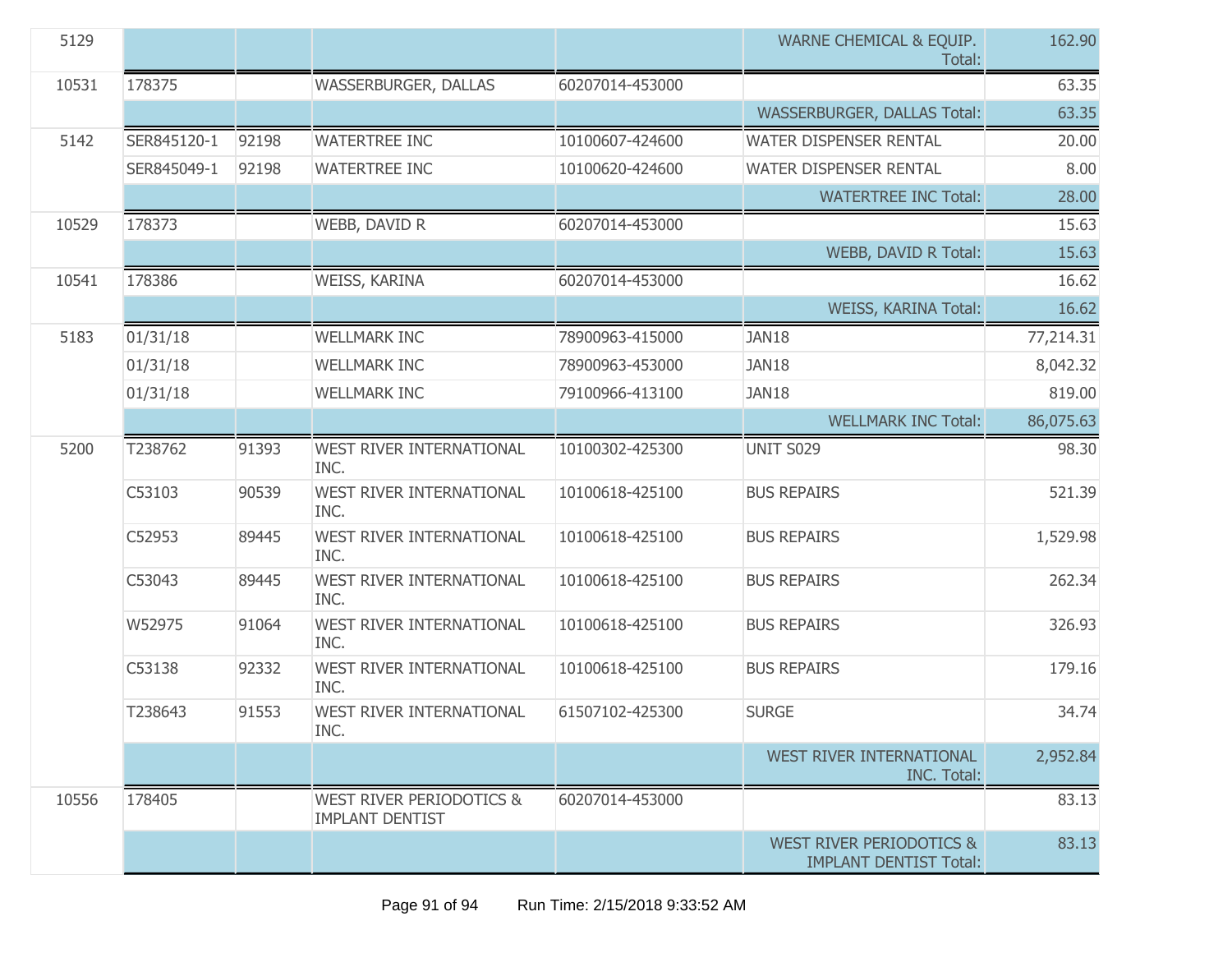| 10523 | 178367    |       | WEST RIVER PERIODOTICS/SPK                        | 60207014-453000 |                                                          | 263.54   |
|-------|-----------|-------|---------------------------------------------------|-----------------|----------------------------------------------------------|----------|
|       |           |       |                                                   |                 | WEST RIVER PERIODOTICS/SPK<br>Total:                     | 263.54   |
| 5202  | 934867    | 91565 | <b>WEST RIVER WELDING &amp;</b><br><b>MACHINE</b> | 61507103-425300 | <b>BUCKET WELD</b>                                       | 4,960.00 |
|       |           |       |                                                   |                 | <b>WEST RIVER WELDING &amp;</b><br><b>MACHINE Total:</b> | 4,960.00 |
| 5208  | 18-726329 | 92107 | <b>WESTERN COMMUNICATIONS</b><br><b>INC</b>       | 10102024-425300 | RADIO ON/ OFF VOLUME REPAIR                              | 20.00    |
|       |           |       |                                                   |                 | <b>WESTERN COMMUNICATIONS</b><br><b>INC Total:</b>       | 20.00    |
| 5211  | 62234     | 92076 | <b>WESTERN MAILERS</b>                            | 10100101-426100 | <b>POSTAGE</b>                                           | 3.70     |
|       | 62234     | 92076 | <b>WESTERN MAILERS</b>                            | 10106022-426100 | <b>POSTAGE</b>                                           | 15.61    |
|       | 62099     | 91486 | <b>WESTERN MAILERS</b>                            | 60207014-426100 | <b>BILLING POSTAGE 5,425 012318</b>                      | 2,390.14 |
|       |           |       |                                                   |                 | <b>WESTERN MAILERS Total:</b>                            | 2,409.45 |
| 5217  | 02/01/18  |       | WESTERN SD SENIOR SVC INC                         | 10100621-457900 | 1/4 WESTERN SD SENIOR SVCS                               | 3,200.00 |
|       |           |       |                                                   |                 | WESTERN SD SENIOR SVC INC<br>Total:                      | 3,200.00 |
| 5220  | 710644-0  | 91999 | <b>WESTERN STATIONERS</b>                         | 10100101-426100 | <b>OFFICE SUPPLIES</b>                                   | 24.84    |
|       | 710638-0  | 91999 | <b>WESTERN STATIONERS</b>                         | 10100101-426100 | <b>OFFICE SUPPLIES</b>                                   | 16.98    |
|       | 256266-0  | 91999 | <b>WESTERN STATIONERS</b>                         | 10100101-426100 | <b>OFFICE SUPPLIES</b>                                   | 39.63    |
|       | 709736-0  | 92246 | <b>WESTERN STATIONERS</b>                         | 10100101-426100 | <b>OFFICE SUPPLIES</b>                                   | 58.50    |
|       | 709826-0  | 92246 | <b>WESTERN STATIONERS</b>                         | 10100101-426100 | <b>OFFICE SUPPLIES</b>                                   | 2.90     |
|       | 709826-0  | 92246 | <b>WESTERN STATIONERS</b>                         | 10100103-426100 | <b>OFFICE SUPPLIES</b>                                   | 8.88     |
|       | 710065-1  | 91799 | <b>WESTERN STATIONERS</b>                         | 10100201-426100 | <b>OFFICE SUPPLIES</b>                                   | 19.80    |
|       | 709237-0  | 91799 | <b>WESTERN STATIONERS</b>                         | 10100201-426900 | <b>OFFICE SUPPLIES</b>                                   | 342.00   |
|       | 710077-0  | 91590 | <b>WESTERN STATIONERS</b>                         | 10100202-426100 | TAPE, PENCILS, PENS, PAPER<br><b>PAD</b>                 | 107.72   |
|       | 710469-0  | 92111 | <b>WESTERN STATIONERS</b>                         | 10100202-426100 | <b>DESK CALENDAR</b>                                     | 3.49     |
|       | 710595-0  | 92230 | <b>WESTERN STATIONERS</b>                         | 10100301-426100 | <b>OFFICE SUPPLIES</b>                                   | 115.04   |
|       |           |       |                                                   |                 |                                                          |          |
|       | 710181-1  | 91757 | <b>WESTERN STATIONERS</b>                         | 10100301-426100 | <b>OFFICE SUPPLIES</b>                                   | 9.68     |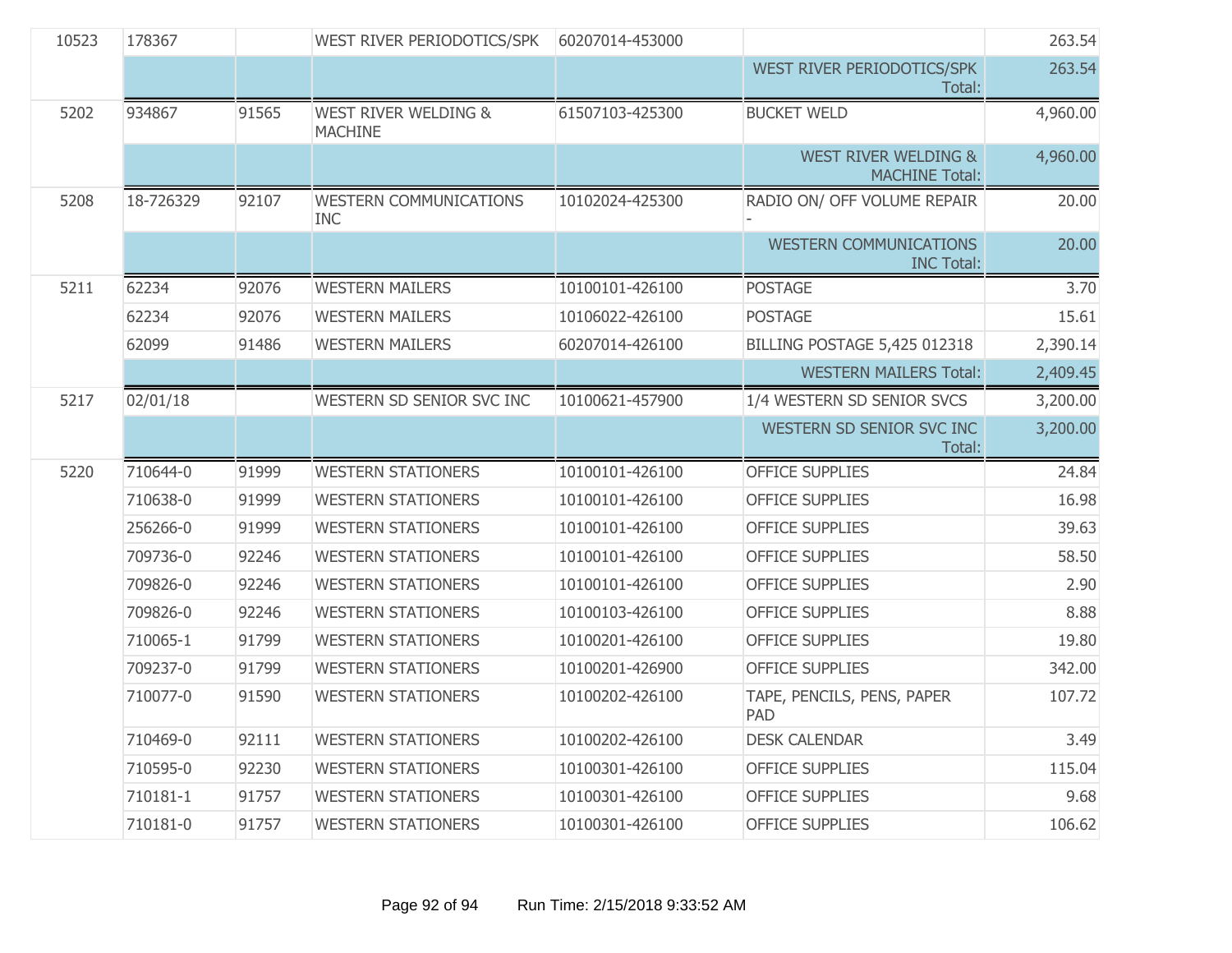| 5220 | 710177-1 | 92262 | <b>WESTERN STATIONERS</b>      | 10100603-426100 | <b>WIPES</b>                             | 56.16    |
|------|----------|-------|--------------------------------|-----------------|------------------------------------------|----------|
|      | 710382-0 | 92263 | <b>WESTERN STATIONERS</b>      | 10100603-426100 | <b>DESK TOP COPYHOLDER</b>               | 13.65    |
|      | 710177-0 | 92356 | <b>WESTERN STATIONERS</b>      | 10100603-426100 | <b>AIR DUSTERS</b>                       | 48.48    |
|      | 710177-2 | 92359 | <b>WESTERN STATIONERS</b>      | 10100603-426100 | <b>CORRECTION TAPE</b>                   | 7.95     |
|      | 710179-1 | 92261 | <b>WESTERN STATIONERS</b>      | 10100612-426100 | <b>PUNCH</b>                             | 76.59    |
|      | 710179-0 | 92260 | <b>WESTERN STATIONERS</b>      | 10100612-426100 | <b>FILE BOXES</b>                        | 142.84   |
|      | 710343-0 | 92199 | <b>WESTERN STATIONERS</b>      | 10100620-426100 | MISC.OFFICE SUPPLIES                     | 41.33    |
|      | 710343-1 | 92199 | <b>WESTERN STATIONERS</b>      | 10100620-426100 | MISC.OFFICE SUPPLIES                     | 18.35    |
|      | 710343-2 | 92199 | <b>WESTERN STATIONERS</b>      | 10100620-426100 | MISC.OFFICE SUPPLIES                     | 347.33   |
|      | 710633-0 | 91725 | <b>WESTERN STATIONERS</b>      | 10106021-426100 | <b>OFFICE SUPPLIES</b>                   | 82.91    |
|      | 710633-0 | 91725 | <b>WESTERN STATIONERS</b>      | 10106022-426100 | <b>OFFICE SUPPLIES</b>                   | 82.90    |
|      | 710370-0 | 91843 | <b>WESTERN STATIONERS</b>      | 10106022-429600 | <b>OFFICE SUPPLIES</b>                   | 165.25   |
|      | 710633-0 | 91725 | <b>WESTERN STATIONERS</b>      | 10106023-426100 | <b>OFFICE SUPPLIES</b>                   | 82.91    |
|      | 710077-0 | 91590 | <b>WESTERN STATIONERS</b>      | 61800890-426100 | TAPE, PENCILS, PENS, PAPER<br><b>PAD</b> | 46.16    |
|      | 710469-0 | 92111 | <b>WESTERN STATIONERS</b>      | 61800890-426100 | <b>DESK CALENDAR</b>                     | 1.50     |
|      | 710065-0 | 91029 | <b>WESTERN STATIONERS</b>      | 10120113-426100 | <b>OFFICE SUPPLIES</b>                   | 119.16   |
|      | 710066-0 | 91029 | <b>WESTERN STATIONERS</b>      | 10120113-426100 | <b>OFFICE SUPPLIES</b>                   | 68.80    |
|      | 710067-0 | 91029 | <b>WESTERN STATIONERS</b>      | 10120113-426100 | <b>OFFICE SUPPLIES</b>                   | 103.20   |
|      | 710068-0 | 91029 | <b>WESTERN STATIONERS</b>      | 10120113-426100 | <b>OFFICE SUPPLIES</b>                   | 68.80    |
|      | 709826-0 | 92246 | <b>WESTERN STATIONERS</b>      | 10101010-426100 | <b>OFFICE SUPPLIES</b>                   | 34.40    |
|      |          |       |                                |                 | <b>WESTERN STATIONERS Total:</b>         | 2,464.75 |
| 5234 | 232937   | 92257 | WHISLER BEARING COMPANY        | 10100205-426900 | T704 Hydraulic Fittings                  | 49.32    |
|      | 233010   | 92372 | WHISLER BEARING COMPANY        | 10100401-425300 | UNIT S042                                | 100.84   |
|      | 233005   | 92372 | WHISLER BEARING COMPANY        | 10100401-425300 | UNIT S042                                | 84.54    |
|      | 232995   | 92280 | WHISLER BEARING COMPANY        | 10100612-425900 | NEOPRENE RUBBER                          | 73.20    |
|      | 232786   | 91448 | <b>WHISLER BEARING COMPANY</b> | 61207101-425100 | <b>HYDRAULIC ADAPTER</b>                 | 61.45    |
|      | 233018   | 92289 | <b>WHISLER BEARING COMPANY</b> | 61507103-425300 | <b>FITTINGS</b>                          | 134.80   |
|      |          |       |                                |                 | WHISLER BEARING COMPANY<br>Total:        | 504.15   |